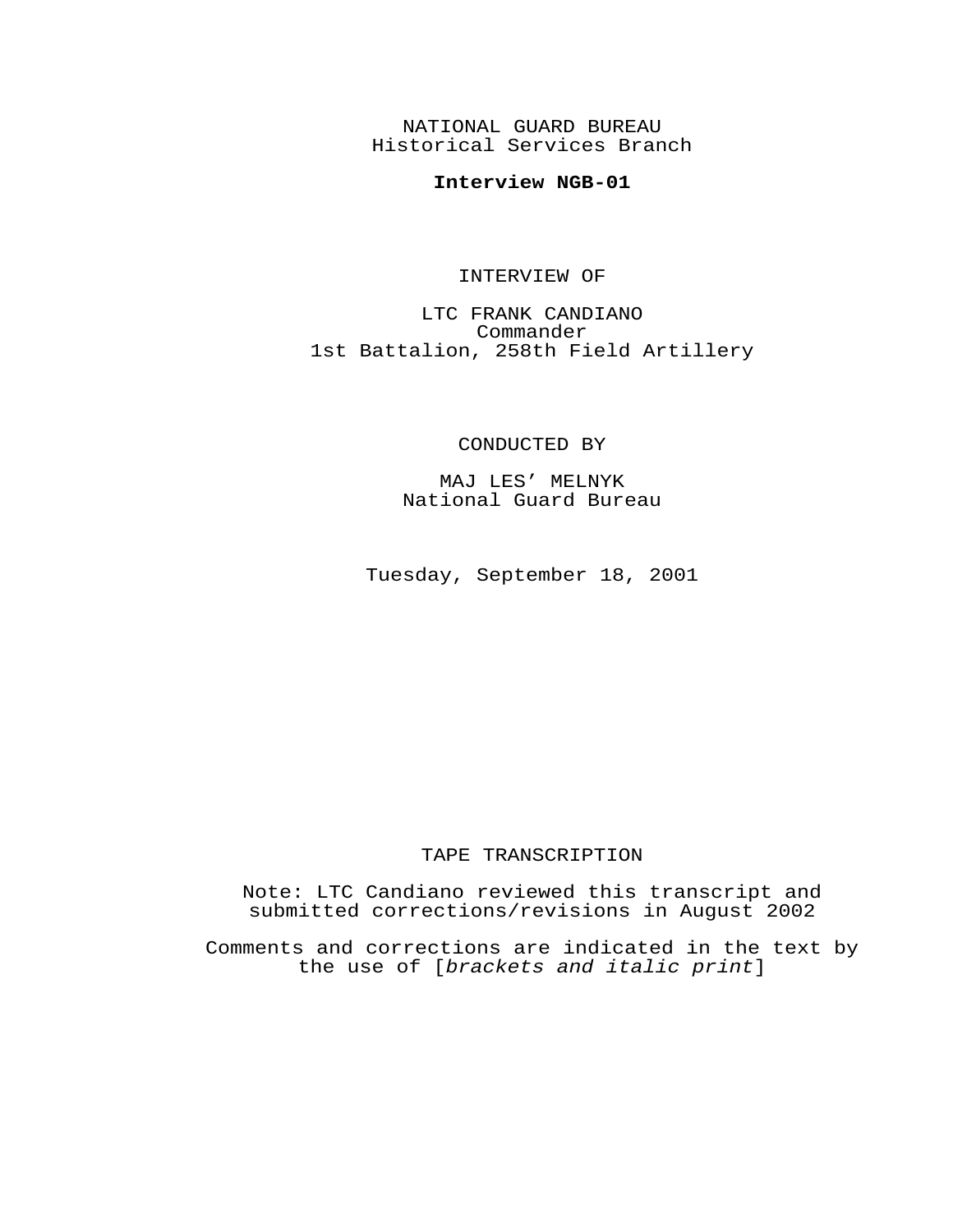| ٠ |
|---|
|   |
|   |

# P R O C E E D I N G S

 **MAJ MELNYK**: This is MAJ Les' Melnyk, Army National Guard Historian at the National Guard Bureau. I am interviewing LTC Frank Candiano. That's C-a-n-d-i-a-n-o. LTC Candiano is the commander of the 1st Battalion, 258 Field Artillery, New York Army National Guard. This interview is taking place at Battery Park, New York City, on the 18th of September 2001. LTC Candiano, if we could start, briefly, by you telling us -- well, first off, the formality. You have signed the oral history access agreement and agree that nothing that you are going to speak needs to be withheld for any reason; is that correct? **LTC CANDIANO**: Correct **MAJ MELNYK**: Could you start sir, by telling us a little bit about your background, your unit, how long you've been in command. **LTC CANDIANO**: I have been in command approximately two years of the 1st of the 258. I've

also served previous assignments in the same battalion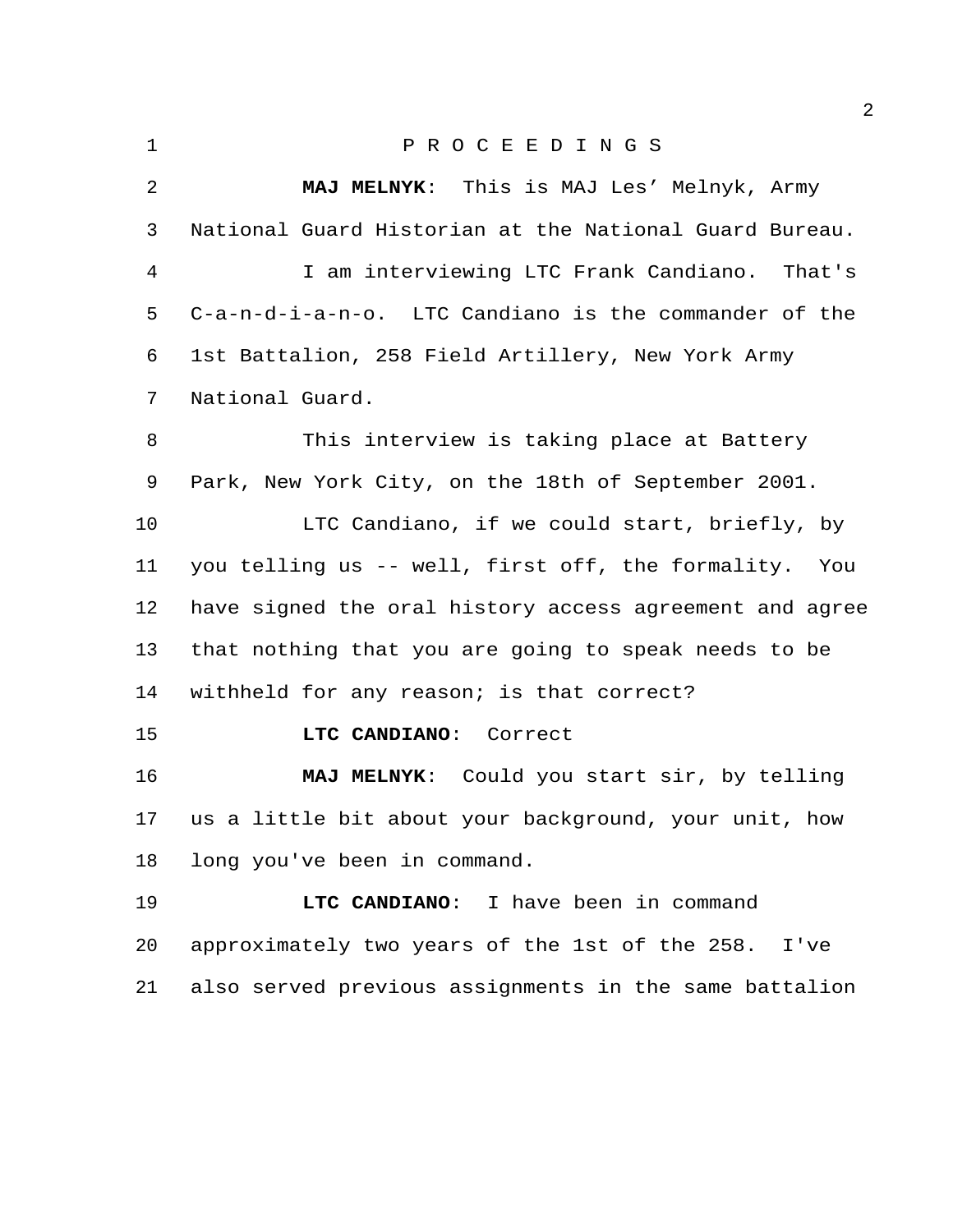as an AGR [*Active Guard/Reserve*] officer, as an S-1, S- 2, Assistant S-3 - plans and Ops officer, left the battalion to take a tour as a recruiting officer, and then an XO of an organic battalion consisting of - a TDA battalion, consisting of MPs, and signal, and prepared the 105th MP Company from Buffalo, New York, to get them to ramp up and train for a tour in Bosnia. Upon completion of my assignment there, I was assigned to take command of the 258. As far as branches go, I'm branch qualified in signal, mech infantry, artillery, and MI. **MAJ MELNYK**: If you could take us to the morning of September 11. Where were you when you learned of the attack? What were your first emotions and what were your first actions? **LTC CANDIANO:** On the morning of - Tuesday morning a.m., I had gotten into work and -- **MAJ MELNYK**: Where is your armory located? **LTC CANDIANO**: Jamaica Armory is on 168th Street, in Jamaica. **MAJ MELNYK**: Jamaica, Queens.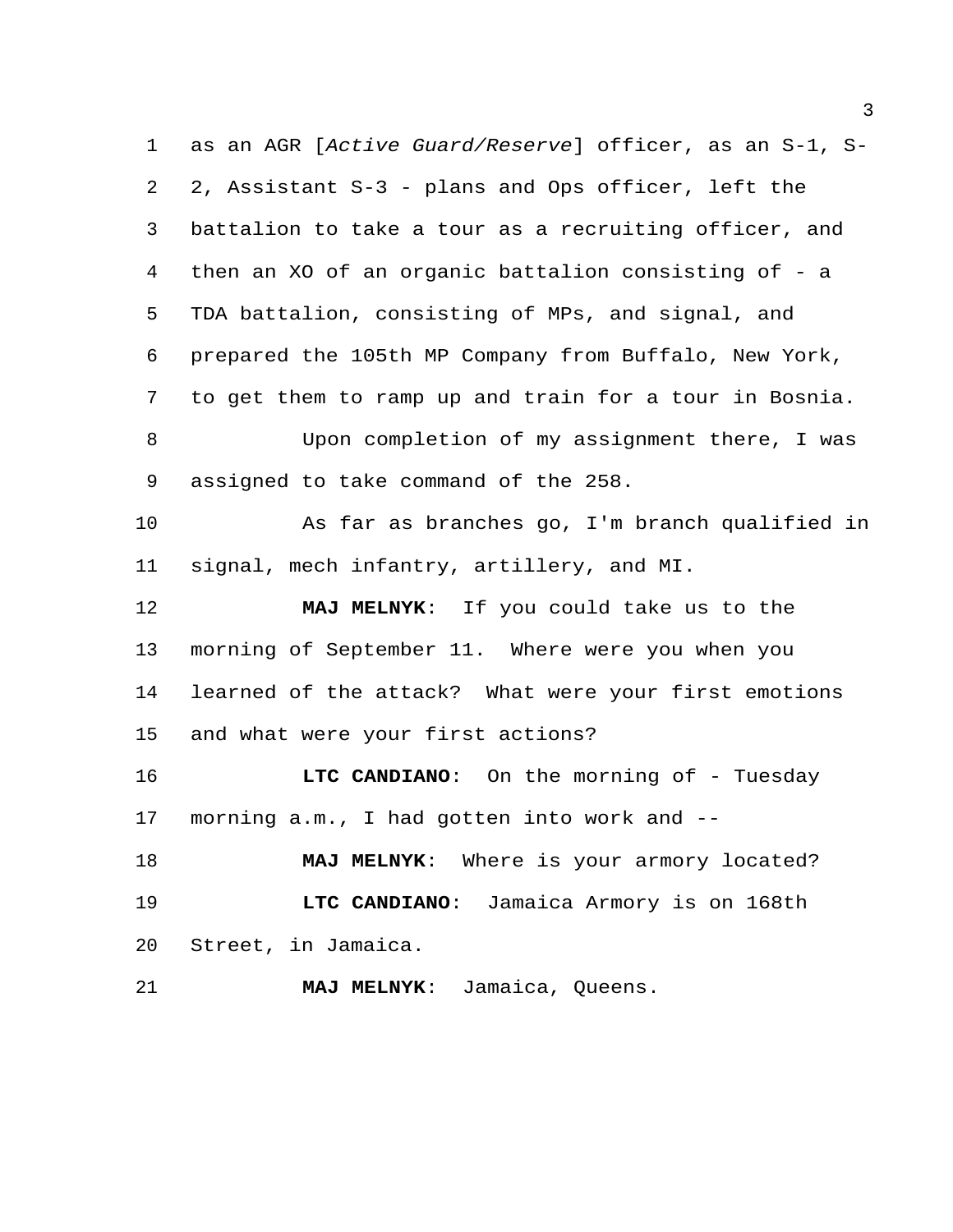#### **LTC CANDIANO**: Correct.

 **LTC CANDIANO**: And we were discussing the plans for an upcoming training event for one of my batteries that's preparing to do an NTC rotation, and we were discussing some live fire missions that were going to take place.

 And I went up to discuss some of the training issues with my S-3, when everybody went into his office and the television was turned on to, I believe, Channel 4, NBC News, and they had just said that there was an explosion at the World Trade Center. That's all that was said at the time.

 Several minutes later, it seemed like, there was a second explosion, and at that point in time, the news had said we believe that a plane may have hit the World Trade Center. [*My Command Sergeant major and I went to the roof of the Jamaica armory and saw the smoke billowing out of the WTC tower*]

 At the time of that incident, it just seemed like maybe something really got screwed up and a plane hit, you know, maybe there's some problem with controls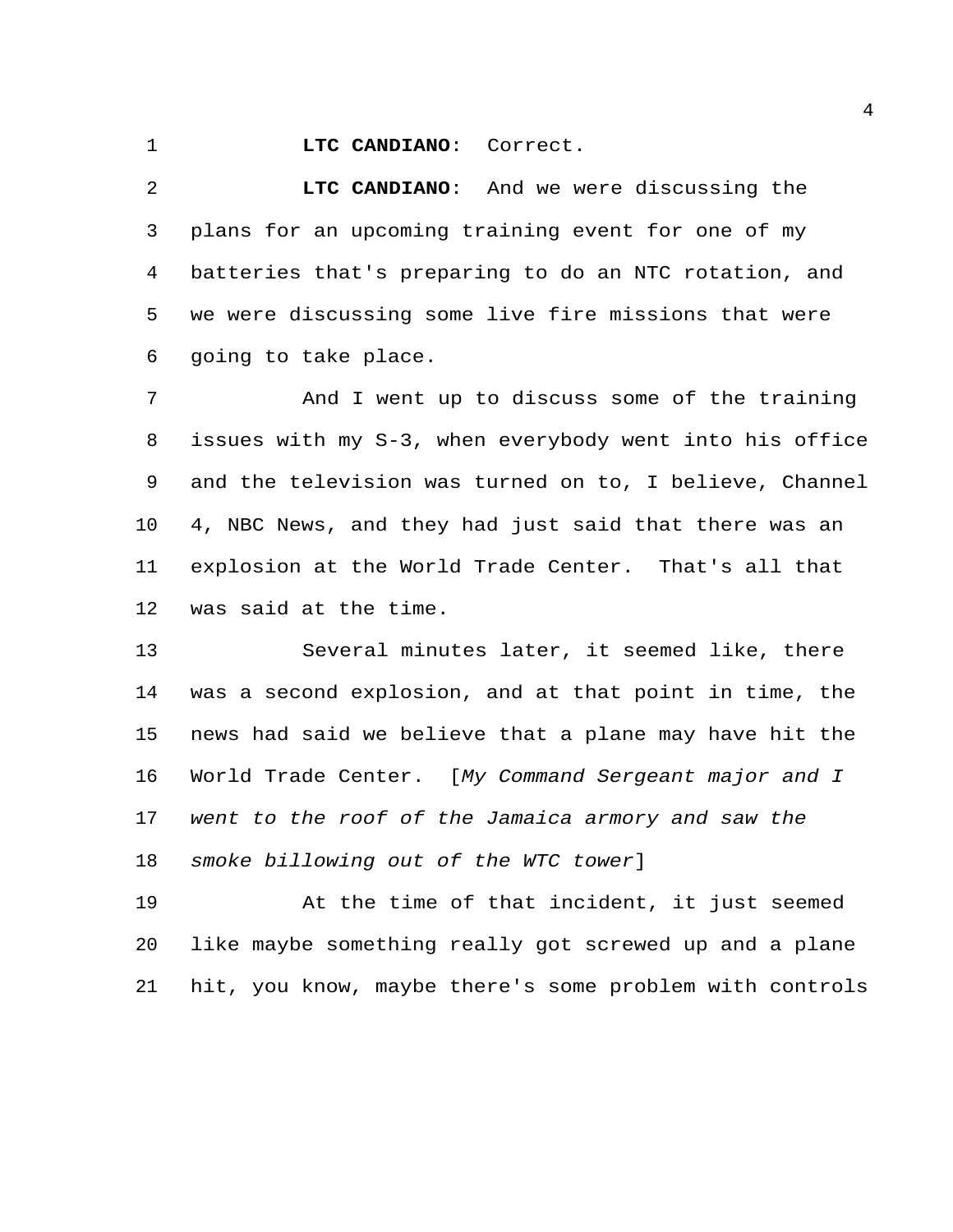or whatever.

| 2  | But as soon as the second plane hit the World           |
|----|---------------------------------------------------------|
| 3  | Trade Center, we kind of figured that it was too        |
| 4  | perfect, there had to be more to it than meets the eye, |
| 5  | and the odds of that happening are slim to none.        |
| 6  | So at that point in time, the first thing I             |
| 7  | did was contact my higher headquarters to see if        |
| 8  | there's anything going on, and I believe we notified my |
| 9  | brigade and they were not aware of the incident.        |
| 10 | MAJ MELNYK: This is 3rd Brigade, 42nd                   |
| 11 | Infantry Division.                                      |
| 12 | LTC CANDIANO: 3rd Brigade and $42^{nd}$ ID, right,      |
| 13 | in Buffalo, New York.                                   |
| 14 | MAJ MELNYK: And who did you speak to, sir?              |
| 15 |                                                         |
| 16 | LTC CANDIANO: I believe I spoke to a MAJ                |
| 17 | Kevin Adler, and advised him that there's something     |
| 18 | going on and I don't know what it is.                   |
| 19 | At that point in time, I knew that somewhere,           |
| 20 | somehow, soon, this was going to be an all out call out |
| 21 | for the National Guard for the State of New York.<br>I  |
|    |                                                         |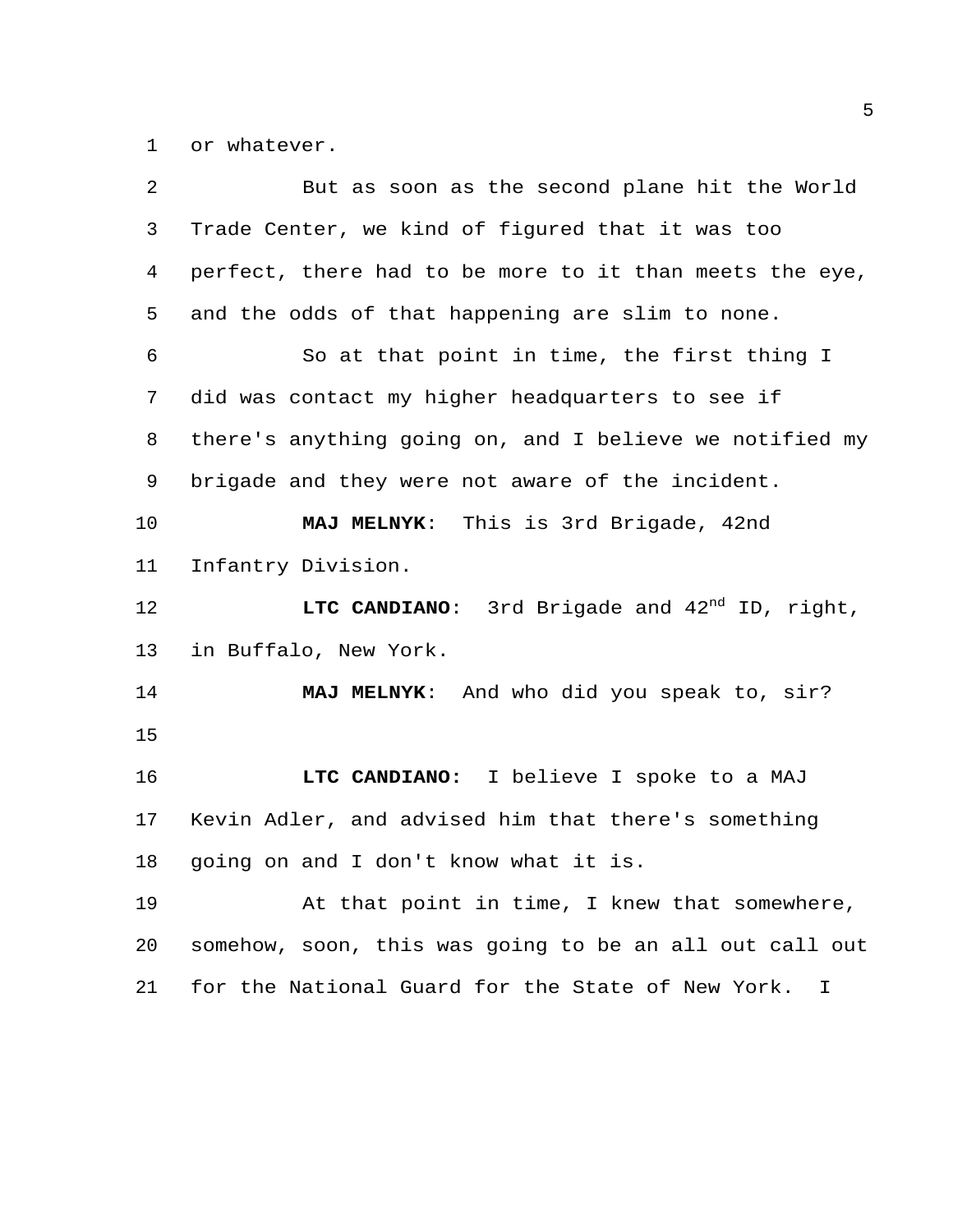didn't know it was going to be a limited response at first, based on what was going on. I just figured as soon as the Governor caught wind of this thing, we're all going somewhere to do something.

 So I immediately grabbed my full-timers and I said "As far as I'm concerned, this is a terrorist activity, a terrorist threat, you know." I don't know what the outcome of this is going to be, but gather all the vehicles lined up on the drill floor, I broke everybody down into two crews.

 I immediately tightened the security on the armory through our DESOPS. We have an SOP that we need to follow. Lock the building down, nobody in, nobody out, until we've kind of sorted through everything.

15 And at that point in time, had our vehicles lined up on the drill floor, had them all topped off. While that was going on, most of my -- I had the luxury of most of my full-time guys are first sergeants - so they immediately, after talking with them, went through the alert roster and started to notify everybody.

I called my battery commanders and said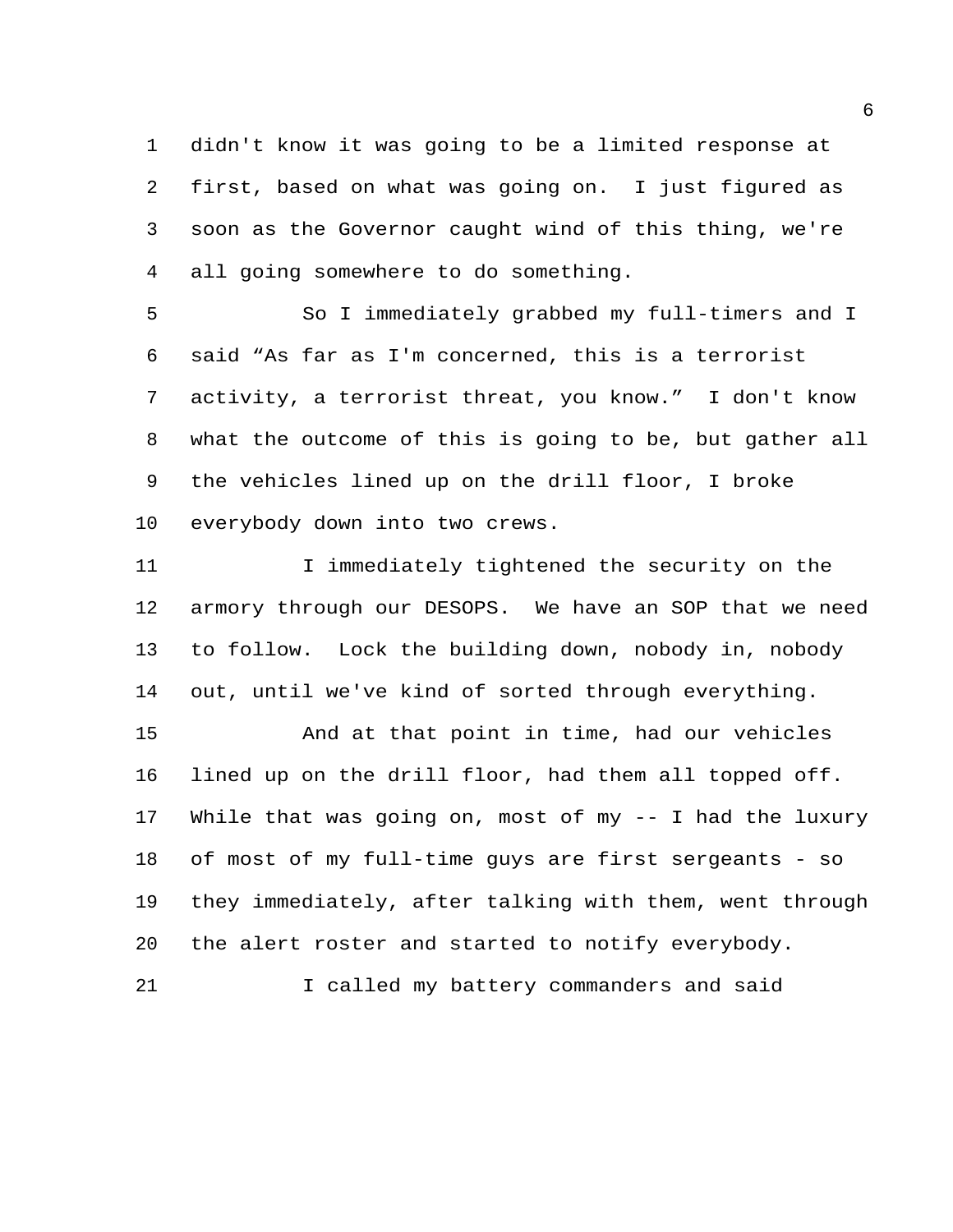basically this is it, be prepared to come in, and --

 **MAJ MELNYK**: You didn't order them in at that time. You told them to be prepared.

 **LTC CANDIANO**: Be prepared to come in, because we didn't know what the story was at that point in time.

 Ironically enough, a lot of my enlisted soldiers, with no questions asked, once they heard it on the news and they found out that it was, in fact, a plane and then a second plane going into the towers, I had soldiers showing up at my gates, doors locked, with duffel bags, waiting to come in, no questions asked.

 At the same time, I had the 105th Infantry, who happens to be in the building.

**MAJ MELNYK**: What element of it, sir?

 **LTC CANDIANO**: They're Charlie Company of the 105th Infantry. They are housed in my armory, as well. We went under the concept of a Y2K configuration, and a Y2K configuration for state active duty, 53rd Troop Command, located in Valhalla, New York, was our MACOM and we report and we go through everything for, you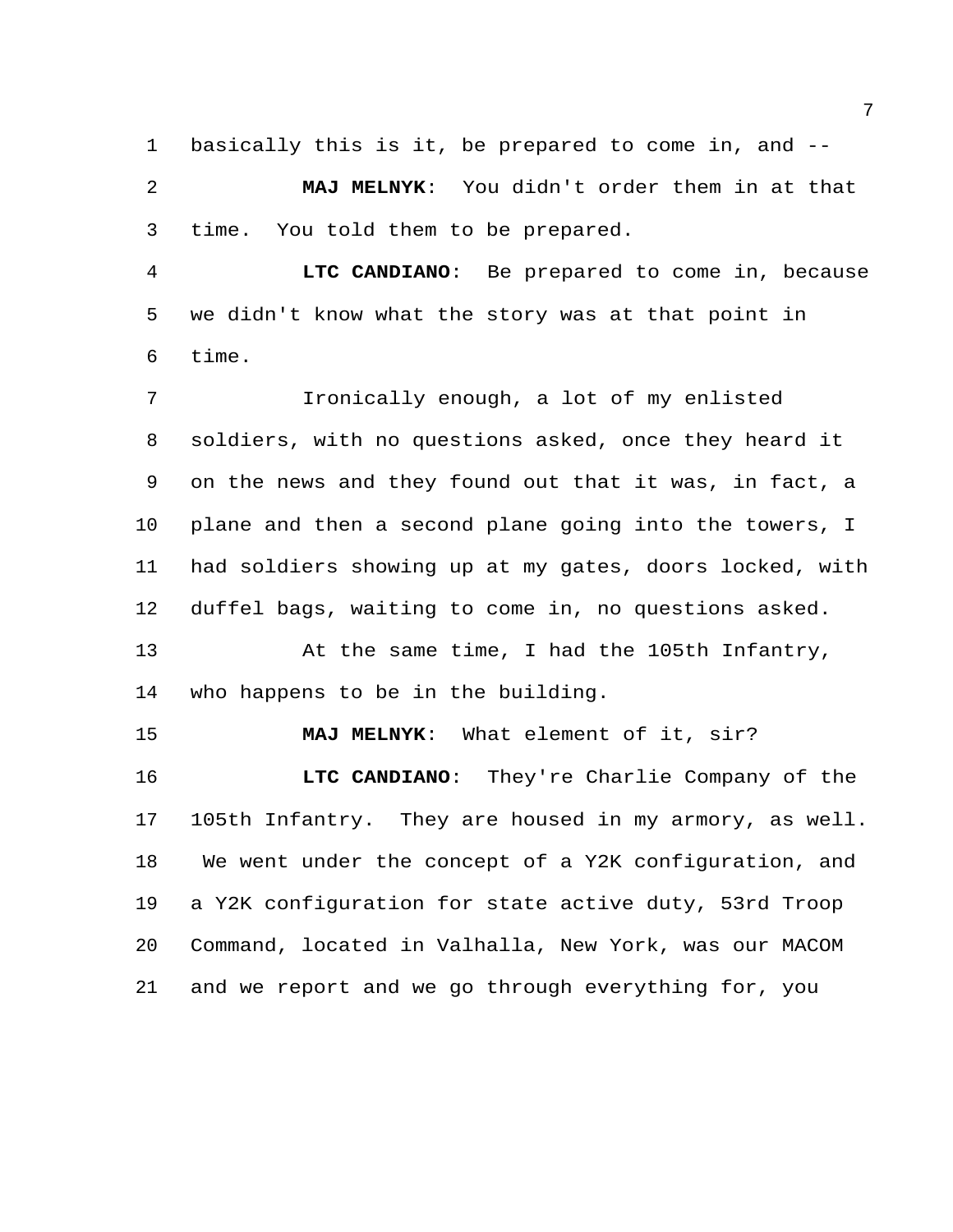know, whatever disasters might have taken place as a result of Y2K. We are OPCON'd to them.

 I'm the task force commander for all of Queens, New York under the configuration. So after I reported in to Troop Command and I also reported in to my higher at the brigade, you know, I was in contact with the 105th commander to discuss that he may want to check with his higher, which is the 27th Brigade, to find out what their requirements are going to be and see if he is going to be required to come in.

 **MAJ MELNYK**: When you contacted the 27th Troop Command, what was their state of --

**LTC CANDIANO**: 53rd Troop Command.

 **MAJ MELNYK**: I'm sorry. 53rd Troop Command, what was their state of preparation, what instructions did they give you? Did they assume command at that time?

 **LTC CANDIANO**: The 53rd Troop Command was waiting for a response from the State of New York and they said right now there is going to be some sort of a call out, get your alert lists ready and implement on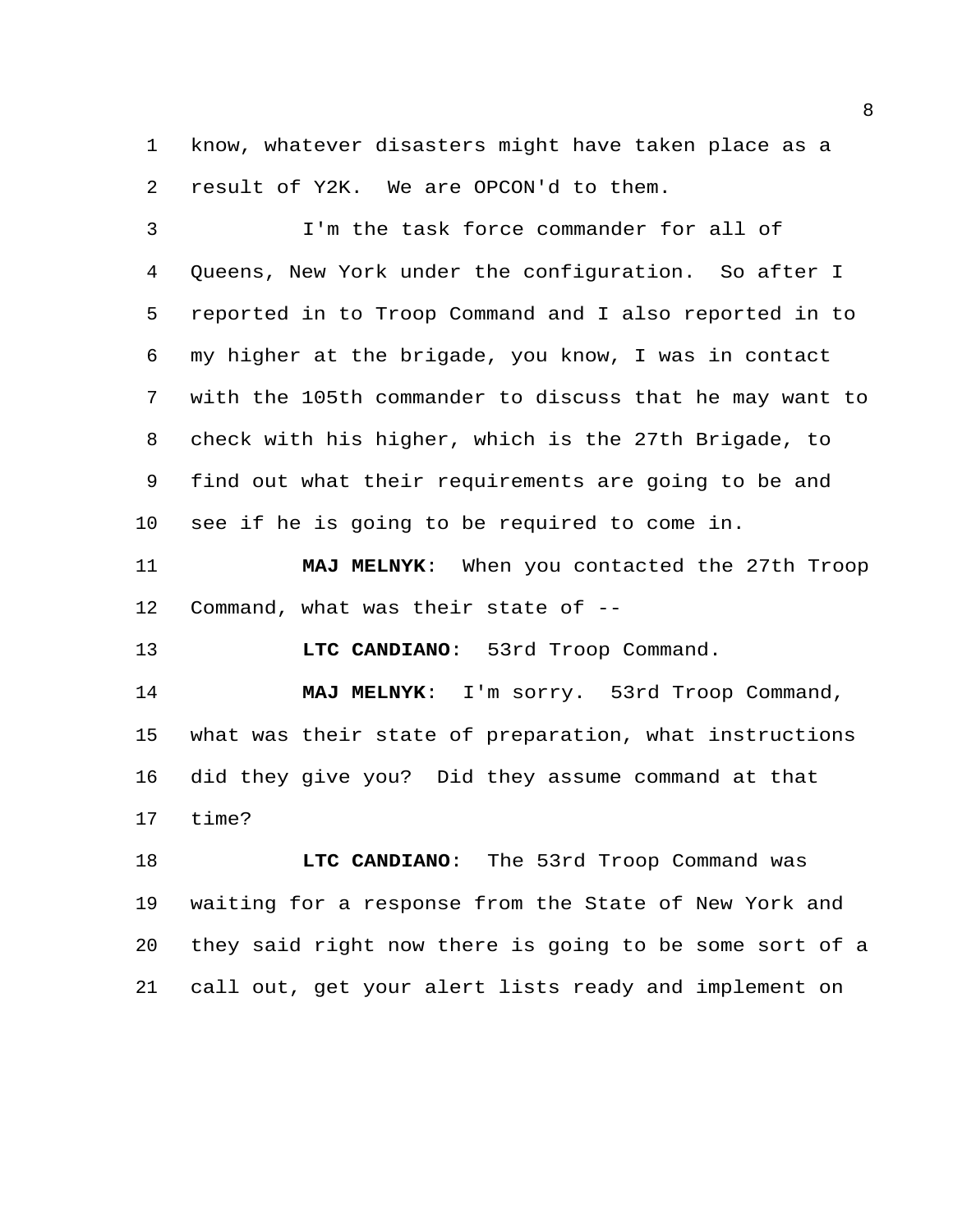order, and pretty much so.

| 2  | And good, bad or indifferent, I understood              |
|----|---------------------------------------------------------|
| 3  | what they were saying, but something like that is kind  |
| 4  | of critical and you need reaction time, because in many |
| 5  | cases, soldiers in my neck of the woods have to take    |
| 6  | mass transportation and sometimes several trains to get |
| 7  | in.                                                     |
| 8  | So I told them "Get the soldiers in."                   |
| 9  | MAJ MELNYK: You told --                                 |
| 10 | LTC CANDIANO: I told my soldiers, at that               |
| 11 | point in time, let's start calling the troops in. I     |
| 12 | don't know what the outcome is going to be. I have a    |
| 13 | drill weekend coming up in September. In the worst      |
| 14 | scenario, my soldiers will SUTA and I'll take the hit   |
| 15 | on that. [Clarification: LTC Candiano wanted his        |
| 16 | soldiers to report in immediately; if it subsequently   |
| 17 | turned out that NY State did not require them, LTC      |
| 18 | Candiano would then have compensated his soldiers for   |
| 19 | their time by granting them a SUTA - Substitute Unit    |
| 20 | Training Assembly - for that month, thus crediting his  |
| 21 | soldiers with having attended drill]                    |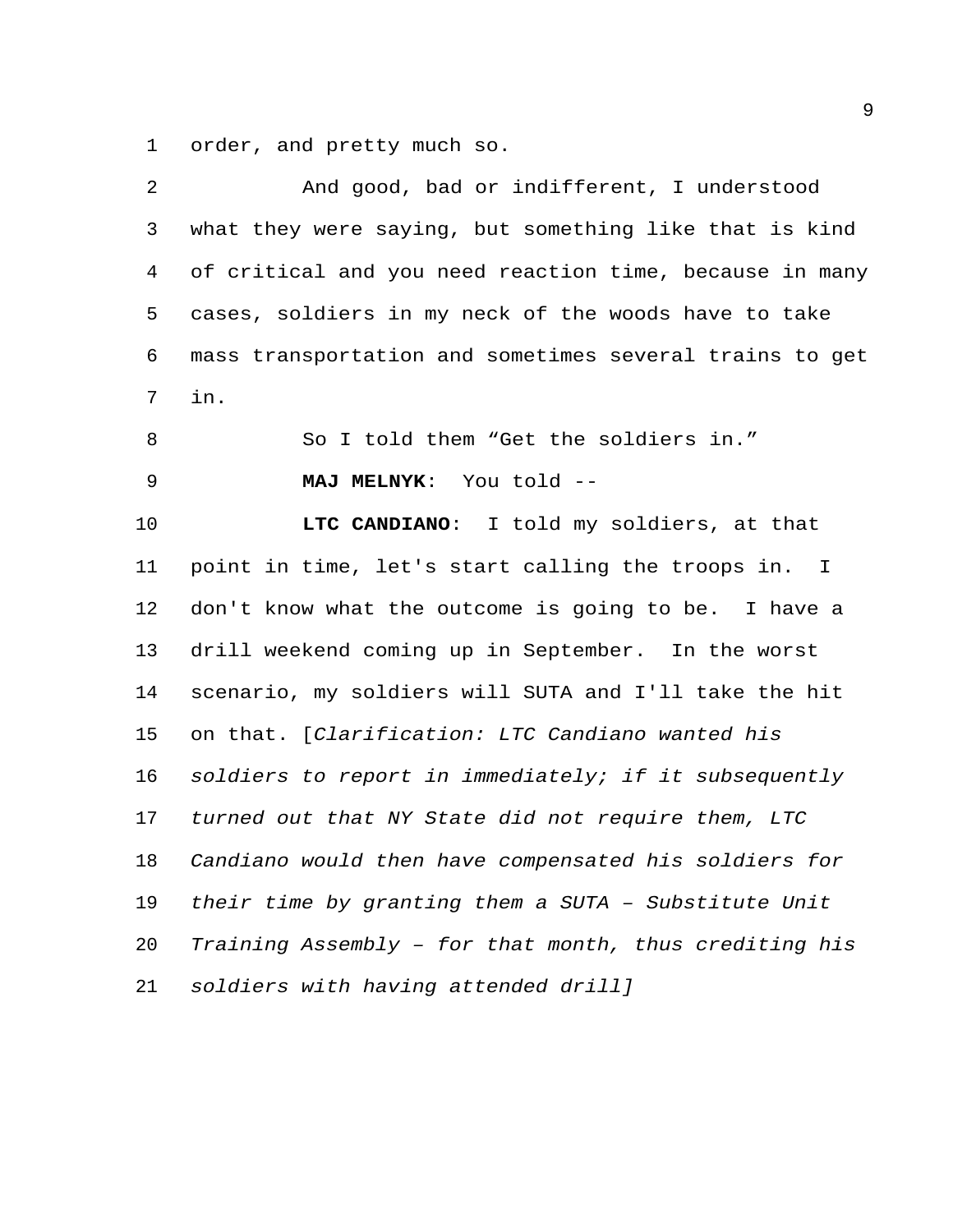**MAJ MELNYK**: But that was your own initiative. **LTC CANDIANO**: That was my own initiative, because I thought better safe than sorry, and I think by 3:00 o'clock in the afternoon, I had 339 troops on the drill floor ready to go.

 **MAJ MELNYK**: Is your entire battalion located in that one armory?

 **LTC CANDIANO**: No. I have troops located in Bedford Avenue in Brooklyn and Kings Bridge Armory in the Bronx.

 **MAJ MELNYK**: So it's three batteries in Jamaica.

 **LTC CANDIANO**: I have three batteries in Jamaica, my Headquarters battery, my Alpha battery, and my Service battery.

 **MAJ MELNYK**: Did the troops on the drill floor also include elements from Charlie 105th?

**LTC CANDIANO:** Not at that point in time. 19 [*Note: With the Y2K plan in effect as per 53<sup>rd</sup> Troop* 20 Command, C/105 Infantry was OPCON to the 258<sup>th</sup> Field *Artillery*] Charlie 105th was falling out on their own.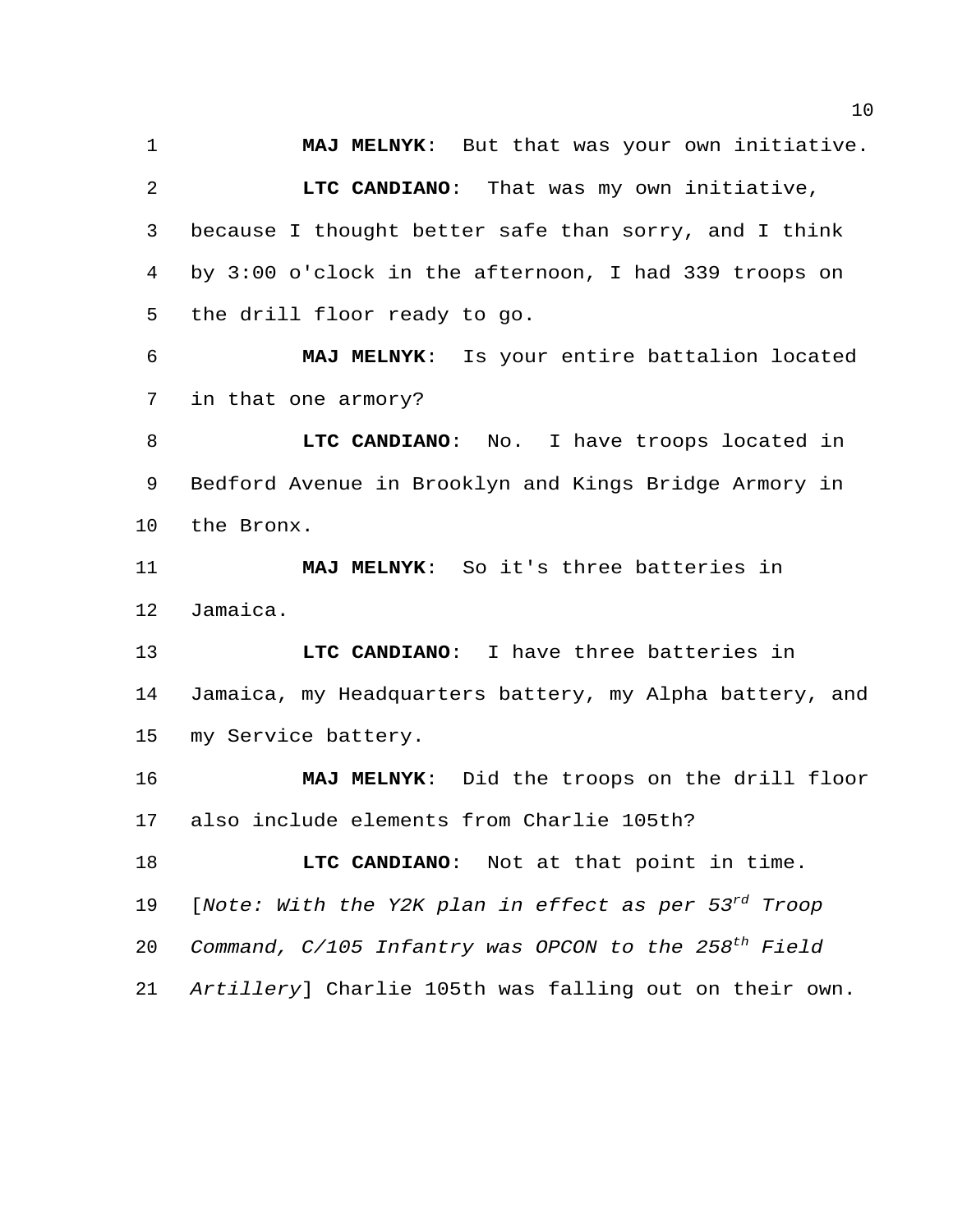But at the time of mobilization, what I did was -- or the preparation for mobilization, I contacted New York City buses just to find out what was going on, because I didn't have enough -- you know, with an artillery battalion we Tracks. We don't have a lot of Humvees, we don't have a lot of five tons, whatever the case might be.

 So what I did was I put a call into New York City and I kind of coordinated through our headquarters for me to say, "Listen, you know, we may be required. What is the feasibility of providing New York City buses to get my troops into New York City if I'm called upon to get in there."

 No ifs, ands or buts, they said "If that happens, just call us. Give us a point of contact to talk to and we'll get you the buses." [*Note: NYC provided 6 buses to transport individuals from the Jamaica armory, to include those members of C/105<sup>th</sup>, who did not use organic transport assets*]

 And again, while all this was taking place, I had some supply NCOs checking rations. I had water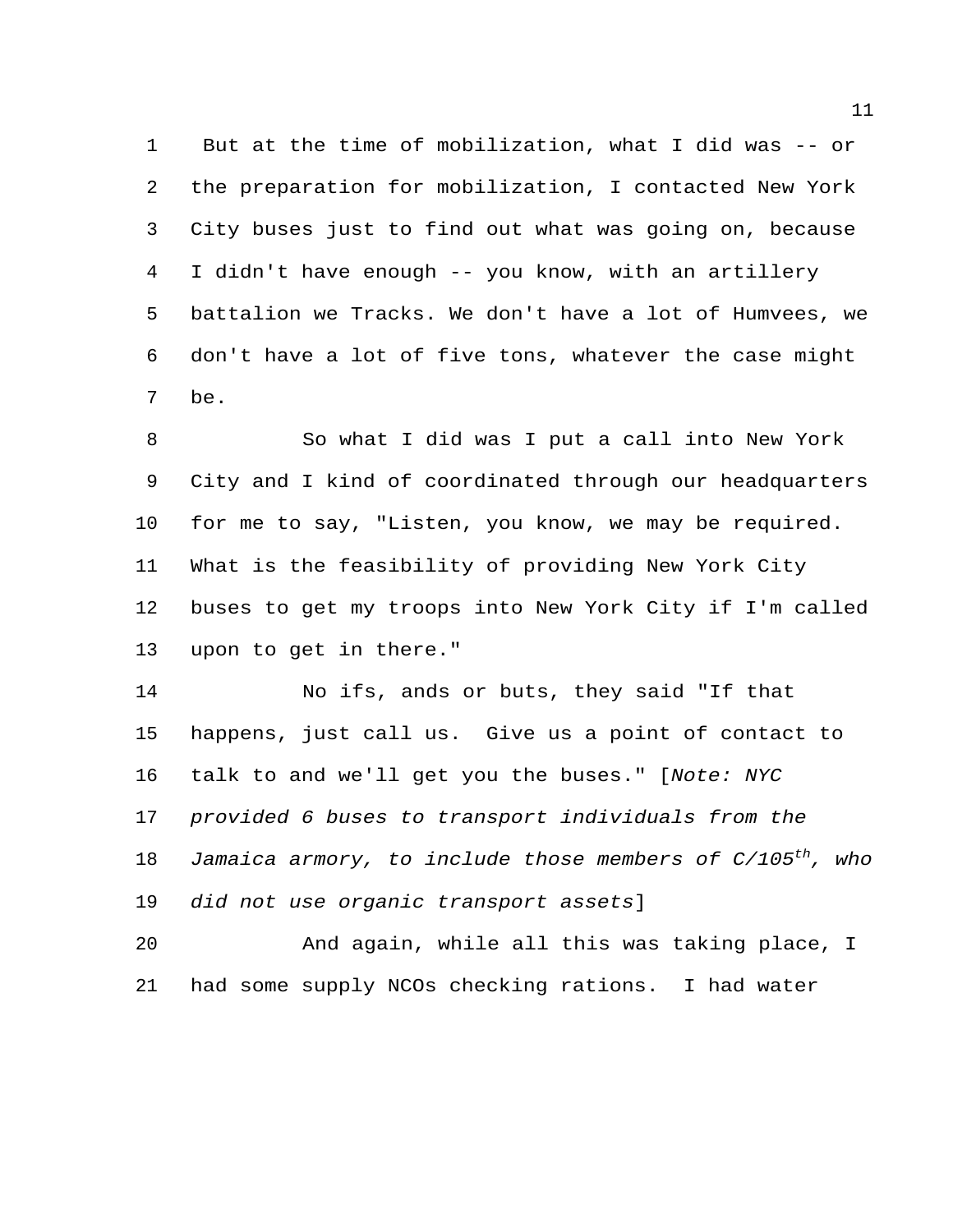buffaloes topped off and tested to make sure that they met the drinking standards.

 We had a lot of people coming in from other armories because the radio was putting out calls that all National Guardsmen should report at that point in time to their nearest Army National Guard armory.

 So what I had them do was come into the building, contact their units to say that they're accounted for at this facility, and I put them to work starting to utilize alert rosters, so my guys could get down on the drill floor and start working equipment.

 That worked out to my benefit, my advantage. Unfortunately, the lag in this thing was waiting to get the green light from Troop Command, because I think a lot of valuable time was wasted, and I think they should have some sort of -- if a battalion commander is making serious life and death situations in a combat zone anyway, he should be able to have that latitude to make a decision to say, okay, let's go, because I would have liked to have been on site before dark. [*Lag time from Troop Command was a result of*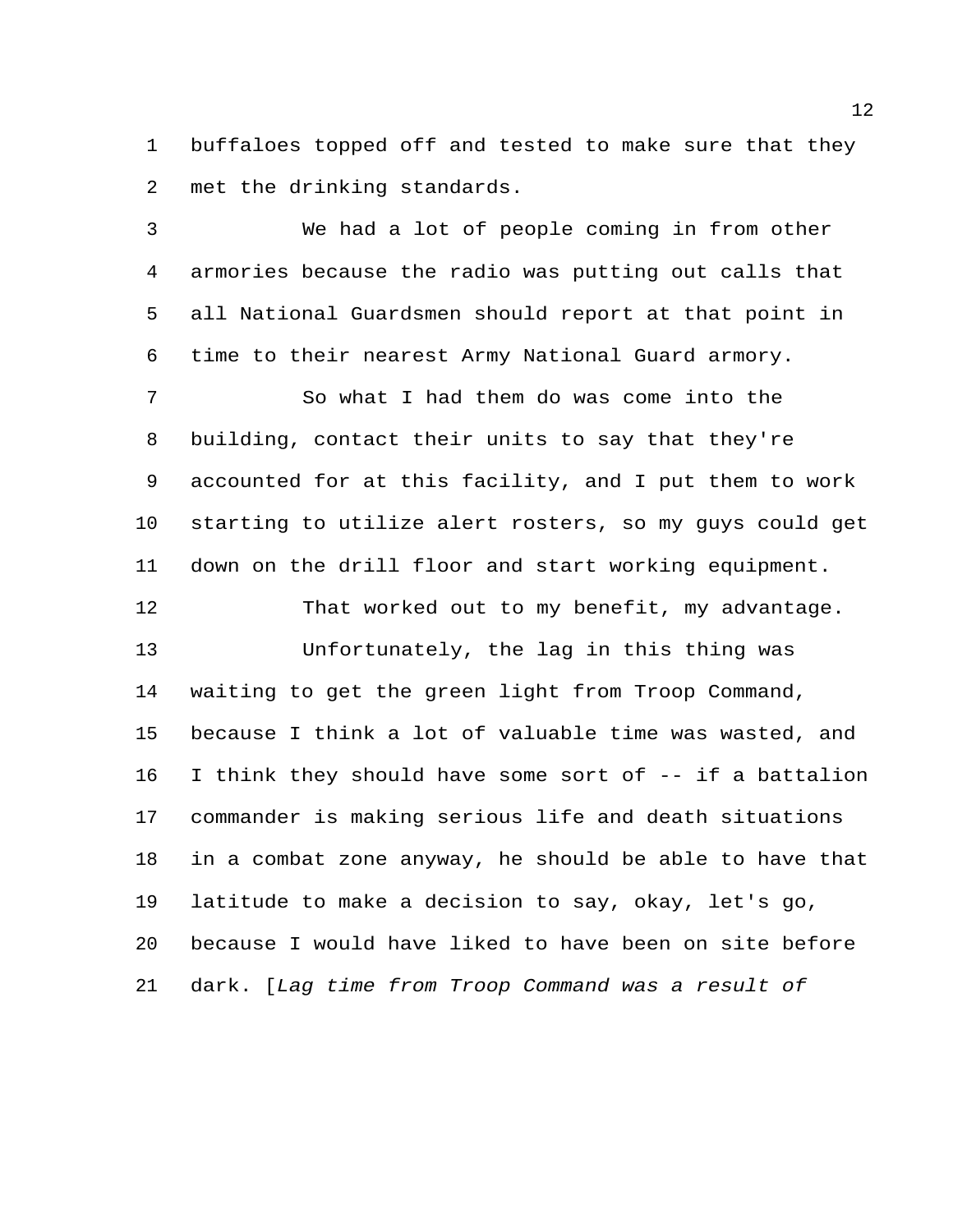*problems with telephone lines, not response issues. In retrospect, I wish I had a backup communications plan working*]

 **MAJ MELNYK**: What time did you feel you were ready to go and what time did you get the order to go? **LTC CANDIANO**: I believe that we were combat loaded and ready to go probably by about 1600, 1630. And there were a lot of events still unfolding that we were watching on television, and it was really kind of hitting us rather hard from the standpoint that you could not believe that this happened again, although lessons learned, because we saw it before.

 But we anticipated more at that point in time. **MAJ MELNYK**: You anticipated more attacks? **LTC CANDIANO**: Attacks. Because I kind of felt that if they were so bold to go that far. You know, there had been scattered reports from time to time that bombs in vehicles were on bridges, bombs in vehicles in tunnels.

 And we think of scenarios from the standpoint of in the event that we can't take a major route, how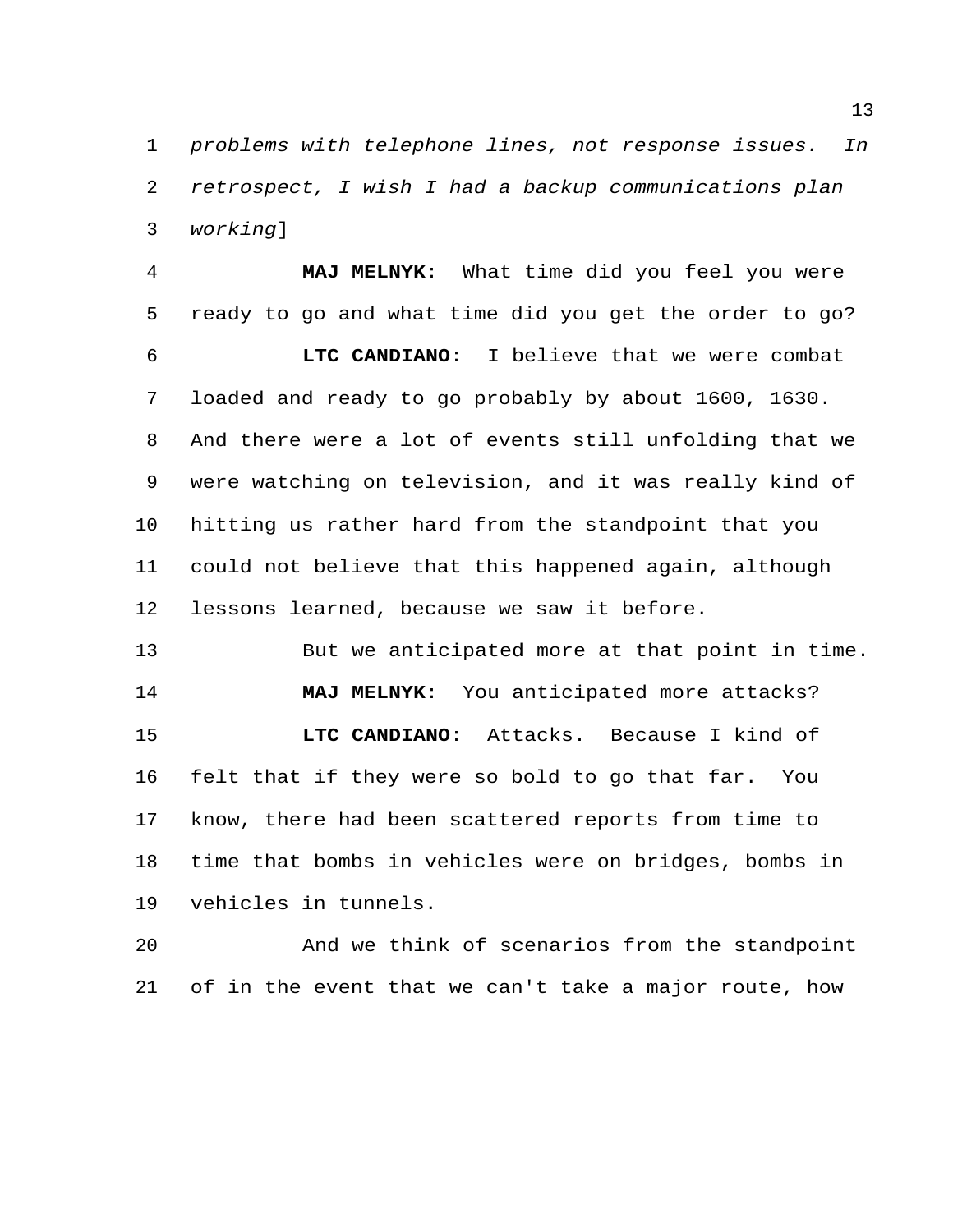will we get into New York City if there were a problem? Would we try to get to Staten Island and utilize ferries? Because that was an option, but then, again, with the bridge being out, we couldn't go that way.

 You know, you've got the Third Avenue Bridge, 59th Street Bridge, that kind of stuff, which you're familiar with.

#### **MAJ MELNYK**: Yes.

 **LTC CANDIANO**: That you can get in, because that's not a primary bridge. I don't think they would waste their time and efforts on a secondary bridge.

 So based on that, we got everybody ready and full combat gear, minus the weapons, because I didn't have a green light as far as the weapons situation.

 When I talked to Troop Command and I asked them specifically am I allowed to take sidearms, am I allowed to take weapons, they told me absolutely not.

 That I think was wrong, because we didn't know what we were facing. And I certainly could have taken them, seeing how I was staging at an armory at 26th and Lex, I certainly could have taken the weapons out of my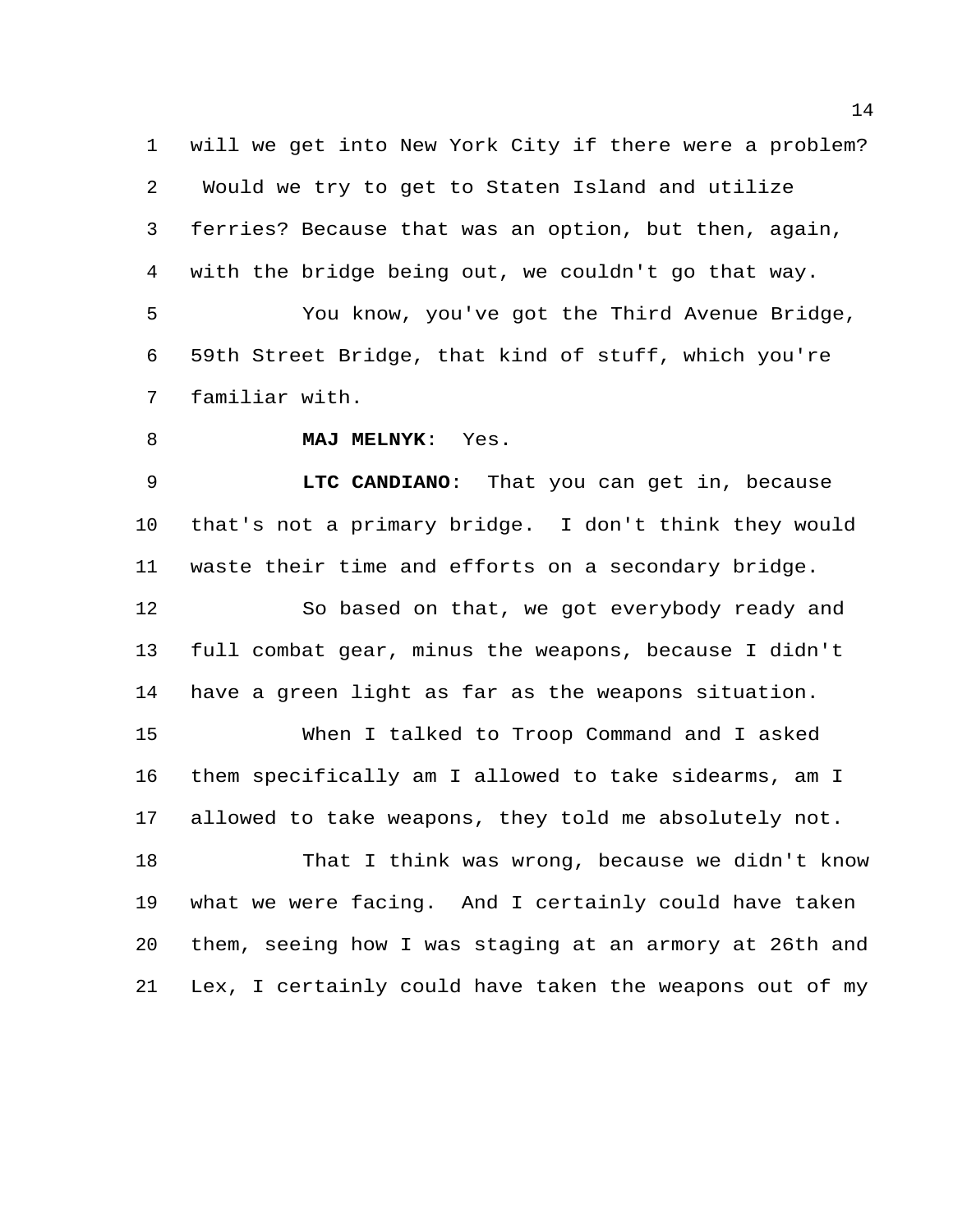armory and brought them there and had them secured, even if it were with a guard on the drill shed floor. [*LTC Candiano later commented: "I understand the concern that we don't want National Guardsmen running through the streets of NY Shooting up the town. It was just simply put: I was taking my battalion into a city that was for all intents and purposes under attack. I didn't know if buildings, the bridges and tunnels we went through would be blown at the first sign of a military presence. I would have been more at ease to have weapons. However, as it was, there were no provisions made for ammunition. Our mission at the time was still not defined as to the type of assistance and support we would render]*

 **MAJ MELNYK**: How is it you knew 26th and Lex, the 69th Regiment Armory, was your stating area?

 **LTC CANDIANO**: Because I guess with me making a pain in the ass out of myself with the Troop Command TOC, they said that basically that's the closest armory to where ground zero is located, and at that point in time, muster there and await further instruction. [*LTC*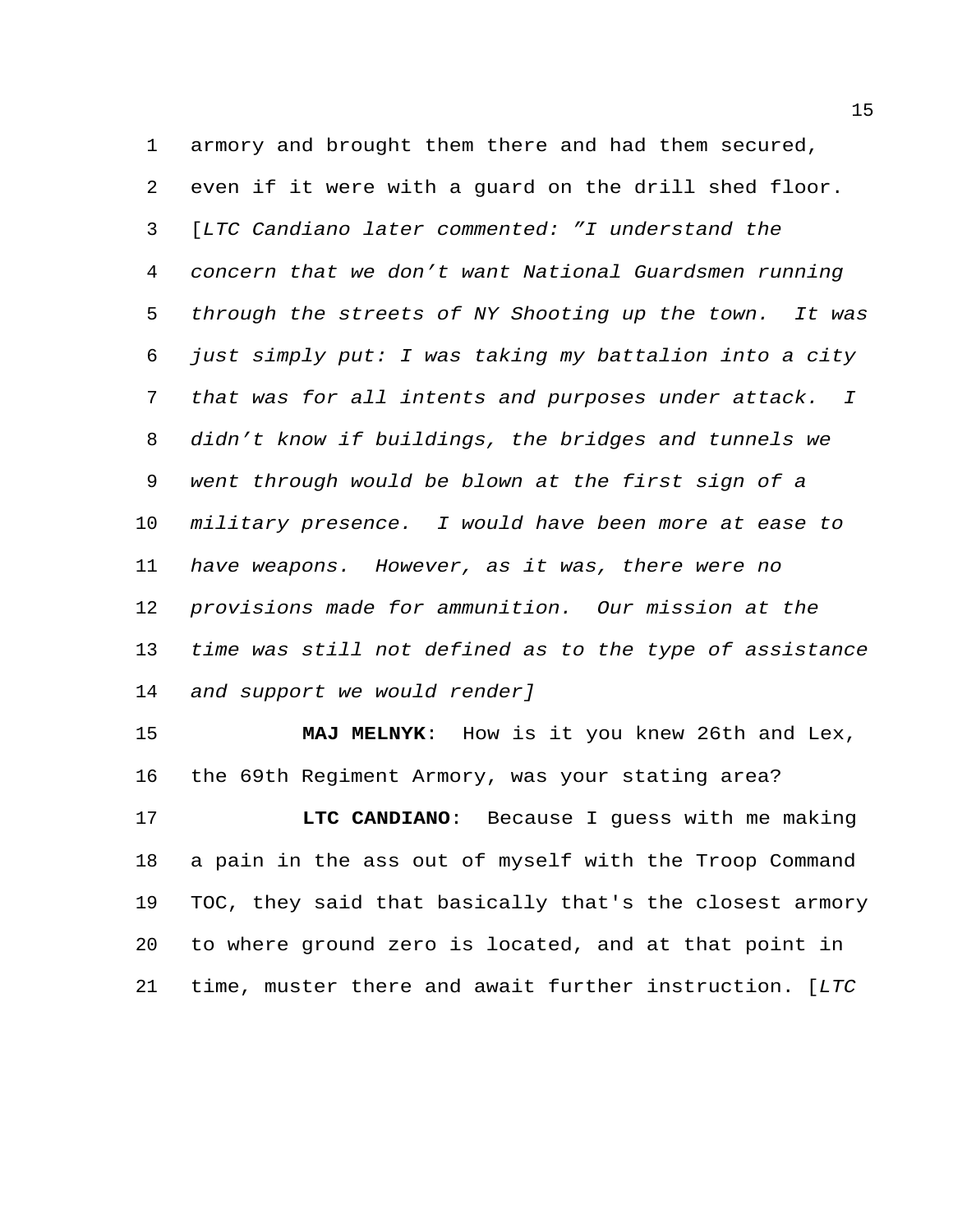*Candiano later commented: I had dispatched from Bn HQs some retired NYPD and NYFD personnel to try and get some actual data from the area and speak with personnel they had worked with. My thought at the time was to find out what type of support they would need, what type of equipment they required (if we had it) and how best to assist based on known intel. The information we got back, along with our consolidated briefings at the 69th Infantry armory clearly helped to define the mission I would take on that night with my battalion]* **MAJ MELNYK**: When did they give you that order?

 **LTC CANDIANO**: I'd say that was somewhere in the neighborhood, and if my time line is off, I'd say it was somewhere around 6:00 o'clock or so, because we were pushing whatever buttons.

 So once that came into play, we already committed our GSA buses and we also contacted the City of New York and they provided me four commercial buses for Jamaica, Queens, which also included taking the infantry on board, taking them, because there's no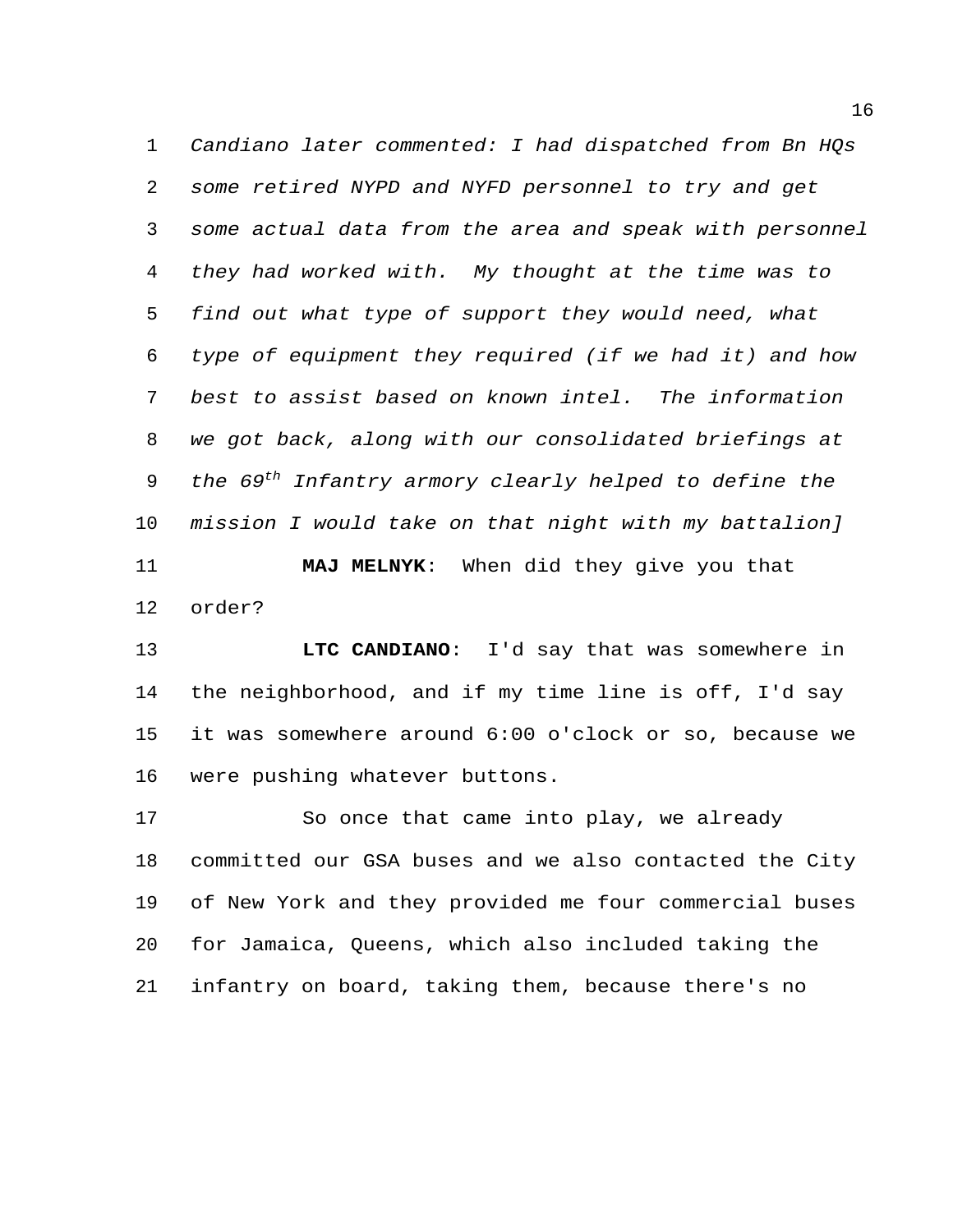sense waiting to commit additional troops and wait for somebody to tell them they had to go.

 I had the resources and the assets to move them. They were there, they were ready. The commander gave me the green light and we threw them on the bus. **MAJ MELNYK**: At that time, you had no OPCON

over them; no operational control.

They were just --

 **LTC CANDIANO**: No. Just working under the premise that it was the Y2K plan for emergencies and disasters, and that's what I implemented.

 So I contacted my two batteries in Brooklyn and the Bronx, got them the transportation they needed, and I had everybody, with all tactical vehicles and support vehicles, to meet us at 26th and Lex.

 Upon arrival at 26th and Lex, the 69th had already gone through their briefing with their commanders and staff, and I sat down and I interfaced my staff and my commanders with their staff and their commanders.

And LTC Slack and I basically did an over-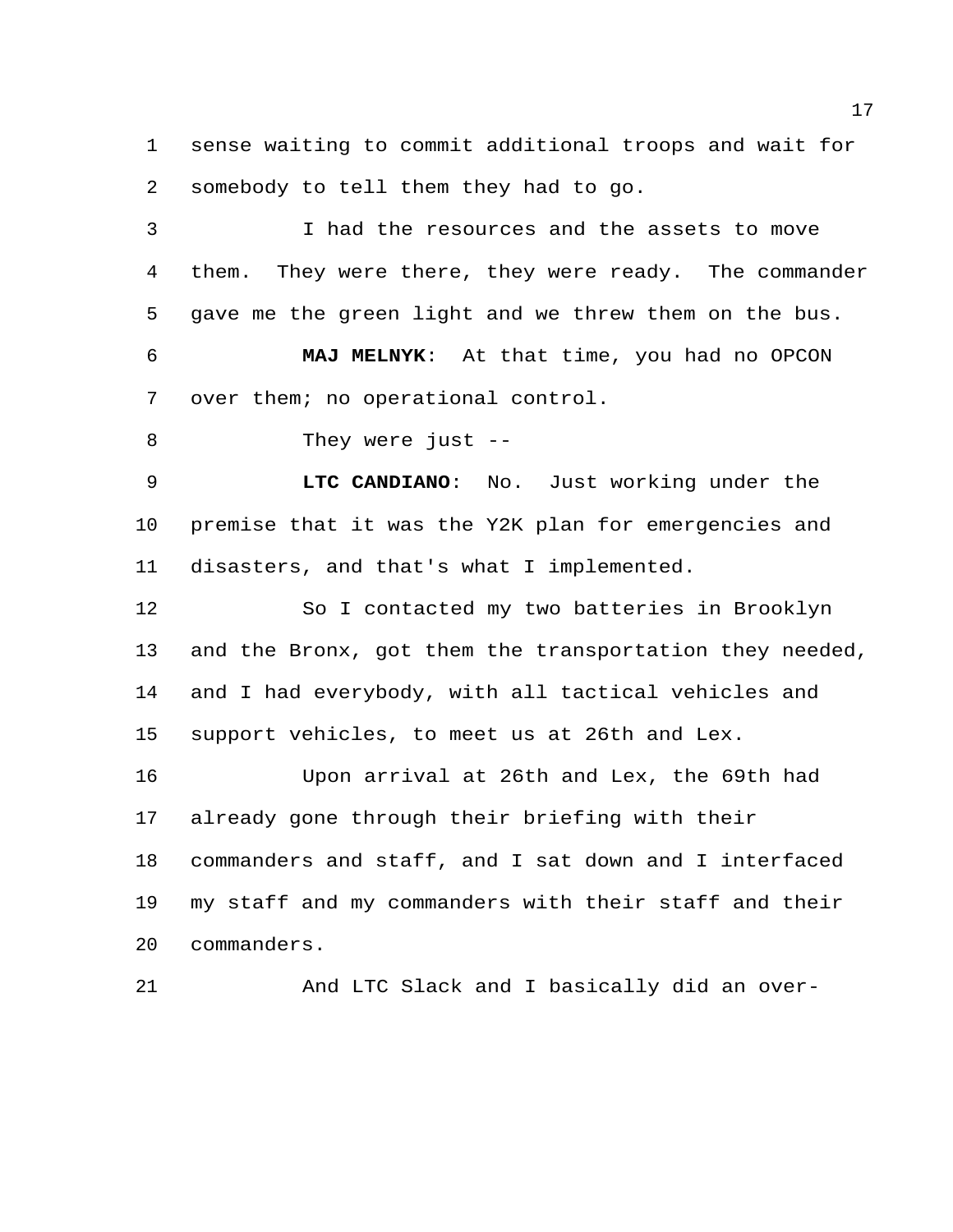brief, one-over-the-world to both battalions.

| 2               | MAJ MELNYK: And all the soldiers?                       |
|-----------------|---------------------------------------------------------|
| 3               | LTC CANDIANO: Just the commanders.                      |
| $\overline{4}$  | MAJ MELNYK: Just commanders.                            |
| 5               | LTC CANDIANO: I briefed my soldiers prior to            |
|                 | 6 coming out here real quick, but they got a briefing,  |
| $7\overline{ }$ | because LTC Slack had checked out the area and          |
| 8               | basically told me what he saw, what he expected to see, |

and that was during the daylight.

 Going into a nighttime operation of that magnitude, not knowing what's up, what's down, what's working and what's not working, and who to report to and where are the -- the first thing I wanted to know was where are the command centers established, who's got charge of police, fire, and emergency services, and am I going to be required to establish a liaison or is there a National Guard liaison on site already, and, if so, who is he and what are the rules of engagement for me to go out and secure the area.

 At that point in time, while LTC Slack and I were meeting, I have a couple of NCOs that are -- well,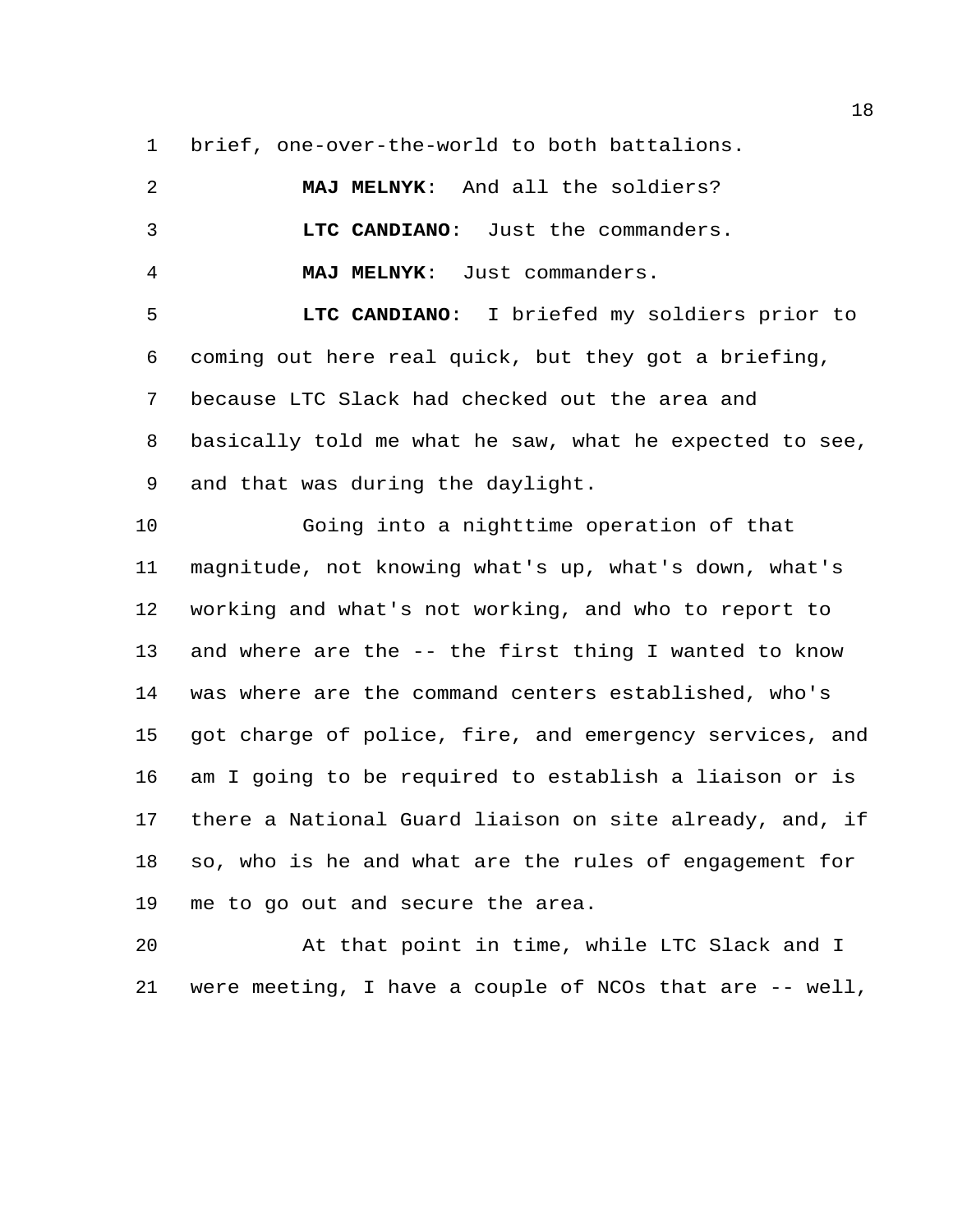I put feelers out for NCOs to tell me who are the best guys that I can send out in a scout capacity to see what routes are open for me to move through the streets and what looks like it's closed.

 Concurrently, what I had done is contacted emergency services, which were pretty busy, and I just said to them "I'm colonel so-and-so of the New York Army National Guard, I'm the battalion commander of the artillery battalion, I have 339 troops at my disposal, and I'm here to provide the assistance, we're on of the first elements, where do you want my troops?"

 And at that point in time, they said "get them somewhere here and we'll establish what you need to establish once you're on site."

 And while that was going on, I had my scouts out really or COLT teams, if you will, as far as artillery goes.

 And those are the guys that go out and poop and snoop and they came back to me and said this route is open, this is available. You know, there are a lot of police routes that were made available to us to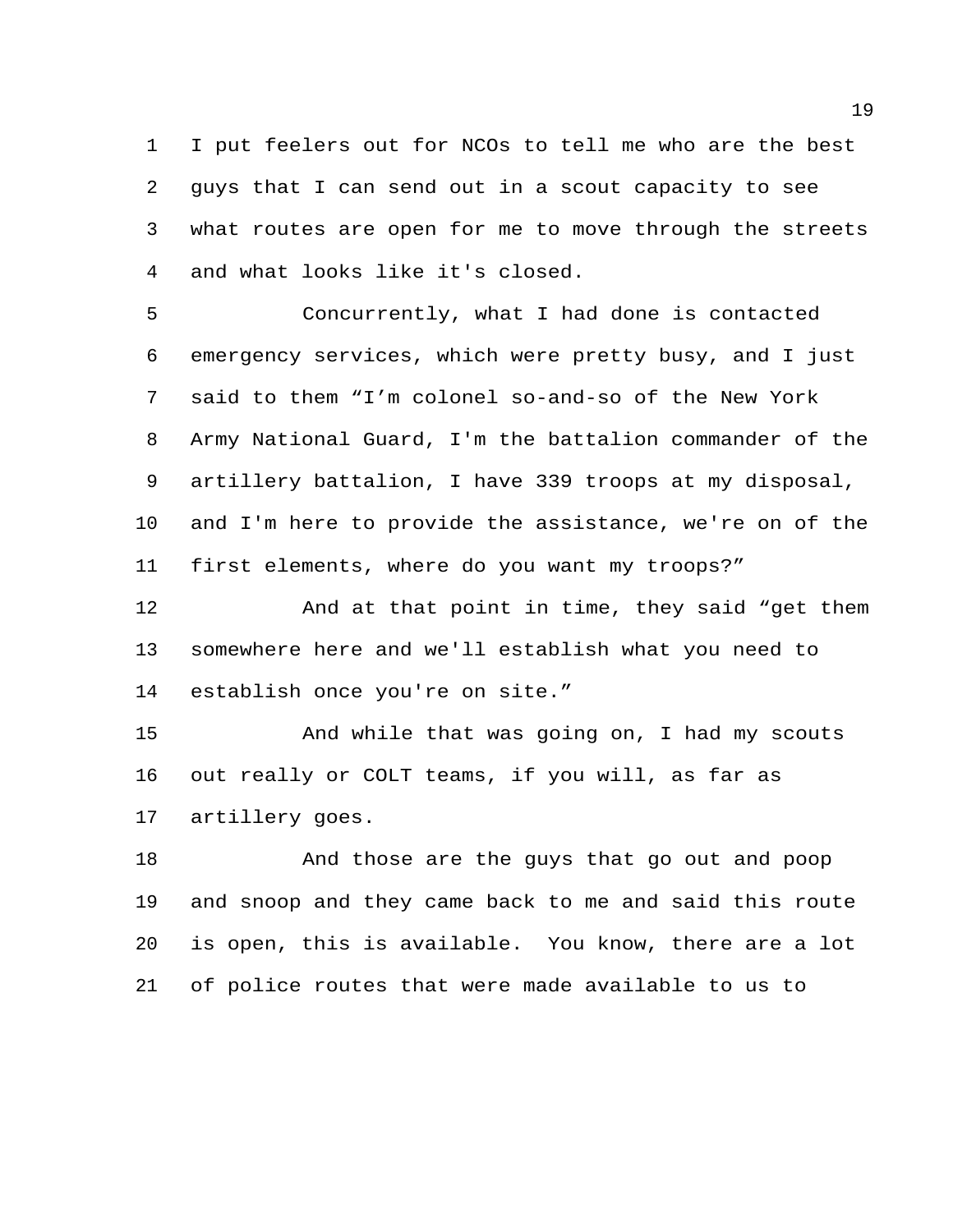transport the troops, buses, commercial buses, GSA buses and organic vehicles.

 We all took off. But before that, I had MAJ Slack's three -- brief my commanders, myself and my three, with the one-over-the-world scenario as to what was going on.

 We didn't know what to expect. I didn't know what to see. And, again, something like this you say you can plan for, you can prep for, but, Jesus, when it happens in your backyard, it's something different, and that's all I could say.

 It was horrific. As we were coming into the city skyline, you could see the billowing smoke. You could smell the smoke. You could smell the death. You can see, as you got closer to the site itself, the flames, because there was a lot of stuff still burning. Buildings across the street from ground zero, the impact area, were burning.

 But let me back up a little bit by saying that after --

**MAJ MELNYK**: How did you get downtown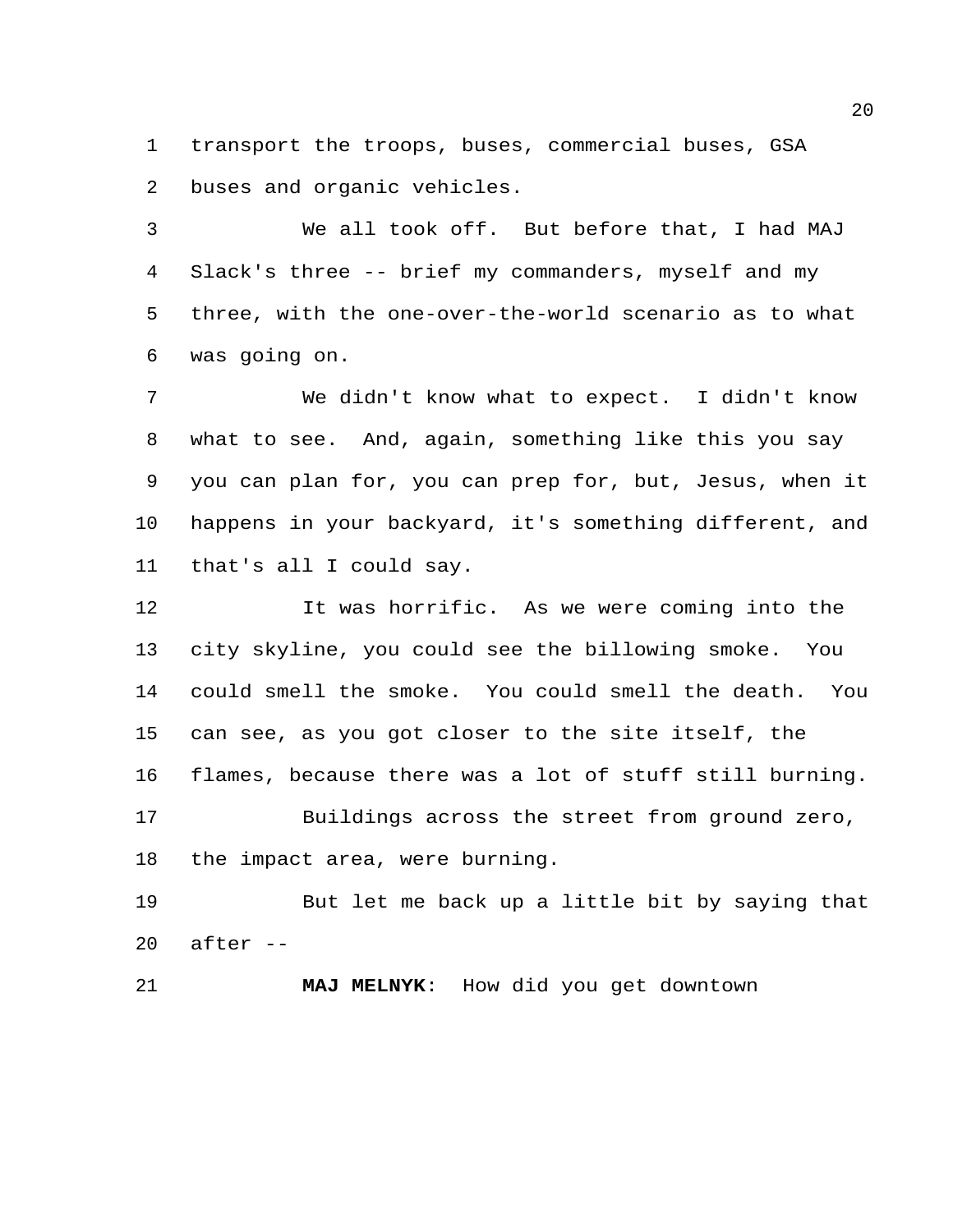actually? What route did you end up taking?

 **LTC CANDIANO**: I think the way we worked it out is we got to the FDR Drive. I came down the FDR Drive to Battery Park and the police were at every intersection and entrance there to guide us all the way down.

 Once we finished the briefings, I had a moment with my commanders, because to me this was going to battle. We were going to war with someone. I don't know who the enemy was. I don't know where the enemy was. All I know is that it was a terrorist activity and we were going to into a combat zone, because they could be anywhere around us.

 Once we made liaison with the police in the police CP, which was located at -- I think we checked into -- I think it was South and Pike or South and Pine.

 **MAJ MELNYK**: South and Pike is what -- **LTC CANDIANO**: South and Pike, it just seems like a big blur. South and Pike is where the CP was established for NYPD.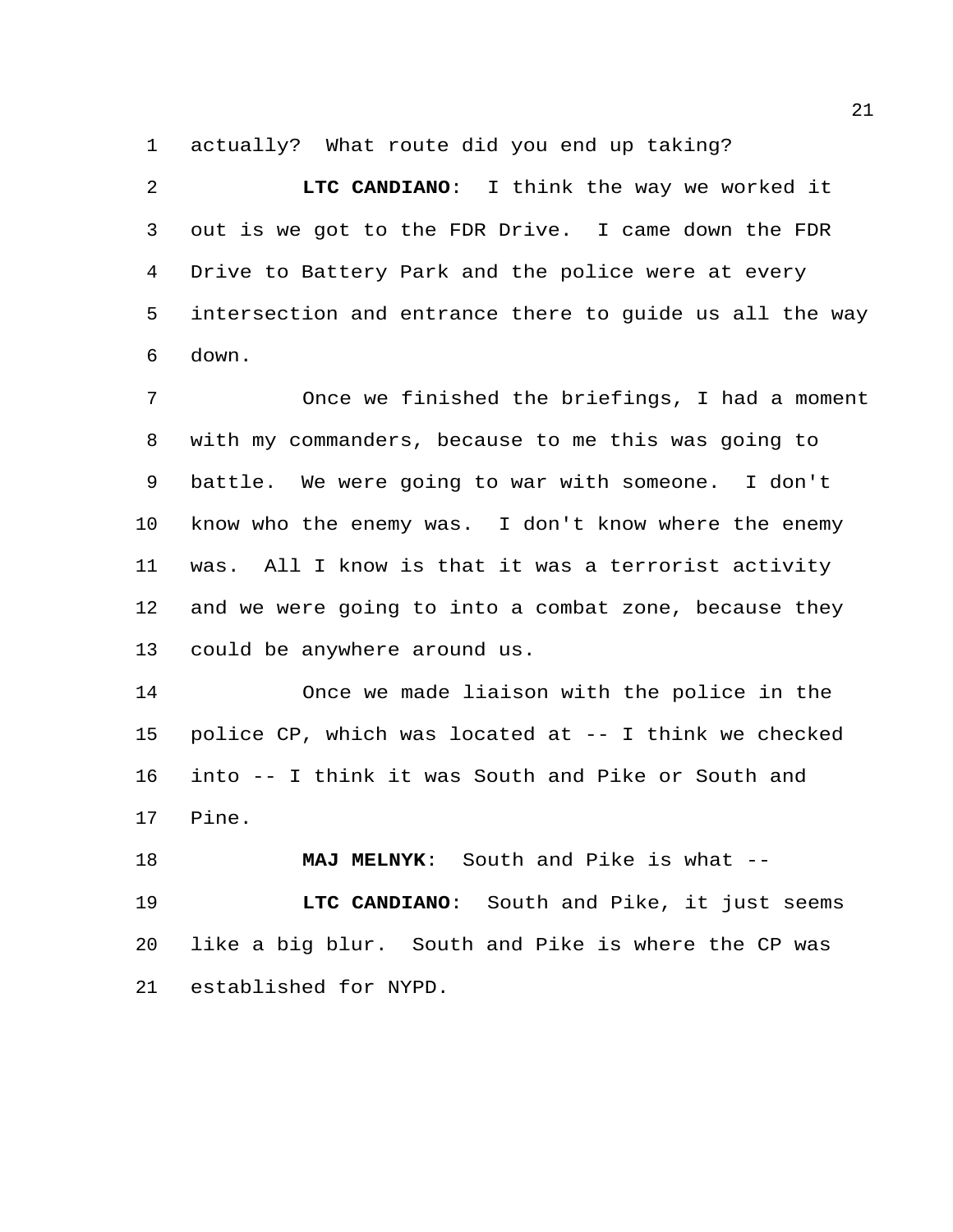The Army National Guard, what we had done, at that point in time, basically, again, three battalion commanders working together, we established our CP right next to theirs.

 **MAJ MELNYK**: Your communication with the 101, what was that like? Had you spoken at all with them? **LTC CANDIANO**: Yes. With the 101 CAV, they weren't on site yet and they were coming in later on. They were still mobilizing at the battalion. LTC Slack and I both spoke with LTC Costagliola on the phone and basically we established the rules of engagement, that I had decent numbers on the ground to start to go in, I'll establish liaison, get a perimeter set up, and hold the perimeter and secure it 'til first light, and while that was being done, LTC Slack was making contact and communications with some of the city agencies and established liaison with me and, at the same token, we had a liaison officer from -- I think assigned to us from the 107th group, did some coordination.

 And I know that MAJ Henry Gim and CPT Lynch became available to us somewhere down the road.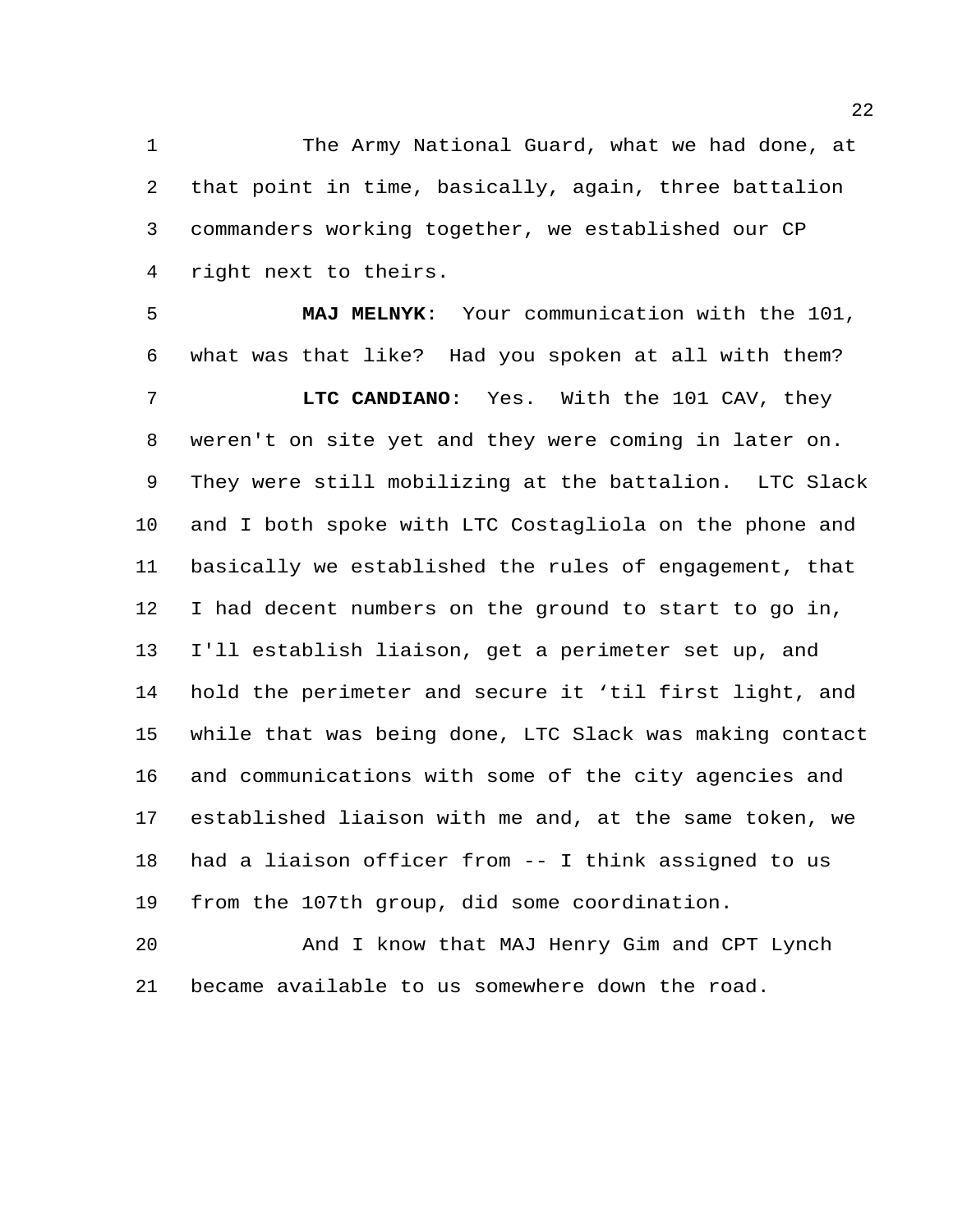**MAJ MELNYK**: MAJ Gim?

**LTC CANDIANO**: Henry Gim.

 **MAJ MELNYK**: How do you spell that, sir? **LTC CANDIANO**: G-i-m. And he came over, I think, a couple of days into the exercise, but in the beginning, it was a little sketchy as far as the battle handoff as to who was doing what.

 But essentially and initially, it was three battalions from the 3rd Brigade, kind of, for lack of a better word, immediately took charge of whatever the situation was downtown.

 **MAJ MELNYK**: I know it's sketchy, but about what time Tuesday evening did you have this conversation with your fellow battalion commanders and decide that it was going to be the 258 that would go down first?

 **LTC CANDIANO**: I would like to say that it was somewhere between eight and ten.

 So at that point in time, we contacted Troop Command, who was initially the MACOM in charge, and we got the green light to prep to go in and they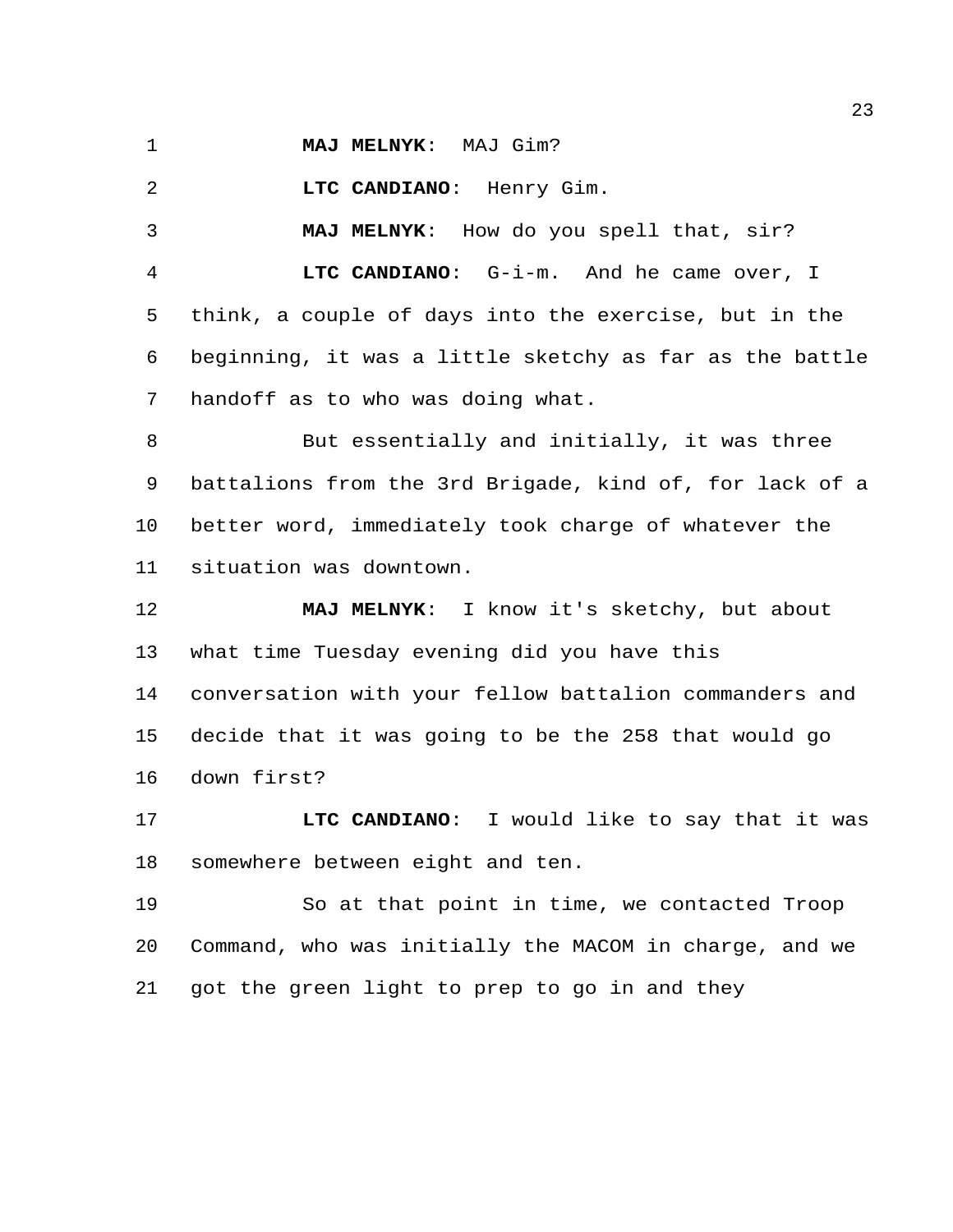established who we need to talk to and who we link up with on liaison.

 **MAJ MELNYK**: And who was that, sir? **LTC CANDIANO**: It might have been LTC Joe Likar from the 53rd Troop Command. He was the acting  $G-3$ .

7 So what I had done at that time is, again, talked to the battalion commander of the 69th face to face and TELECON with 101 CAV commander on the box, and we basically said that, you know, seeing how I have the strength posture on the ground, my troops are here ready to go, I'd be first guy into the box, because they were still in the process of gathering equipment out of supply rooms and whatever and getting set up to move.

 [*LTC Candiano later commented: Once we arrived on*  17 sight, I had no further communications with 107<sup>th</sup> CSG or *higher HQs until the following day. The night of the*  19 11<sup>th</sup>, my battalion, along with the assets of the 105<sup>th</sup> *OPCON'd to me is what I had to work with*]

So the closer we got in towards the city, the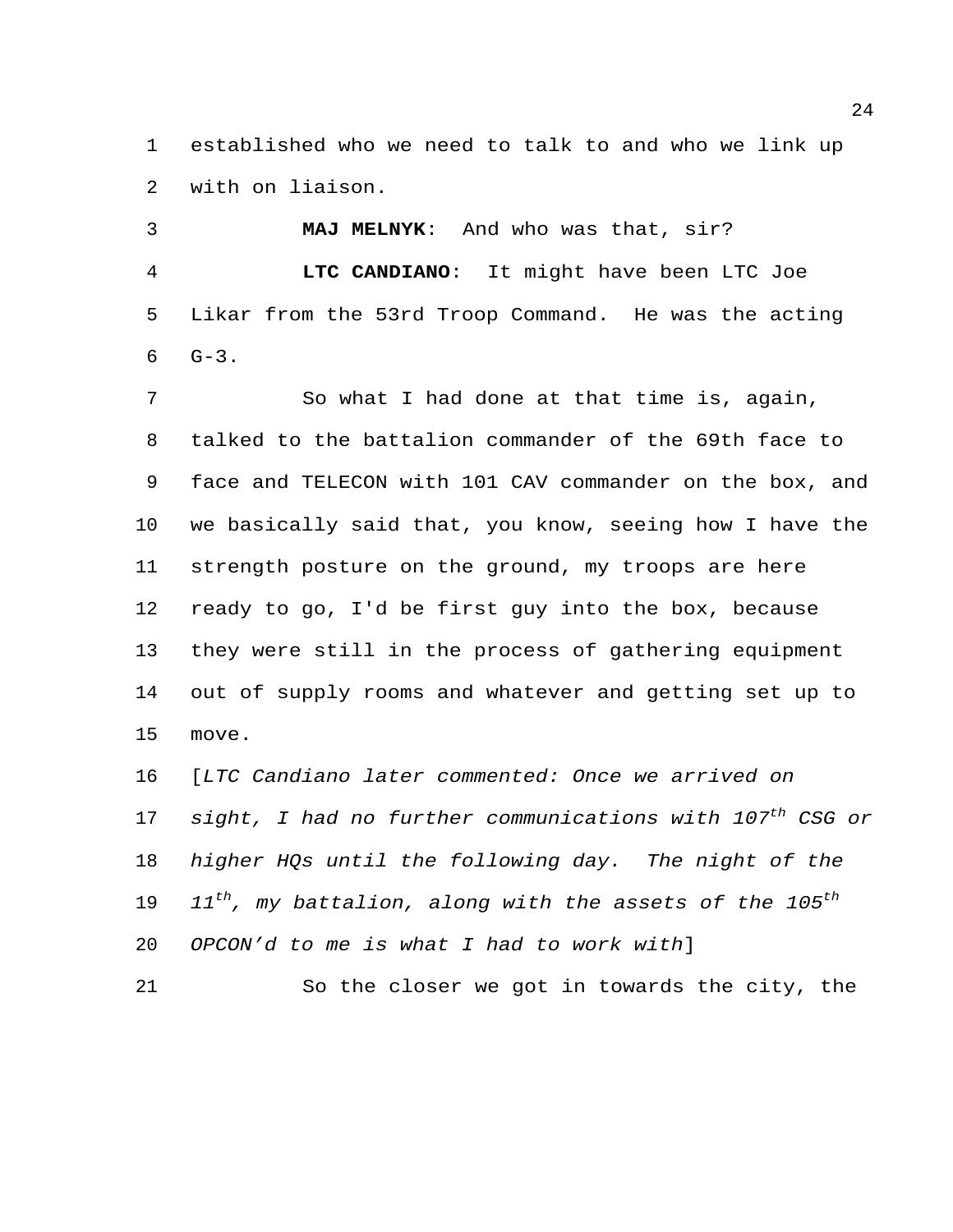more eerie it got, and it looked almost as if, as we were coming into portions of the city, almost like an eerie fog. That's the only way I can describe it. **MAJ MELNYK**: So this is coming down the FDR

Drive.

 **LTC CANDIANO**: Coming down the FDR Drive, coming towards Battery Park. We got off at -- I forgot the name of the street that we got off at prior to getting to Pike, and the battalion was behind us, because I got down to do liaison first as the commander of the troops, with the police liaison.

12 I got our rules of engagement from the chief, what kind of assistance he was looking for, what does he need from me. I gave him my strength posture, told him what I had on the ground to work with.

 I asked him if there was any critical areas that he was concerned with, is there anything that he needs us to do, is there anything as far as an Intell brief for me, real quick, down and dirty, were there any concerns in the geographic area that I was going into.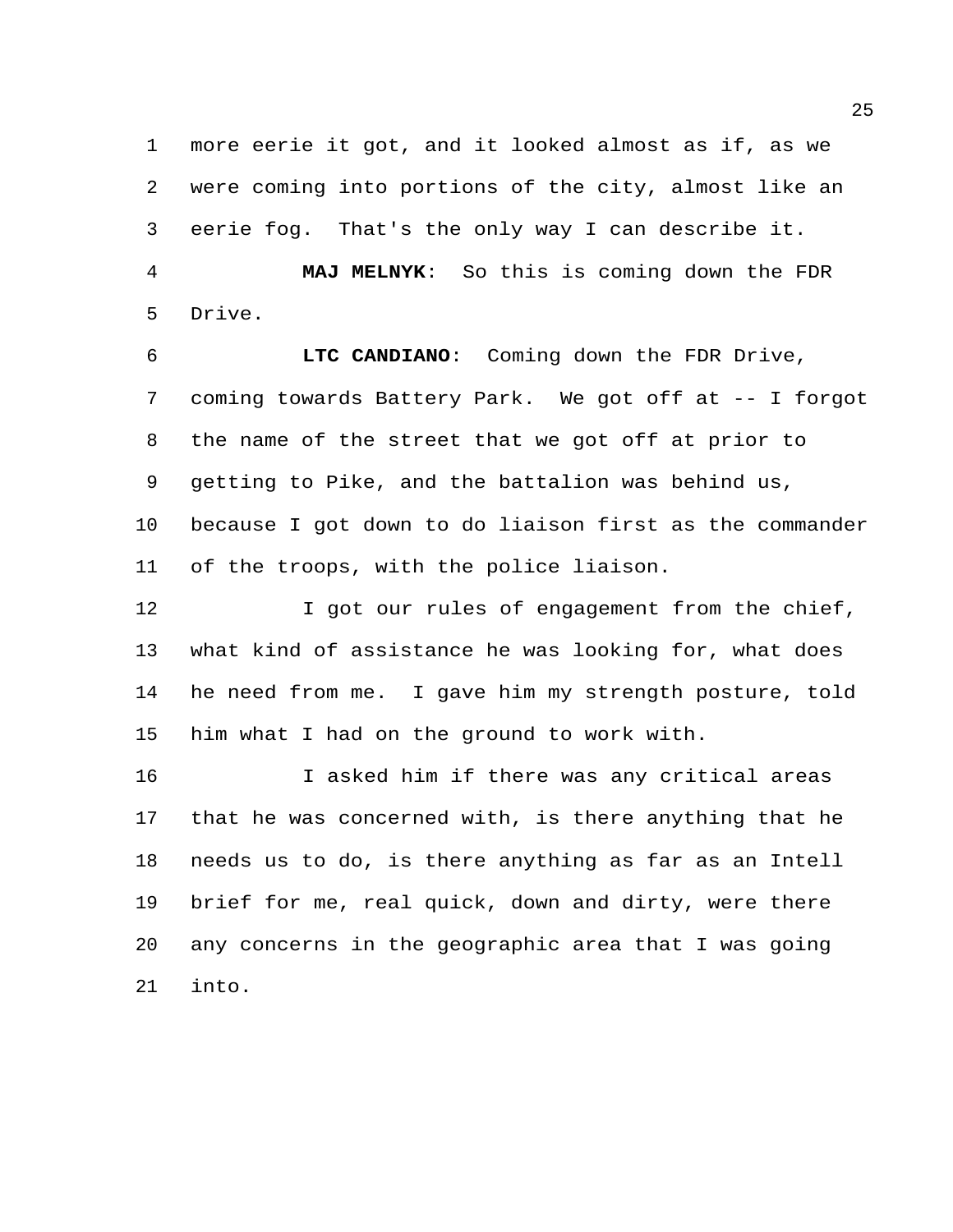At that point in time, he told me that he needed our assistance in a lot of the areas that were basically blacked out, a lot of the areas that still had a lot of falling debris, because there were a lot of aftershocks, there were a lot of things still dropping.

 Plate glass to me that seemed like it was three and four inches thick dropping 50-60 floors makes a hell of a weapon.

 And just to keep those areas clear and establish a perimeter defense around the areas that the police felt that they need support with.

 **MAJ MELNYK**: Do you recall the name of the chief who gave you these directions?

 **LTC CANDIANO**: Chief Hoel [*unsure of spelling*] **MAJ MELNYK**: He was the man in charge down there.

 **LTC CANDIANO**: He was in charge at Pike and South in the command post. And, again, everything was happening so fast, so fluid, that that was the best we could do under the circumstances.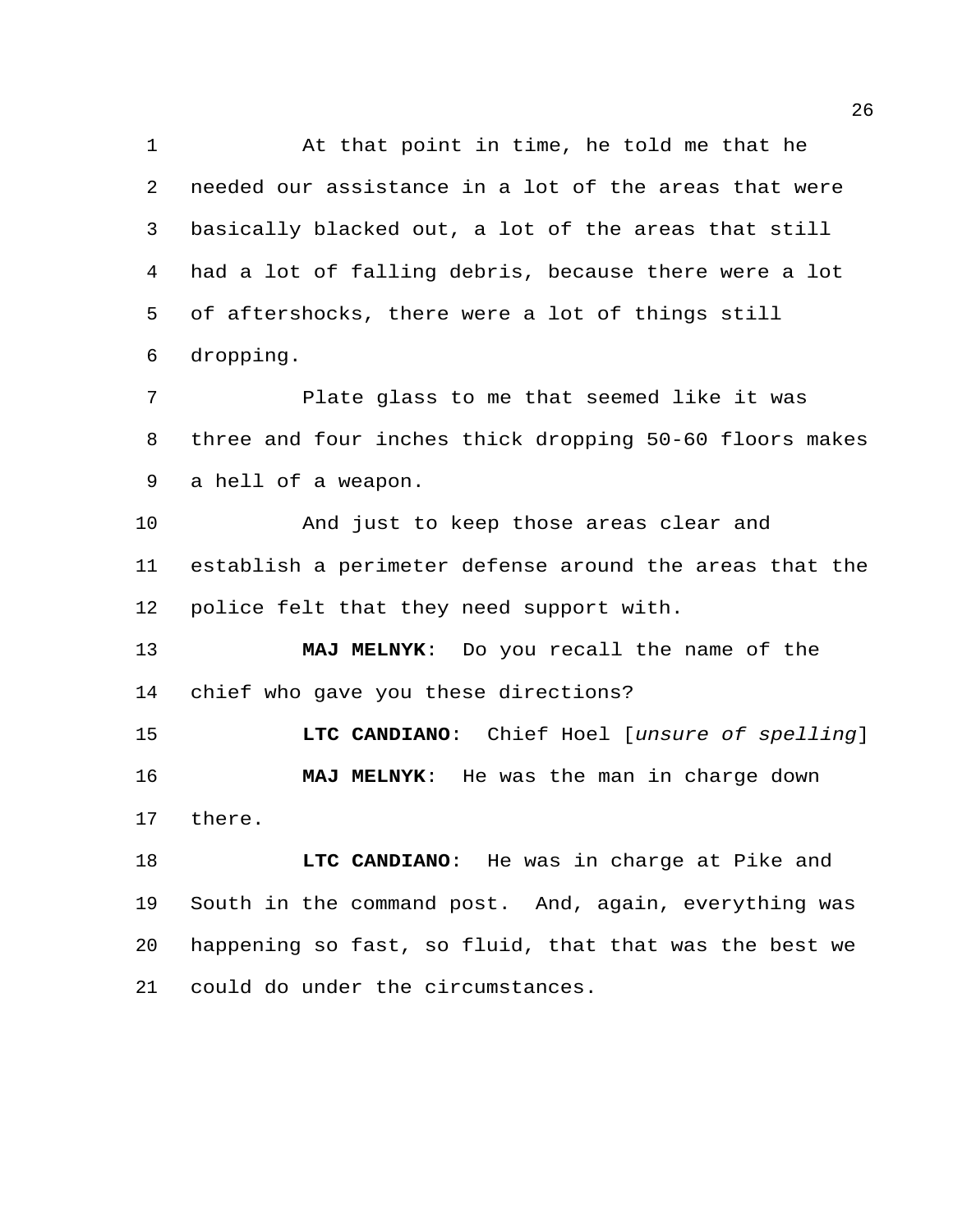**MAJ MELNYK**: And you talked about ROE, rules of engagement.

**LTC CANDIANO**: Check. Correct.

 **MAJ MELNYK**: He gave you guidance on that in terms of how to deal with other people?

 **LTC CANDIANO**: Yes. And, again, because this was a unique situation that I don't think anyone prepares for and I didn't know what to expect.

 I mean, maybe there was a THREATCON that he was more up to date on. Seeing how my headquarters was so far out of the box, I didn't want to take a chance, and I also knew that I had to protect the safety of my troops at the same time, because we did not have weapons. That was not the mission and the intent. And I got a VOCO not to bring weapons, period, which I felt was a mistake, because had something developed which was more of a serious attack of some sort, by virtue of the fact that we had weapons on site, even though we don't have ammo, the PD would more or less provide ammo, because they've got AR-15s. So I don't think that that might have been too much of an issue. [*LTC*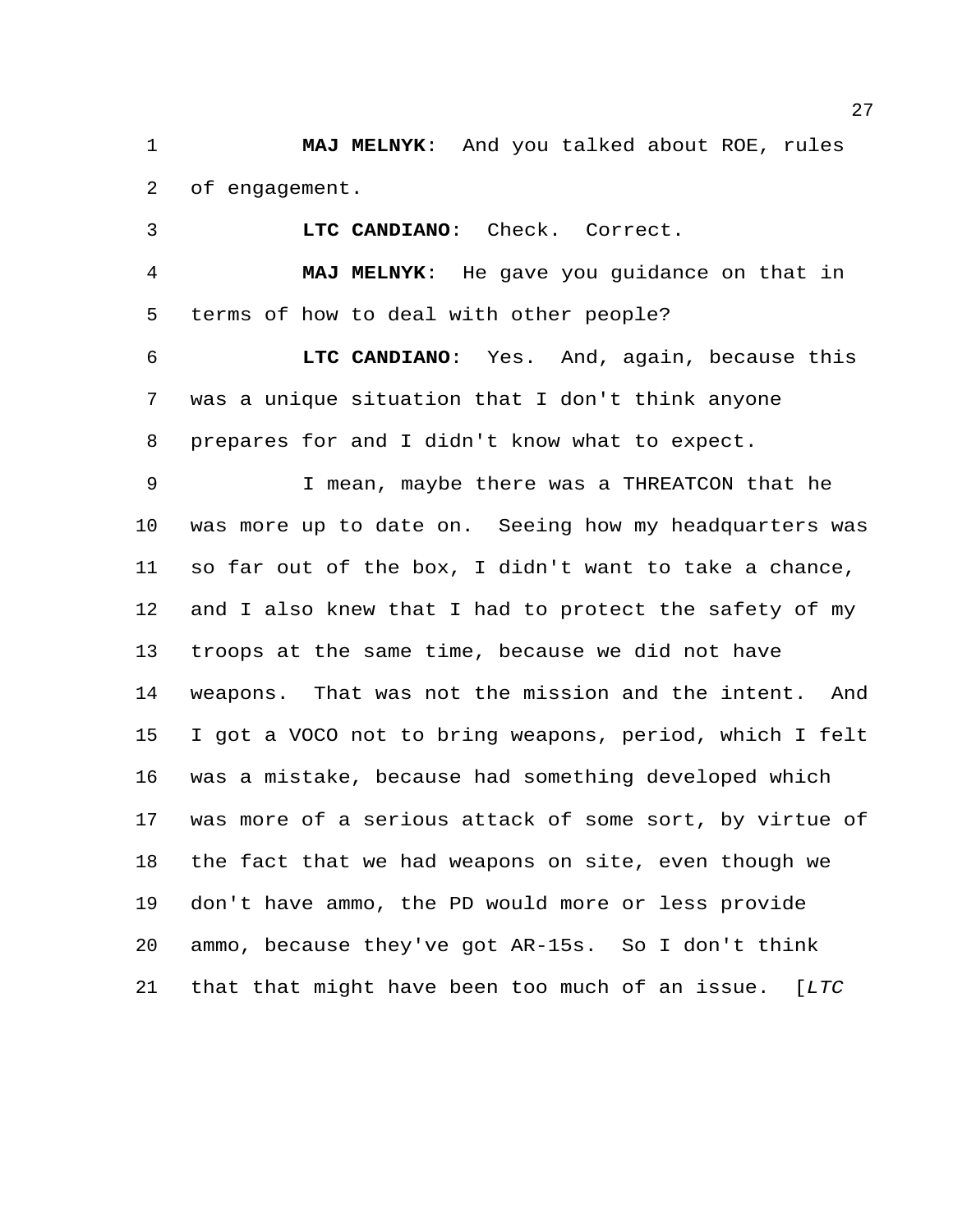*Candiano later commented: This reflects my personal feelings at the time, and is not meant to question the judgment of higher HQs. In retrospect, I understand the rationale and intent behind this order*]

 I would have preferred, you know, in a situation like that, to bring my equipment downtown and to store it in that armory at 26th and Lex, based on the outcome, because it's a lot easier to have preparation and a plan there to implement with weapons systems as opposed to driving through a tunnel or a bridge which may not be there in another hour or two.

 So to me, that was a force multiplier to have that equipment there, but I was basically told "no weapons."

 So anyway, we got down, got the directions. I got on the radio. I told my S-3, my exec, and all my commanders listening in that, yes, there was a definite bombing, yes, for all intents and purposes, you're in a state of war until somebody says otherwise, and the threat is very real, so be prepared to expect anything and make sure that you protect your troops as best you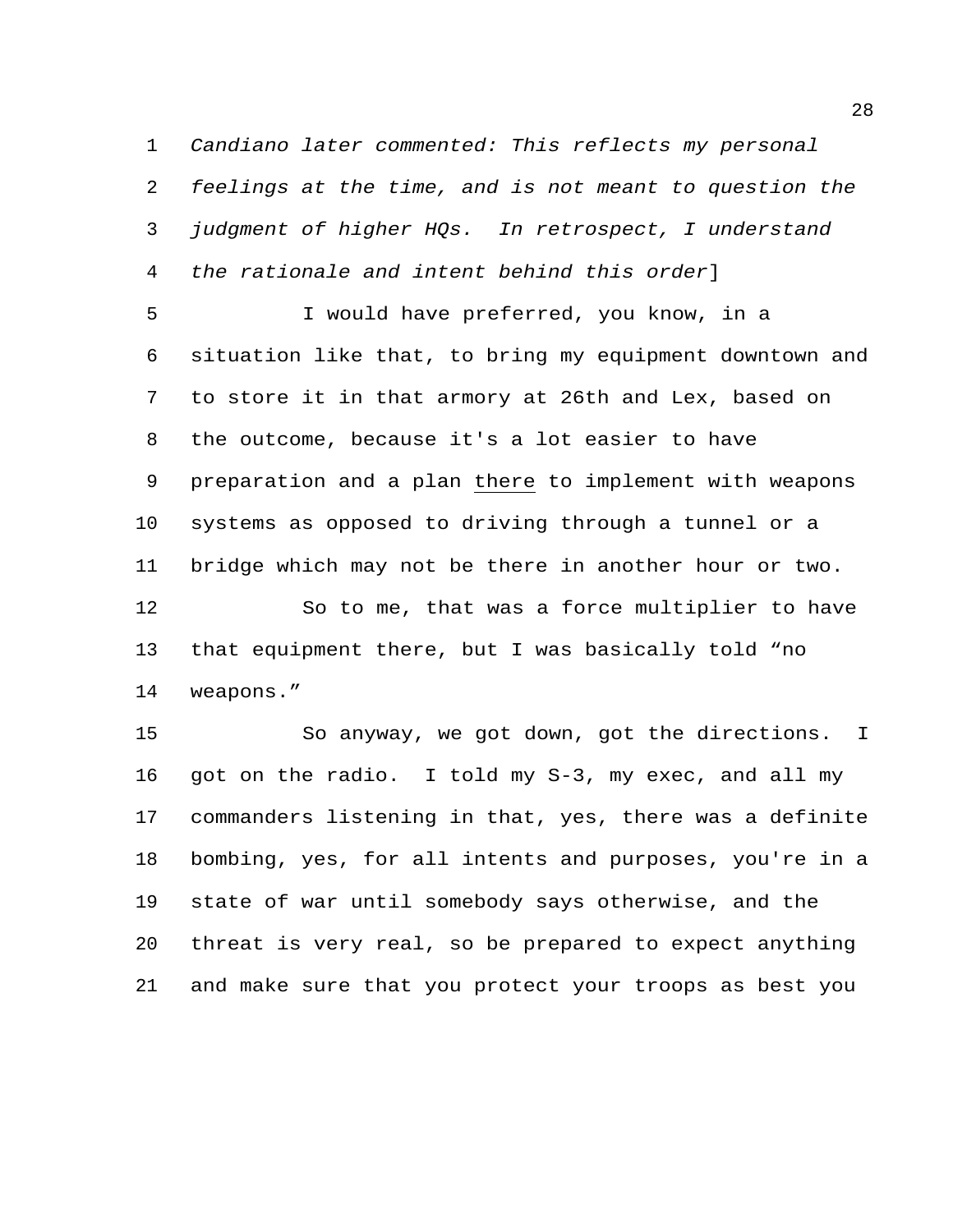can.

 Prior to that, I met with -- obviously, you can't meet with all the soldiers, because it's total chaos on the drill floor when you have another battalion prepping up, ramping up, and you're there with your troops, and my vehicles were lined up outside the building. We just basically took all of Lexington Avenue, a good chunk of Lexington Avenue with my vehicles lined up, and both commercial and GSA buses. So I took all the leadership at the one room and I just said, you know, "Guys, you know, this is it. You know, we're under attack. This is in our turf.

 Now this is going to be by our rules and this is the way we're going to do business."

 The bottom line is that somebody punched us in the face and they made us bleed. For all you know right now, you might have a sister, you might have a brother, you might have somebody there, we don't know, we don't know what the status is.

But after the buildings came down, that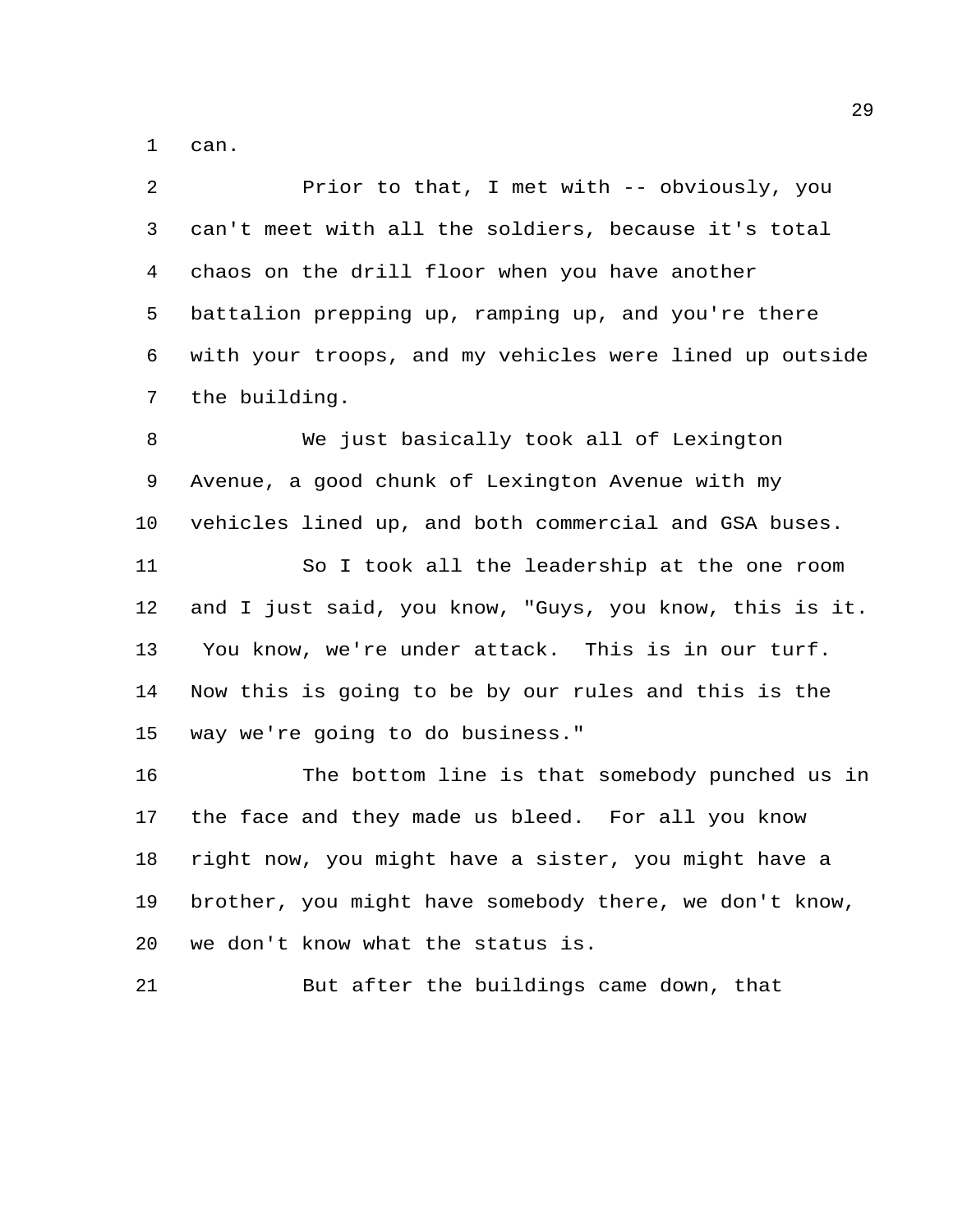finally was the icing on the cake. And I said the gloves are now off.

 People were asking me about weapons and I basically said we cannot use weapons. That's not the mission we're under right now. We're there to assist and help in the confusion going on.

(Tape change.)

 **MAJ MELNYK**: This is a continuation of the interview with LTC Candiano.

Sir, you were about to head downtown.

 **LTC CANDIANO**: Yeah. As we got the briefing from the chief, a lot of police, a lot of fire showing up, and, obviously, there were no planes in the sky outside of military air flying around, just checking out, making sure everything was still good to go.

 And I seem to remember that vividly, that as the World Trade Center was burning, I saw the aircraft in the sky and I knew that they weren't there just on a training mission.

 They were there to shoot something down, and it was just -- it was just -- you know, it was just too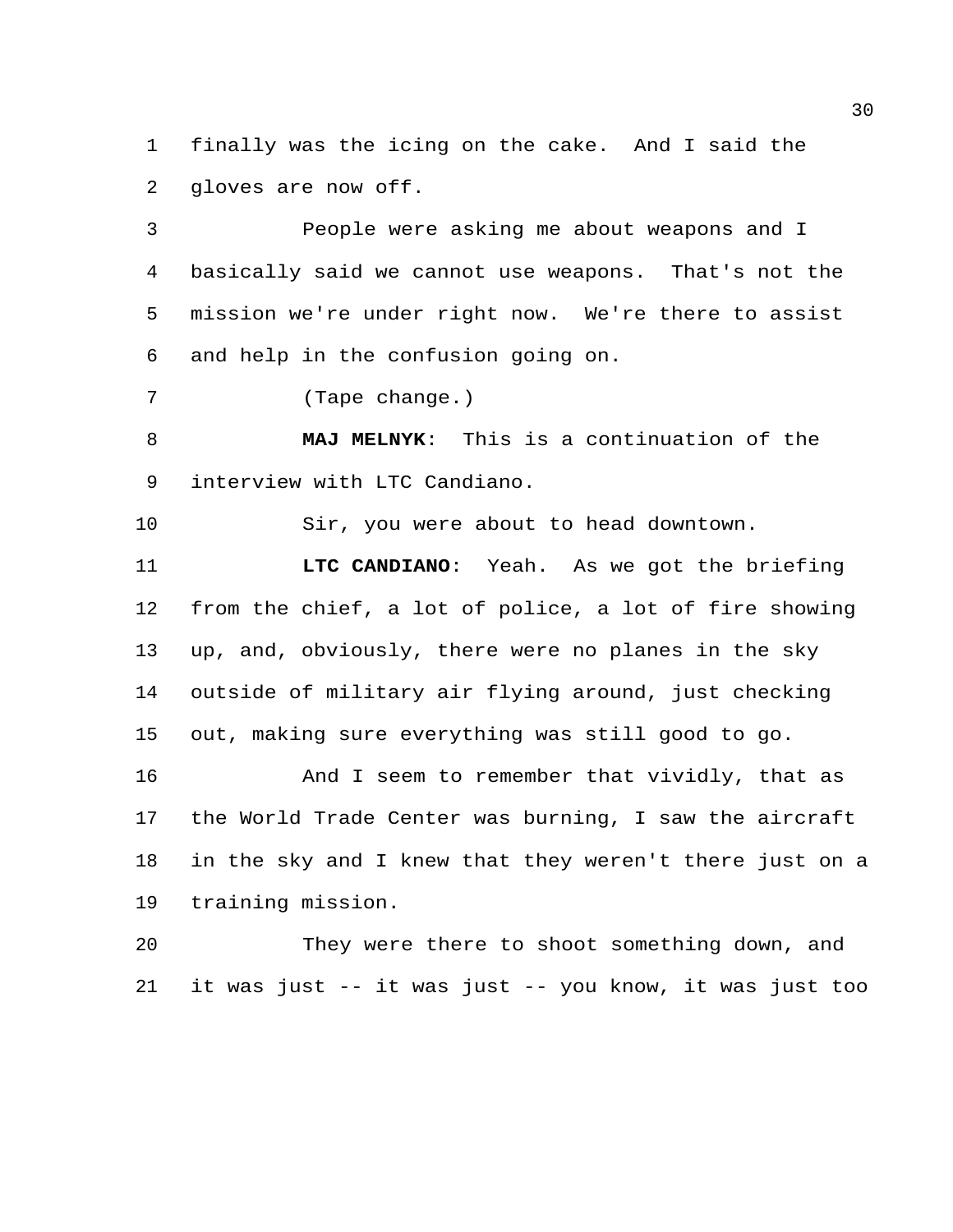much to think about.

| 2  | You know, and at the same token, you think              |
|----|---------------------------------------------------------|
| 3  | about what's going on, you think about your family, but |
| 4  | that was secondary. You know, I hope my family is       |
| 5  | okay, and I know that was in the minds of the firemen   |
| 6  | and that was in the minds of the policemen; you know,   |
| 7  | yeah, I've got family, but I'm here to help somebody    |
| 8  | else.                                                   |
| 9  | And that was premise. We just took off and              |
| 10 | did what we had to do.                                  |
| 11 | But when we were getting downtown, the closer           |
| 12 | we got to ground zero, the impact area, the darker it   |
| 13 | was. I mean, there were a lot of emergency lights on    |
| 14 | right at the impact center. Things were on fire,        |
| 15 | buildings were on fire, glass was coming down, debris,  |
| 16 | and we looked at the map that the PD showed us. We      |
| 17 | transposed all the information to our maps to say these |
| 18 | are the critical areas and based on the strength --     |
| 19 | MAJ MELNYK: What maps did you have, sir?                |
| 20 | LTC CANDIANO: We had, believe it or not, I              |
| 21 | had a good old Hagstrom map of New York City in our S-3 |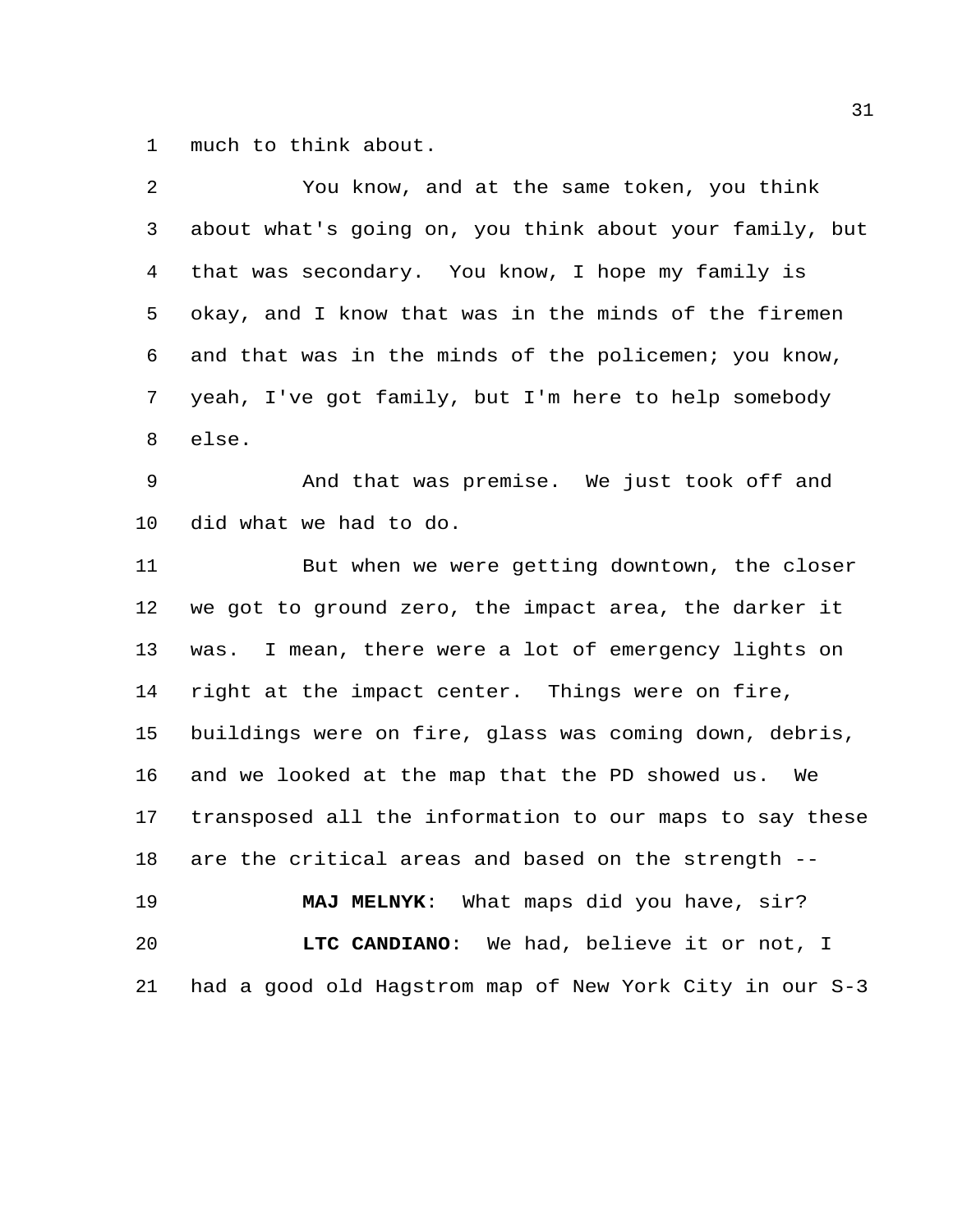shop and we got to the page of lower Manhattan, xeroxed about 50 or 75 copies or a 100 copies, and basically looked at what routes we could possibly get into the city, and enlarged those maps.

 And everybody had those and that's what we used and we just married those maps up to what the PD had, and that's what I had to work with, because we had to improvise. There's no way you're going to get a map of New York City right there under those circumstances.

 So luckily we had it and that's what we did. So once we got the zones and everything that the police were concerned with, we started to establish the perimeter and set up a route in which we were going to get into the area.

 And once I got the rules of engagement, what they were concerned with, what to look for, looting, at that point in time, believe it or not, was not an issue.

 And I was amazed that it wasn't an issue, because you know when there's a blackout, the riots in New York City during the great blackout that we had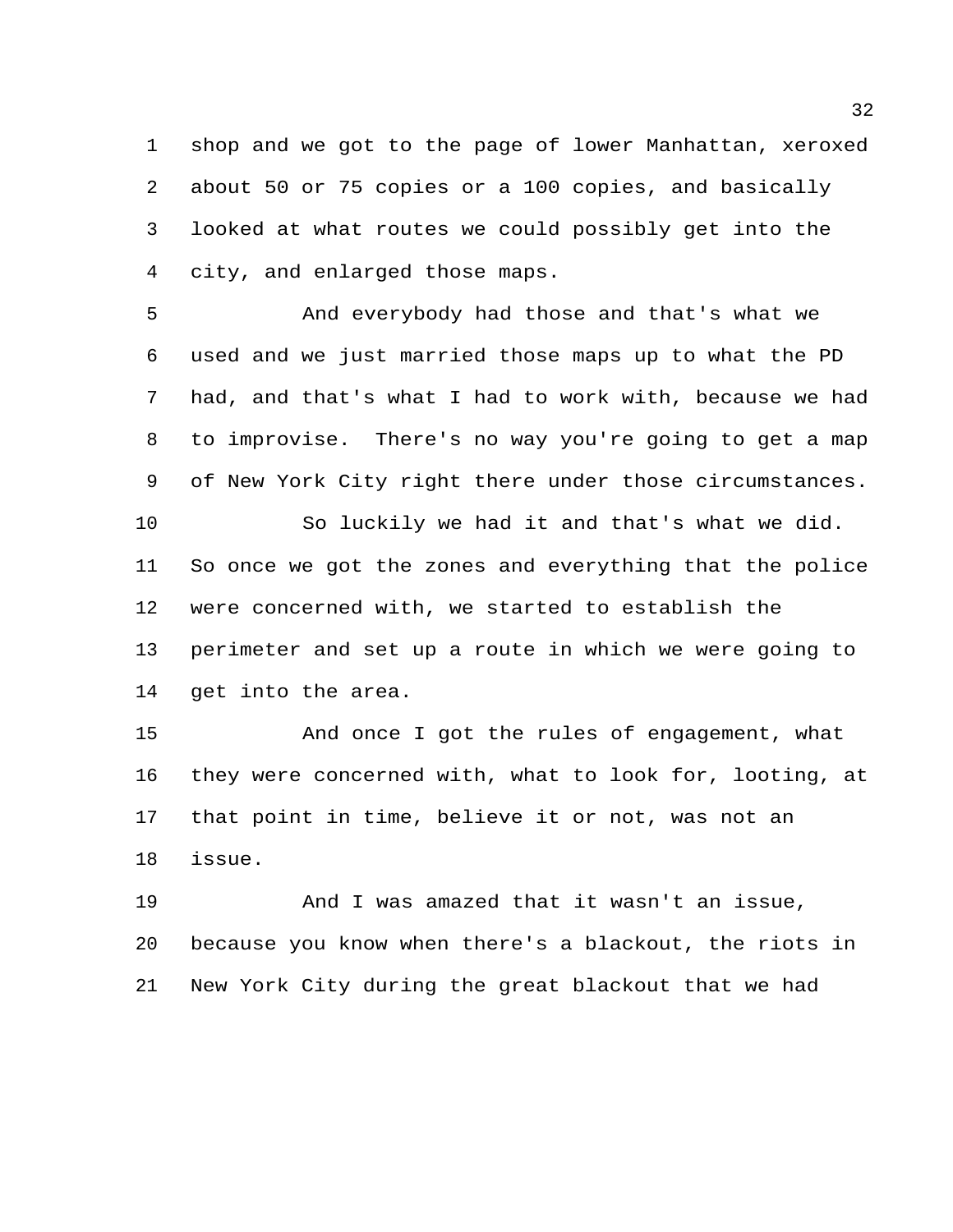years and years ago, it was murder and mayhem.

 But this was a different type of situation and it seemed like people were more concerned with trying to help as opposed to trying to destroy, and to me that was the great thing about New Yorkers.

 People that might not get along with each other during the course of a day, but they all got together for this and they were behind each other.

 So once we knew where we were going and what we had to do, I broke down the batteries by sectors. I broke down the sectors by battery and basically said you guys are going to Zone 1, Zone 2, Zone 3, Zone 4, and it was that large perimeter, I don't know if you've got it on your map here, that we worked off of.

 **MAJ MELNYK**: So you were working off of the police zones that you had gotten from the police headquarters at the base of Brooklyn Bridge.

 **LTC CANDIANO**: Correct. Correct. And from this map here, which married up to pretty much the map that we had, we followed the route to establish an outside quarter and a perimeter. Then we started to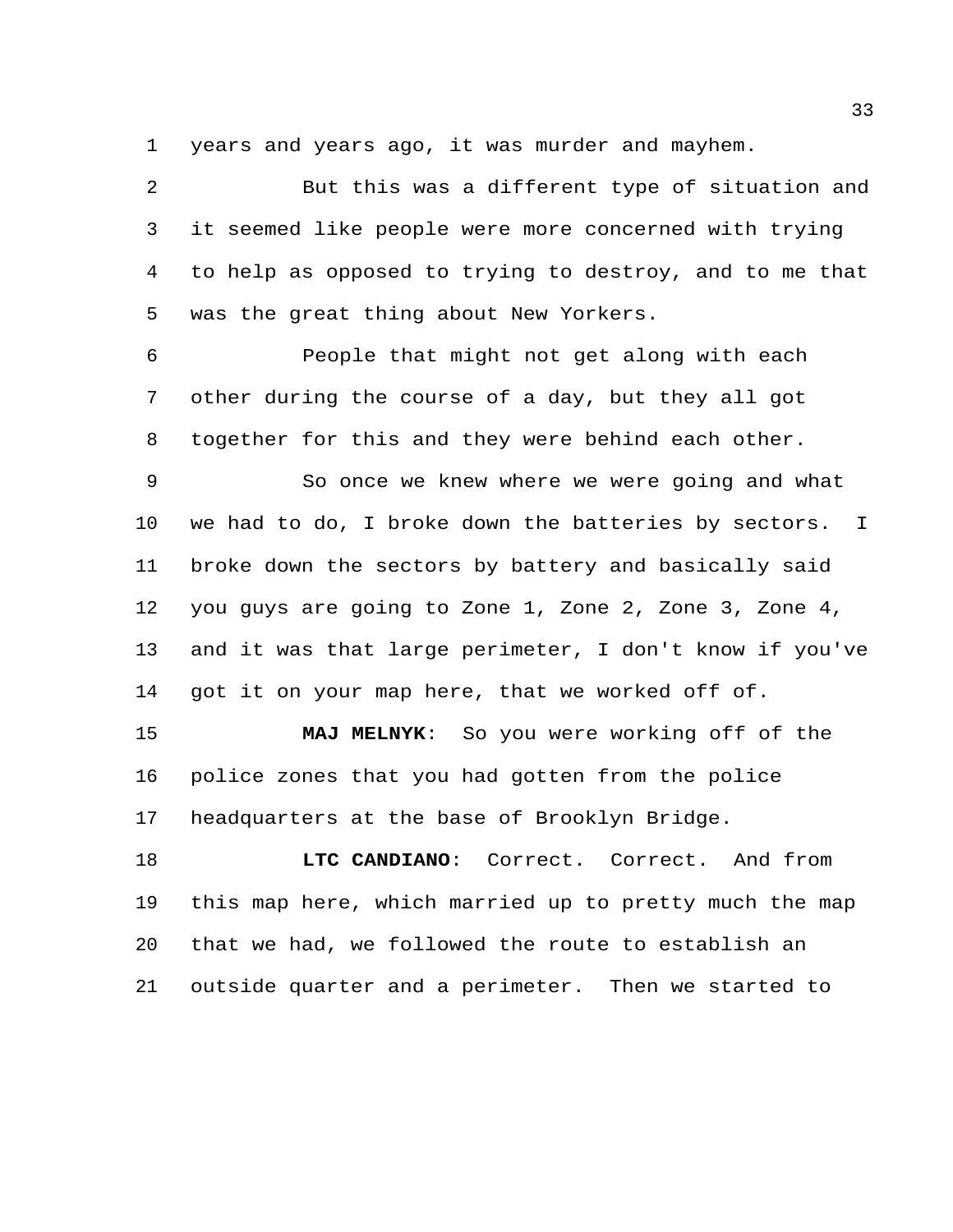work in.

| 2  | We stayed away from the hot zone, which was             |
|----|---------------------------------------------------------|
| 3  | Zone 1, because that's where all the debris, the fire,  |
| 4  | police, emergency services were all headed to Zone 1.   |
| 5  | We just made sure that there were main routes           |
| 6  | of entry to assist the PD and to assist fire and        |
| 7  | emergency services to get into those routes to keep the |
| 8  | intersections clear.                                    |
| 9  | MAJ MELNYK: So the battalion initially                  |
| 10 | followed a route down the FDR Drive, got back on the    |
| 11 | FDR Drive.                                              |
| 12 | LTC CANDIANO: Yeah.                                     |
| 13 | MAJ MELNYK: And then up to Battery Park.                |
| 14 | LTC CANDIANO: Right.                                    |
| 15 | MAJ MELNYK: And then --                                 |
| 16 | LTC CANDIANO: And then from Battery Park                |
| 17 | north.                                                  |
| 18 | MAJ MELNYK: And the battalion split up at               |
| 19 | that point?                                             |
| 20 | LTC CANDIANO: Right. We split up at that                |
| 21 | point and once we went into zones and sectors, we       |
|    |                                                         |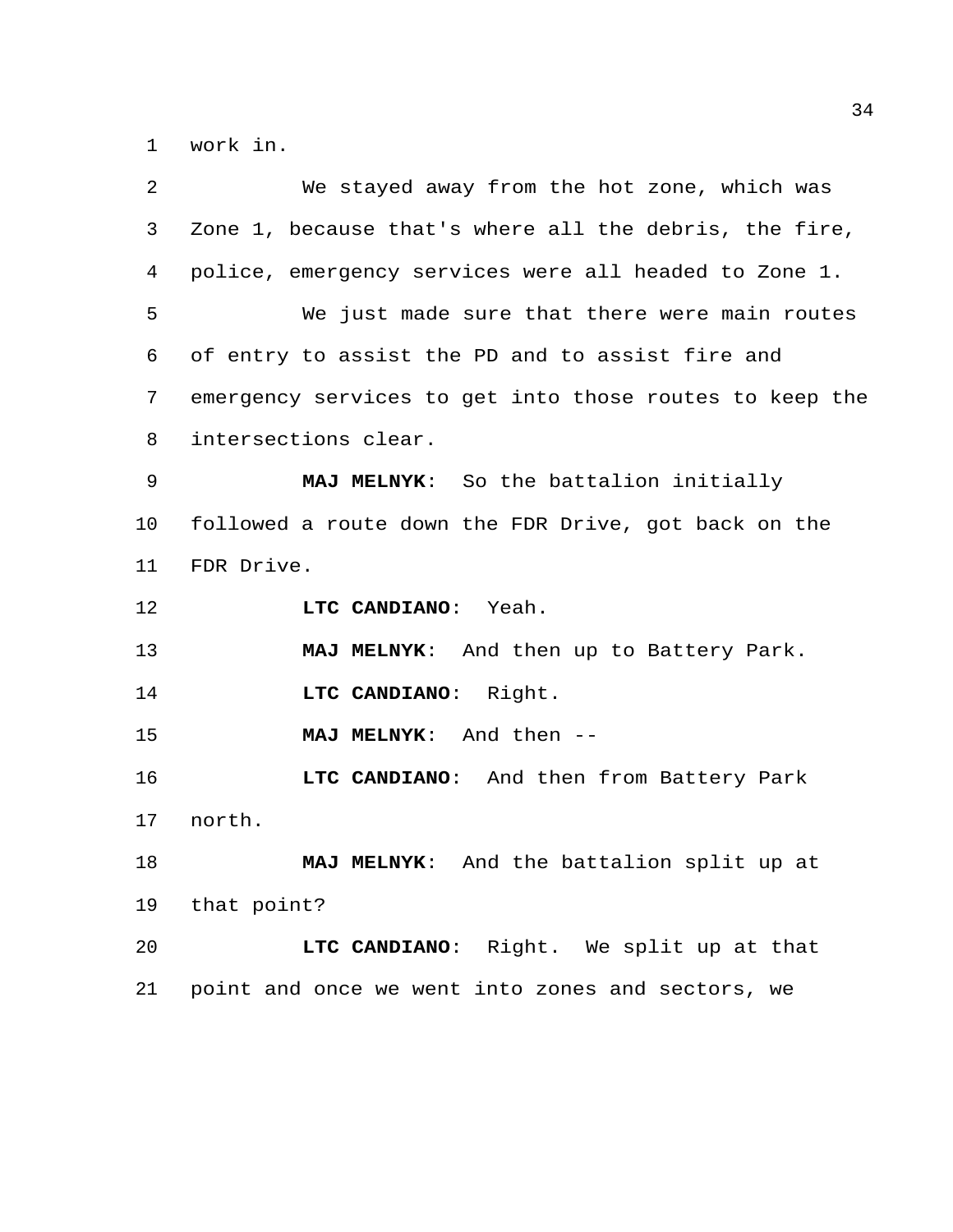dismounted. Okay.

 **MAJ MELNYK**: So the dismount point was? **LTC CANDIANO**: Again, in looking at the map here, without having my glasses on with this thing -- let me get the other map. **MAJ MELNYK**: All right, sir. **LTC CANDIANO**: This is where age kicks in. Part of our concern was the financial center. So some of us broke off and headed towards Wall Street, Rector Street, and we went up West Street, past the World Trade Center, which was pretty much the streets were blocked off with PD anyway. But what we found en route looked like Mount St. Helen's had been through. **MAJ MELNYK**: So you actually drove up West Street right past the World Trade Center. That was not closed off at that time. **LTC CANDIANO**: West Street was partially closed off. It had to be opened enough to let emergency vehicles in and out. And emergency vehicles were coming all the way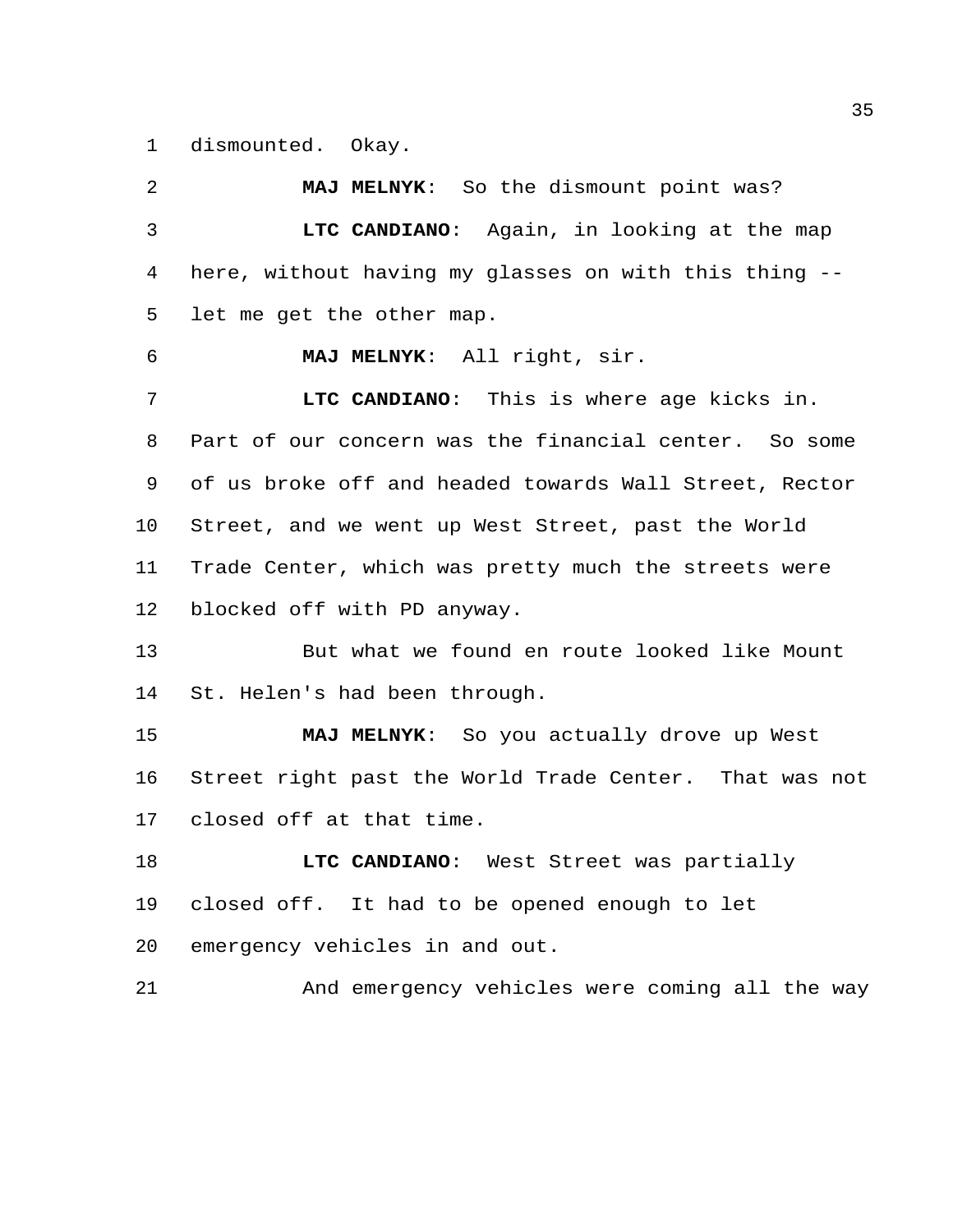across, but West Street was primarily fire trucks,

police, emergency services, and we got by.

 **MAJ MELNYK**: Could you describe what you saw as you first laid eyes on the site?

 **LTC CANDIANO**: Well, we didn't directly look at what was going on inside the site. We kind of focused on the southern area at first, to make sure that this was secured, and as we headed up, especially around Cedar and Liberty, right up around this area here, that's when it kind of hit home as to what was going on with the smell, the gray snow, the debris. And we were, with boots on, over the top of the boot in just gray dust and powder.

**MAJ MELNYK:** And was there any kind of -- you didn't have any kind of masks or other protection?

 **LTC CANDIANO**: No. We didn't have anything at all at the time. We didn't have our chemical masks with us, because as I seem to recall, they were still in the supply truck and they were following us up.

 But we never got to use them, because we were told at that point in time, when we were set up to go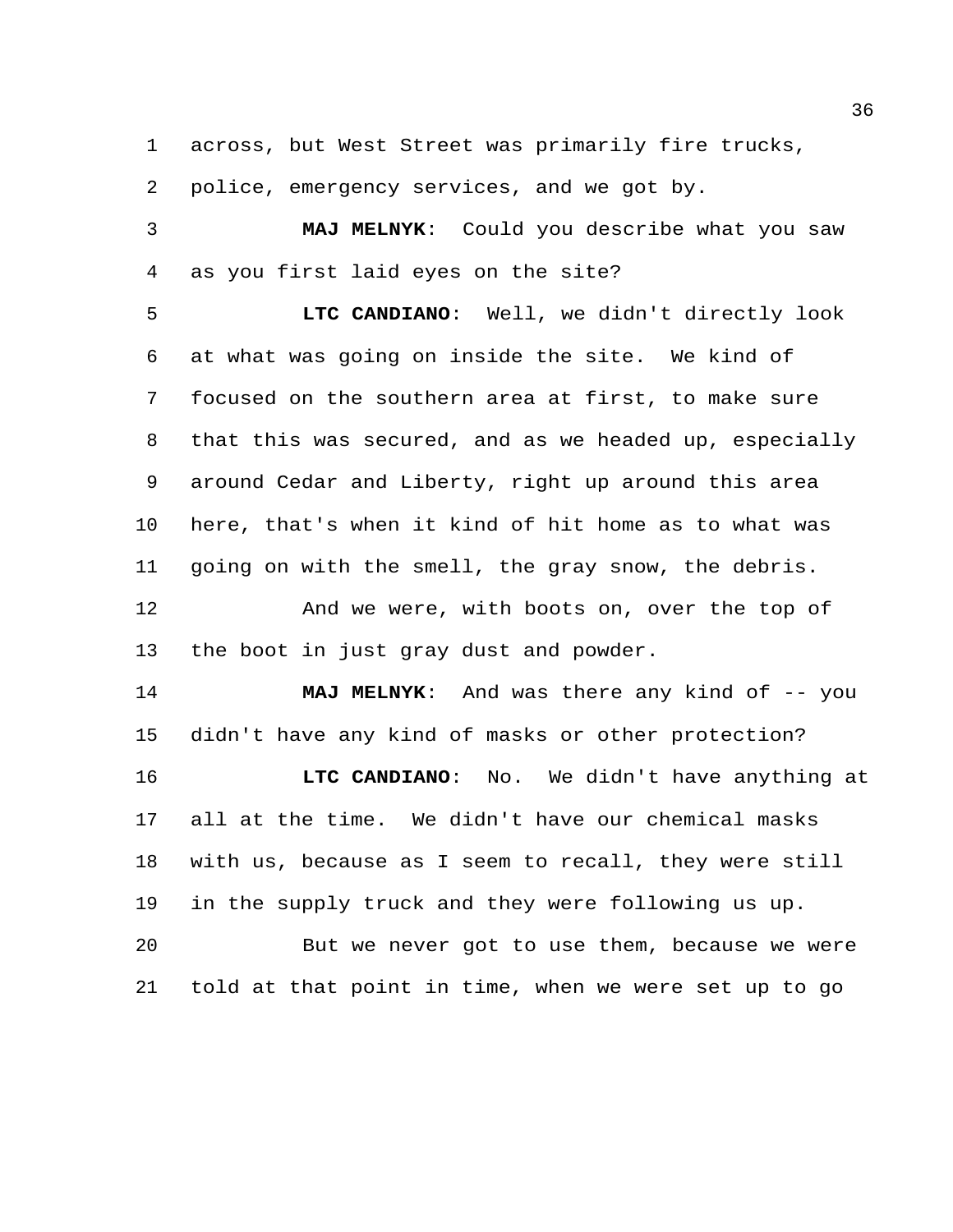in, that it's not a situation where it's going to be a chemical hazard, it's not going to be a biological hazard, to the best that they knew.

 And, again, it was to help them do a search and rescue at that point in time, and that's what it seemed like. Whatever the city agencies needed us to do when we started to get established, that's what we had to do.

 But in establishing the perimeter, all agencies were involved heading toward the World Trade Center, you know, and it seemed like the cops couldn't take care of security, take care of roads, when they all wanted to be at the center of the blast.

 So we assumed responsibility and control of the zone of operation. And basically what I did at that point in time was we dismounted troops, had troops park around Battery Park, because around Battery Park was the best place to park deuce and a halfs.

 We dismounted and started to walk up. This whole zone here in Zone 3.

**MAJ MELNYK**: Which is Battery Park City.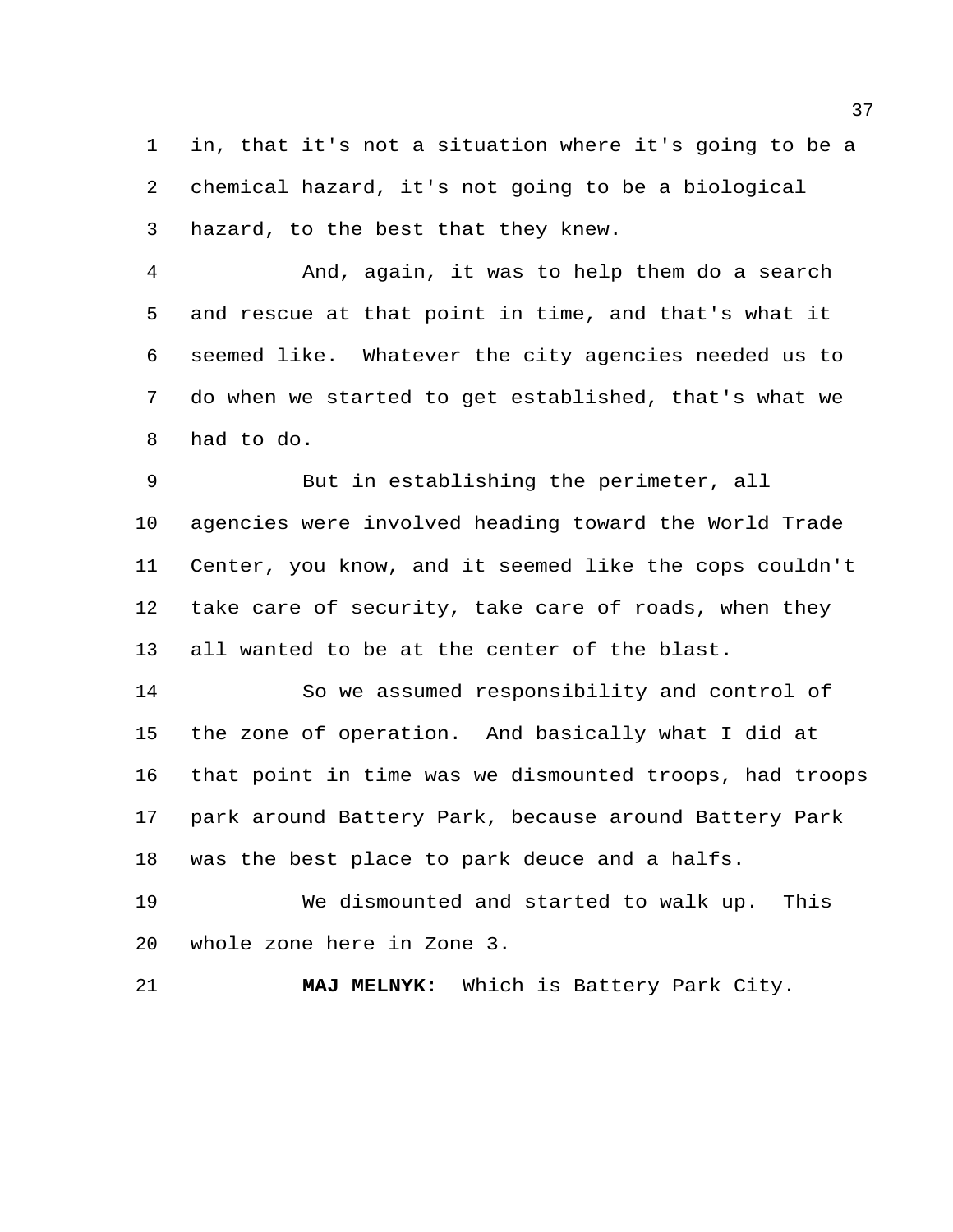**LTC CANDIANO**: Right. Was black, was out, was dark.

**MAJ MELNYK**: No power.

 **LTC CANDIANO**: No power. And what we did was we started to walk up West Street in formation and start to break off in teams to see what we needed to do to support.

8 By the same token, my headquarters battery traveled the north route, along with my B battery, and my Charlie battery and my service battery came in from the east side and started to work their way across.

 So we all tried to get so far in to a certain point here to see if any assistance was needed.

 Everything was secure around the lower part of the city at this time, either by roving patrol or by foot, and we stayed in communication.

 We augmented the police as best we could and at that concern -- at that point in time, my concern was "is there anybody alive in the outskirts or what's going on, because everything was focused here in the World Trade Center area, but there was not too much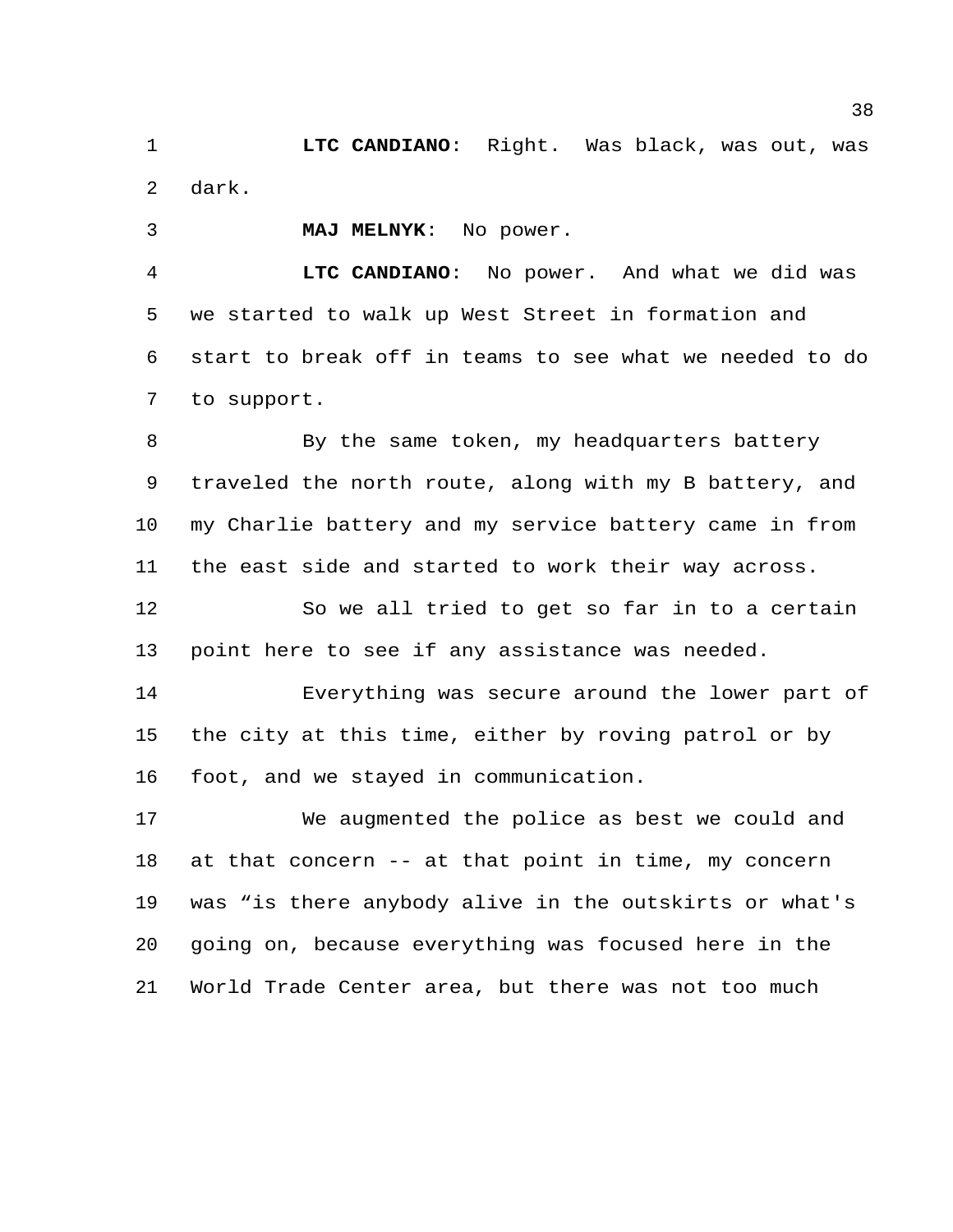going on out here at first, because everybody was working in."

So - go ahead.

 **MAJ MELNYK**: Your men then were looking for injured people, were looking for stragglers? What were their instructions to deal with civilian personnel on the streets?

 **LTC CANDIANO**: To me, it was a situation, you know, keep your radios on, if you find somebody that dazed that needs aid - I asked the chief "where are your areas established that you have triage set up?, where are your major medical areas that might have?" Pace University was one of them.

 My medics, I brought my ambulance along with me, so I could take care of whatever needed to be taken care of as far as the troops go. And I thought about troops at first, because, again, I was thinking about a hostile environment.

 But then the troops, which many of them were emergency service workers, were well prepared for what they saw.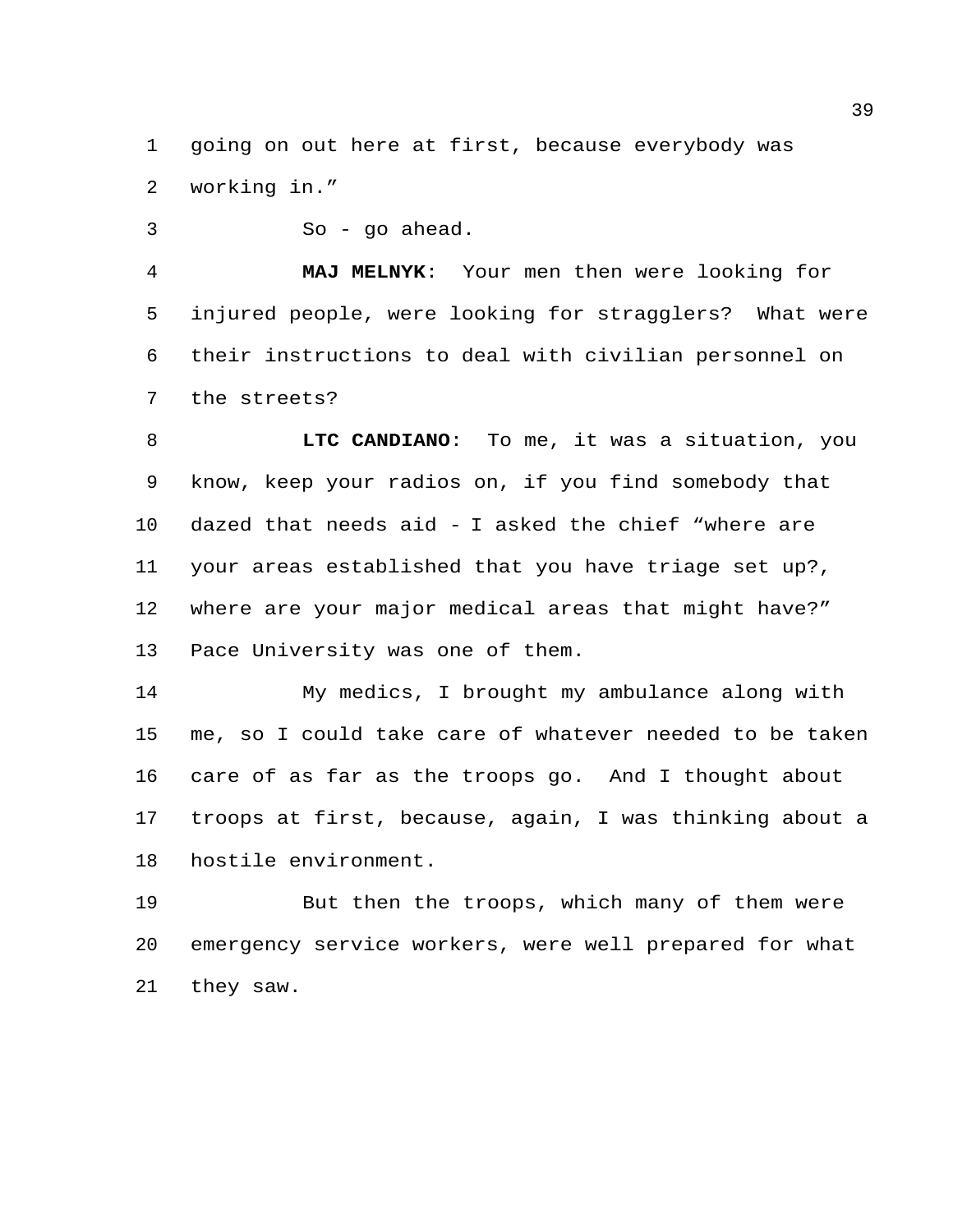In addition to that, in the battalion, I had 20 combat lifesavers that were trained in the various batteries to support emergencies.

 So I felt comfortable that the kit bags were full and they could provide support.

 So as we found somebody that was dazed or injured, the medics tried to take care of whatever had to be taken care of, and we transported to either the hospital that was set up, the triage center, or turned them over to the PD or the fire department ambulances that were in the area.

 All along these routes, ambulances were lined up. All along West, the major thoroughfares, there were medical support all along the area.

 What kind of got gruesome for us, because a lot of the areas were not lit up, we started to into areas to try to secure it and make sure that no looting was going, because the PD did not know that at the time. The PD did not know what the extent was out here, because everybody was focusing toward center. So when the 258 arrived on site, we broke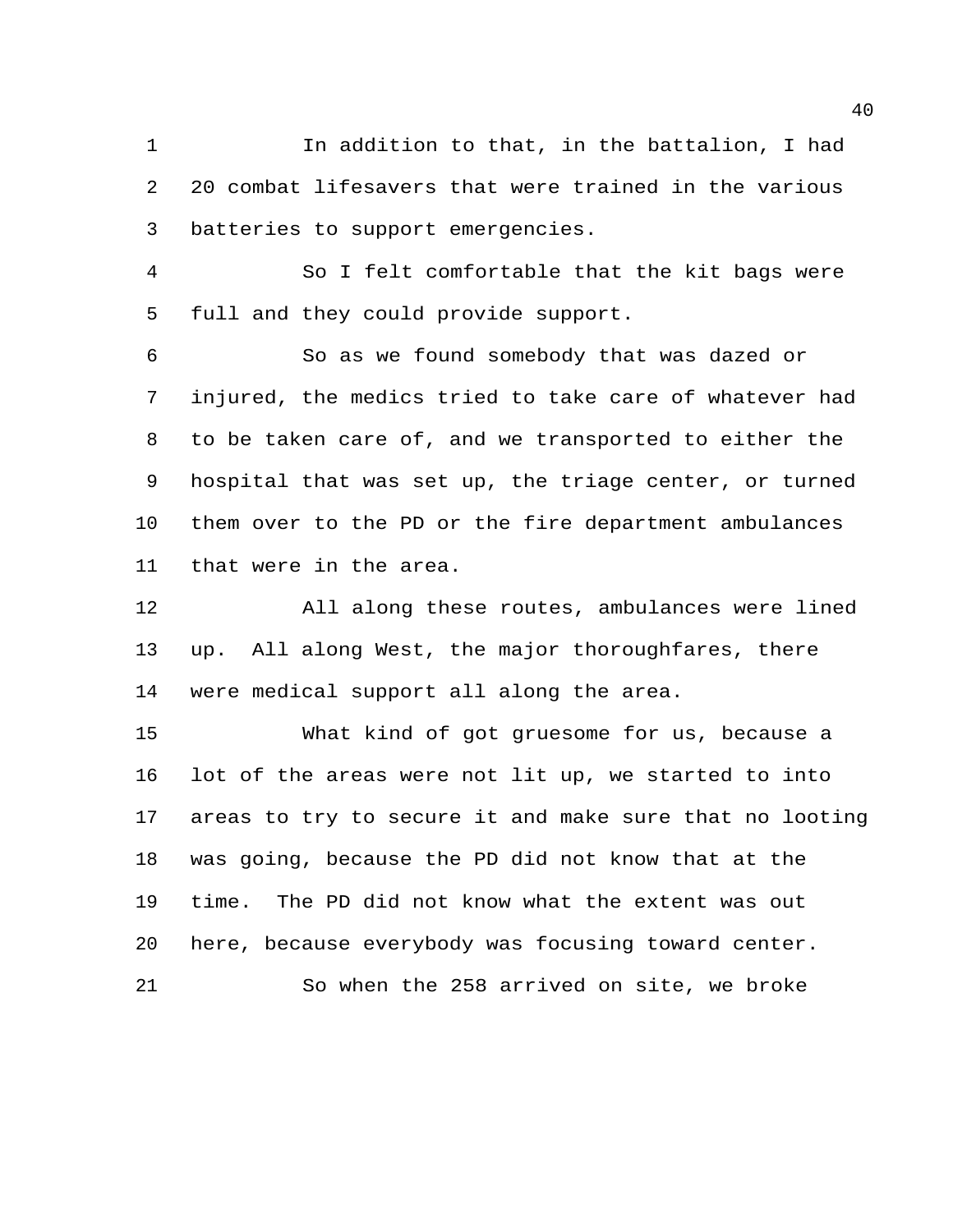everybody down by battery going into areas, and then the battery commanders took charge as far as securing perimeters by zone and sector, and then walking the roadways to see what was going on.

 **MAJ MELNYK**: Was there any effort to secure the lower end of Manhattan from curiosity seekers from the north? Had you been given that mission?

**LTC CANDIANO**: Yes.

**MAJ MELNYK**: Where was that cordon set up?

 **LTC CANDIANO**: That mission to prevent people coming in was, I believe, originally around City Hall, this area. It was a little further. Here is City Hall here. It was back along -- Canal Street originally was the road. Here's Canal Street.

Originally, it was up to Canal Street.

 **MAJ MELNYK**: And you had soldiers as far north as Canal Street.

 **LTC CANDIANO**: Yes, we did. And then the boundaries were moved and I think at that point in time, we operated around -- NYPD solely took control of City Hall, en masse.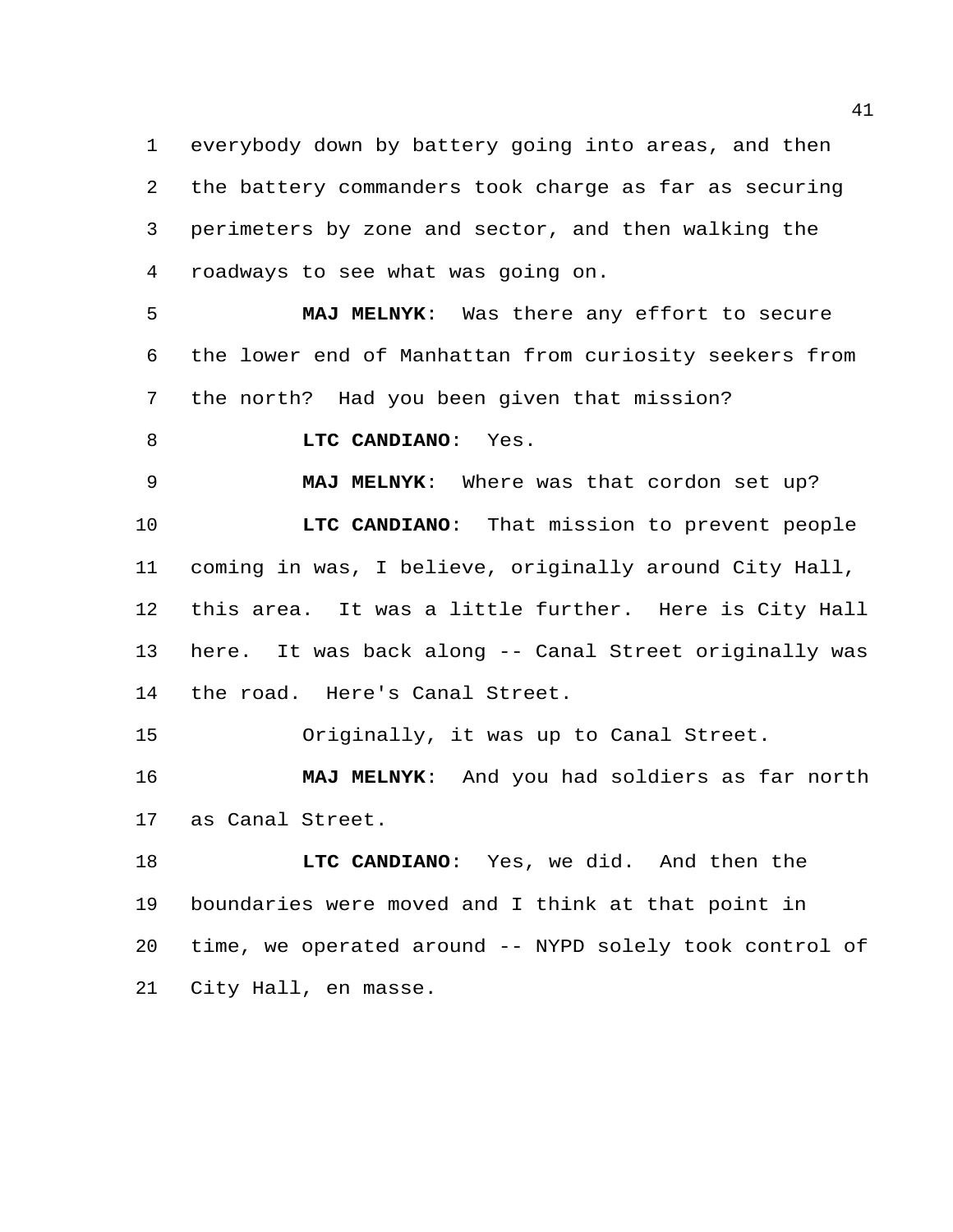**MAJ MELNYK**: City hall is down here.

 **LTC CANDIANO**: City hall is -- yeah. City hall is down here. And they took total control of City Hall.

 So we basically worked all areas around City Hall going south and all areas above going north to the original Canal Street route.

 **MAJ MELNYK**: Tuesday night, you had soldiers all the way up to Canal Street.

 **LTC CANDIANO**: We had soldiers all the way up to the perimeter on Canal and because it was such a large area, we did a couple of patrols around with Humvees and then we dismounted, because we didn't want to add to additional traffic on the road while emergency vehicles were coming in.

 **MAJ MELNYK**: Were you able, given that large area, to cover every intersection?

 **LTC CANDIANO**: We broke everybody down into twos and in many intersections, there were police out there, and in many intersections, there were police cadets from the academy.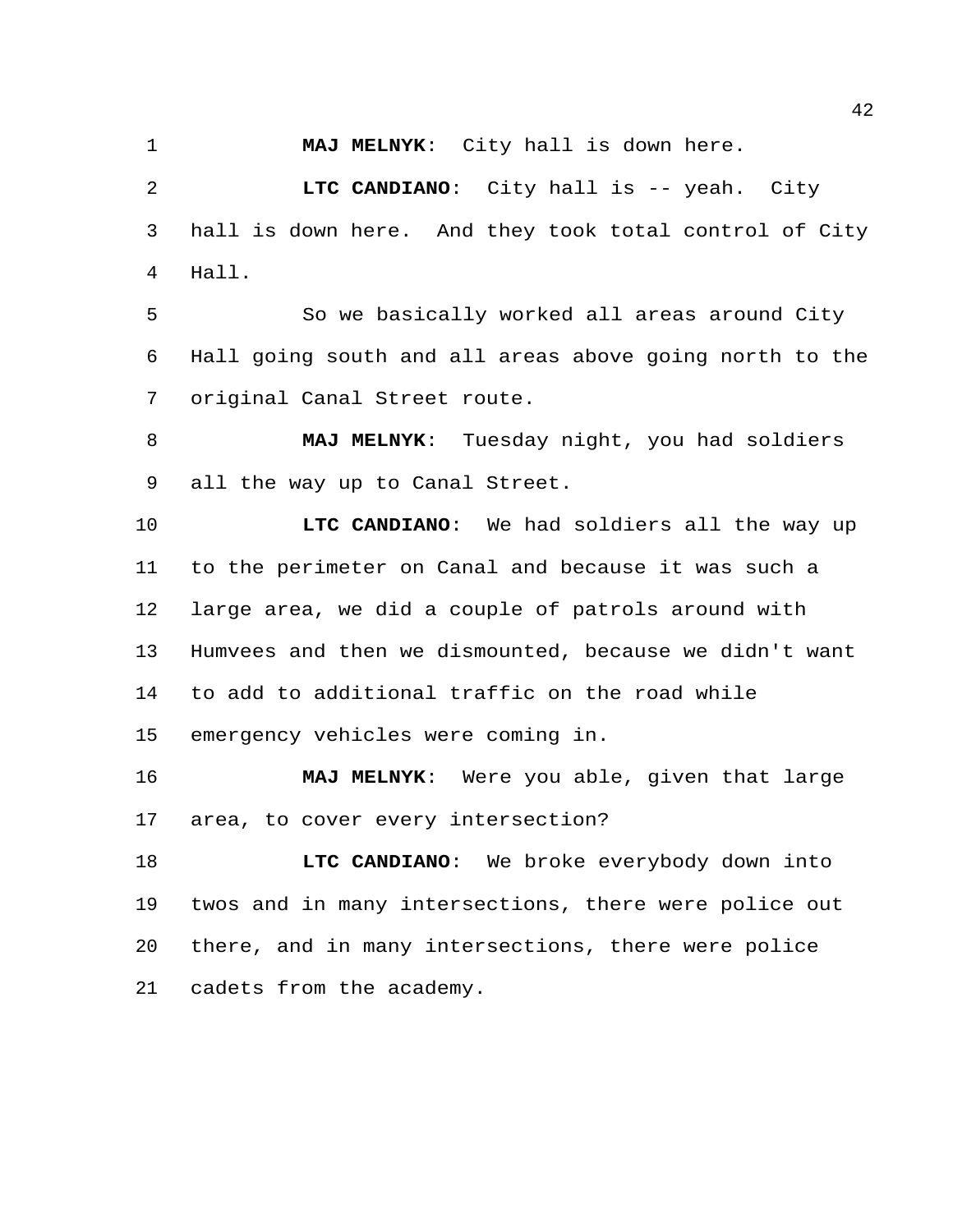But I didn't really think at the time that the amount of troops that we had would be enough, but by breaking them down in twos, it seemed to be okay.

 We also had enough manpower whereas once we started to dismount and secure the areas that we thought we needed to, we were given the zone that was totally blacked out and the guidance there was "give us assistance to see if there's anybody hurt or injured" and in some cases, and I don't know where it was, but we found the nose wheel to one of the aircraft, one of the jetliners. [*The nose wheel had already been taped of as evidence – we personally did not discover it*]

 We found a lot of people that just plain didn't make it. We found our fair share that I don't think anybody was prepared for.

 **MAJ MELNYK**: What did you do in those instances? Were guardsmen handling the body parts? Were they marking them? Were they bypassing?

 **LTC CANDIANO**: What we did was we basically -- in some cases, in the dark zones, you couldn't see bodies, because they were buried in debris and the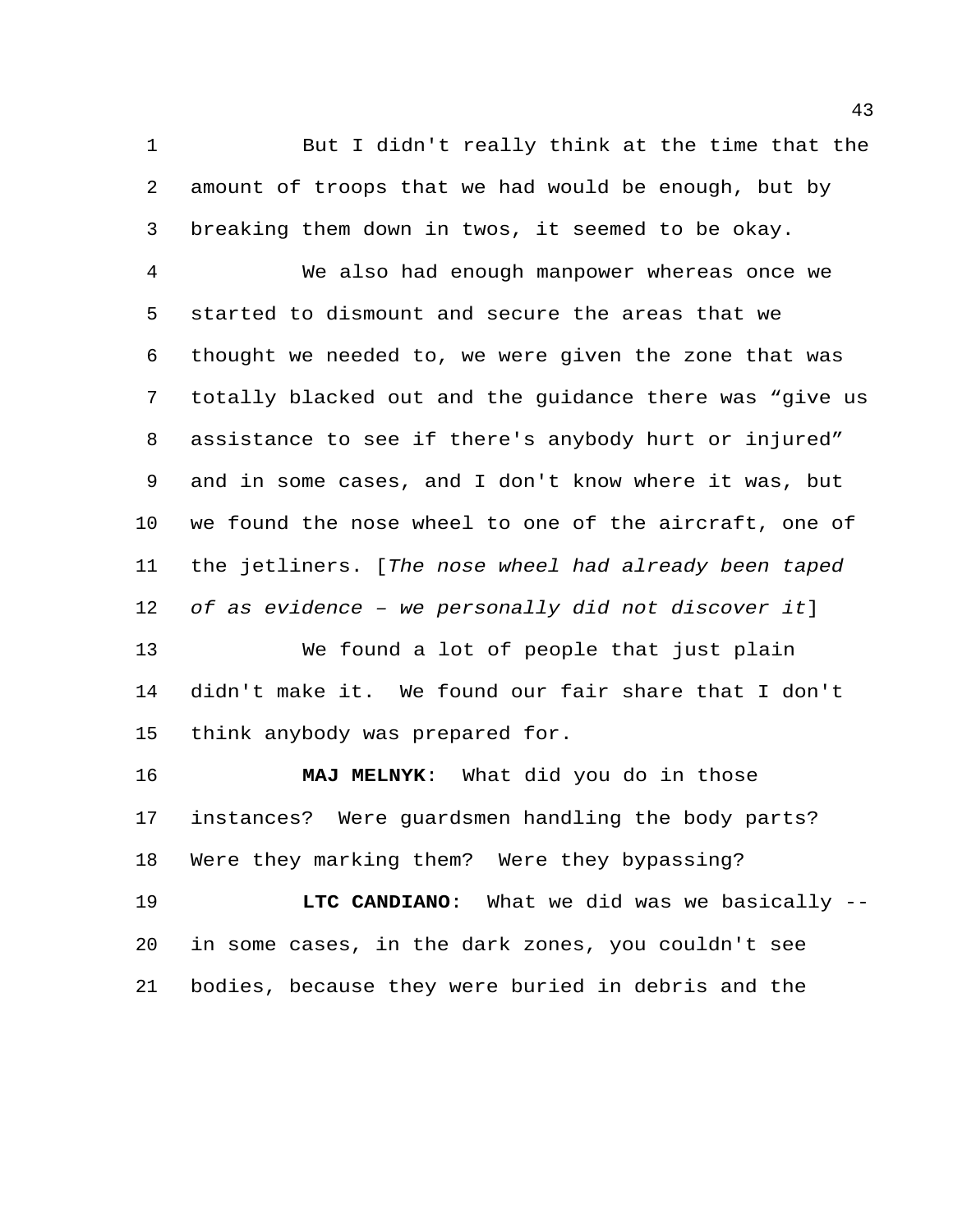dust, and the clay and the cement. [*Some soldiers assisted in moving body bags to a holding area. This was left mostly to medical personnel, to include the medical support platoon from the 1/101 Cavalry, which had arrived earlier in the day*]

 I had another colonel walking with me [*LTC Carlos Rivera, a NY Army National Guard Selective Service officer, who stayed with me from early on Sept. 11 until the battalion stood down*] to look at an area that I wanted to secure, that it was dark, with troops to maintain a position, and I believe we walked over two or three bodies just in one spot.

 And we didn't know that there were bodies there until first light. The city, under these circumstances, again, when it's dark and with that smell and with the debris still falling and glass falling and explosions still going off, and fire in the buildings, it was just total chaos.

 But the soldiers maintained control. If they found a body part, some cases, it might have been a finger. Over in -- and I forgot which area it was,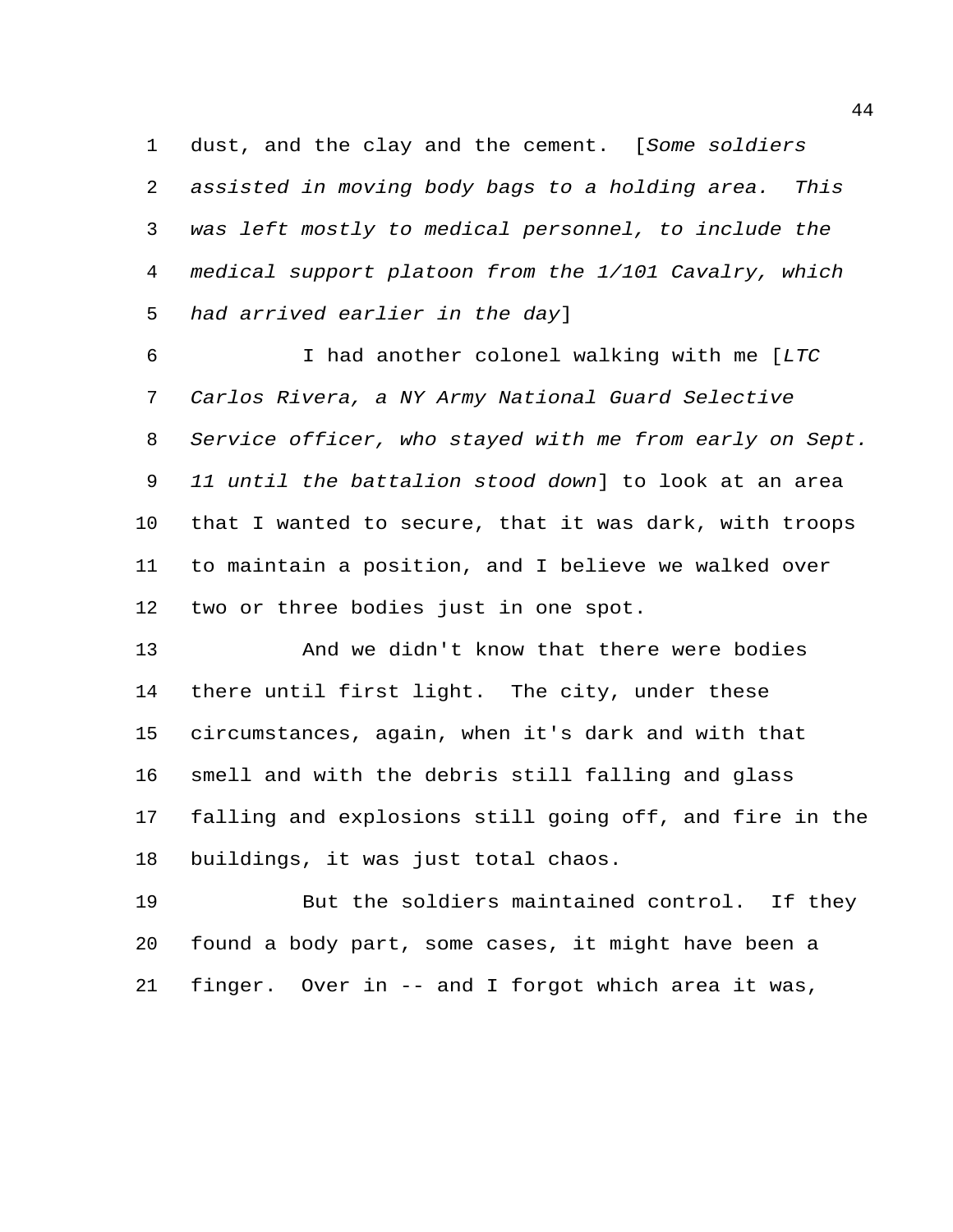again, going up towards the promenade up here in

 Battery Park City, we found the antenna of the World Trade Center, or part of it. That's how far debris flew.

 When we walked around the Trinity Church area, we found some bodies and, you know, just to see a leg sticking out of a window of a store, but just a leg. [*This story was related to me by a soldier – I did not personally witness it*]

 What was really weird, and I don't know if any of the other commanders talked about it and I don't know if they saw it, but there were shoes in the street, boots. People just ran out of their shoes. It was just unbelievable to see just shoes in the streets with no people.

 It was just -- you know, we found one shoe that had part of a foot in it. We found a woman [*in shock*] that was laying up against a fence, one eye open, one eye closed, just laying there covered in gray debris. [*She was later assisted by EMTs*]

We saw a child. [*correction: we saw a small*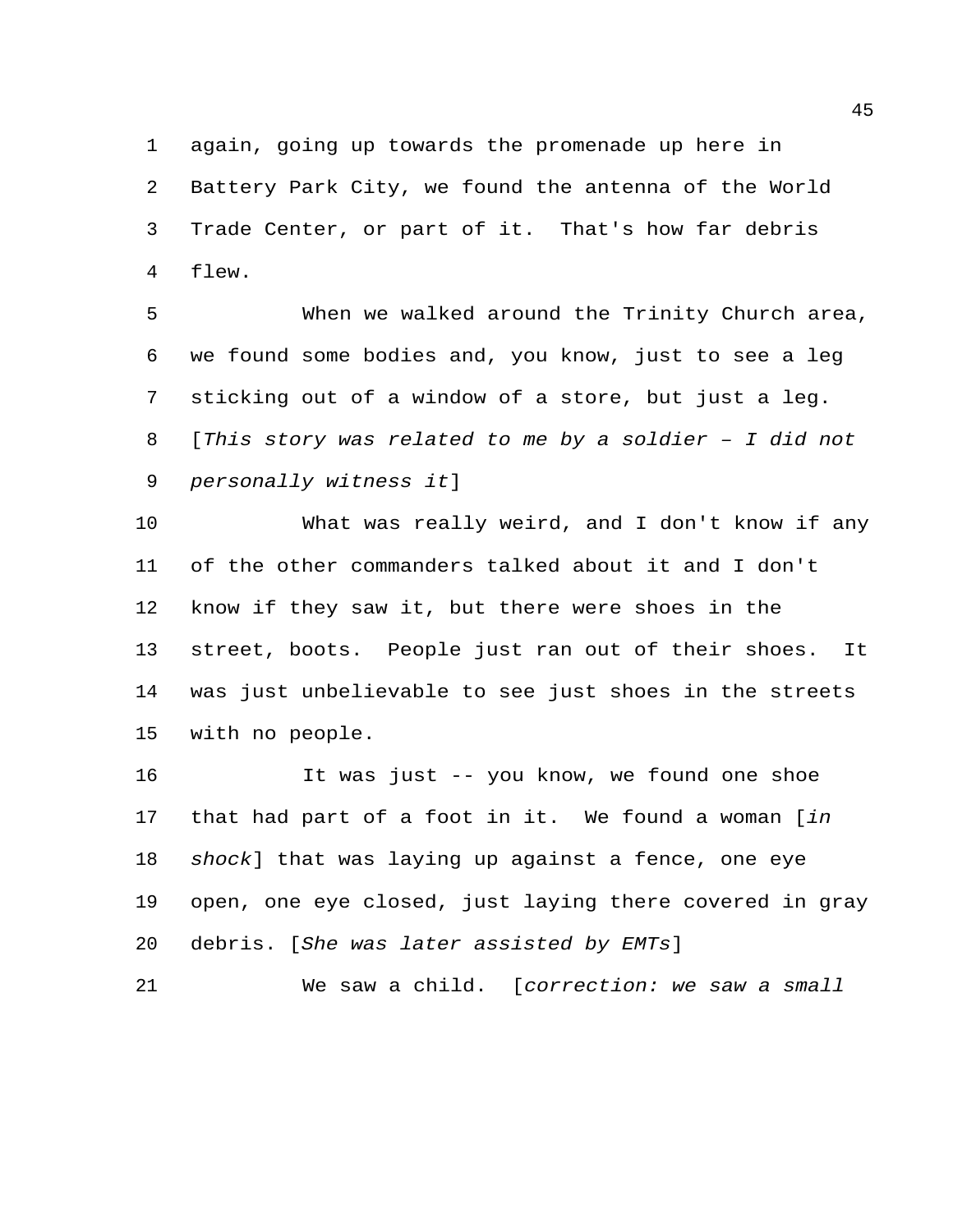*child's carriage that was knocked over and crushed almost flat. Hopefully the child was okay*] We saw some dead animals along the side of the road, one of which was missing part of an ear. We saw death. And it's not something that you soon forget and, you know, it's a different perspective when you see it on television or in the movies and you see it for real.

 But people in fixed positions that, you know, they looked like mannequins and the only thing you could do is tell a cop where they're located or you don't want to touch them because -- I made that quite clear to my soldiers that this was a crime scene and it's a federal -- it's a crime scene, but moreover, it's federal, and anybody touching anything is tampering with evidence, because I thought that this whole area, to me, was evidence, because there had to be something there which might help the authorities find who was responsible to do whatever, and that was the premise and that was part of my rules of engagement to my soldiers.

See something, try to tag it, identify it any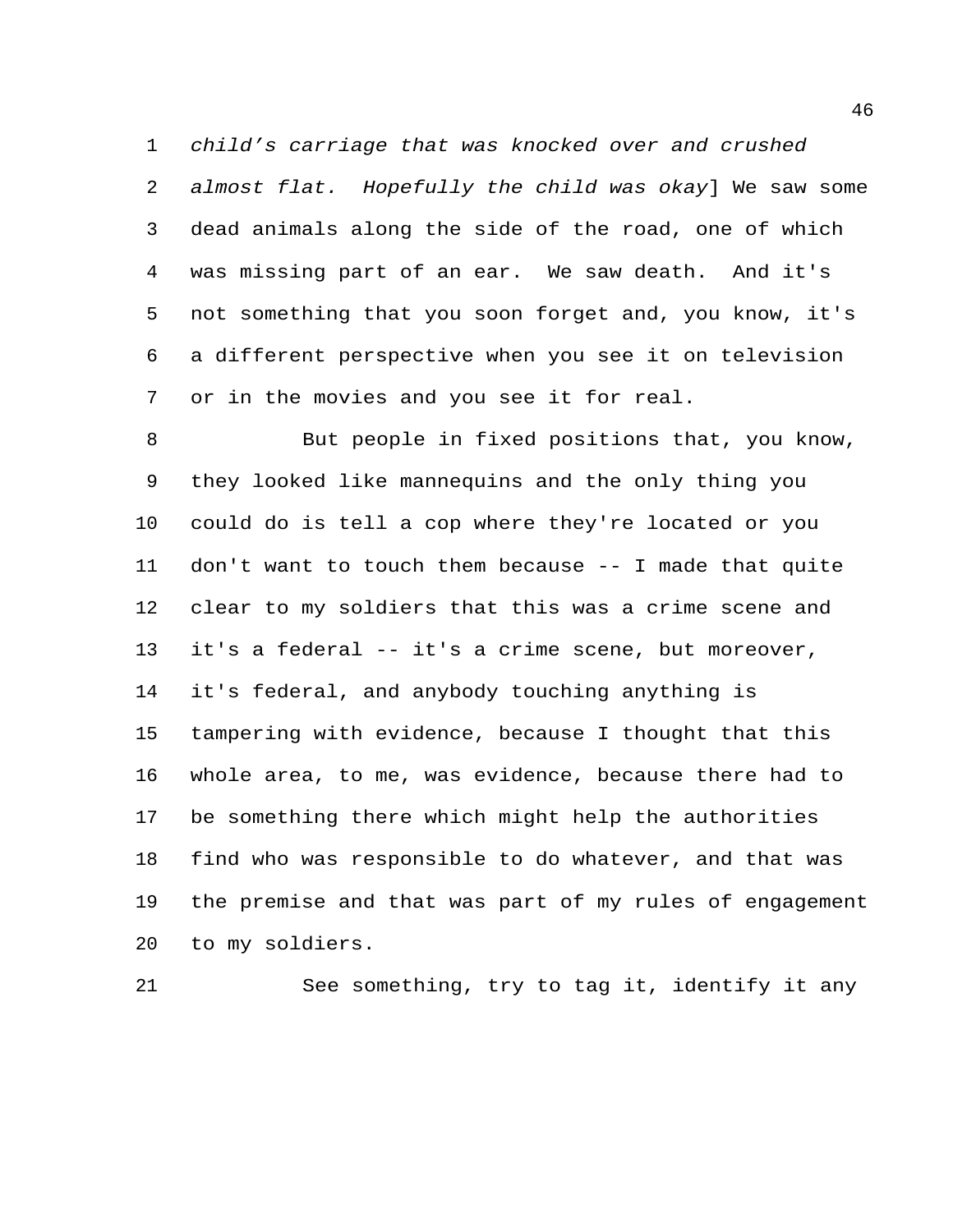which way, but don't move it, don't maim it, and don't take it from its position.

 And that's basically the way we worked it. **MAJ MELNYK**: Looking at your soldiers, what did you see on their faces? What kind of reactions did they give you as you walked the line with them? **LTC CANDIANO**: I saw some fear in the

 soldiers. I saw confusion with the soldiers. A lot of the soldiers asked why, when we weren't really out at the time, we weren't at war with anybody at the time, why would they want to do that to us.

 But I saw, at the same token, I saw a resolve with the soldiers. I saw professionalism. I saw E-4s making decisions that officers and commanders would make on the situation. I was very proud of my men. You train for certain things, but you train for war, you train to go after a soldier. You don't train enough, or any way, you don't train in any shape or form to do and deal with what we dealt with.

 And, again, the only thing I can tell you is that it was one of the longest nights that I've ever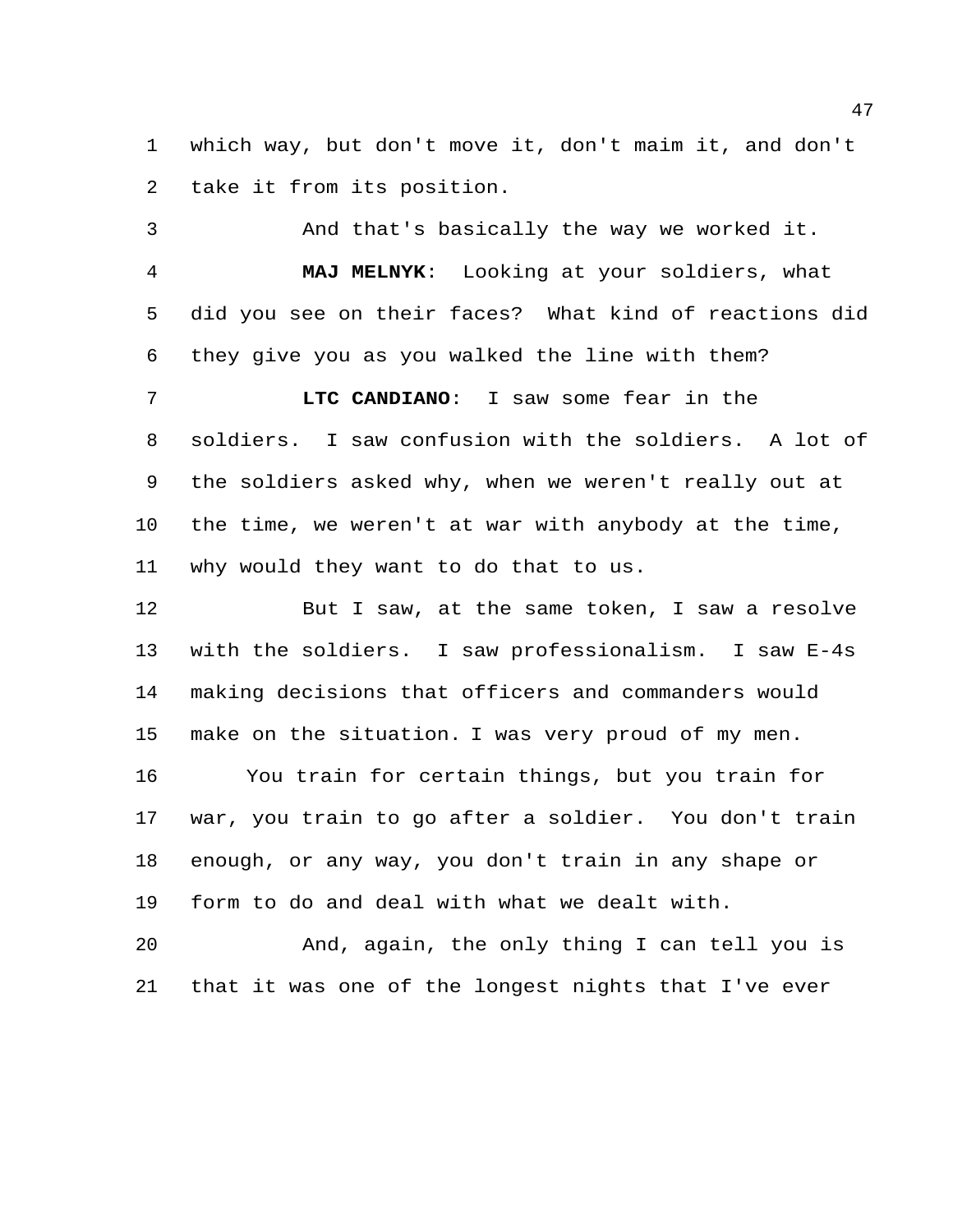had, but at the same token, it went real fast. And I don't expect you to understand that, outside the fact that firemen, policemen were dazed and amazed that we saw things.

 There was just one cause and that was to try to do whatever could be done, because we found out the carnage, not only the carnage, but the personal losses of most of the firemen, many of which we still don't know what the story is, because I have a lot of soldiers that have relatives and friends that are firemen that we don't know anything about.

 But we saw the face of death. We smelled death. We still smell death today. And you find things and you think about things that no one could appreciate. I mean, to see body parts in abundance is amazing, that, you know, how you have a leg go through a window six or seven blocks later, just think of the impact. [*Again, I did not personally witness this*] Was it from the plane? Was it from the

 building exploding? I don't know. But it's -- and especially when it's three floors, four floors up.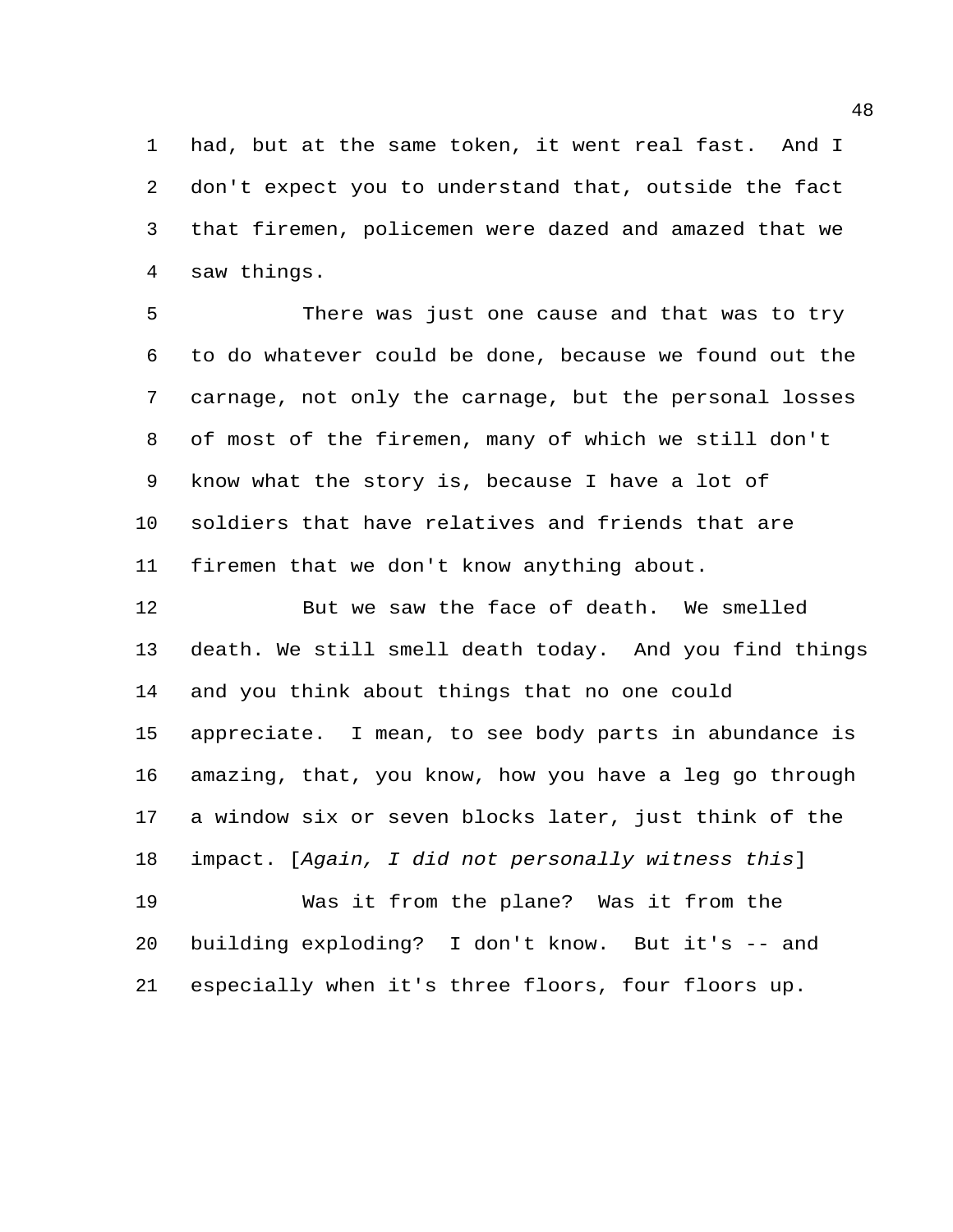It's kind of tough.

 There were a lot of rats. There were a lot of rats running around because with windows broken and vendor stands abandoned, food was in abundance, it really was. We saw one rat basically gnawing on a bone [*this was related to me by a soldier – the bone may well have been food from one of the many abandoned concession stands*] and, unfortunately, it seemed like half the time something was going on, I was in the mix, because I had -- I walked the perimeter once or twice - **MAJ MELNYK**: Every night.

**LTC CANDIANO:** -- every night with my troops, because I want to see where they are and what they're doing. The first night was confusion and we held it, but I guess the relief effort really started and came into play at first light, there were a lot of things that were being uncovered and efforts started to focus with more of the area at ground zero.

But our mission at nighttime was to hold the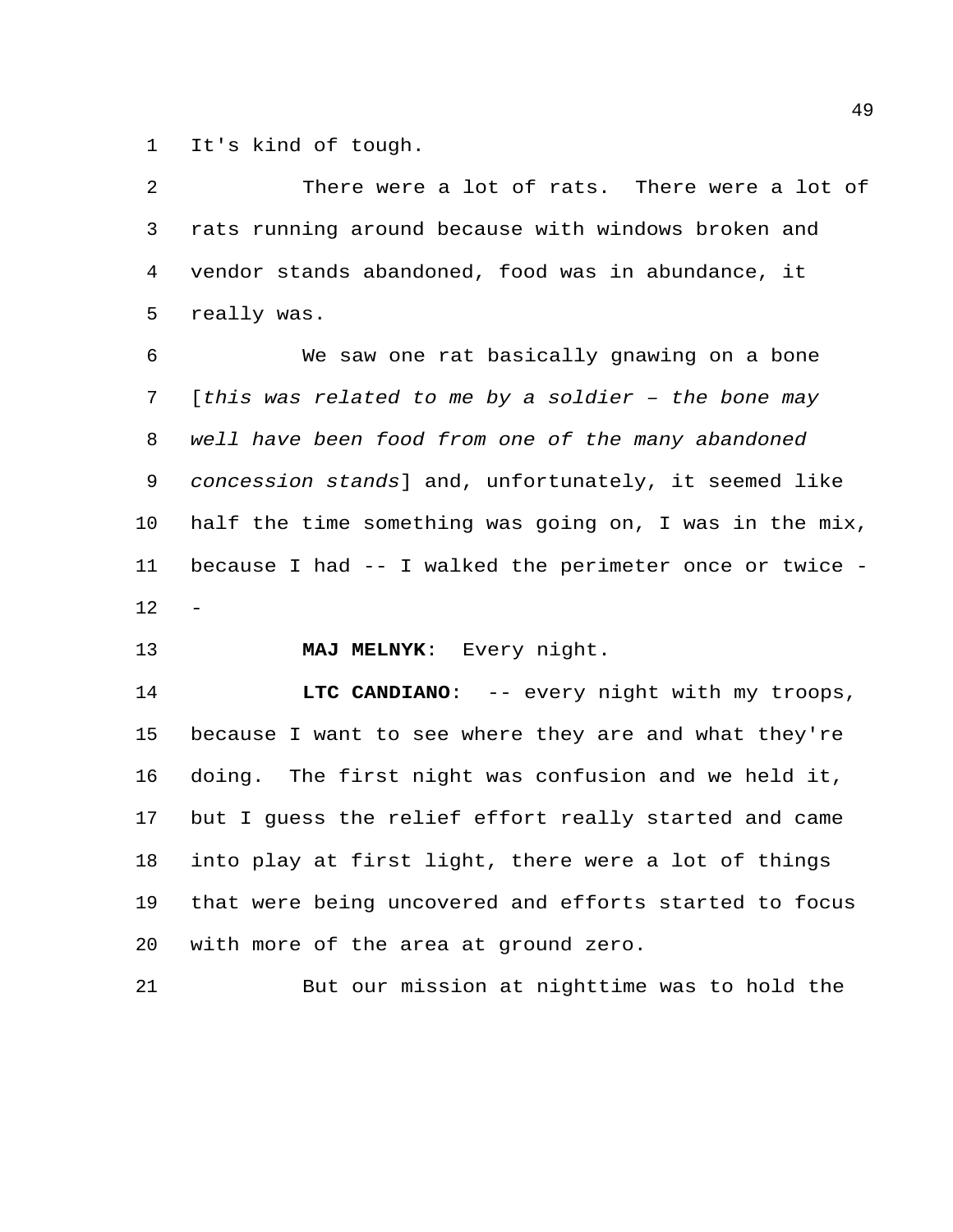line that was established and it was a handoff between the 69th and the 101, but at nighttime, it just was -- it was just different. It was eerie. We still had to go into areas where no one wanted to go.

 And in some cases, you'd have the request for assistance to move bodies. Use your vehicles, can you move soldiers, can you move firemen, can you move policemen, and then you had the mission that, you know, official, unofficial, "can you help us out, our truck isn't here, we need to move these bodies from point A to point B."

 And in some cases, one of my guys found a spine. It was just a spine. And he is -- he works in a medical capacity. So it bothered him, but it didn't bother him that much. But for the average guy, it's a lot to swallow. [*LTC Candiano afterwards could not track down the individual who claimed to have seen a spine – it may have been a medic from the 101 Cavalry, since they arrived earlier on the 11<sup>th</sup>.*]

 A fellow officer who was in the area not as a Guardsmen, but worked in the area and got out of there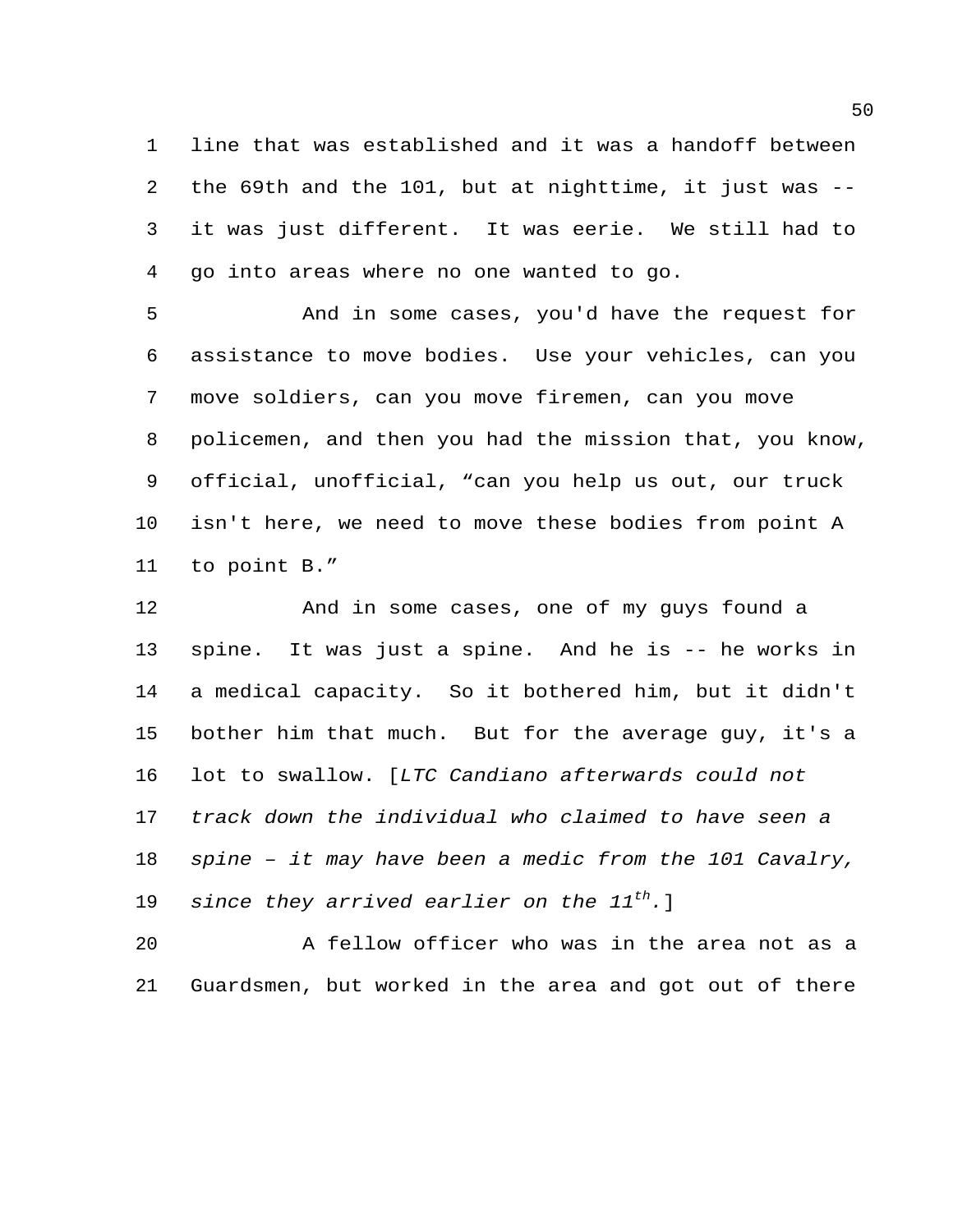to put the suit on, had found a face, a skull, a face without a skull. It just looked like a Halloween mask on the ground.

 That's the type of horror that was out there. And the soldiers reacted professionally. I can't say -- you know, the National Guard gets a bad rap sometimes about things, but the National Guard also shows that they are very professional and it's been a turnaround with how the National Guard is treated as part of this overall operation.

 And I have to tell you that soldiers got together, they're New Yorkers, and they all got together for one common cause, and that was to help whoever needed the help.

 It didn't matter what the mission was. It didn't matter if it was moving bodies. It didn't matter. We were looking for things to do.

 My soldiers were so infuriated with what was going on, that when they got off of their shift working, and we were on 24 hour OPS, but we were mandatorily bedded down for 12 hours, they wanted to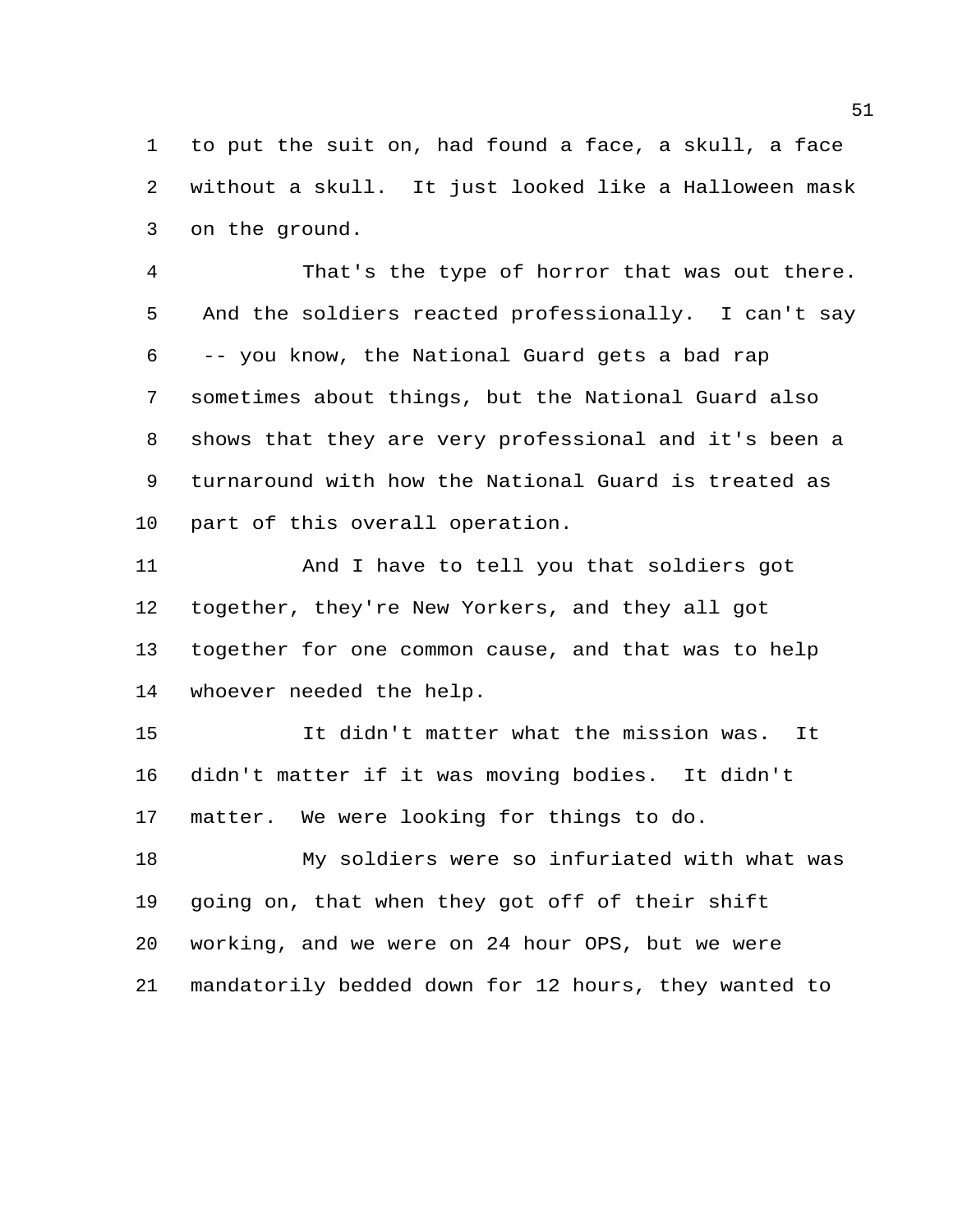spend their hours at the dig site. And we had to do whatever we had to do to get them crew rest so they could go back and do the job that they were required to do at night.

 It was somewhat horrific. It was somewhat -- it's something I'll never forget for the rest of my life. But all I know is for us doing what we did, I was glad that a National Guard battalion or a National Guard unit was on site to do whatever we had to do, and for the history books, to say that an artillery battalion, my battalion, that I'm honored to command, was the first battalion in there to do something, to say what can I do for you, what do you need from me. And I can't say enough about that. I want to tell you a story about the pigeon, because I thought that that was -- there was totally utter chaos going

on. There were fire trucks.

 One of the roads that we were walking down to secure had a lot of falling glass, and I can't even remember what building it was, but instead of having troops on both sides of the road go down this road, I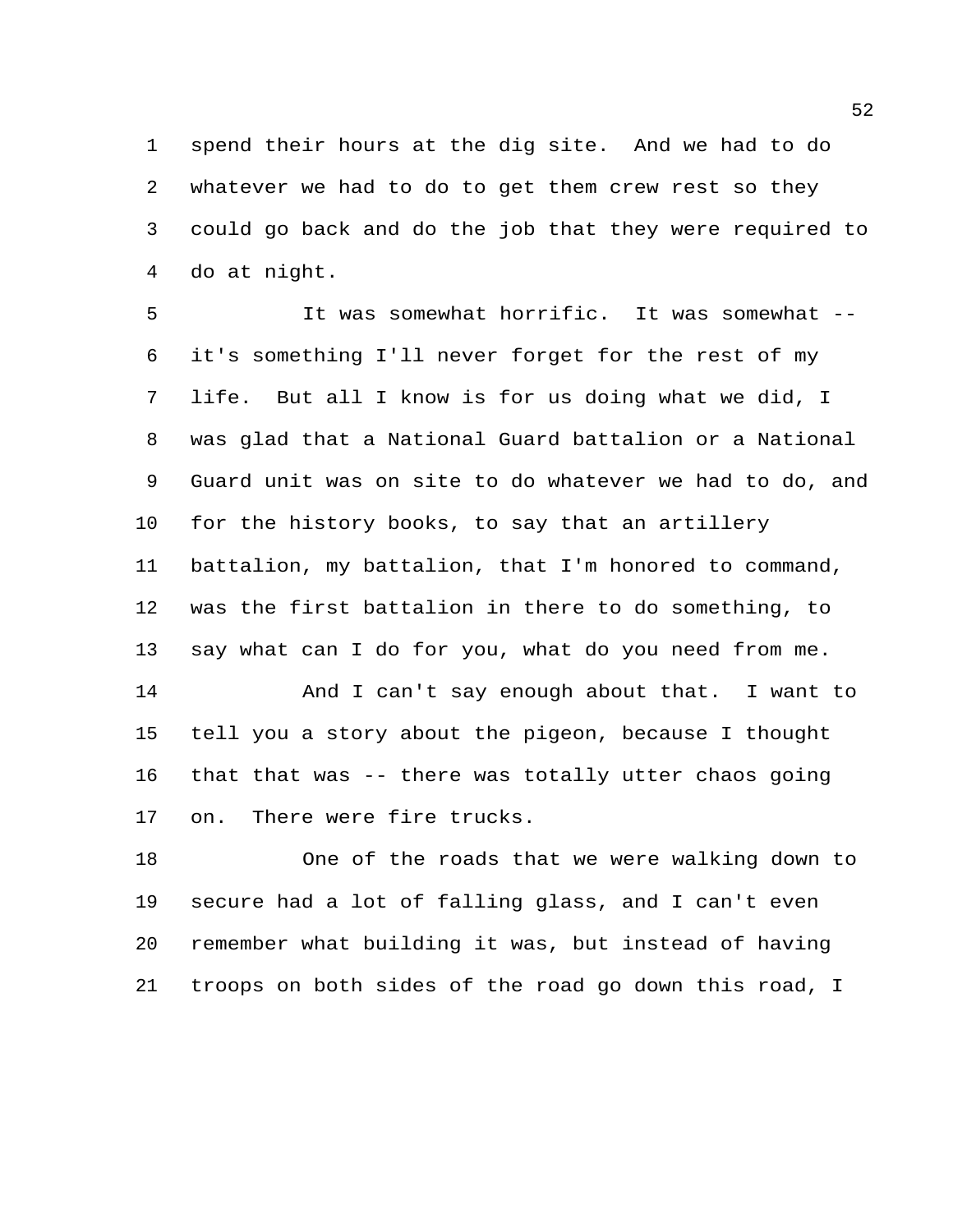went down this road with another colonel, who was working with us from Selective Service. He reported in to my unit. So he became more or less like my liaison, and his name was LTC Carlos Rivera.

 And once we came on site down this road, I just looked over, and I think it was pretty close to Trinity Church, I'm not quite sure, because it was kind of sketchy, but you could hear the sirens, you could hear the screams from people [*emergency workers calling out for assistance*], you can smell the diesel from the emergency vehicles that were trying to work construction, and people just running all over the place, while it was snowing this stuff.

14 And I say that everything was gray powder and snow, and it was horrible. I mean, to breath it was horrible. And we were told that the chemical masks wouldn't do anything, because the vision -- you needed more vision than what you had to work with, because we had the -17 series [*masks*].

 Out of the clear blue, for some reason, I turned around and I looked off to the side, and the way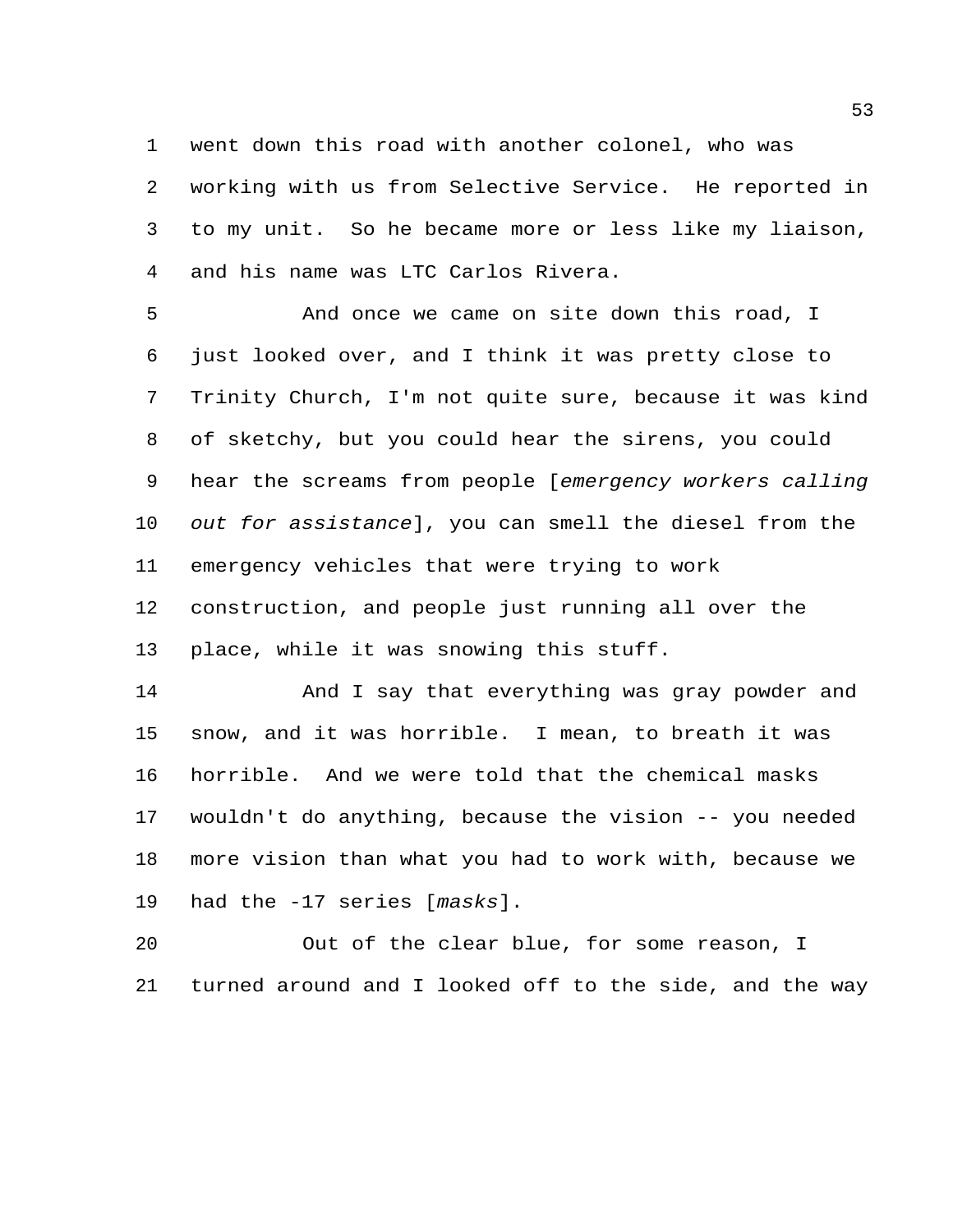the firemen work, they have these large six or eight inch hoses all over the place.

 And that's the other thing that you saw. You saw fire hoses all over the place. Down any street, any street that had a fire hydrant had a hose.

 And what they did to protect the hoses from a lot of the big trucks and equipment coming in is they had four by fours along the street on each side of the hose to protect it from being smashed.

 On one side of the four by four, on the hose itself, was a pigeon, and that pigeon had to be shell shocked, dazed, I don't know. You know, hit a window. But the pigeon was standing there on this hose and nobody -- all those trucks running over this hose, never hit the pigeon.

 And for one brief moment, everything just stopped and I don't know if that was my release point, but everything just stopped and that pigeon allowed me to pick it up and I put it off to the side of the road, because that was another life that I couldn't afford to see lost in that city.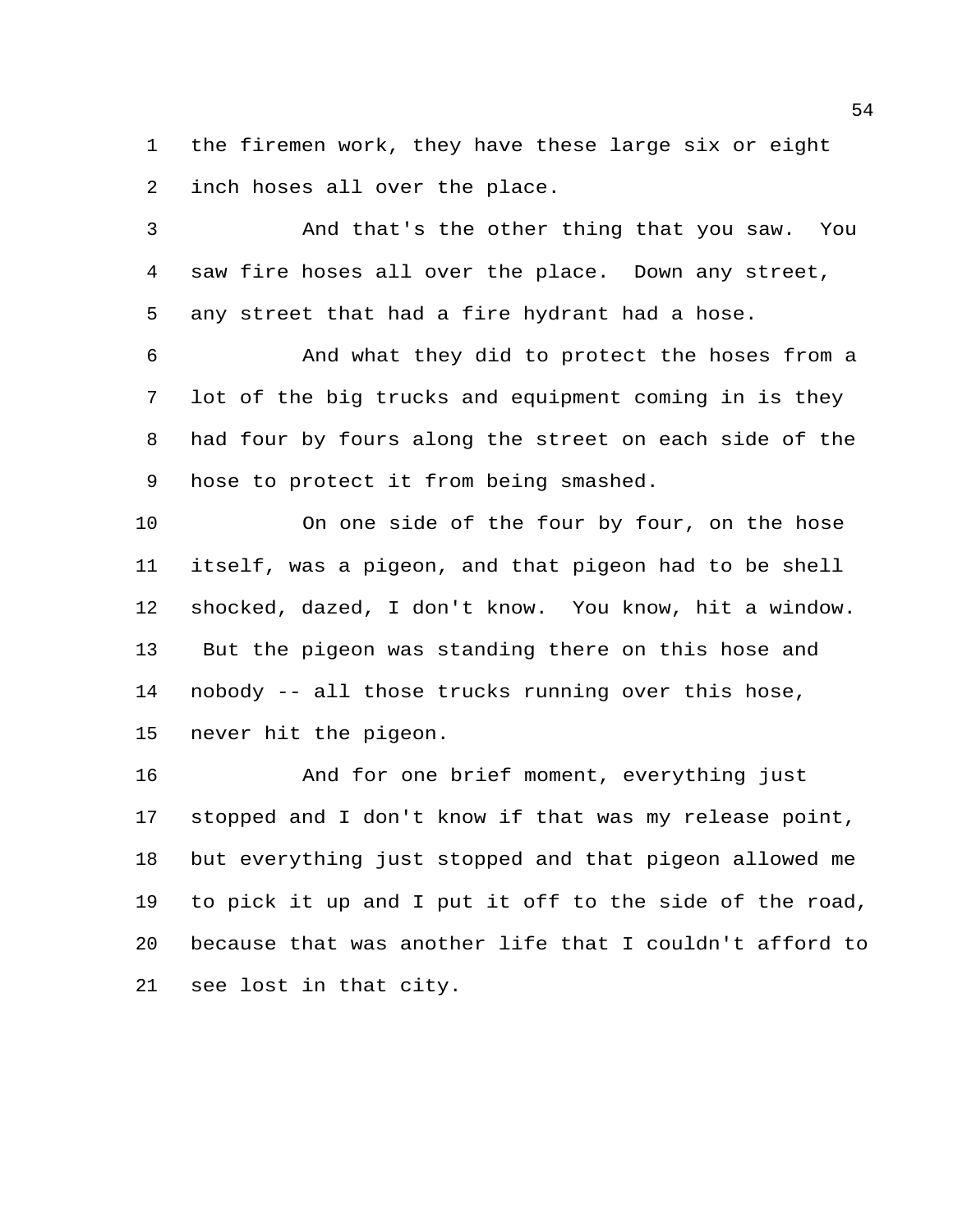It wasn't much and it might not be much and it might be that is kind of Mickey Mouse, but to me, that was something that at least, not a human -- (Change tape.) **MAJ MELNYK**: This is MAJ Les Melnyk, continuing the interview with LTC Candiano, Commander of the 1st of the 258 Field Artillery. Sir, you were talking the -- **LTC CANDIANO**: The illustrious pigeon. **MAJ MELNYK**: The illustrious pigeon, the one life that you could actually influence at this time of death. **LTC CANDIANO**: Yes. Like I was saying, to me, it was just a release point, because it was something that I needed, you know, to say that I was able to help something. And I was bitter about what was going on and it was an unknown entity out there that we were dealing with, but in the midst of all this confusion and what was going on, with all the trucks running around, this one pigeon just sat on the hose, off to the side, and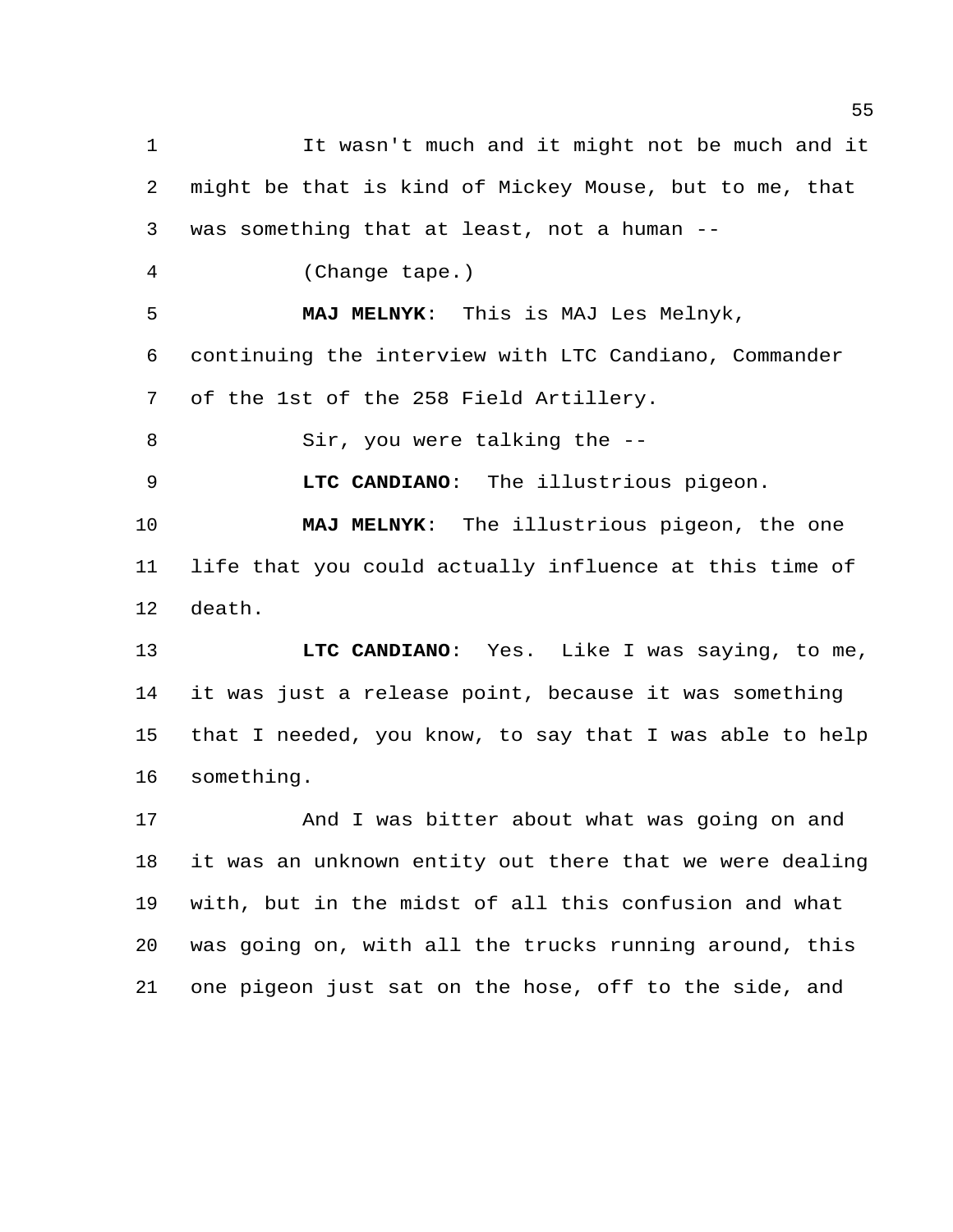miraculously, it was not run over by anything, and I couldn't understand it.

 To me, it meant that there was a reason why this thing needed to be alive, you know, and it was like it's life in the city, it goes on, and you survive, and you adapt.

 And we are going to adapt. How we adapt, I don't know, because this is going to be new to us, but I think there is a resolve and there is something that we're going to do and we'll be better for doing it.

 But this pigeon just -- I could not see a vehicle hitting this pigeon, and it was just there, with vehicles running over this thing, dead in the road, dead center in the road, not touched. And to me, that meant something.

 So when the opportunity came up, I went over and I grabbed this pigeon because to me, it was a life, and that's all it was. It was a life. It was a life that we had control over.

 And we're not a bad government, we're not bad guys. You know, we take human life seriously. We take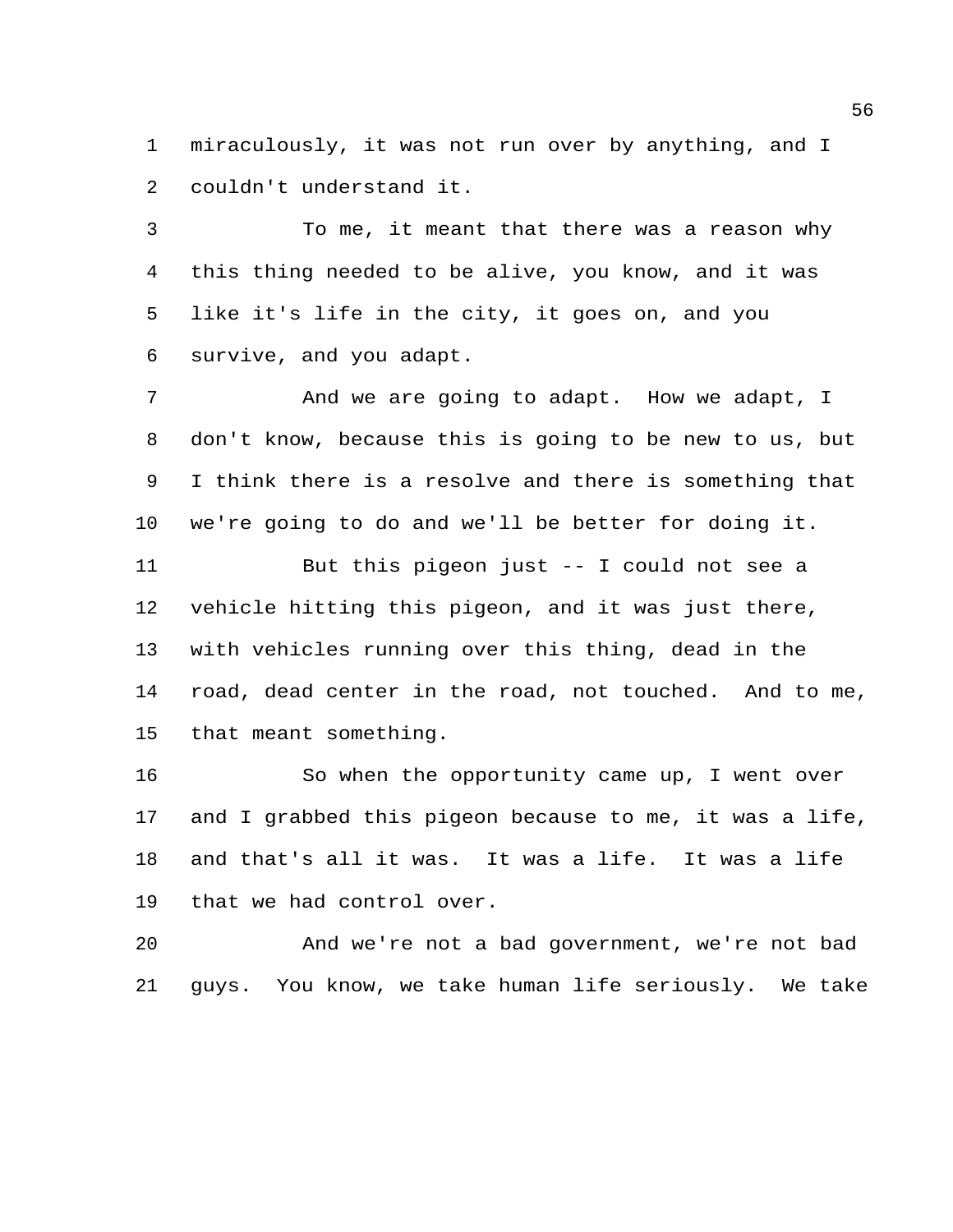life seriously.

 And, again, you know, most of the soldiers that are M day soldiers have a lifetime and they know, they know what their life is outside and they know what they need to do, and they're citizen soldiers and they do their thing.

 And they're not out there to take anybody's 8 life. They're not out there to cause harm to anybody. But the resolve is there that if you harm us, we'll go after you.

 But this pigeon, the pigeon was there and it was as if to say I'm a life, you know, I'm worth saving, and it allowed me to pick it up, dazed and all, and it felt -- it was quiet. Everything outside got quiet. There was no noise. I didn't hear a fire hose. For a few seconds, maybe that was my release point for me, because I couldn't believe the devastation and the death all around, and the body parts, if found, may or may not be there for a while, in my mind, but the pigeon allowed me to just pick it up and take it off to the side of the road, and that was just a life that I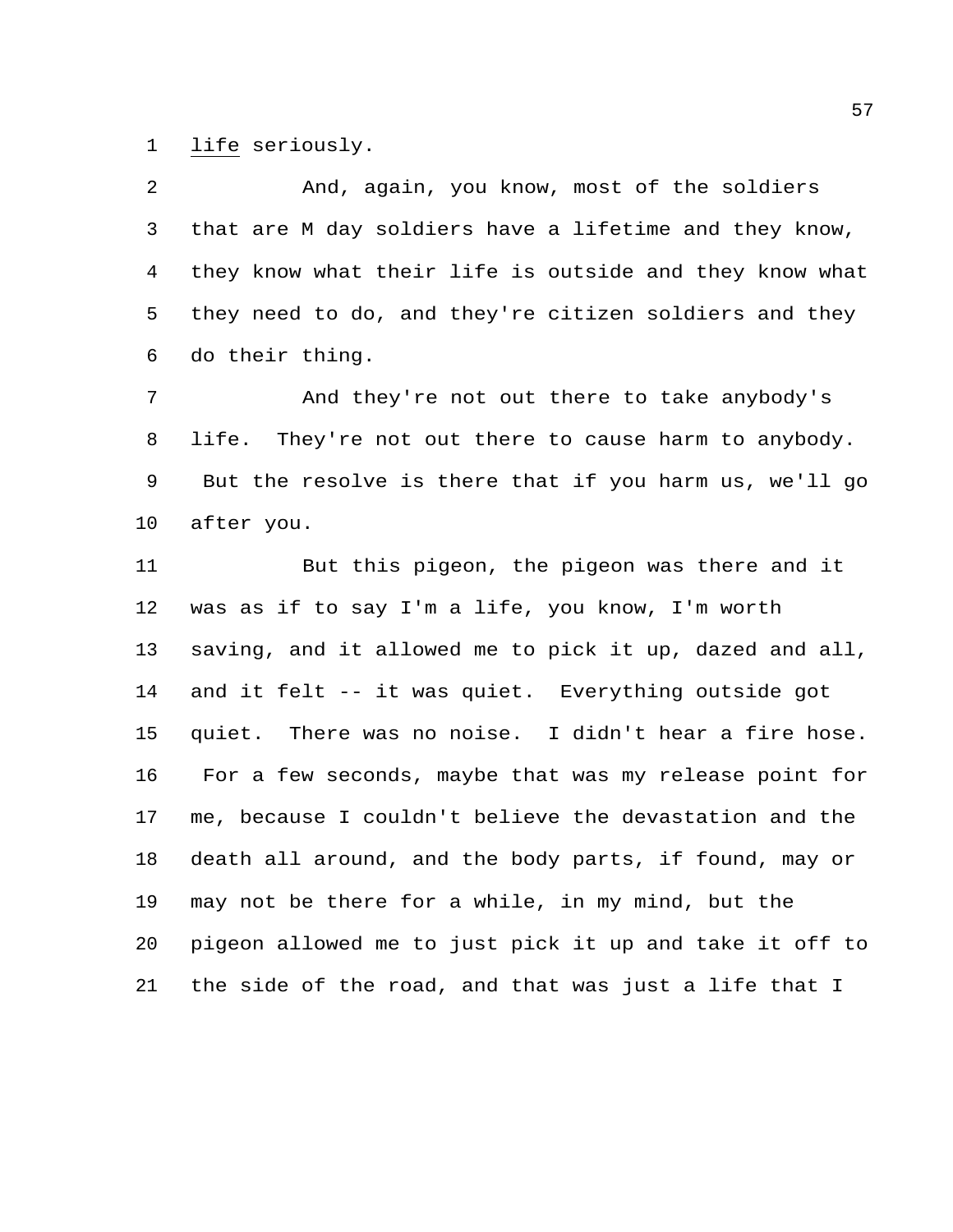had an influence on and I was able to just save.

 And, again, it wasn't a human life, but it was a life just the same, you know, and it made me feel good, because it just gave me some closure with what the hell was going on.

 **MAJ MELNYK**: It creates a vivid picture, in my mind. That was a long night and your troops had a lot to cope with.

What happened when the morning came?

 **LTC CANDIANO**: The way we planned it out with the battalion commanders is that we figured out, and, again, planning this in advance, based on our strength posture, what we could cover in zones, and it was established between the two battalion commanders of the 101 and the 69th that they could cover so much territory and so much zone.

 And what we all agreed to is 0800, because that would give the troops enough time to muster and get into position, and 2000 hours as a handoff.

 And the way we set it up is I am going to stay in place and provide security for my sector or my zone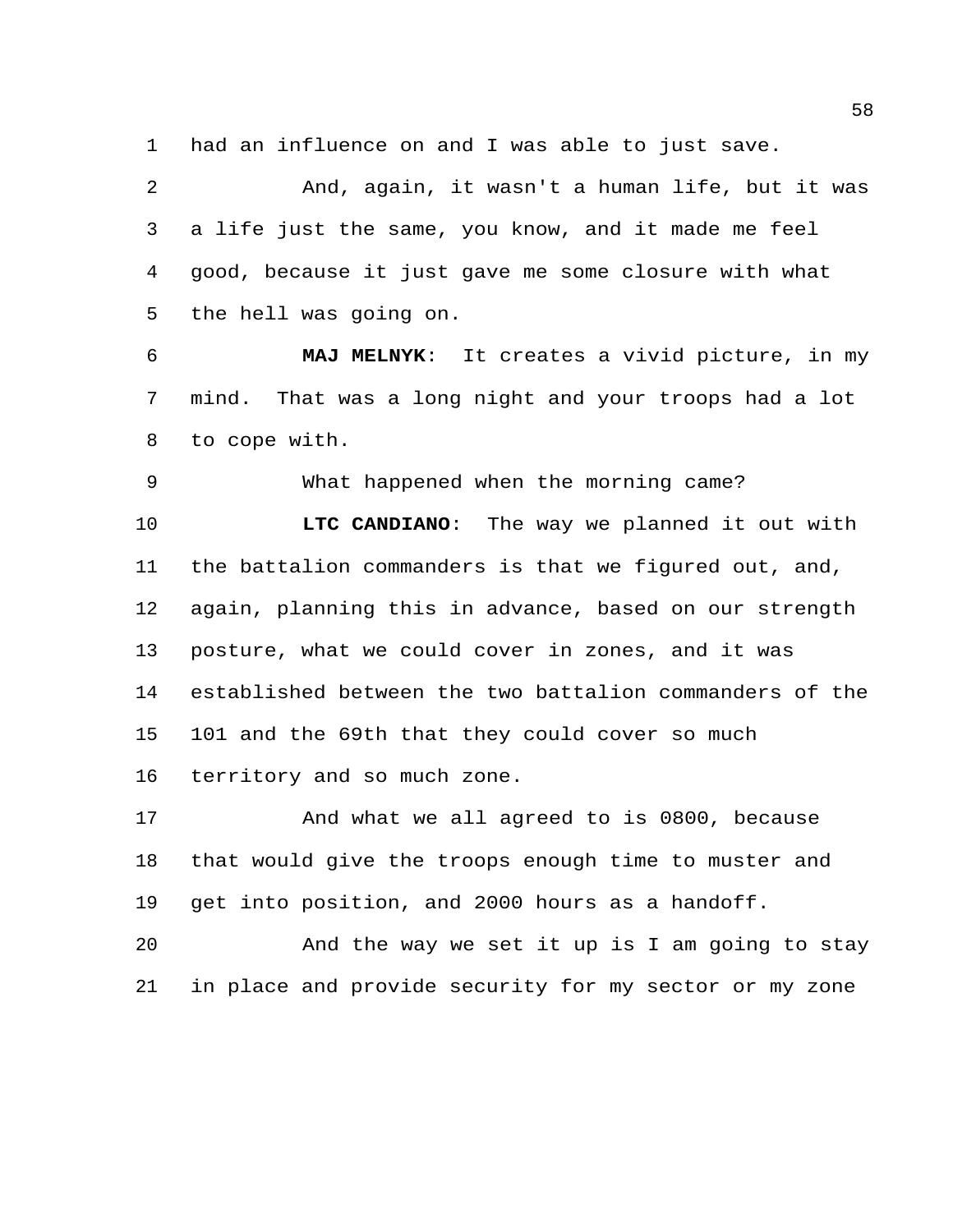until relieved in place from your battalion, your company.

 And that's the way we did it. We did it on a handoff squad by squad.

 We had rally points assembled that we put together to have transportation meet us, you know, when we regressed out of the area, and we established checkpoints to make sure that all our people were accounted for.

 And that's the way we did a battle handoff, if you will, during the day and the evening hours by setting up the same zones and the same sectors and we established a relationship with soldiers during the day versus soldiers during the night.

 And ironically enough, those soldiers that were working those shifts got to talk to each other to find out what they experienced in the area without the officers telling them to do that. That was very professional that they had enough wisdom and enough positive training for them to say, okay, give me a little assessment, what went on, what did you see, did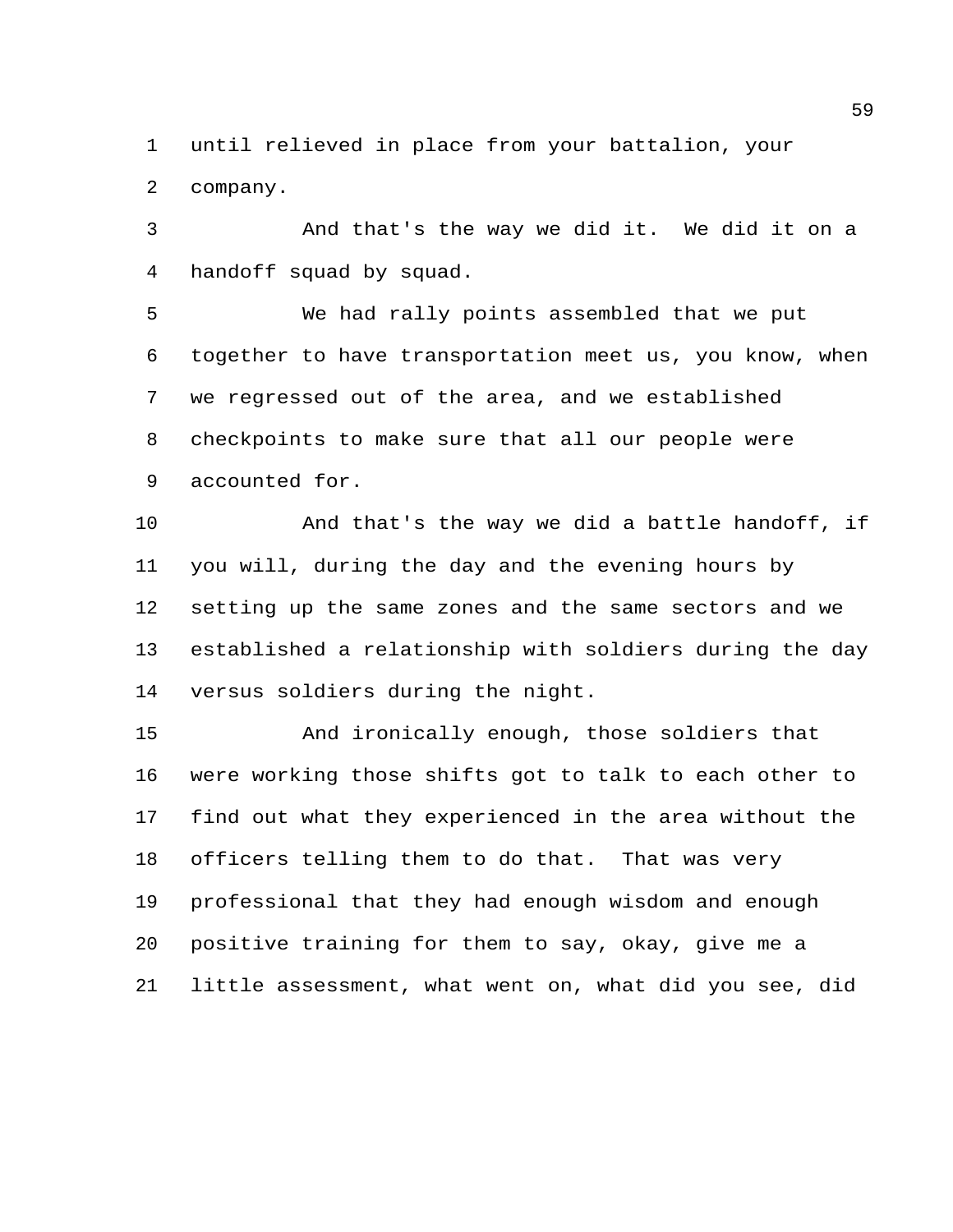you -- and in some cases, yeah, they bullshitted -- did you find anything? did you see anything? That's the common stuff that they talked about.

 But they all knew, in a battle handoff, what happened in their area. I mean, there were things that my guys were involved with up to yesterday and is still ongoing.

 Yesterday, as I set up my CP, we had a bomb scare in the building next to us. So a skyscraper had to be emptied yesterday because of bombs.

 **MAJ MELNYK**: Where did you set up your CP and did it move during the operation?

 **LTC CANDIANO**: Yeah. My CP was moved twice. My CP originally, like I said, I established my CP, because we didn't know what to expect and what was going on, we established a CP right at Pike and South, with the --

**MAJ MELNYK**: With the PD.

 **LTC CANDIANO**: Co-located. This way, you know, if a hot spot came up, once the TOC was established, the CP was established, all the PD had to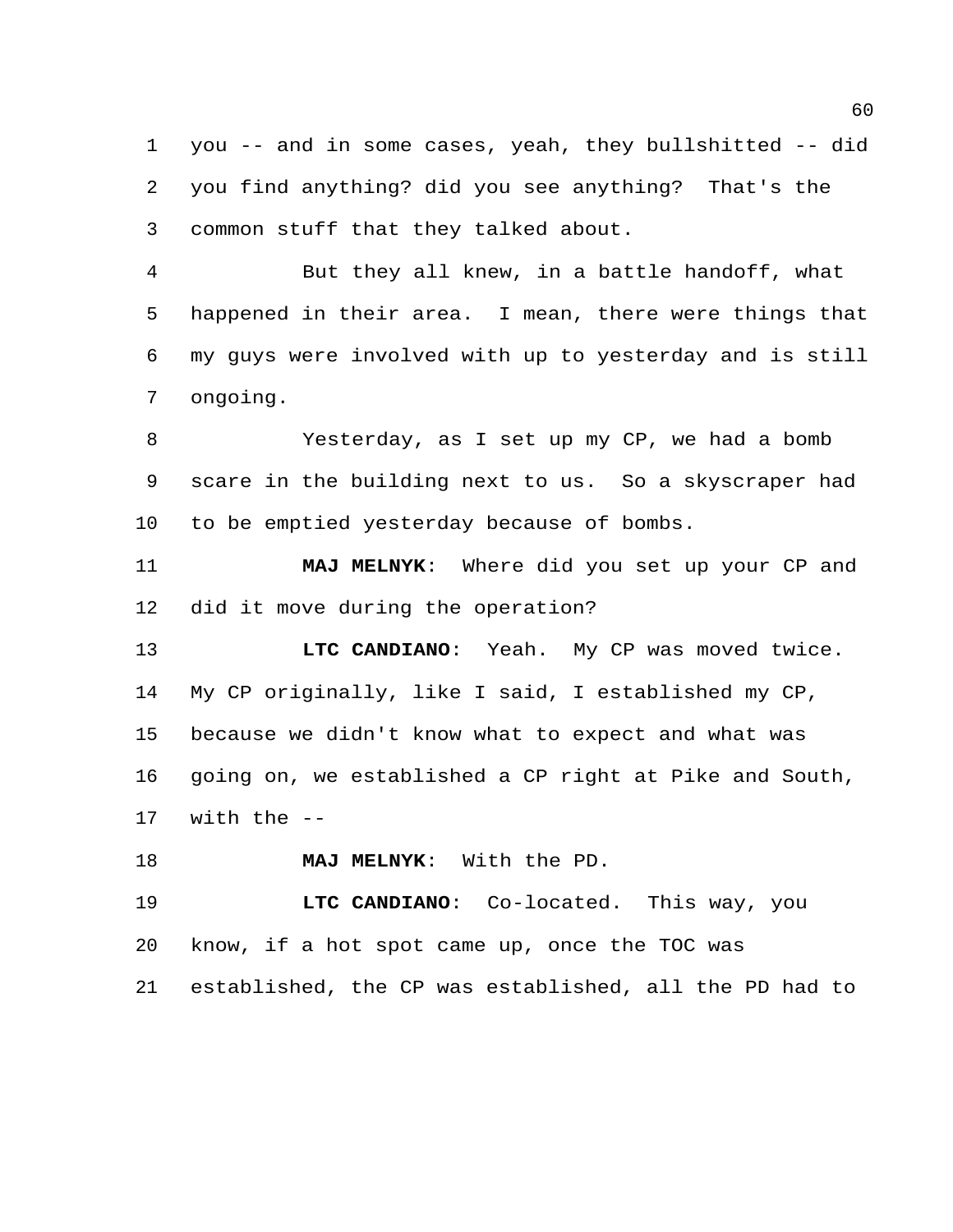do is tell us where the problem was and where you wanted me to commit troops, whether it be to secure an area for a blast, or secure an area for crowd control, or to secure an area to give relief, and that's what we did.

 So I kept -- in the process of this mission with the security and sector, I kept so many troops in reserve for a hot spot if it came out or developed.

 And pretty much that's the way the other commanders ran their operation as well. So we were all in synch as far as how we wanted to do it.

 But that night, like you said, was an extremely long night. It was short from the standpoint that you think about it and where did it go, but the night initially, no one had any concept of time. Nobody had any concept except listening to the radio to see is everybody accounted for and secure the areas.

 And again, those areas that the PD asked us to go in and look for things, you know, looters, whatever the case might be, we found no looting, which was amazing in itself, it really was. No looting. No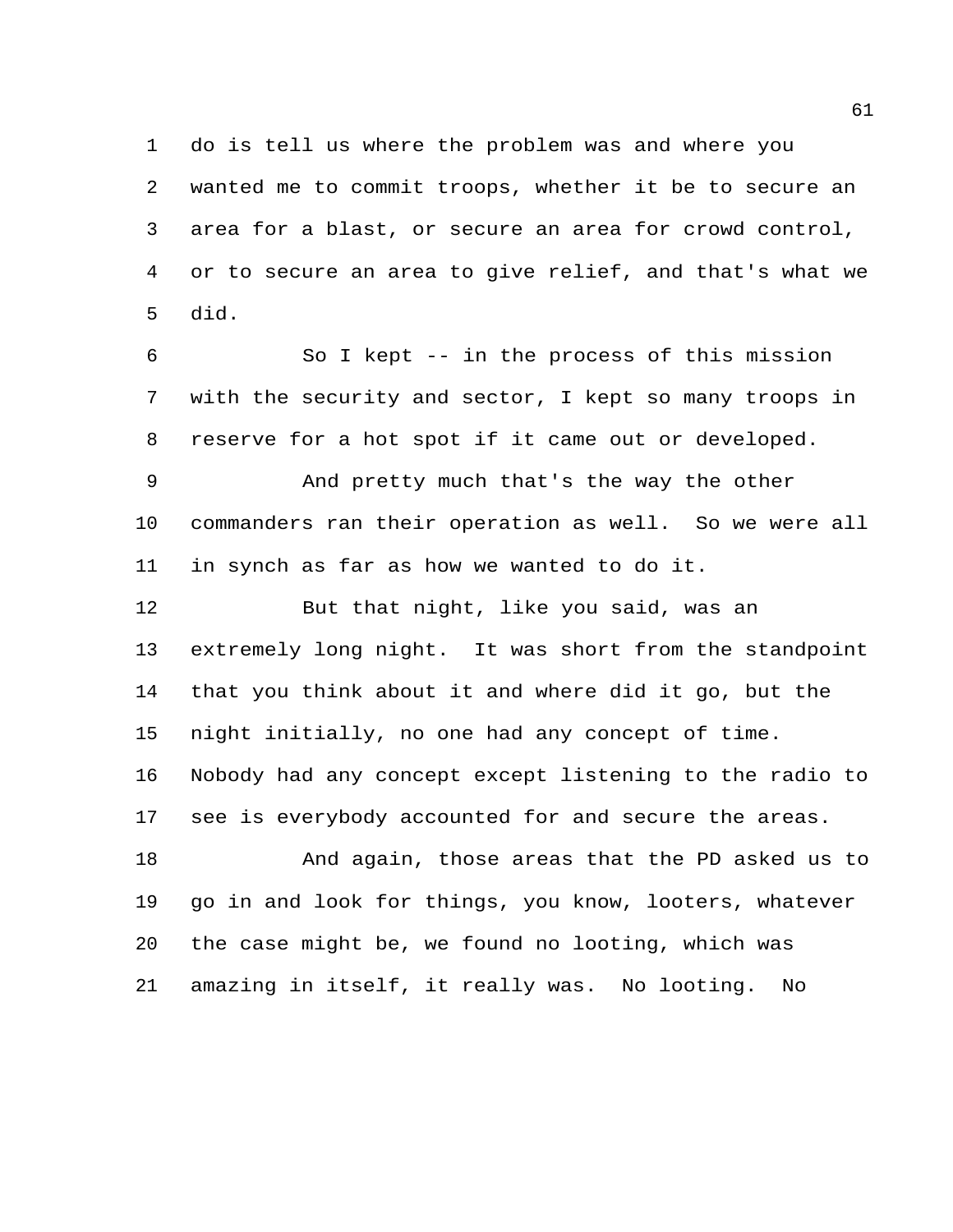looting was taking place.

| 2            | And it could be because everybody thought that          |
|--------------|---------------------------------------------------------|
| $\mathsf{3}$ | the police presence was so great, they didn't need to   |
| 4            | do that, but I'd like to think that it had to do with   |
| 5            | the fact that people needed to be doing other things.   |
| 6            | There were so many volunteers out there, thousands and  |
| 7            | thousands of volunteers to help the PD and fire try to  |
| 8            | get into ground zero and try to see whatever they could |
| 9            | do to move debris, lift debris.                         |
| 10           | Some of the fire department guys asked us to            |
| 11           | use our Humvees to pull beams away from buildings. At   |
| 12           | the same token, some of the roads we walked, I found -- |
| 13           | I came across -- I mean, I may not have been the first  |
| 14           | one, maybe it was there, but some of my guys walking    |
| 15           | down a roadway, and I did, because I think we were the  |
| 16           | first ones in this particular roadway, down this road,  |
| 17           | found a car up on the sidewalk with a steel beam from   |
| 18           | the World Trade Center on top of it, and it was a good  |
| 19           | six or seven blocks from the World Trade Center.        |

 And inside was a body, crushed from the beam. [*LTC Candiano later commented: Evidently, he was found*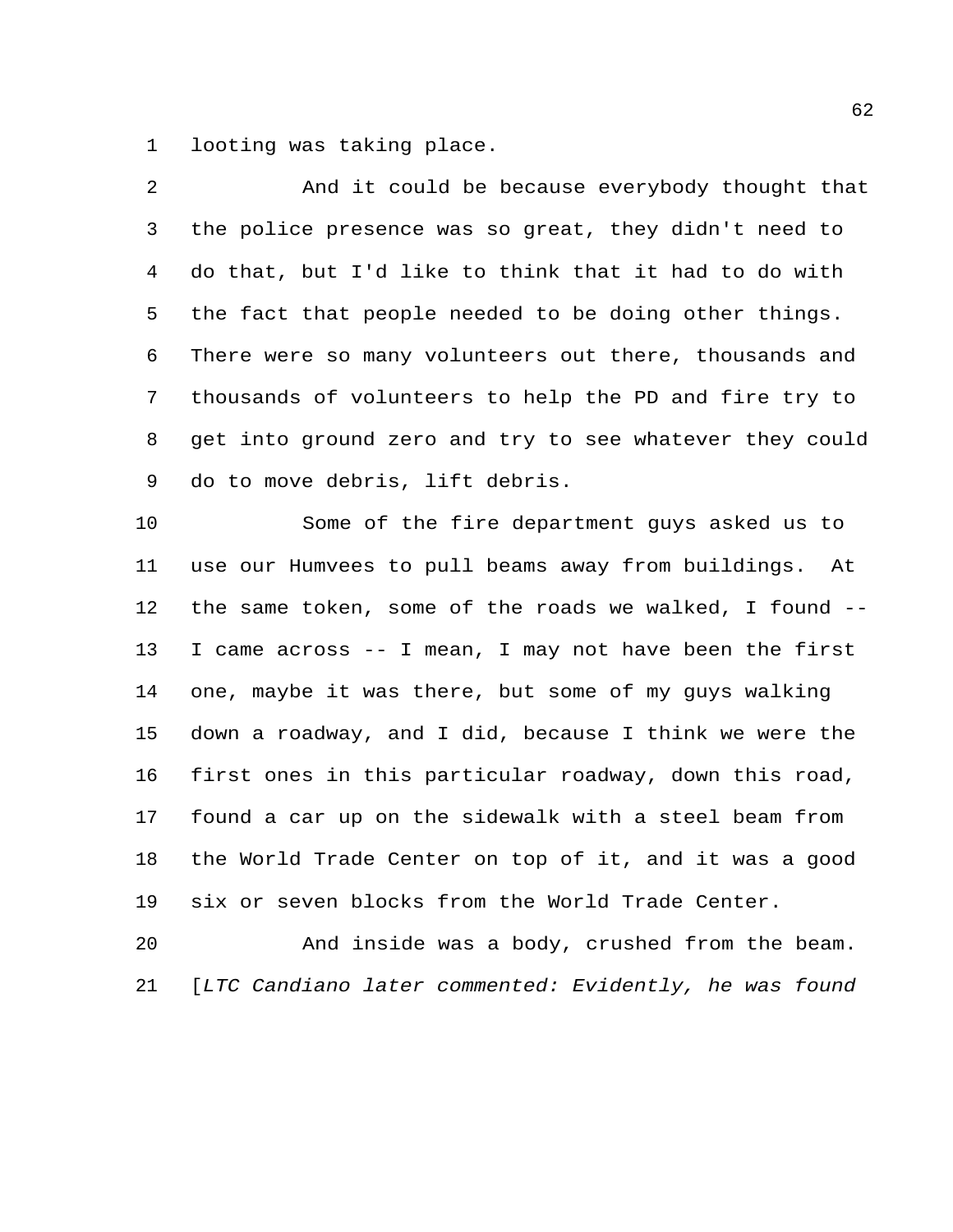*prior to our arrival but nothing could be done for him. The rescue efforts were focused on trying to find people in that area either dazed or buried alive. I was told he was extricated from the vehicle just as we were leaving the area. The only thing I do recall is seeing something inside the vehicle.. The top was crushed so badly that I couldn't tell if someone was in fact inside the vehicle*]You know, and the only thing you could do is -- we weren't -- we were hoping to have something in case we identified a body, we can -- and I think for future events, for what it's worth, something like this, you know. If we're going to go out and secure an area or a sector, it's a lot easier to take a flag of some sort, an orange flag, something that's got a stake on it, stick it in the ground to secure it, and I think that was one of the recommendations that I had made, that if we do that, you need something where you need support in a search and rescue, we'll do that.

 We had missions, unofficial. A lot of what was done was unofficial, because it was ad hoc, on the spot. You can't wait to get a control number to get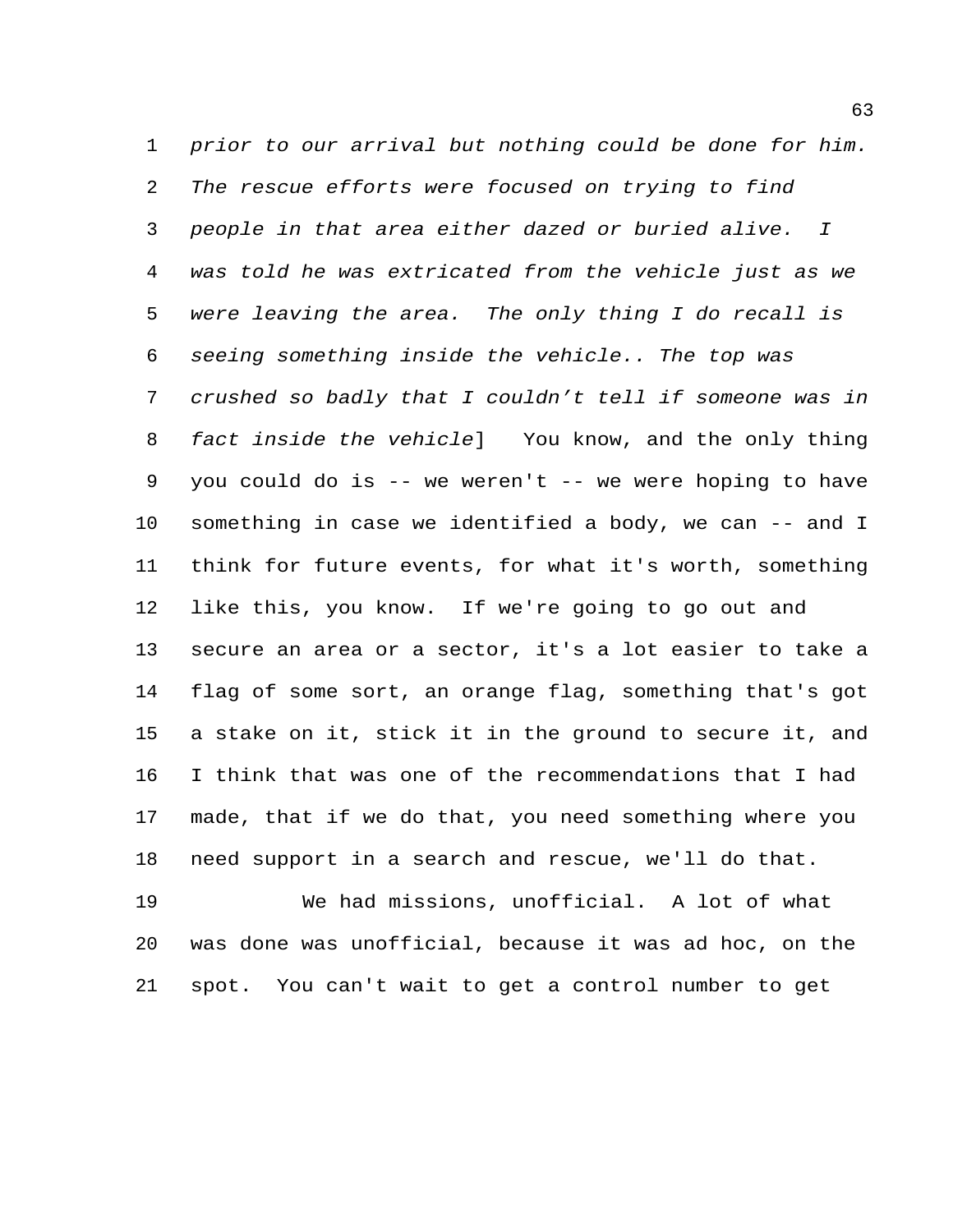this thing accomplished. You need something done now. **MAJ MELNYK**: Can you explain that, you need a control number?

 **LTC CANDIANO**: Okay. A lot of the missions, I guess, to justify the existence of what's being done with the military, city agencies or state agencies, in times of crisis or emergency, would say, okay, emergency operations center at the state headquarters level, we need so many soldiers to transport firemen, we need so many soldiers to transport food, we need generator support, we need whatever support, and the state gives it a control number or a mission number.

 Then they send it down to the MACOM or the unit that's overseeing it and they give it a number, get it approved, then it goes out to the unit to execute the mission.

 This particular situation, you didn't have time to do that. If you have the luxury to make up the number yourself to do something, but who the hell had time to do that, you know.

**MAJ MELNYK**: Communications?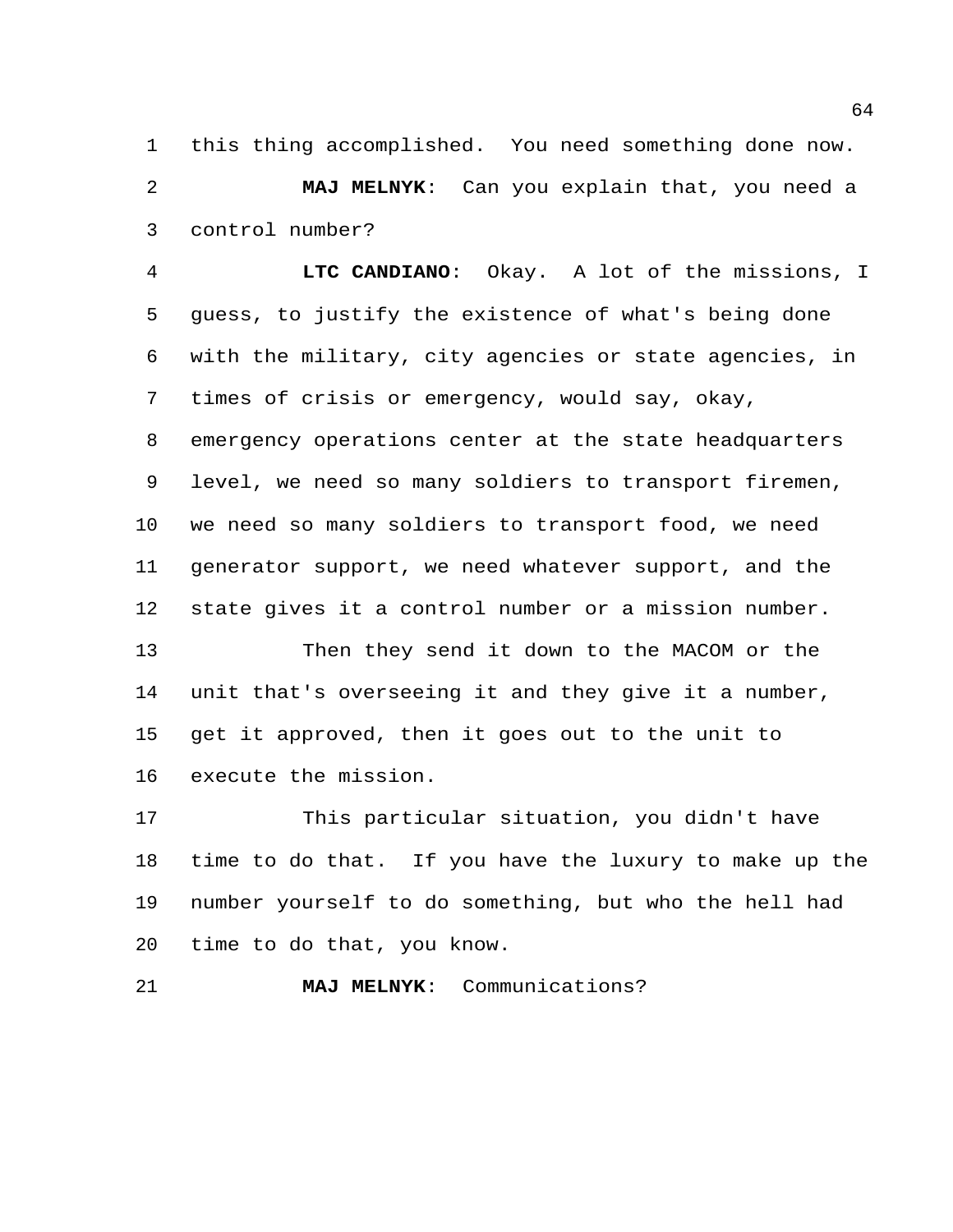communications. Radios, you can't get in touch with anybody, and that's why I was saying I was so proud of my men because I had E-4s making decisions to react to a problem.

**LTC CANDIANO**: Yeah. And we had no

 We used our Humvees to pull beams from roadways, to clear paths for emergency vehicles. We used our Humvees and deuce and a halfs to transport firemen that were exhausted from being there all day, taking them to an area where they can rest.

 We used our deuce and a halfs, while this was all going on with security missions, it was dismounted, we're on spot, our vehicles were available. I made my GSA buses available to transport firemen, to transport policemen. Whoever needed it, tell me what you need, this is where I am, have somebody come get me.

 It was good that we had a liaison working over there with the police department CP, because if there was something hot, he'd get to the phone, the radio, to tell me what was going on.

And a lot was my personal cell phone that was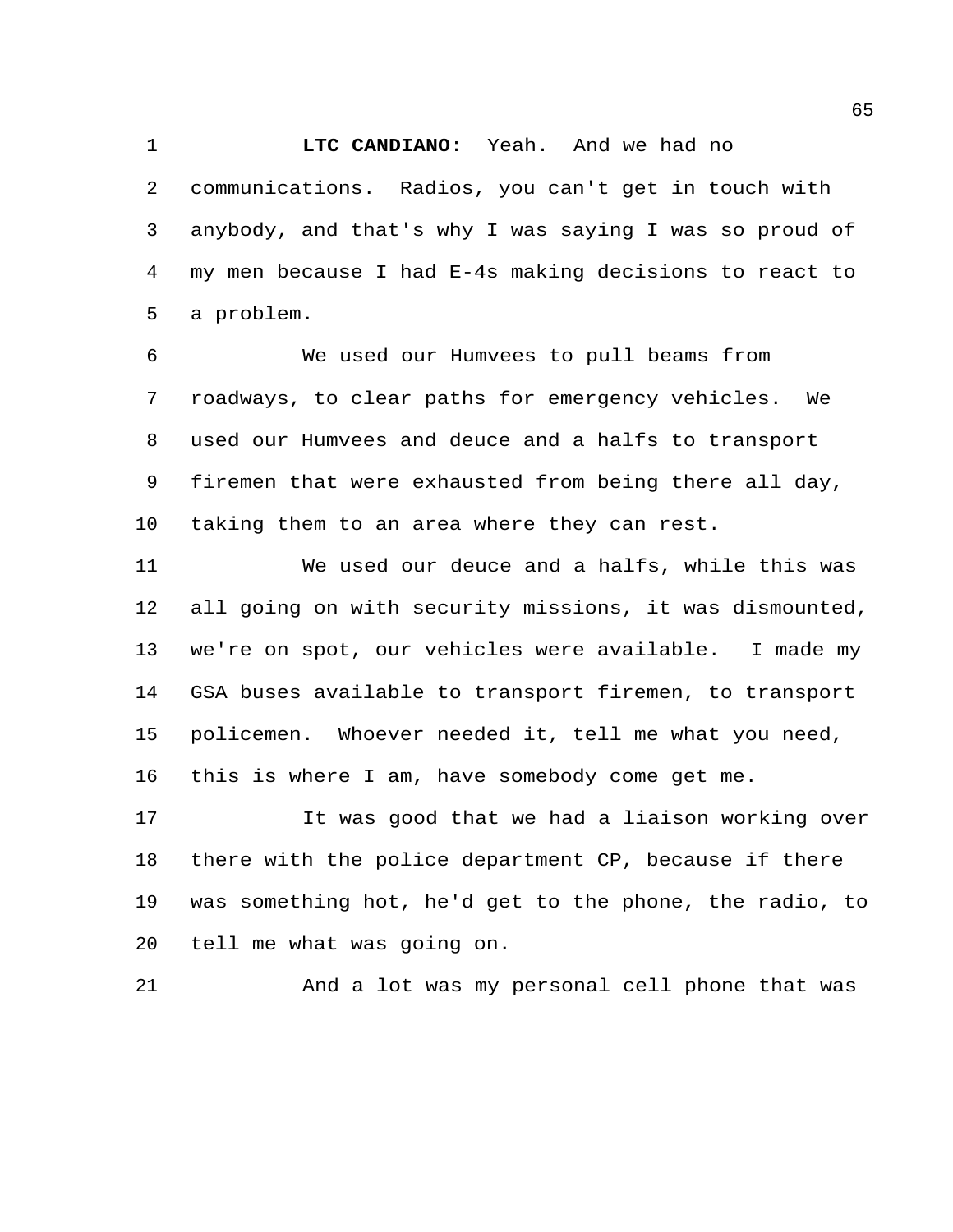used because we couldn't use radio communications.

 The radios that we had, the VRC-46s, 12 series radios, did not work too well in the city because of all the metal and all the steel and everything like that.

 Something like this, I don't know what they have to do to get a radio system in place, because, obviously, signal towers were damaged, because, in many cases, cell phones in certain areas were dead zones. You couldn't use them at all.

 So I know there's got to be something that's got to be out there that should be -- and I'm saying, as an after action type of thing, looking at this thing, we were prepared, but we weren't prepared.

 We were prepared to be there to do something, but we weren't prepared for the destruction of such magnitude. And the little things that frustrated us that we needed to do things to make it better, to make us better at what we did was not there, and it pissed me off that I know somewhere there has got to be a platform to say "drop it in place here, this is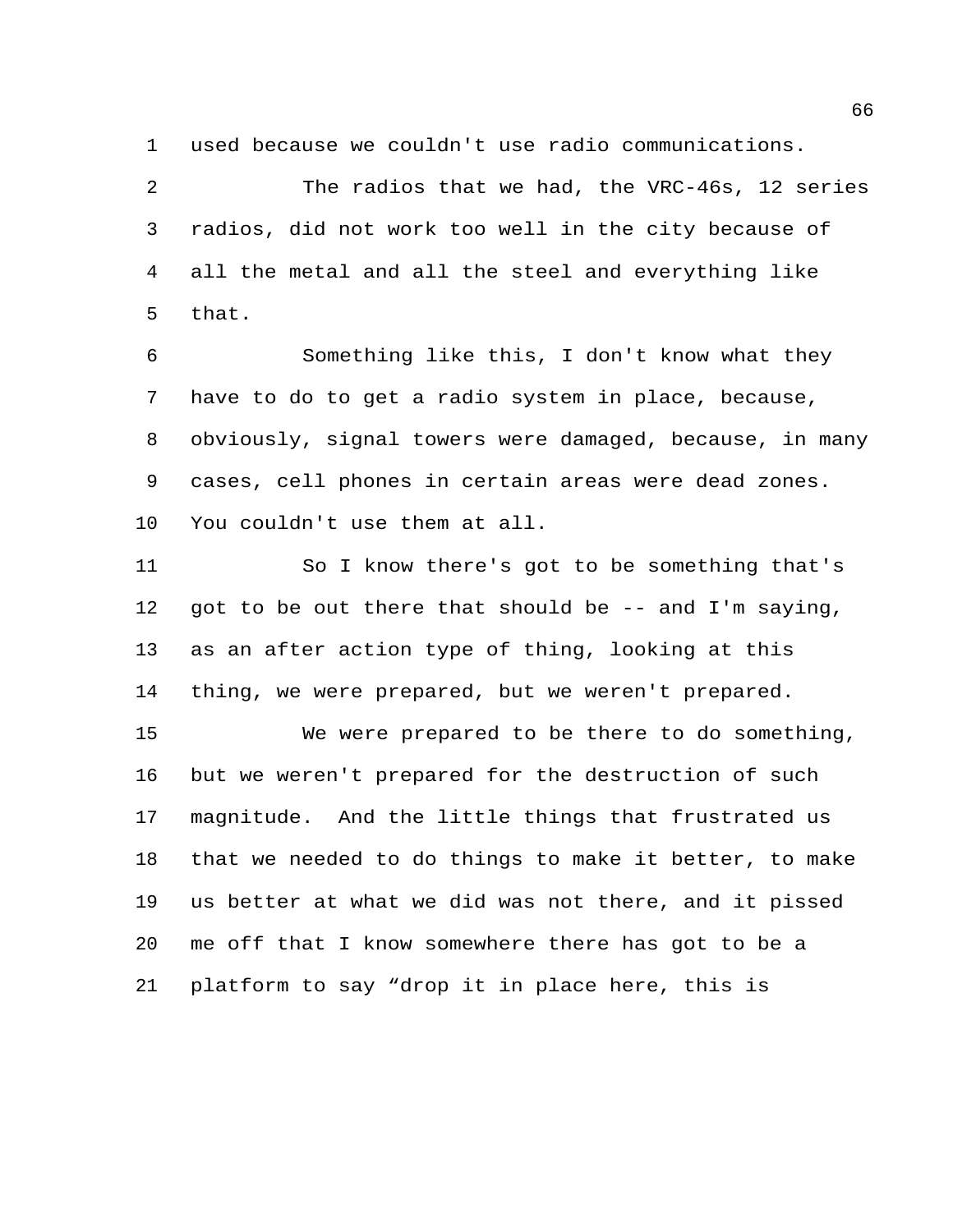equipment that's readily available to you to help out in an emergency," and we didn't have it, you know.

 I'm sure there's -- and I've seen them, because they had them at Police Plaza and they gave them to the National Guard Liaison we had there, they've got satellite radios, satellite telephones.

 Give that stuff to the guys that need it to do our job, because we need to talk to somebody. In many cases, when we had to do something, we had to walk three or four blocks in order to get a signal to say "I need an emergency vehicle here, there's a body, or I need something." And to me, that kind of time is too long, it's too late. But, again, you get the cops say to you, "listen, I have a mission to look for body parts." You throw that on a Guardsman and see how you handle it.

 You need to go into the building, you know, some of our POs found parts, we need to go through the building and find out if there's any other parts.

 You go into buildings and you find animals. Animals alive, animals dead, animals dazed, animals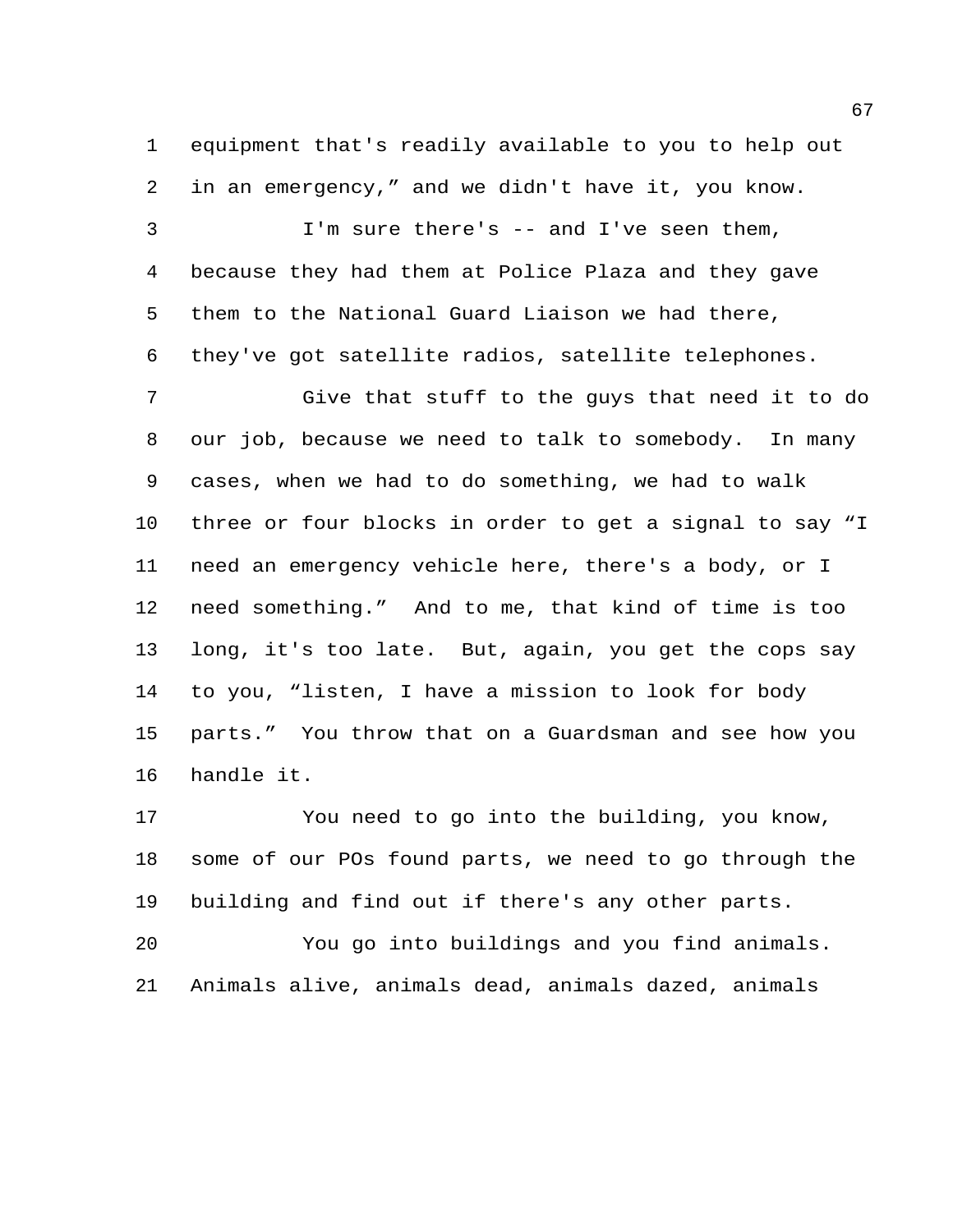hungry.

2 A lot of the emergency areas -- and I have to say I have never seen such support, that so much food was put out, so many things were put out to support all the --

 **MAJ MELNYK**: This is Tuesday night or is this now…?

 **LTC CANDIANO**: Going into Wednesday. Support services started to come into play, on corners where bottles of water, things to eat, things to drink, dog food. I remember, for some reason, dog food, bags and bags of dog food and some cat food in the event that somebody found an animal that was alive and wandering, and here's food to give the animals.

 Those are the New Yorkers. And believe it or not, some of my Guardsmen threw that kind of stuff in the back of their Humvees and they periodically took a bag of dog food where they thought they saw an animal or something, broke it open and left it there for them so they'd have something to eat.

That's a human touch. That's a quality that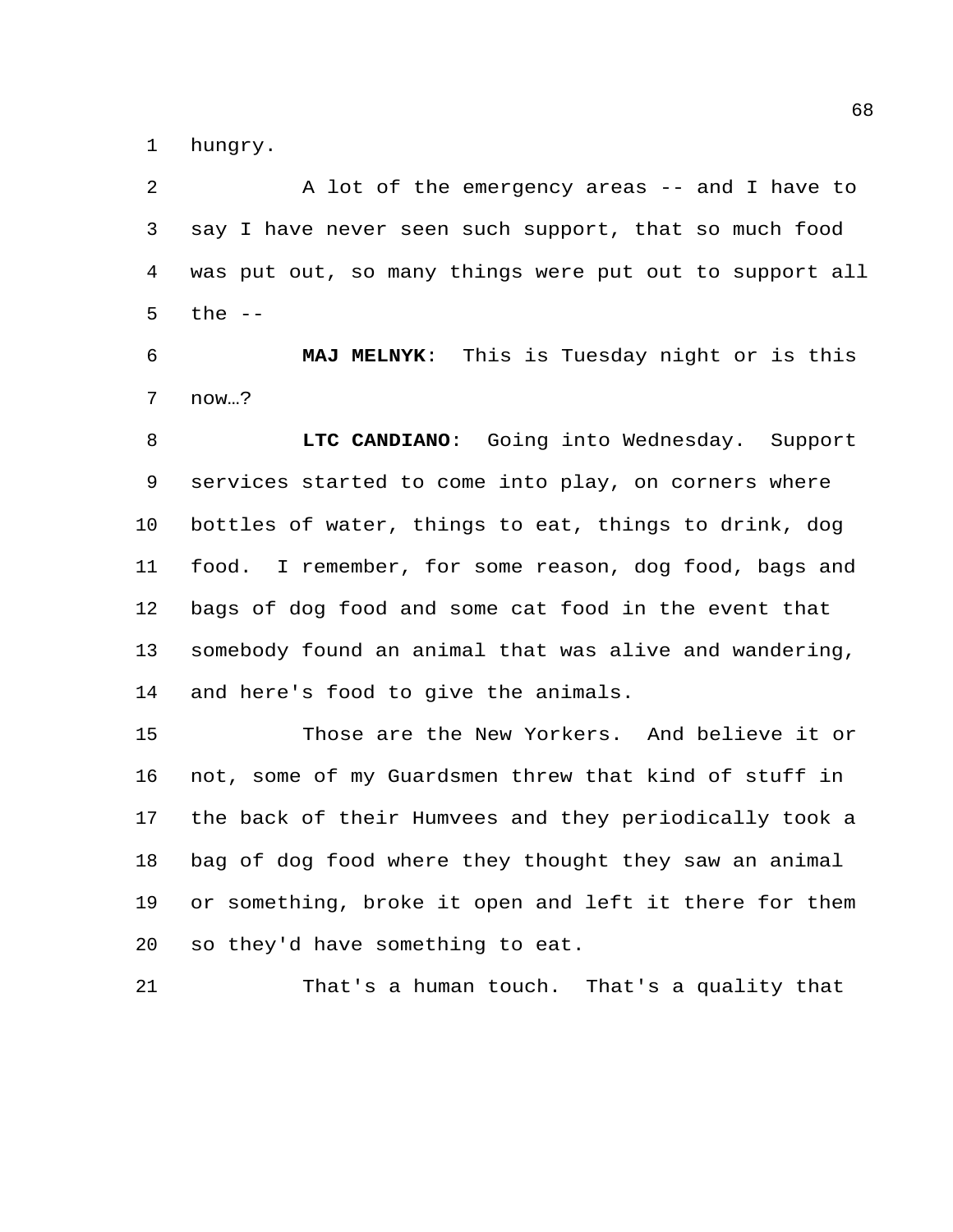you're not going to get rid of. And, again, they did that in conjunction with doing their missions.

 But there were a lot of things that were really horrific as far as the body parts, and that's just it. You know, you walk over bodies, you walk over parts, and thank God, a lot of the soldiers that were covering the outside sector and perimeter didn't get to see that. Only a selected few went in there and actually saw what was going on, to a certain extent.

 But as the day progressed and as the days progressed, the nighttime took on a different environment. It was very eerie, and it was scary from the standpoint that we saw police boats out there doing their thing, saw a lot of people doing their thing.

 You saw a lot of guys that were -- you know, they had weapons going off to do things, police department had guys with weapons, snipers doing their things, because they didn't know if it was over.

 But all these city agencies really focused -- it was like it should be almost as if it was SOP with us. That "You guys provide perimeter security or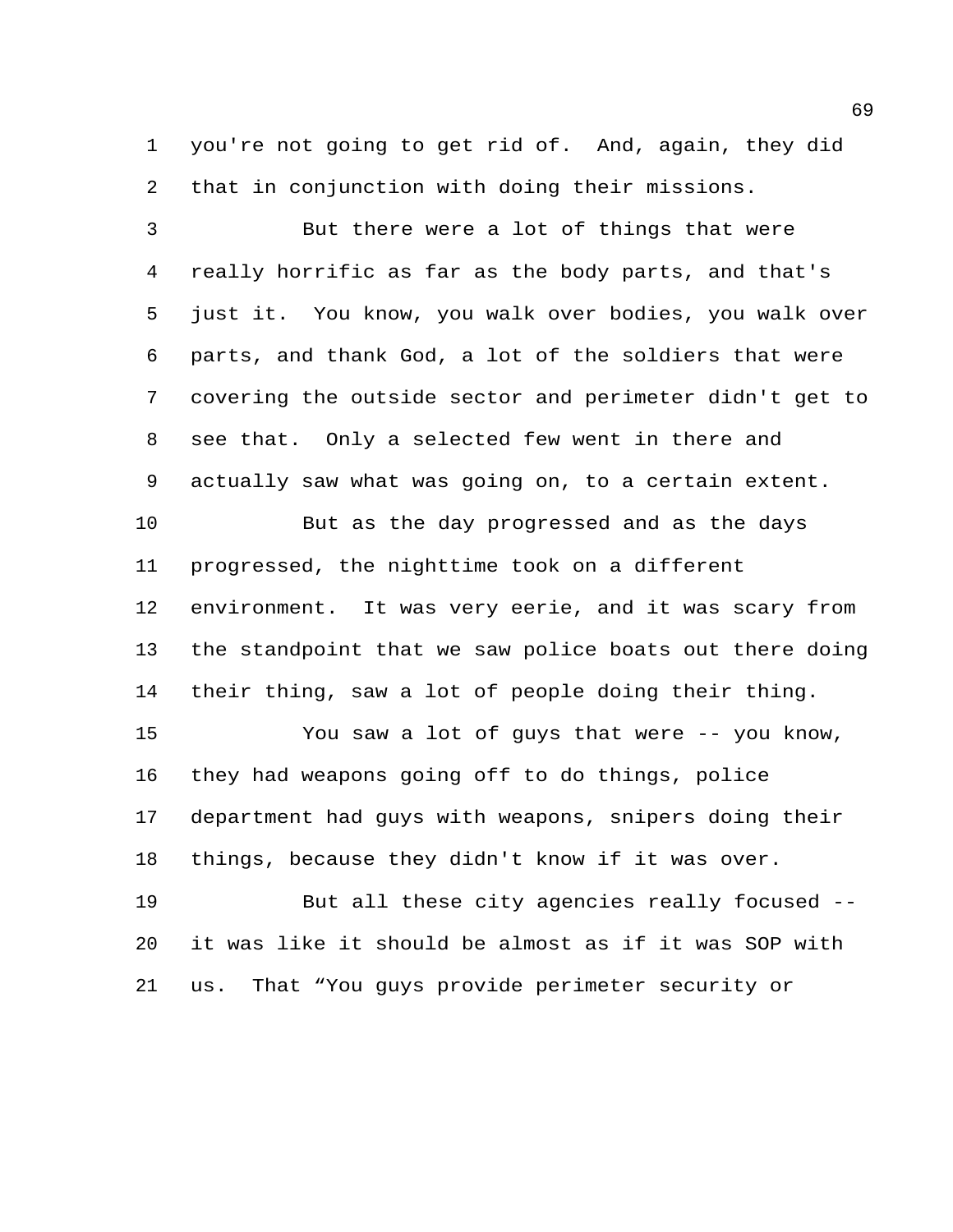defense, we need to go in there and fix," because that was that type of emergency.

 Something else, if it was a hurricane or a fire, we know how to react to that. But this, again, was all together different. And, again, some of us saw more than you could imagine and I can't get into some of that stuff, because when I do, it kind of makes me sick to my stomach and I can't sleep.

 But the only thing I can tell you is that I don't think I slept for three days. I think it was on my third day that I finally got to get a couple hours of sleep, and I was pretty much pushed down by my soldiers to say "get the rest," - some of my officers.

 And the only thing you do is you wait to go out, you wait to get what's going on and what's a hot area and what's not hot, and you go there and react.

17 I think, looking at it, you know, three days later, you're finding bodies or parts of bodies and, again, we found the nose wheel of the aircraft.

 We started to find people and curiosity seekers coming in. [*Tape breaks as helicopter passes*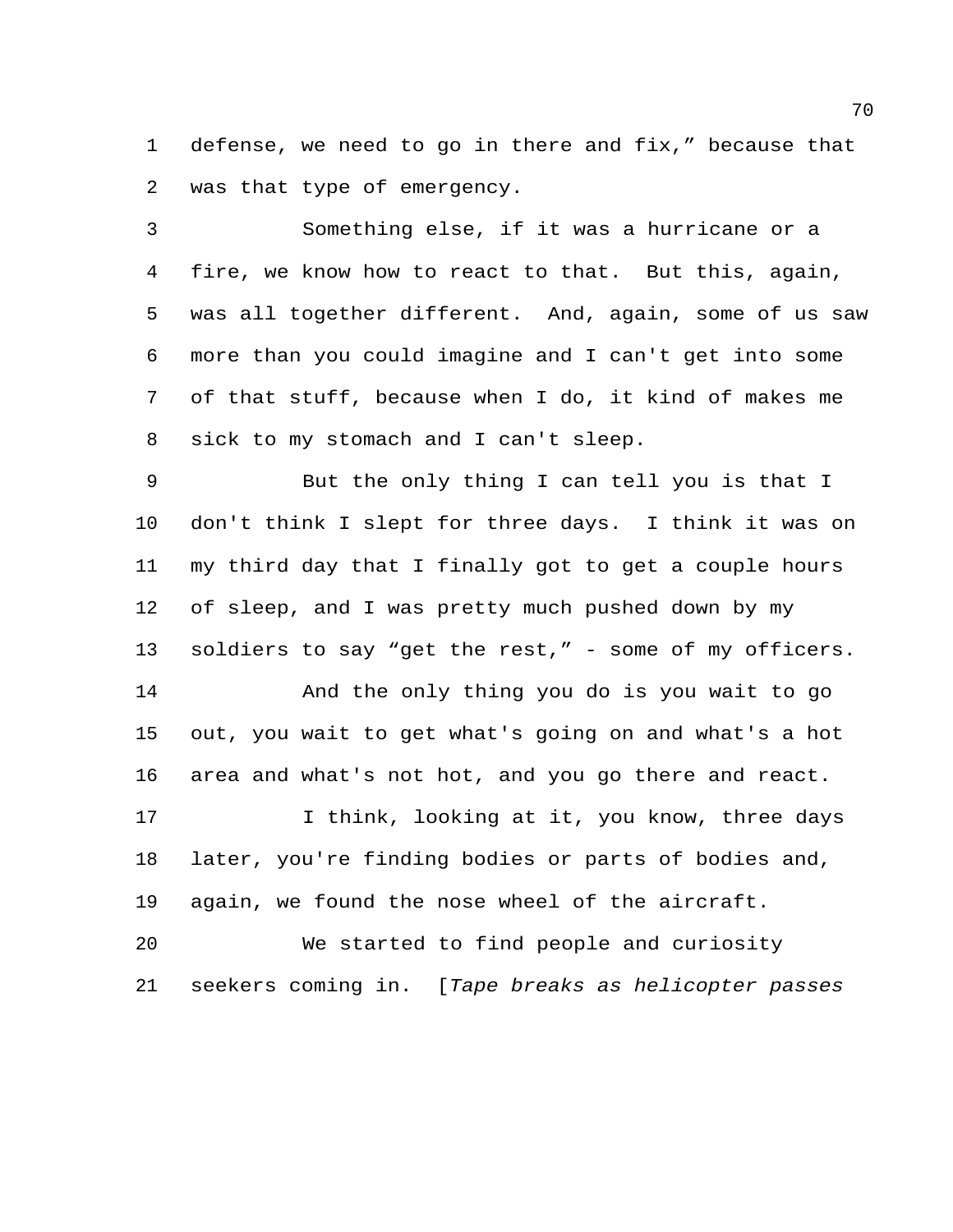*overhead*]

 **MAJ MELNYK**: Curiosity seekers. You left off there.

 **LTC CANDIANO**: I really -- I lost my cool at one point in time. Around Zone 3, around the Battery Park -- not the Battery Park, but the --

**MAJ MELNYK**: Battery Park City?

 **LTC CANDIANO**: Battery Park City area, there's an area where I guess, under normal conditions, you have tables out there and you can look at the harbor and there's a couple of bistros over there.

 We came across three people on bicycles. How they got in there, we don't know. But I remember one of them had -- two of them had these saddle bags on the bicycles and each one had chunks of metal and pieces of debris from the blast.

 And I said, "What are you doing with that and what are you doing here?" and my guys held them and they challenged them, and that's -- we were not supposed to detain anybody, but when reports of looting started and things started to get a little stupid,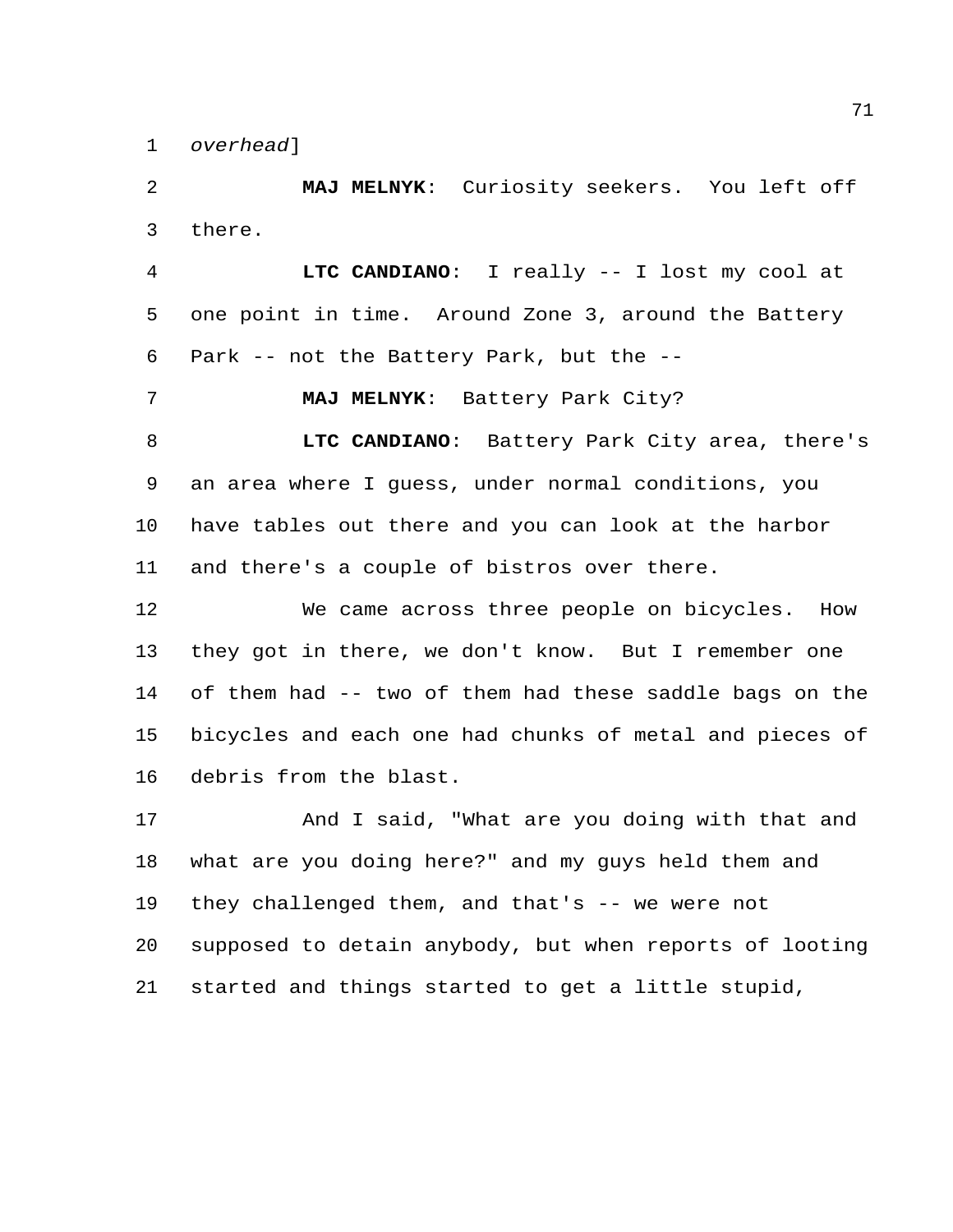after a couple of days, again, the first day it was kind of calm because everybody was focused on that.

 When there were some instances of looting, the mission changed a little for us, from security and support to make sure that nothing was being done as far as the looting goes. And, again, take in mind that no weapons were authorized to do the mission nor were any night sticks authorized or anything like that. It's just that if you see someone doing something, contact a police officer. And I think by the second night, they basically started to set up police officers at some of the streets as a show of force to support what we were doing.

 And, again, what we were doing to support them. And if an incident came up, then we are to notify the police department and work with them, get the details and turn them over to the police.

 **MAJ MELNYK**: You weren't supposed to even lay hands on?

**LTC CANDIANO**: Correct.

**MAJ MELNYK**: I know you couldn't actually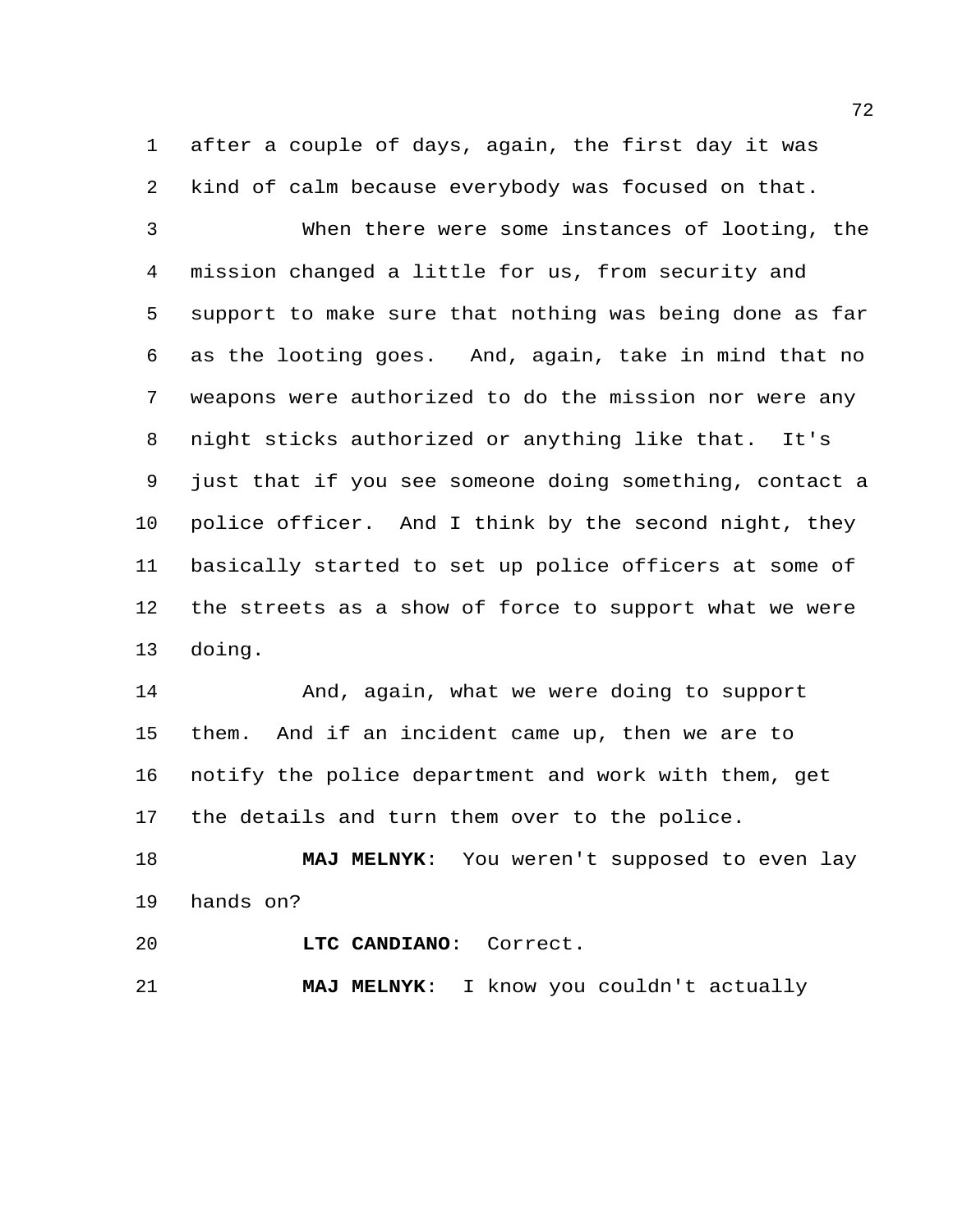arrest.

| 2  | LTC CANDIANO: You can't detain. We can hold,           |
|----|--------------------------------------------------------|
| 3  | and you can put your hands on them, but you can't      |
| 4  | forcibly step on them, hold them to the ground, do     |
| 5  | whatever. I mean, they didn't want that, you know,     |
| 6  | unless it was --                                       |
| 7  | MAJ MELNYK: Who laid down those rules?                 |
| 8  | LTC CANDIANO: I think that pretty much came            |
| 9  | out of Troop Command, the 53rd Troop Command. The      |
| 10 | police were kind of surprised that some units had flak |
| 11 | vests, some units didn't have flak vests.              |
| 12 | [At this point, a helicopter hovers overhead. It       |
| 13 | is dark out]                                           |
| 14 | They might be here for us.                             |
| 15 | MAJ MELNYK: Serious? What is it, thermal               |
| 16 | imagery?                                               |
| 17 | LTC CANDIANO: If that's the case, then you'll          |
| 18 | see some fire or police boats coming up.               |
| 19 | MAJ MELNYK: Right.                                     |
| 20 | LTC CANDIANO: So anyway, the people on the             |
| 21 | bicycle, I noticed that they had stuff coming out of   |
|    |                                                        |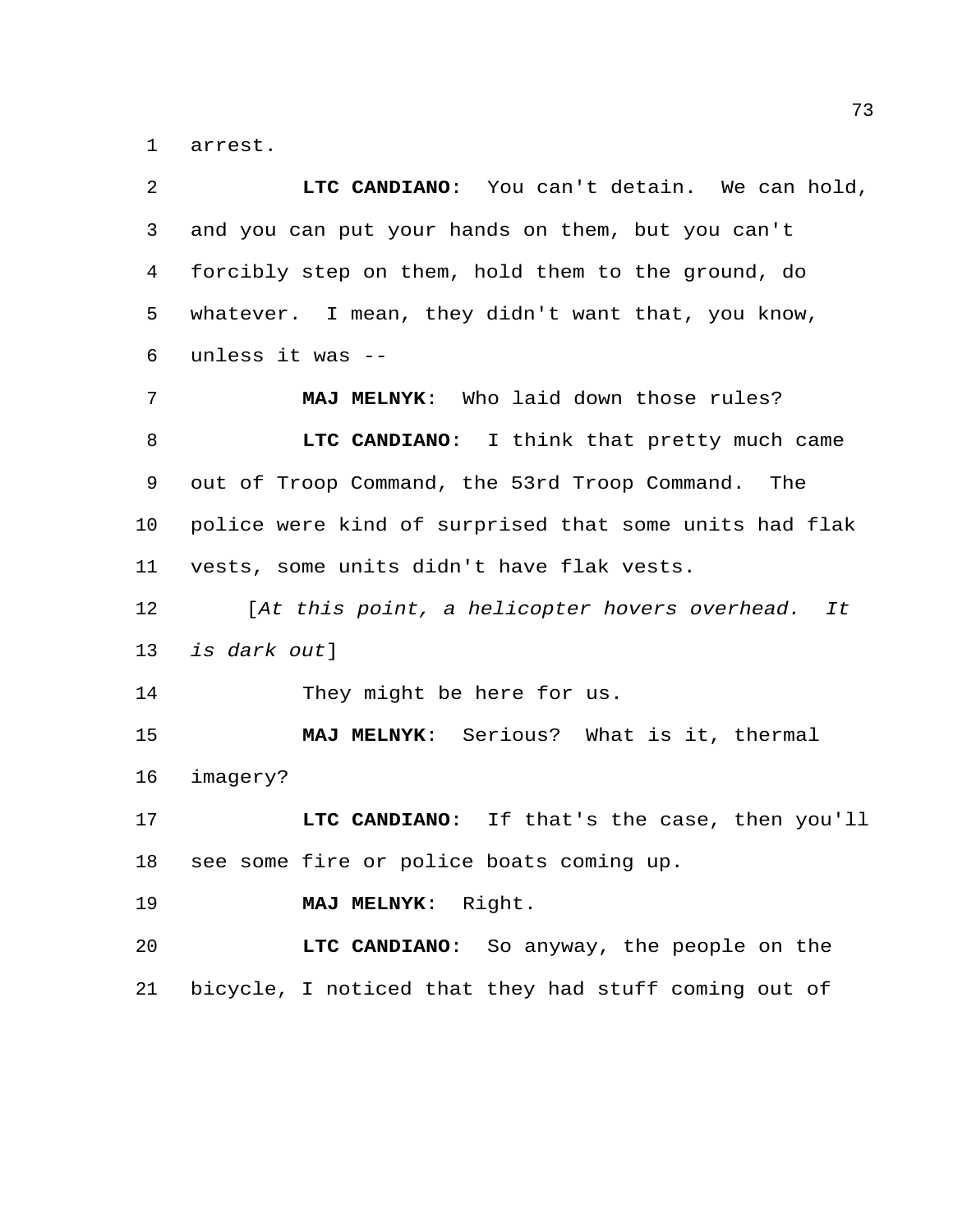their -- equipment coming out of their -- or things coming out of their bags.

 It turned out they had debris from the World Trade Center. And I said, "What are you doing with this and who are you, give me some ID."

 Two of three had ID, one didn't. So right there, that was a flag for us. But the girl on the bicycle, they must have been -- and they weren't kids. They were in their 20s, early 20s.

 So they weren't new to this thing. The girl made a comment, turned around and she says, "Well, it's just that, you know, this is a piece of history and I thought I might be able to sell it on e-Bay."

 So that just infuriated me, because I said "There are people dead here. Life, massive loss of life here, and you're looking to make a goddamn buck out of this thing."

 You know, and she started to get on the bike, after she gave me a gesture, and at that point in time, I just lost it, because I was tired of what was going on, and I grabbed hold of the handlebar of her bicycle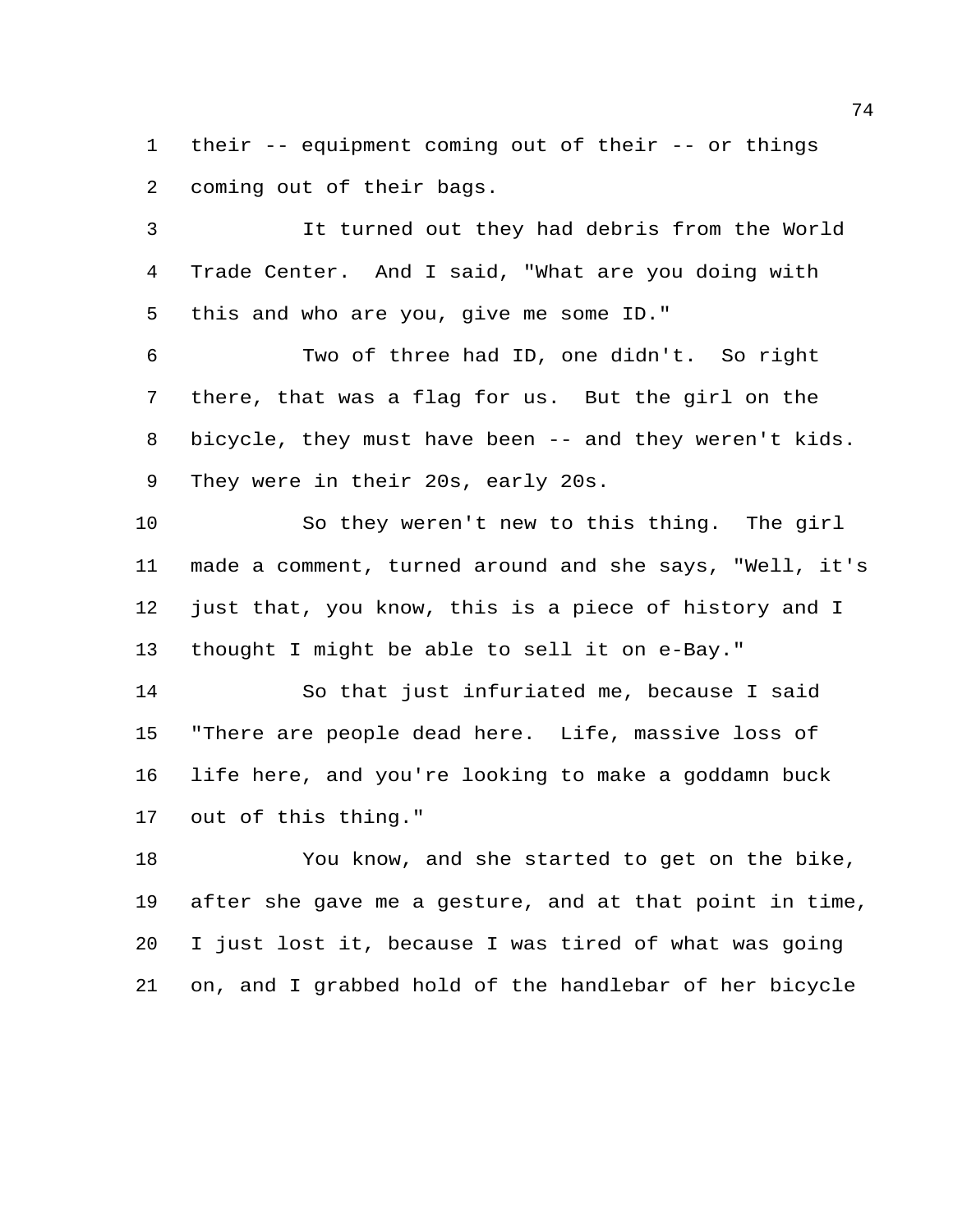and she slipped of her seat. I took what was there on the bicycle and one of my guys, while this was going on, called the police department over and the POs came and they took the three people away with what I call evidence, because it was from a crime scene, and they took off with those three people. Don't know what happened to them.

8 A lot of incidents we got involved with. We had another incident around the same park area, that there was a broken window and basically what had happened is somebody had gone in there to loot and the guy was in there ransacking shelves.

 It was a delicatessen. They were ransacking all kinds of stuff, looking for things. One guy. My soldiers, a lot of these guys have their own little Motorola walkie-talkies that have a two-mile range, because that seemed to be working better than anything else.

 So they called me over and said, "Hey, sir, you know, there's a guy in the store down the block." Two soldiers went to go get a police officer. Three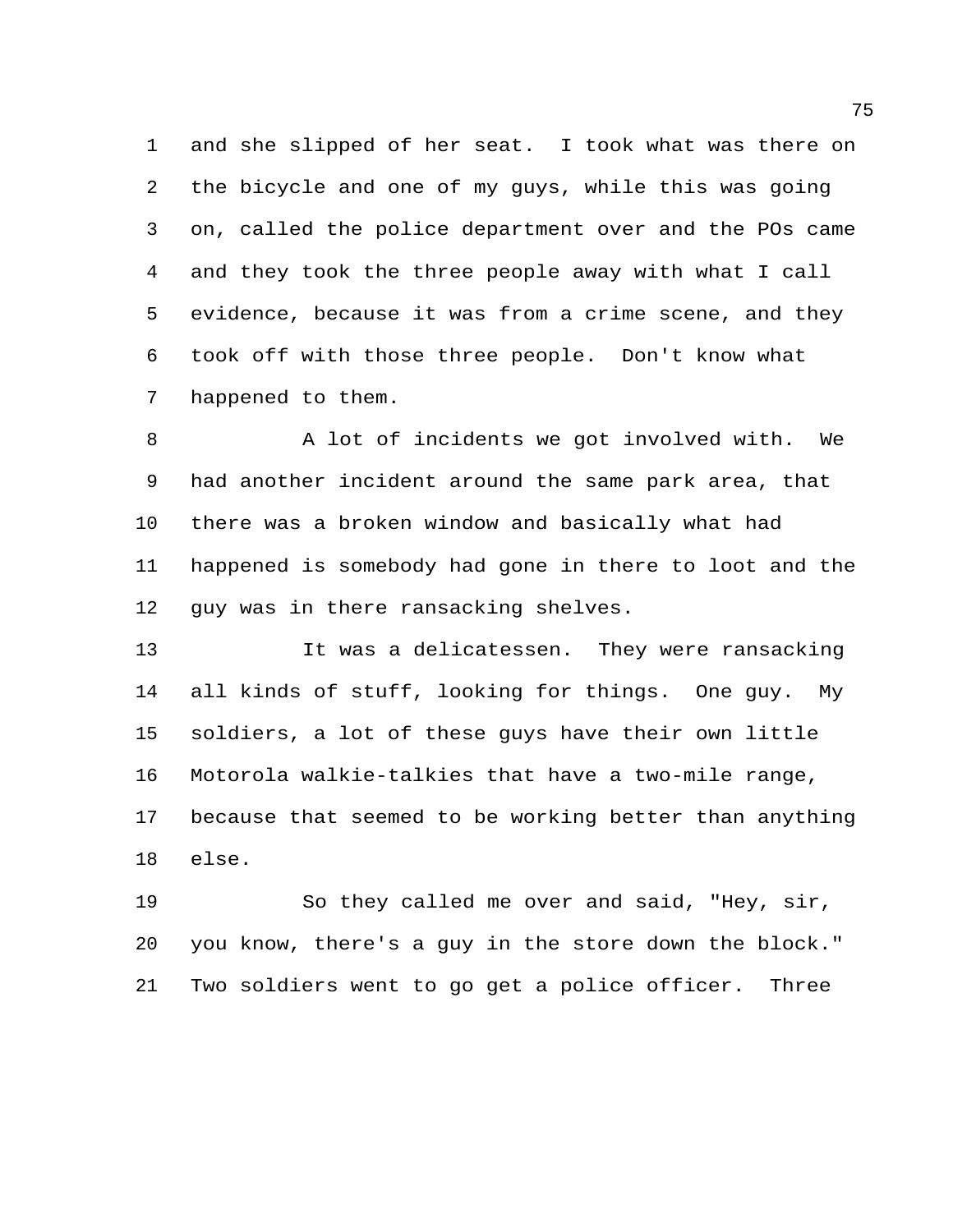soldiers picked up this four by eight piece of plywood that was on the street from where they were doing some repair work and they took the plywood and just slapped it up against the hole in the window to keep the guy in the store.

 So they're saying "We got him, we got him, we got him," and they're holding him, and they were so proud as hell that they caught a looter in the store.

 Well, this guy had to be hopped up on something, because the window next to it, you know, you get that crackle effect from a blast on a window, this guy came flying through that window and took off and ran into the drink out here, the water in the park.

 So at that point in time, police got on site and they called the police helicopters and were looking for him in the river, and I think they finally got him with one of the police boats.

 [*LTC Candiano later commented: After the fact, I couldn't corroborate the theft in the store. Later, I was also told that the individual in the store was the owner and was trying to secure his valuables and cash*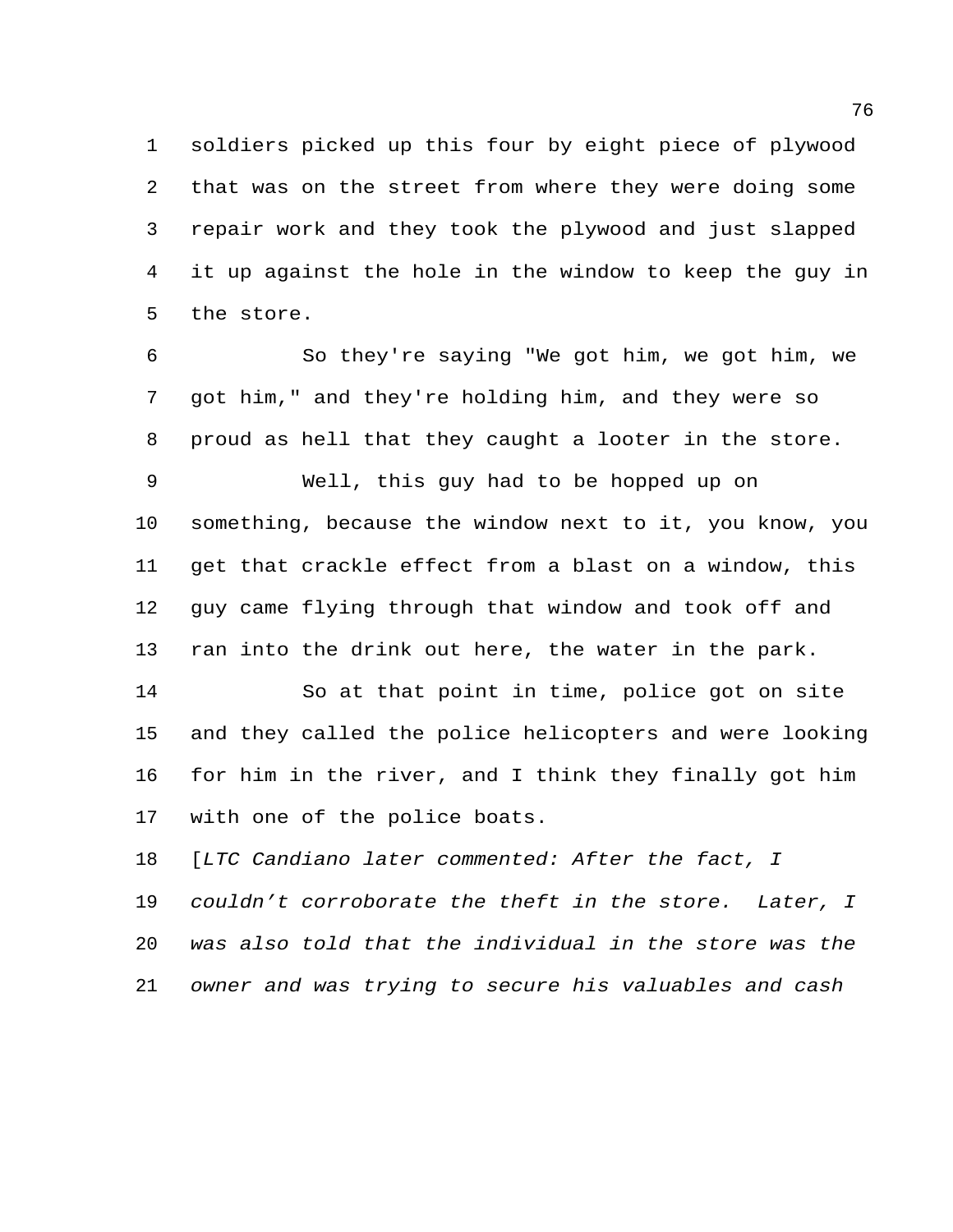*from the register. I don't know what actually took place with the police*]

 The night after that, we're out here, and then, you know, the curiosity seekers -- and let me just say this: I wanted all my guys to see that mess. I wanted them to see it first and foremost at the earliest possible convenience for them to see it.

 The reason why I did that is: "Get it into your head this is what they did to you, this is what those bastards are going to pay for."

 "Forget the curiosity anymore, it's in there, now go out and do the job, because of what they did, and keep that in the back of your mind when you go out there that somebody did that and they raped you," and that's the way I looked at it.

 I wanted it up front so they could go out and function.

 So one night we had -- and I can't recall which night, because the nights just seem like they were all together, I had a guy come in on a kayak, a blue kayak with black stripes, coming into the same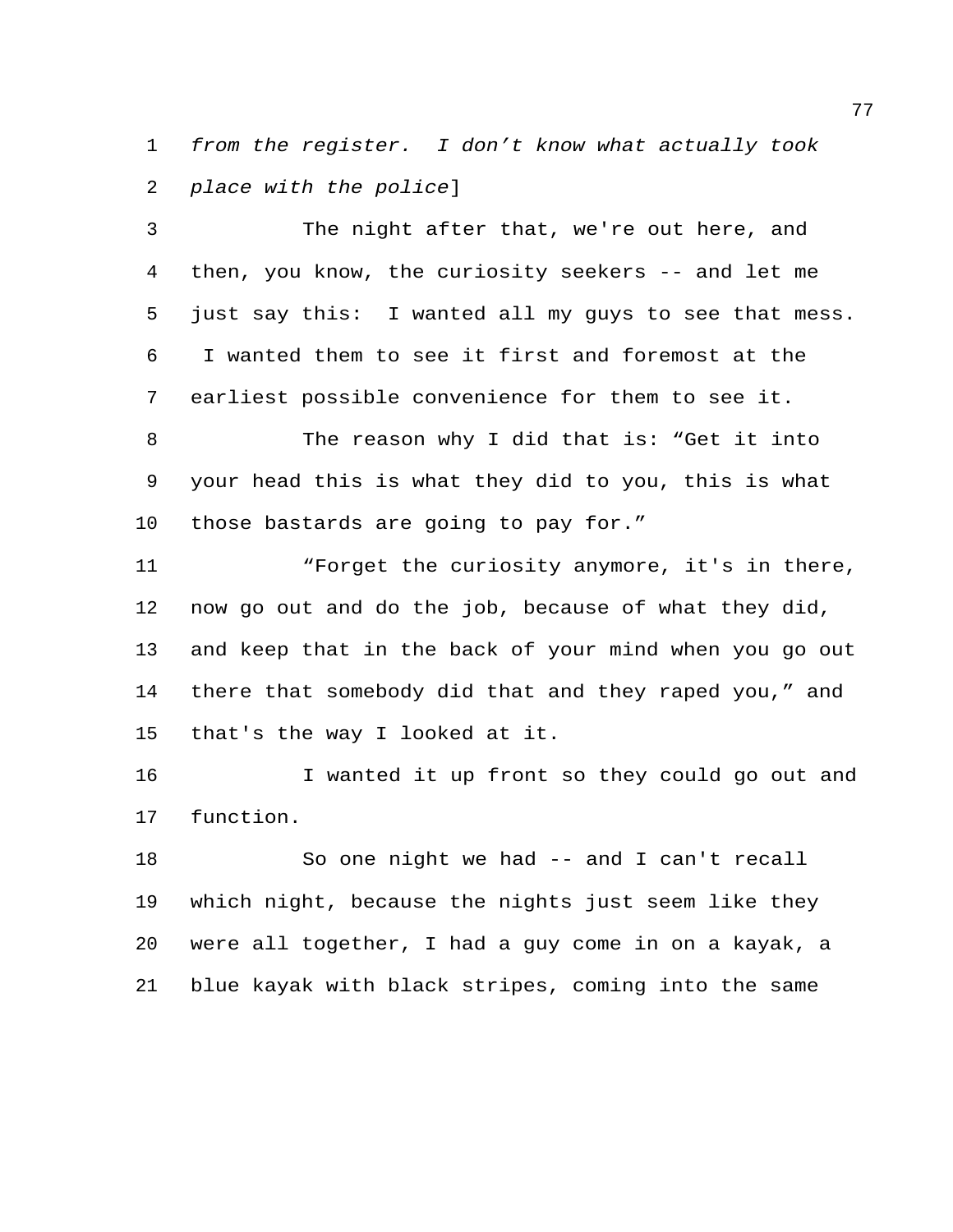area, in area three, with a night vision device on.

 I don't know if he was a onlooker, I don't know what was going on with that, but he came in. We found out where he was and then I went to make a radio call on it and my soldiers told me that the police boat's got him, they put him into the police boat. [*LTC Candiano later commented: I personally didn't see the individual on the kayak; I just got the message via cell phone. I did see the helicopters circling the area and was told later that a man was picked up in a dingy*]

 At that point in time, I believe the police department shut off its big light with its imagery that lit up the whole thing, and I just saw flashlights moving up and down.

 I don't know what that means. You take it (inaudible) you know.

**MAJ MELNYK**: Could be.

 **LTC CANDIANO**: I don't know. But I'm sure the police took appropriate action to subdue that

individual and his kayak. I don't know what happened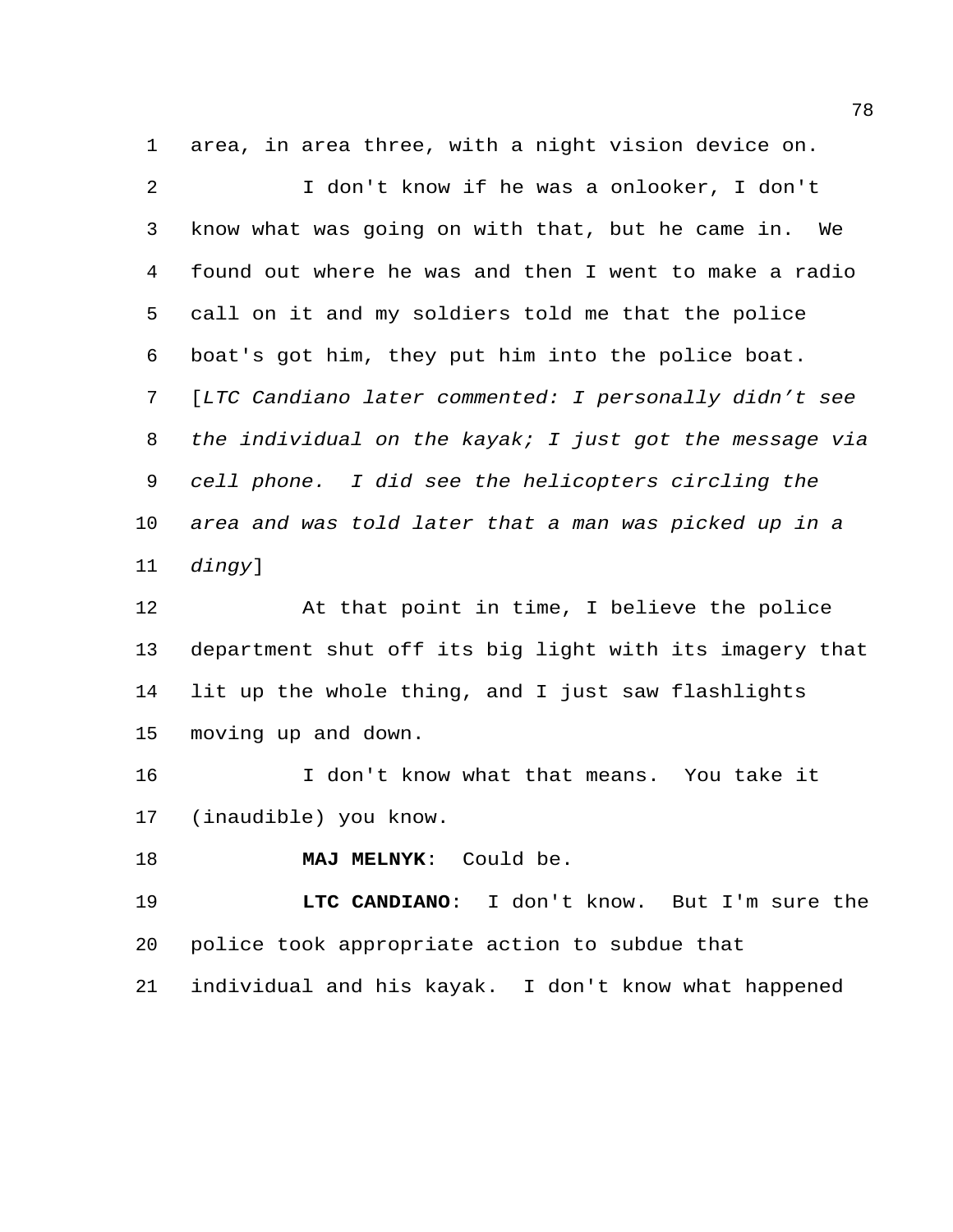with that.

| $\overline{a}$ | There were $--$ some of my guys made some sharp,               |
|----------------|----------------------------------------------------------------|
| 3              | sharp, sharp captures. I don't know if LTC Slack told          |
| 4              | you about the man. Two of my soldiers spotted a van            |
| 5              | that looked kind of suspicious and it was right -- I           |
| 6              | think it was right before his watch.                           |
| 7              | MAJ MELNYK: So early morning.                                  |
| 8              | LTC CANDIANO: It was around four -- yeah. It                   |
| 9              | was, well, maybe $4:00$ , $4:30$ , $5:00$ o'clock. The van was |
| 10             | riding around and a couple of my guys said to their            |
| 11             | commander in the area that this van has been driving           |
| 12             | back and forth.                                                |
| 13             | With that, they got the police involved, got                   |
| 14             | the van stopped. There were four people in the van,            |
| 15             | two jumped out, two remained in the van. They couldn't         |
| 16             | get out in time.                                               |
| 17             | But in the van, they found an undisclosed                      |
| 18             | amount of money, I think about \$7,500 dollars, and a          |
| 19             | couple plane tickets out of the country.                       |
| 20             | So they carted those guys off, plus the                        |
| 21             | soldier that found or spotted it. The FBI came and             |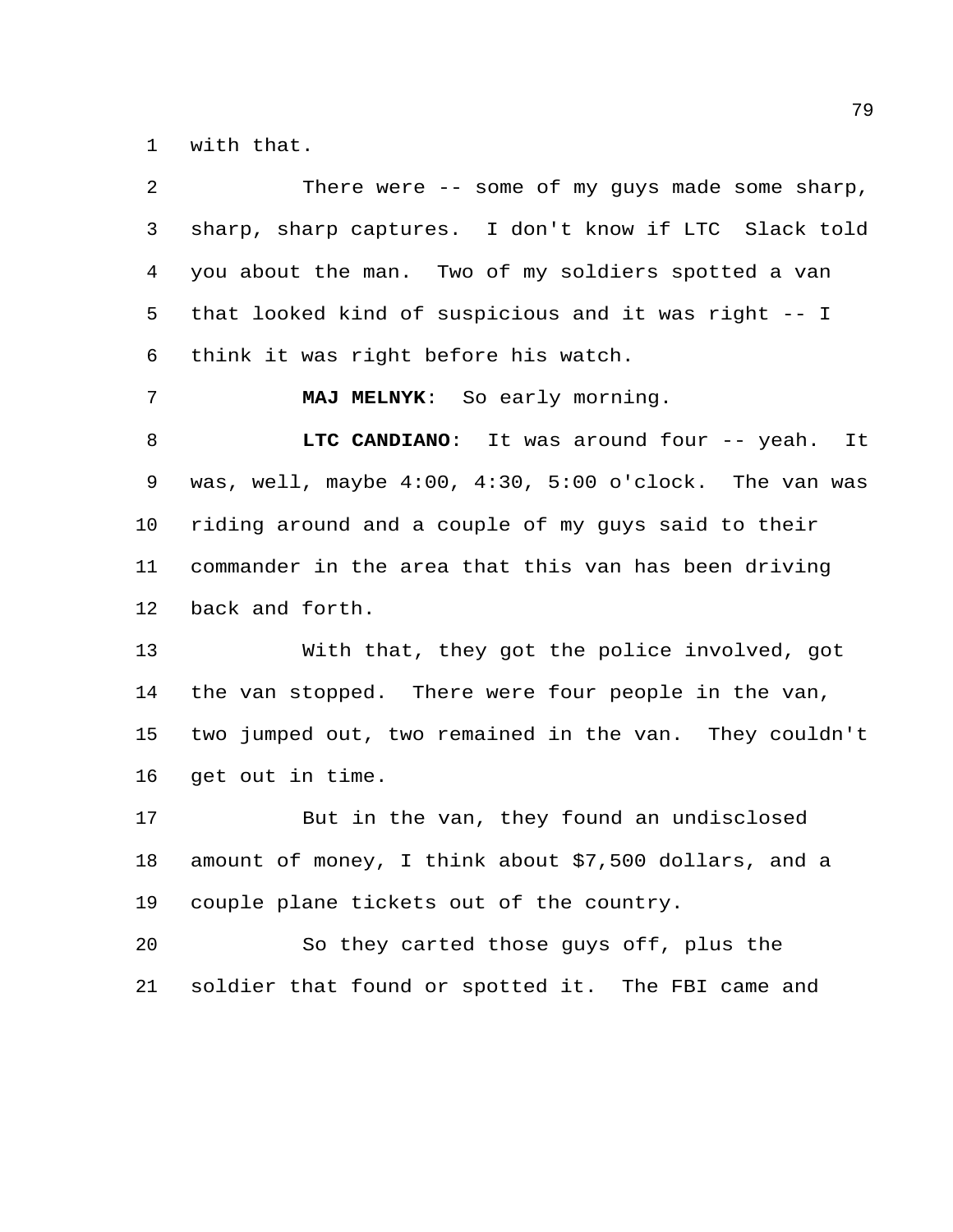took that soldier away.

| 2  | Another incident that I was personally                |
|----|-------------------------------------------------------|
| 3  | involved with two days ago was once our mission       |
| 4  | changed, that we were out of the security mission,    |
| 5  | things quieted down. We started to be given different |
| 6  | assignments.                                          |
| 7  | We had street corner security, from street            |
| 8  | corner security, we had to do massive sweeps by zone. |
| 9  | I was responsible, at that point in time, once        |
| 10 | reinforcements came in to support us here, I was      |
| 11 | responsible for all of Wall Street, that whole area,  |
| 12 | and it was important that we had that whole place     |
| 13 | secured so that Wall Street can open.                 |
| 14 | So what we $--$                                       |
| 15 | MAJ MELNYK: If we could pause here for a              |
| 16 | second.                                               |
| 17 | (Change tape.)                                        |
| 18 | MAJ MELNYK: This is MAJ Melnyk, continuing            |
| 19 | the interview.                                        |
| 20 | Sir, you were talking about sweeping Wall             |
| 21 | Street.                                               |
|    |                                                       |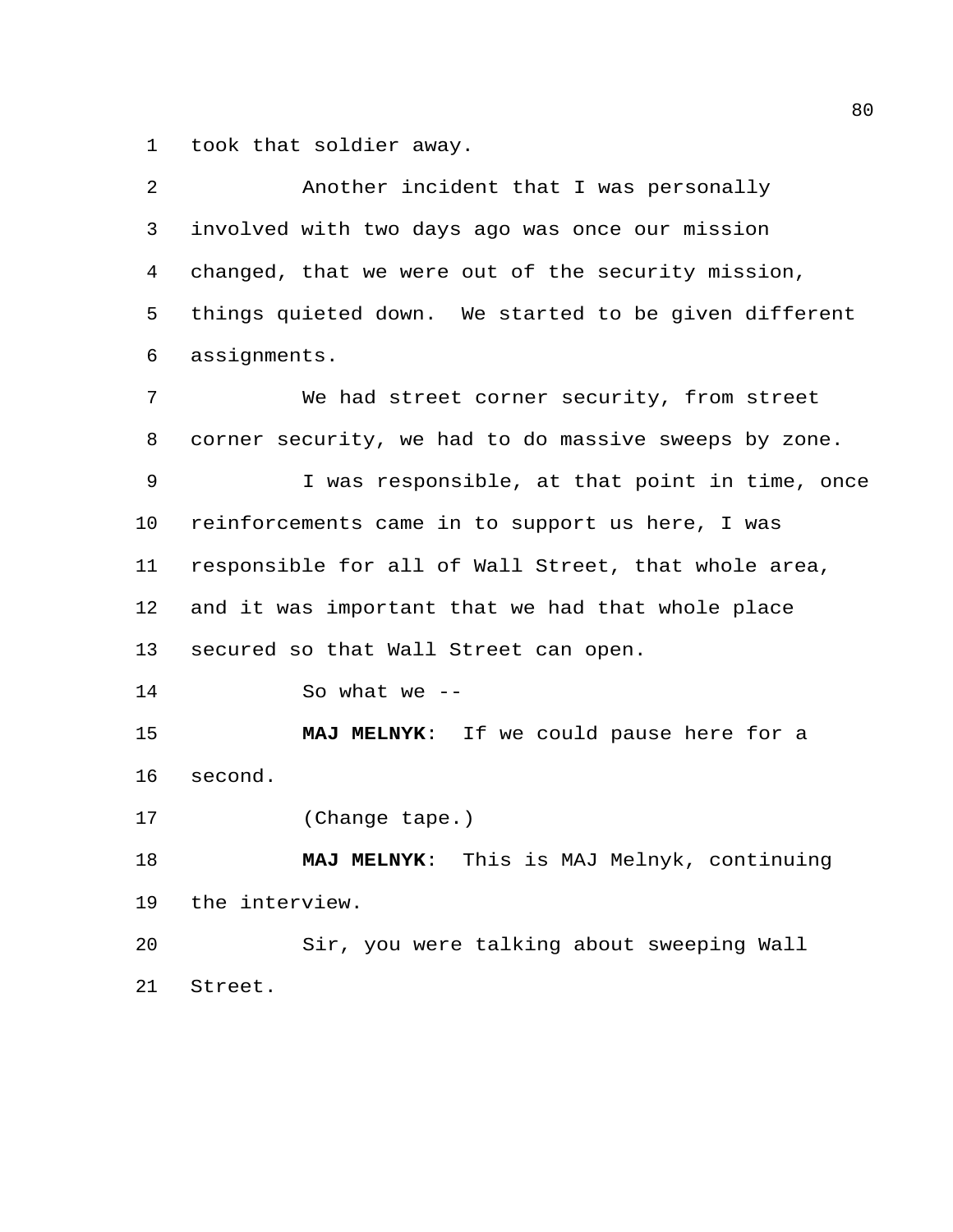**LTC CANDIANO**: Right. We got the mission as part of Zone 5 to secure, provide security around the Wall Street area, and the idea and the concept was that the police department, along with the Mayor's office, wanted to show that it was safe to come back to work and they felt having a military presence there in the Wall Street area was important.

 **MAJ MELNYK**: So this would have been when? **LTC CANDIANO**: Sunday morning, coming into Monday. I don't know the date.

 **MAJ MELNYK**: So Sunday night and that's the first night that you had assistance on the night shift from --

**LTC CANDIANO**: The 204th Engineers.

 **MAJ MELNYK**: 204th Engineer Battalion. How did you end up splitting up the perimeter?

 **LTC CANDIANO**: By that time, there was a handoff between the 107th Corps Support Group and the 42nd Aviation Brigade, which was established by the division to come down and take over operational control of divisional assets on the ground, and then totally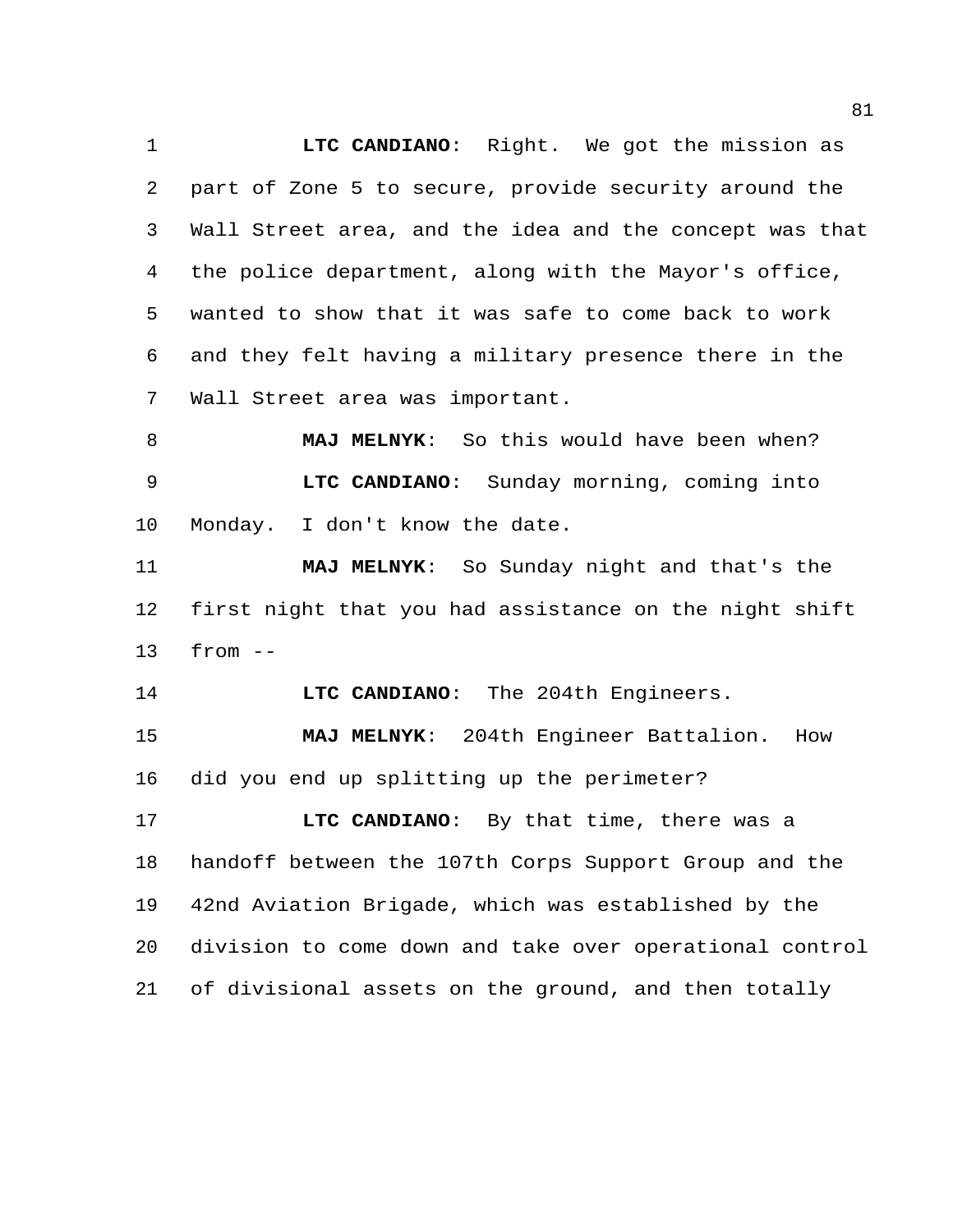take charge of the whole area here in the handoff.

 The S-3 of the Aviation Brigade, established sectors and zones, which was great for me, because it meant that I could consolidate my troops to a smaller area and provide crew rest, if you will, to give them some downtime.

 And basically from Tuesday to that Saturday or Sunday, we had no real downtime outside of guys falling to sleep wherever they were, that type of thing.

 And, again, going back, to see the faces on firemen, to see the faces of death and fatigue on police officers is something that we won't forget either, because it was just a deer in the headlights look as far as watching those guys go by.

 There was one fire truck that was found, and I wanted to tell you about this, going back toward the Battery Park City area, that evidently belonged to a ladder company that the guys that were off shift worked with and for a moment, also, they all got off the truck and they held hands around that fire truck and the next thing you know, you just saw some police officers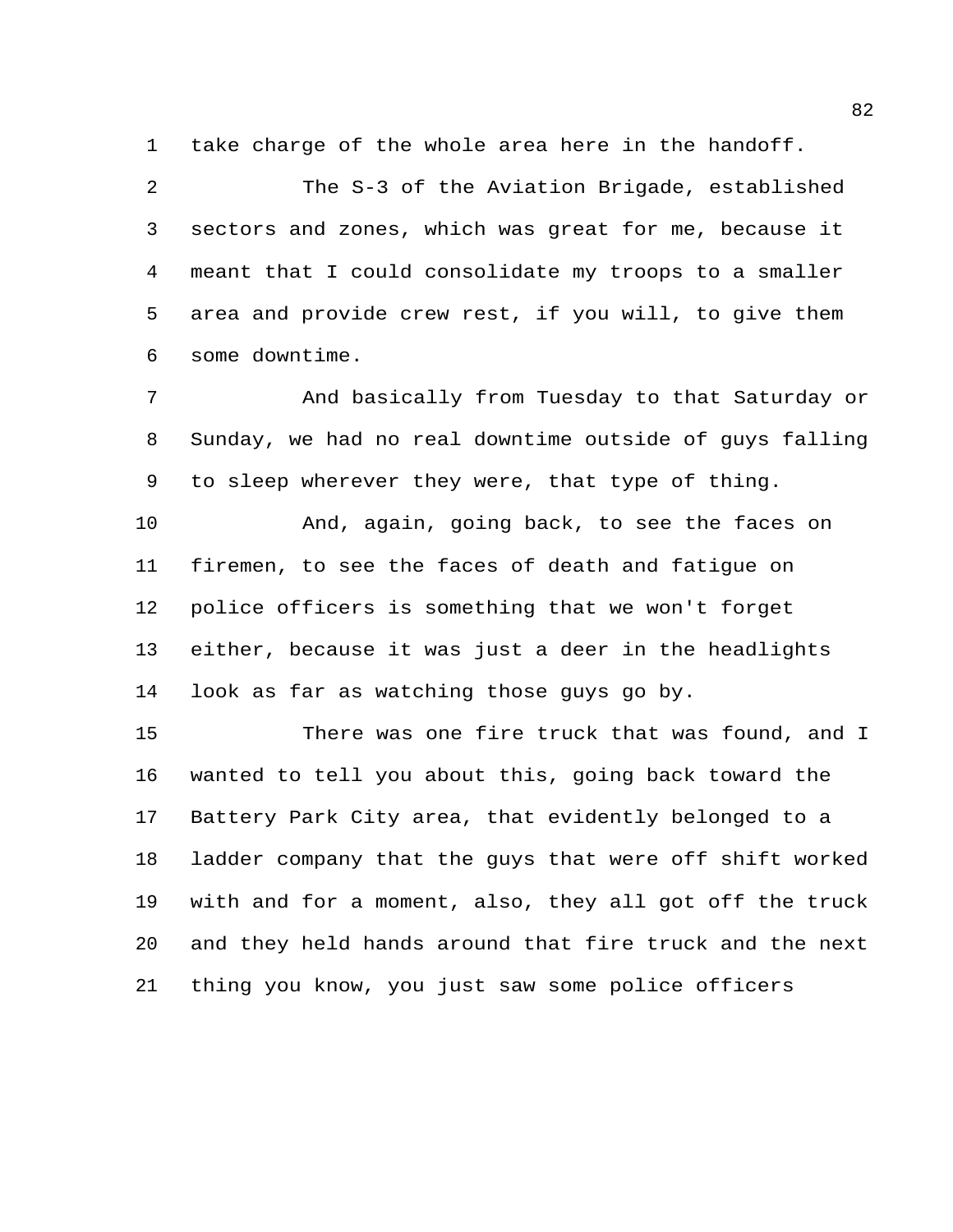consoling the firemen, and it really was touching to see that, that they were all their and they all had the same pain.

 We all had the same pain, but it was really touching. That's something I won't forget either.

 But going back to this thing with Wall Street. Go ahead.

 **MAJ MELNYK**: I was going to say, your soldiers rotated out in the morning. Where did your battalion go? They were, it seems, on a more regular schedule than some of the firefighters.

 **LTC CANDIANO**: We got bounced around because it was too far for us to go back to the Bronx and Jamaica and Brooklyn. They decided to house us in the armory at 26th and Lex and work out of there.

 But the Governor decided that they needed to have an armory set up where they could have

notification of kin and set up as a place for -- you

know, I guess --

**MAJ MELNYK**: Bereavement.

**LTC CANDIANO**: Bereavement, and set up the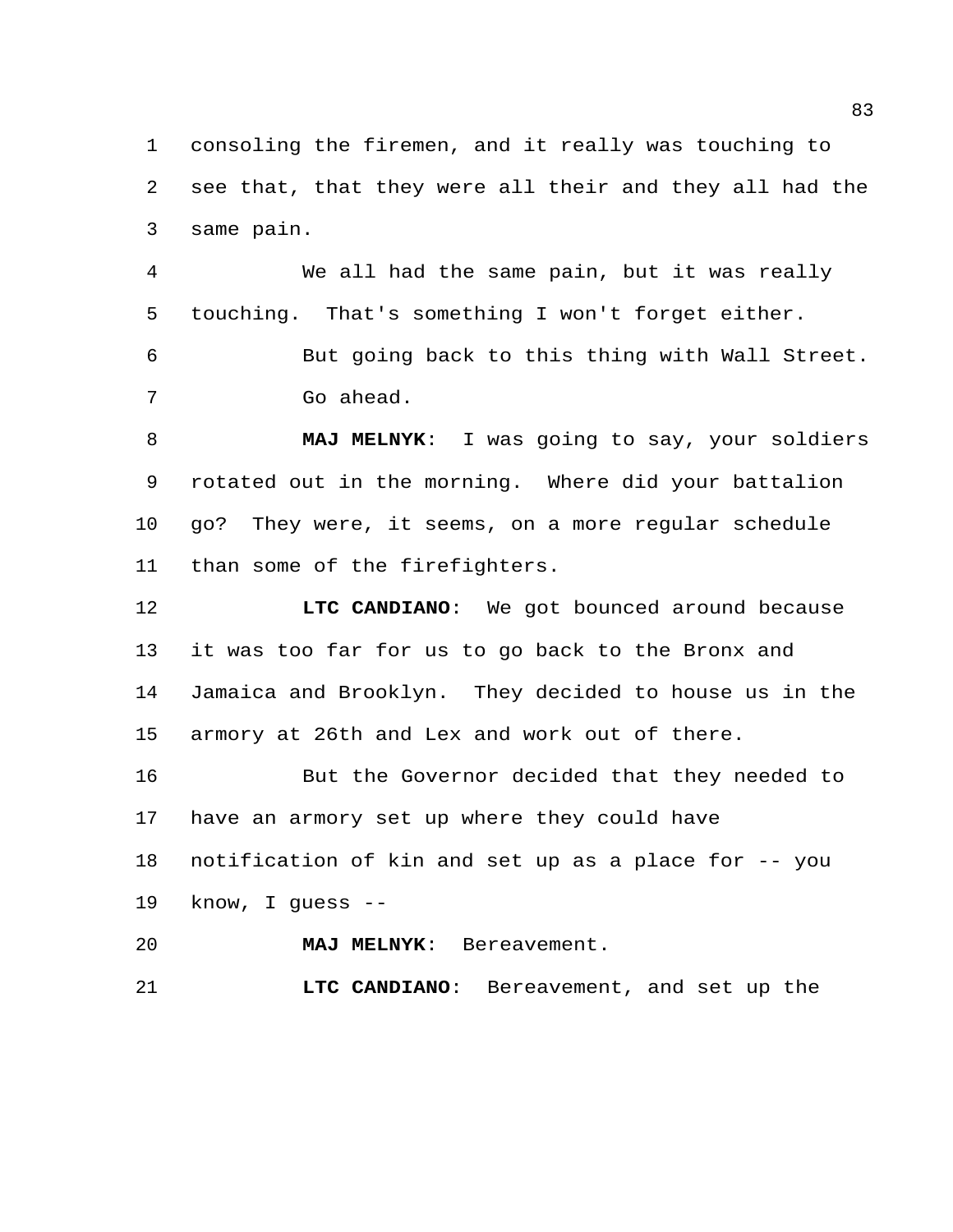armory to handle that as a center, and also to do community -- like a town hall type meeting for the citizens of New York.

 So, unfortunately, at that point in time, my battalion was then put on buses and we had to find another armory and the Troop Command moved us up to the 7 armory at Harlem, the 369<sup>th</sup> [*Transportation Battalion*].

**MAJ MELNYK**: Right.

 **LTC CANDIANO**: Which kind of ticked me off, because now I was a 120 blocks away from where I needed to be at any given time.

 **MAJ MELNYK**: Was there any given reason why you weren't put at the Park Avenue Armory of the 107th 14 Support Group [*located at 67<sup>th</sup> St.*]?

 **LTC CANDIANO**: Yeah, because the Park Avenue Armory, number one, started to receive a lot of supplies and donations to support the effort.

 You had the headquarters working out of there, the 107th Group that was operational to this thing, and you had a lot of support troops working out of that armory on standby in case they were needed to go in to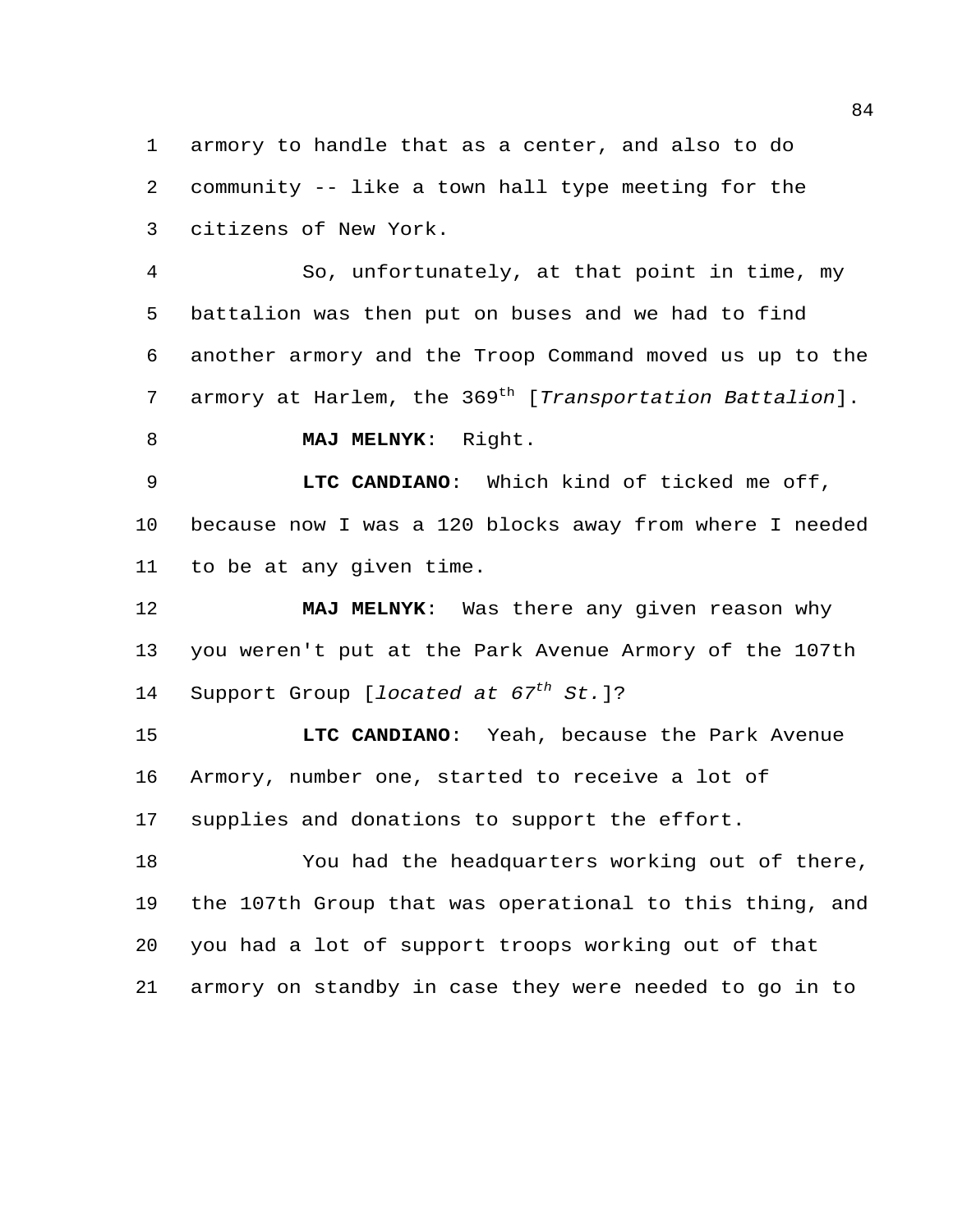certain areas.

 My recommendation was Governor's Island, and I think somebody told me Governor's Island, but after thinking about it, I supported the move to Governor's Island. Also, Fort Totten, Fort Hamilton, or Fort Wadsworth at Staten Island, right over the bridge. **MAJ MELNYK**: So the first night, when you came out Wednesday morning, where did you go? **LTC CANDIANO**: The first night, when we came out Wednesday morning, we went right to 26th and Lex to bed down. **MAJ MELNYK**: So it was like a hot bed rotation with the soldiers of the 69th. **LTC CANDIANO**: Right. But we had, at that point in time, no cots for anyone and everyone slept on the floor with their ruck sacks and their sleeping bags. And you pretty much stayed in the armory, took a hot shower, and got ready to go back upon -- just prior to the relief time and the handoff, and that was basically the way we did business for a couple of days.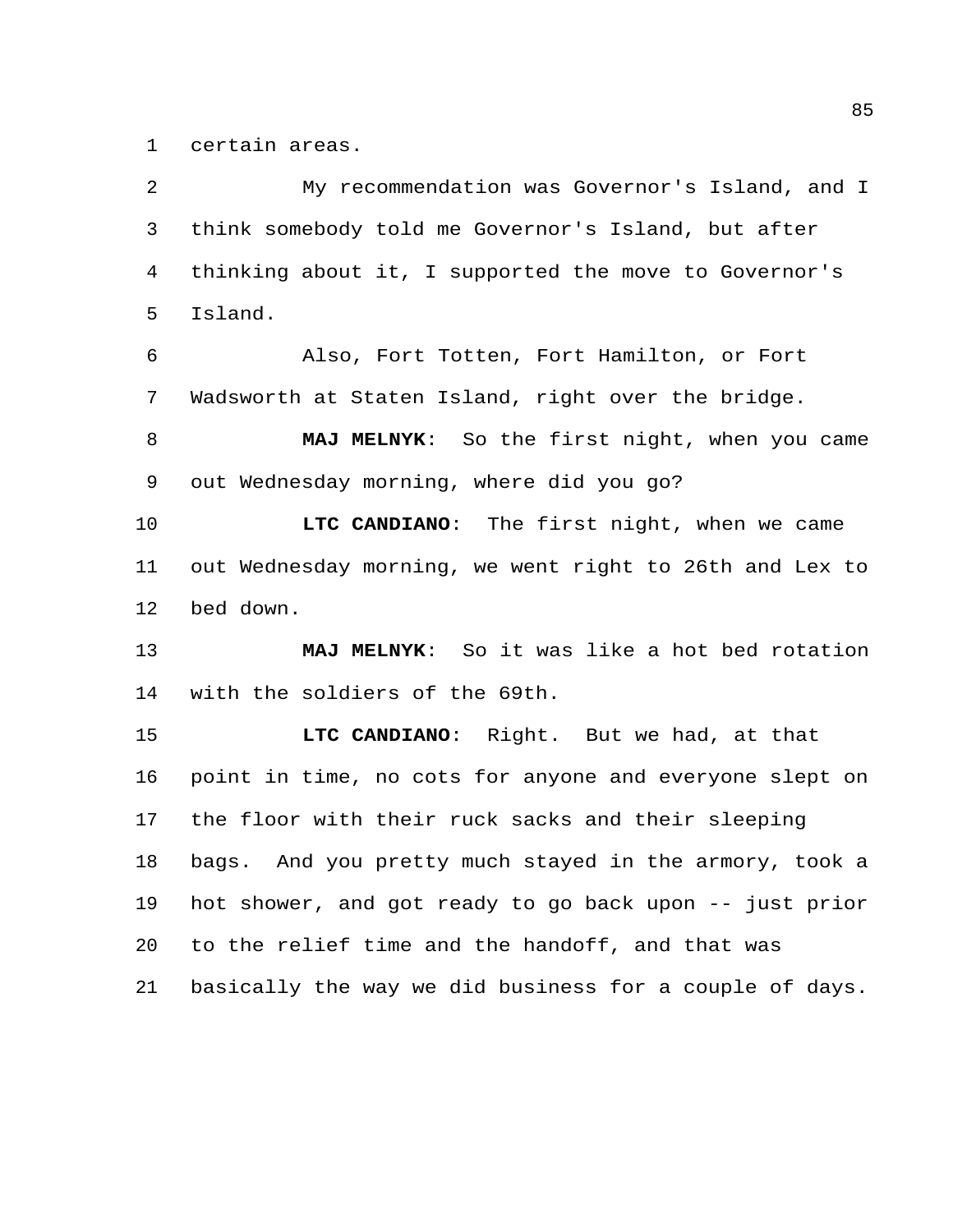1 But the thing -- because our guys, in many cases, came straight from work, in many cases, they came not knowing what to expect, there were no changes of uniform. There were no packages from Momma at home to show up with.

 They just came with what they had on their back. In many cases, up 'til today, soldiers are still working with the same uniform they had on from a week ago, and we were waiting for downtime, and that was a problem that we had, trying to get downtime established.

 **MAJ MELNYK**: And plus they bounced you around. You ended up going to the 369th armory.

 **LTC CANDIANO**: Yeah, and I was ticked about that. I went from the armory at 26th and Lex to the armory at Harlem, the 369th. They had no hot water in the armory at all, because it was under repair. They had ample enough space, but, again, you're sleeping on the floor.

 So I requested cots. I requested cots for 400 soldiers, because I figured I had 339 on the ground,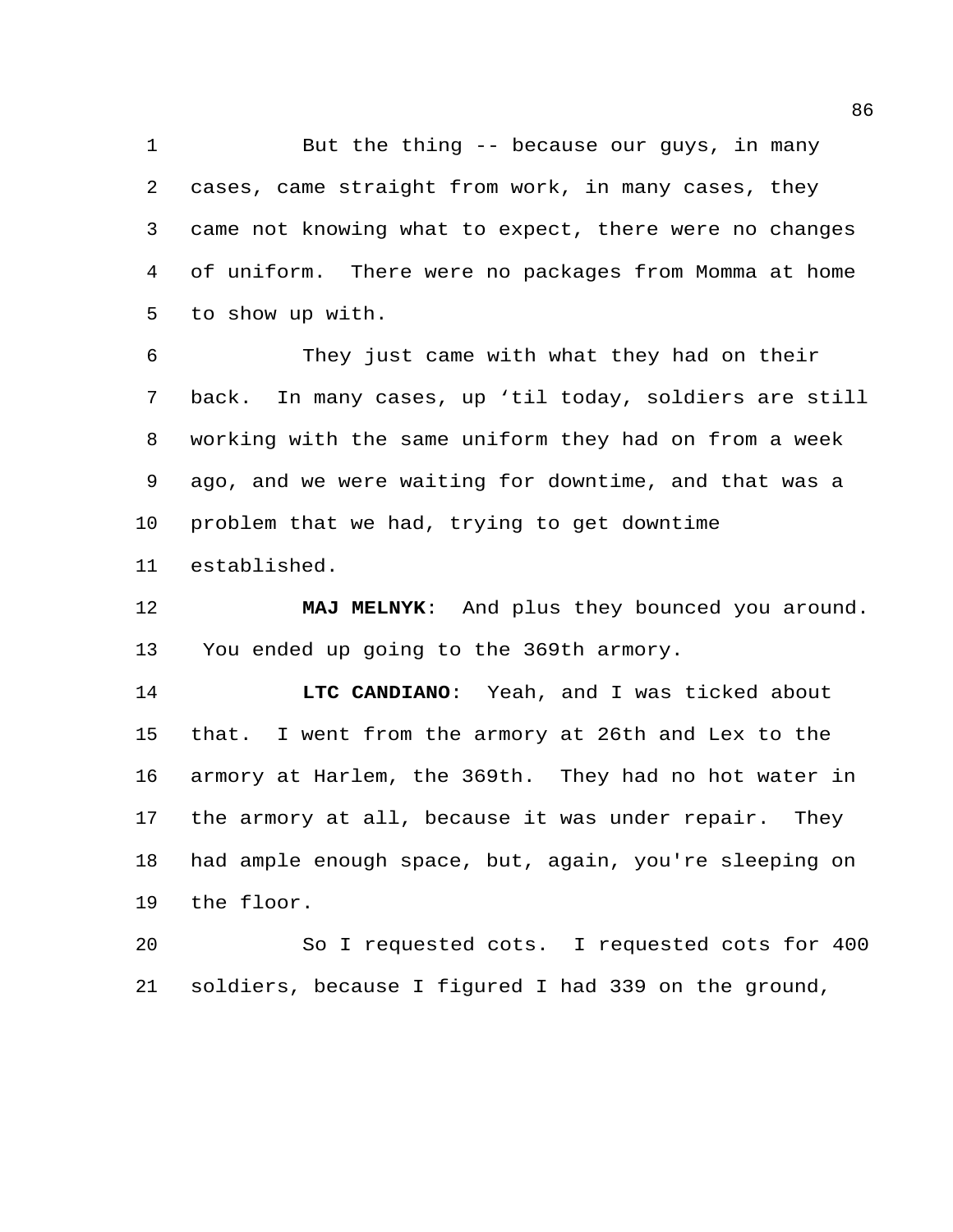but at the same token, in case I was plussed up with other soldiers that showed up or other soldiers that might be OPCON'd to me, at least I had a place to bed them down. It took another three days before I got cots.

 Filters, I was really pissed off about the masks, because there were a couple of disconnects, because we went up to one truck that was passing out masks to police and fire and they would only give us a few, and not a lot, because it was meant for police and fire.

 Now we're doing security for everybody and it was a non-agency on the outside that was there giving this stuff out, but they felt that we didn't need it, not realizing that we were that deep in it.

 In some cases, within our own state command, they felt that we didn't need that type of mask, that quality mask, whatever the case might be.

 I was so infuriated that I went to the 107th group commander, COL Sieter, and I took a mask from a police officer from the decon site and I said "What is the best mask for my soldiers? Because obviously the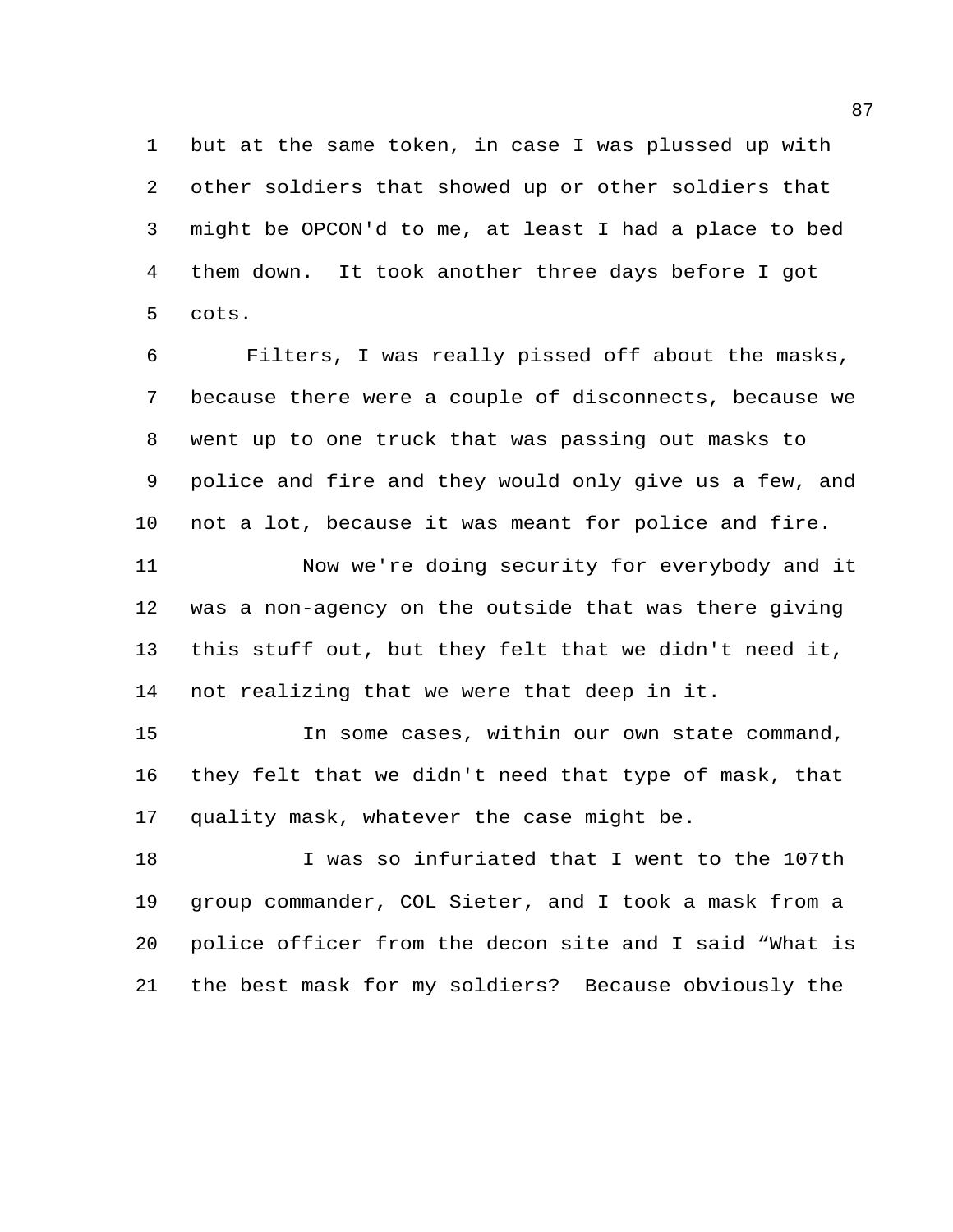NBC mask is not too good to use here. It's not meeting the criteria to do the mission and it's too hot, the hood especially."

 I asked the officer, police officer for a sample, and he gave me a sample, after he decontaminated my boots, because my boots were a mess.

 My clothes were a mess. And I gave that model number to the 107th group commander to say this is what we need, you know, for us to function in the field.

 We never got them. Never got the masks. And, again, because my battalion was on nights, we were the bastard children out there that, for the most part, when supplies came in during the day, they were pretty much depleted by the evening.

 So my guys normally went out there without the proper gear, the proper equipment, and nobody could guarantee me when I was going to get it.

 Up until today, we still don't have the right masks. Only a few do.

**MAJ MELNYK**: Only a few do.

**LTC CANDIANO**: Only a few do. That was one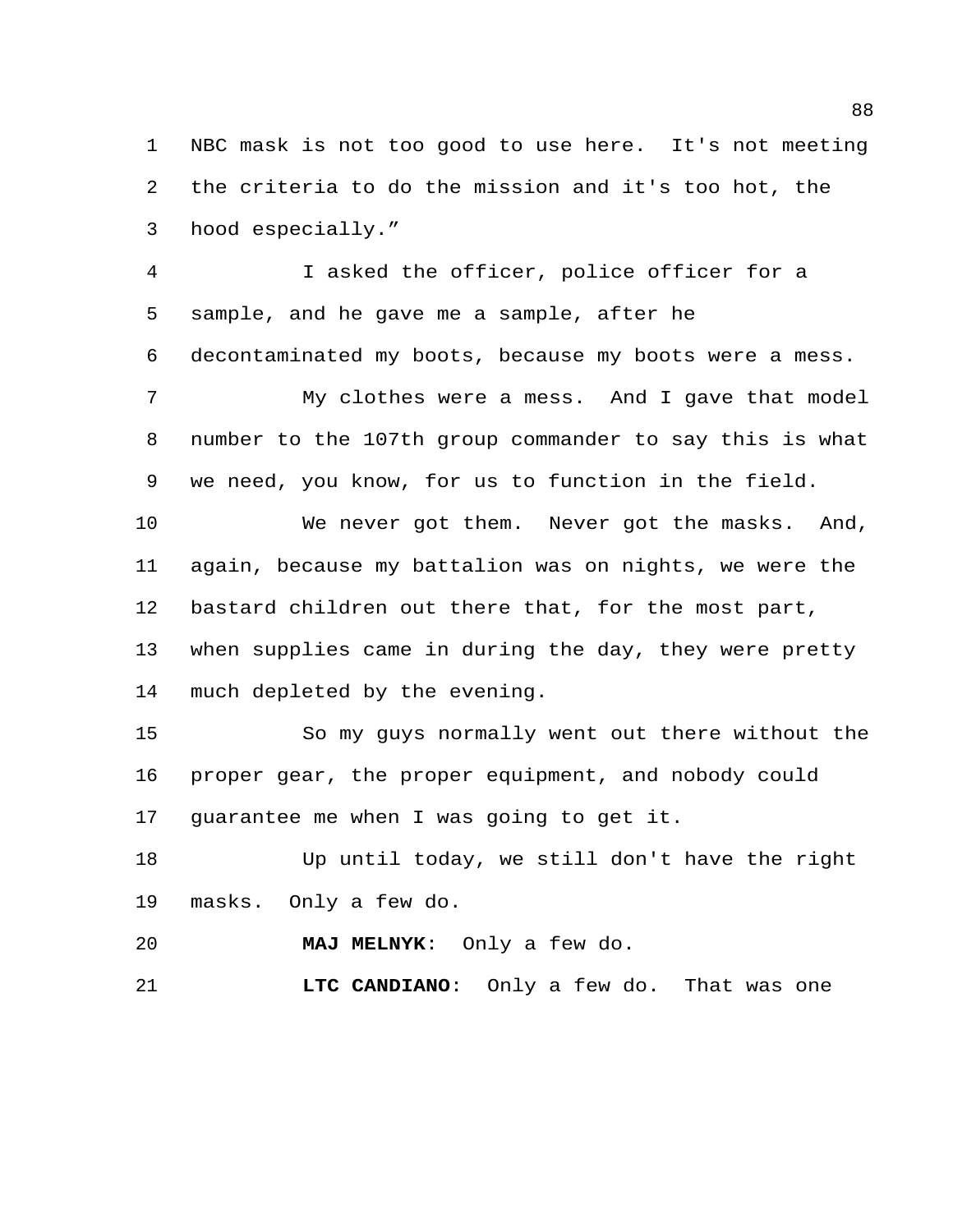thing that kind of ticked me off, is the fact that we couldn't get the proper masks. Another thing was cots, that we didn't get proper cots, because we're not authorized cots, based on the MTOE [*Modified Table of Organization and Allowances*]. We don't have a need for that. But we finally got them and got our folks bedded down in the armory in Harlem, only to find out that after everything else, there was no hot water. And again, 110 blocks may not seem like a lot, but in New York City in a time of crisis, it can take an eternity. **MAJ MELNYK**: So the Governor's Island idea was not approved.

 **LTC CANDIANO**: It was not approved by the guy in charge of Governor's Island. I guess he didn't feel it was warranted for him to turn on the electricity. It wasn't warranted for him to pull the switch to say, okay, here you go, guys.

 But just think, the time and effort that would have been saved if we were right here in the harbor and could take a ferry right across to Battery Park, to be right at ground zero real quick, as opposed to spending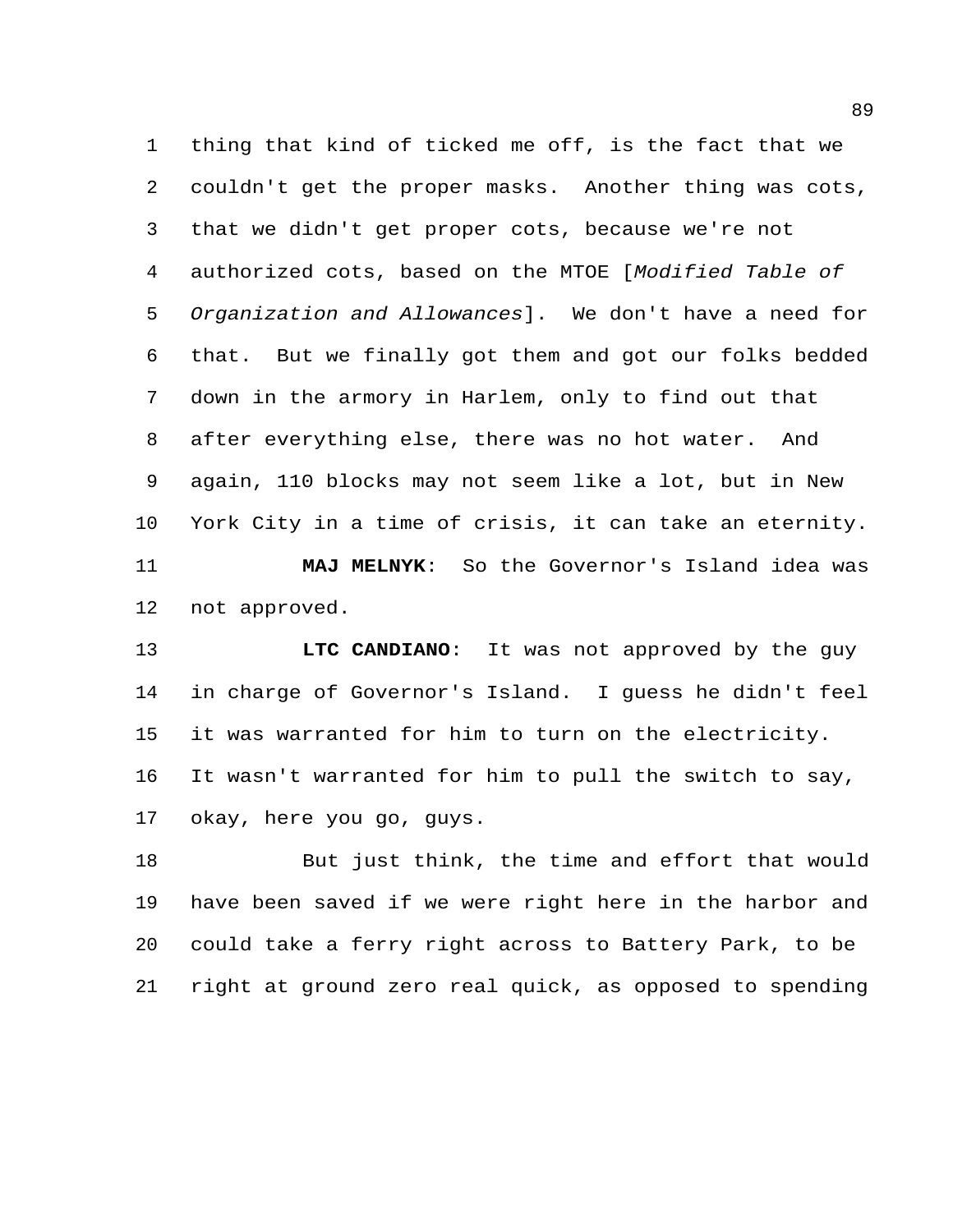an hour to an hour and a half coming down from another armory out of the way.

 And it's big enough where you can house a thousand soldiers on that place. Just think of your support that you could have had there, had they opened it. But, you know, I guess it's important, but it wasn't that important. I really think that a federal agency should have opened its doors, whether or not that place was shut down or not.

 So I don't know if anybody pursued the Fort Wadsworth or Naval stations that night. I don't know if anybody pursued Fort Totten. That's one for the books that somebody will have to verify, because I don't know what happened to that.

 **MAJ MELNYK**: You were talking about the Wall Street mission and we got sidetracked.

 **LTC CANDIANO**: Going back to that. Going into Monday morning, I did a sweep and I did a sector walk to see where my troops were, where were they going to be, because the police chief, the chief of the area, I believe it was Chief Ward, wanted us to make sure that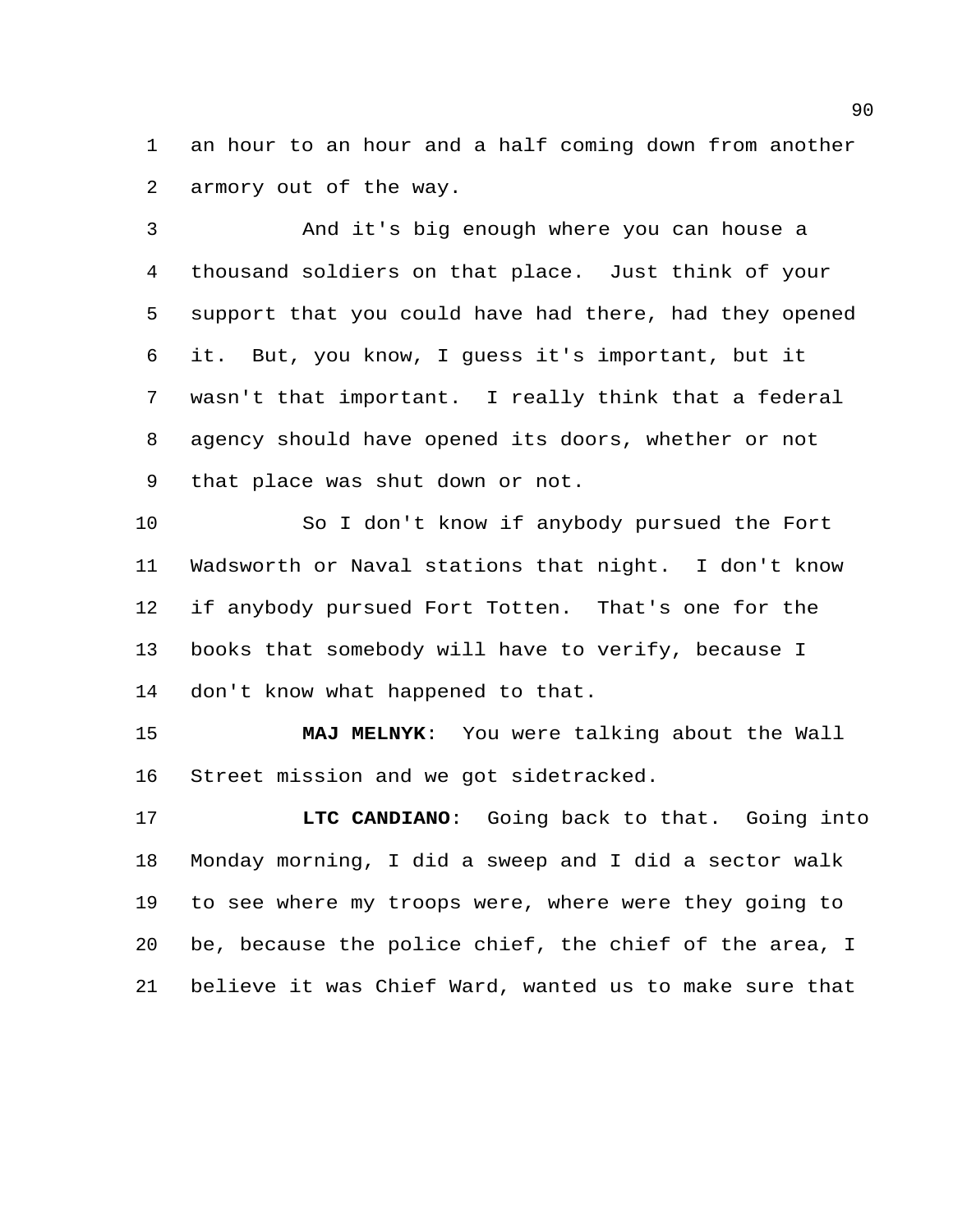we had traffic lanes established for the buses, that the PD would direct the traffic flow, and all we had to do was provide traffic control, and then establish a corridor, two main corridors for people that travel up to the main district, the Wall Street district.

 And I was pushing all along that MPs were held in reserve. I couldn't understand that. Here we are doing the street mission, that really it would have been ideal to have MPs that handle traffic and crowd control out there doing it, three MP companies that were sitting in an armory. [*LTC Candiano later commented: I found out after the fact that MPs were out doing search-and-rescue and traffic control. The MPs that I spoke with at the 107h CSG were assigned there as a reserve and were not committed to the streets. Many MPs were in fact out there doing the important jobs that they do, maintaining law and order*] 18 [Tape break as another helicopter passes overhead] **MAJ MELNYK**: Sir, I would like for you to address some of the key individuals in your battalion.

**LTC CANDIANO**: Do you want to finish the Wall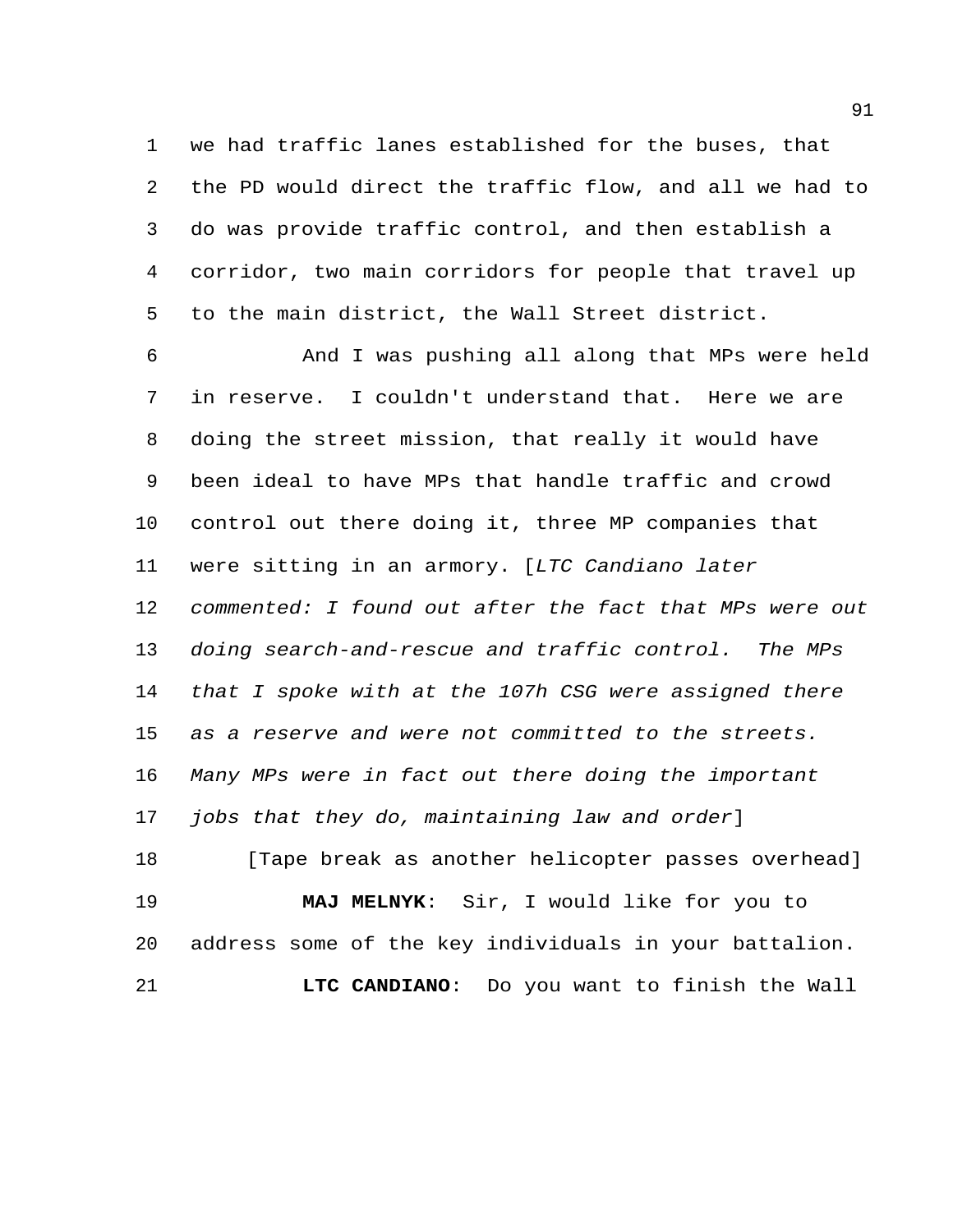## Street thing?

**MAJ MELNYK**: Yes, sir.

 **LTC CANDIANO**: Before we lose it with another helicopter. Anyway, what had happened was that one of my soldiers spotted a mail truck that had gotten into the area, a step van mail truck, and it was parked near Wall Street about a block away on a side street, and the police were called over to take a look at it after he spotted it, and it turned out that the truck was hot-wired and somebody from -- whoever drove that truck was now inside the area.

 Whether they found the individual or not, they don't know, but I believe Alcohol, Tobacco and Firearms, in conjunction with the FBI, took the truck out of there and it was impounded after the bomb squad looked at it.

 He's coming again. [*Refers to helicopter overhead*]

 Where my CP was set up -- you're going to lose it.

**MAJ MELNYK**: For future listeners of this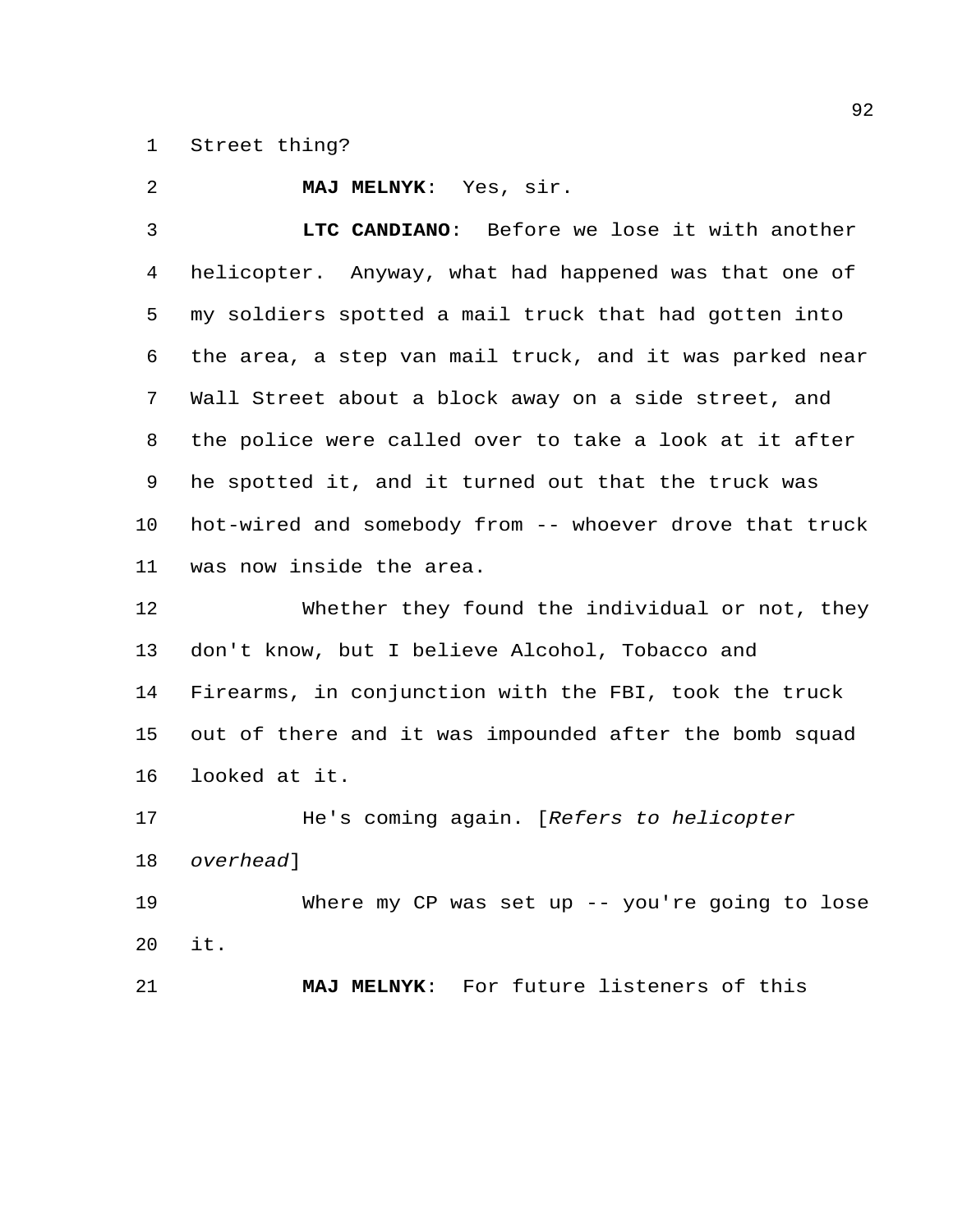tape, we keep getting buzzed by a Huey. That's why we have the constant breaks.

Sir, your CP?

 **LTC CANDIANO**: Where my CP was set up on South and Wall Street, I established it close to our police liaison, their CP. This way, as missions came in, we were right next to the police department with constant communication.

 We had a bomb scare in the building and it was kind of an eerie feeling because right away you were established and now you're assisting getting people out of a building to get them to safety.

 And that's the way things went there. We had an incident with a Con Edison worker close to ground zero that was taking pictures.

 It turned out that the individual was not a worker for Con Ed, that he had some sort of ID that the police took care of and he was seen by a soldier earlier in a different uniform in that area, and they felt that he was doing battle assessment, battle damage assessment, was carted off by the police.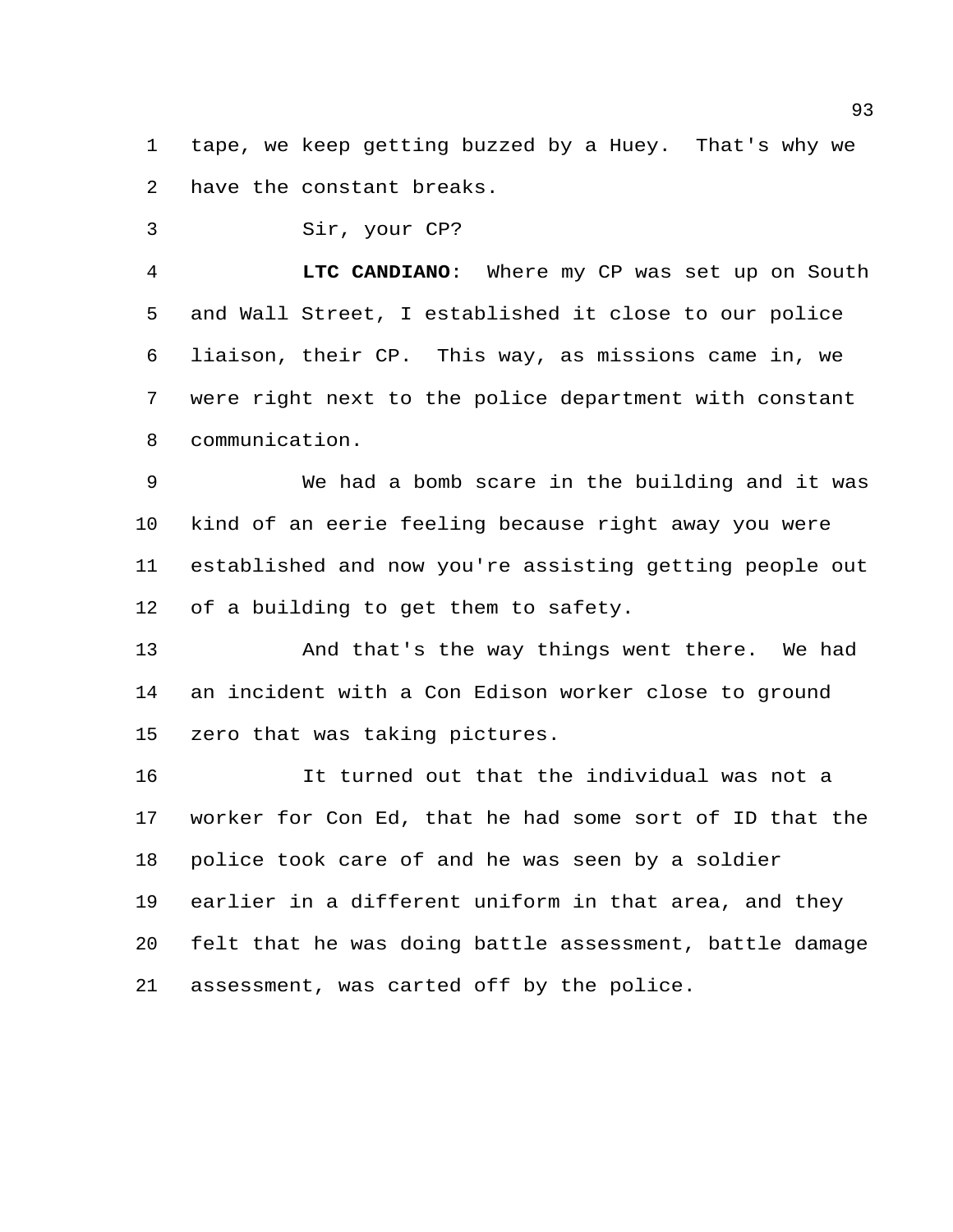**MAJ MELNYK**: Sir, if we could turn to key leaders, both in your command and who influenced your command during the incident.

 **LTC CANDIANO**: Well, the initial liaison, MAJ Magnanini, was kind of critical to what was going on, because he was a direct liaison between the city agencies and the military agencies to give us missions and assistance any which way we could.

 **MAJ MELNYK**: When did he first come into that role?

 **LTC CANDIANO**: I seem to recall him on the ground from day one or soon thereafter.

 **MAJ MELNYK**: Was he there Tuesday night when you hooked up at South and Pike Streets with the police?

 **LTC CANDIANO**: I don't believe so, but he could have. I don't remember. I don't remember, because it seemed like it was, you know, like a -- kind of hazy at that point in time.

 **MAJ MELNYK**: Who was key in mobilizing your battalion?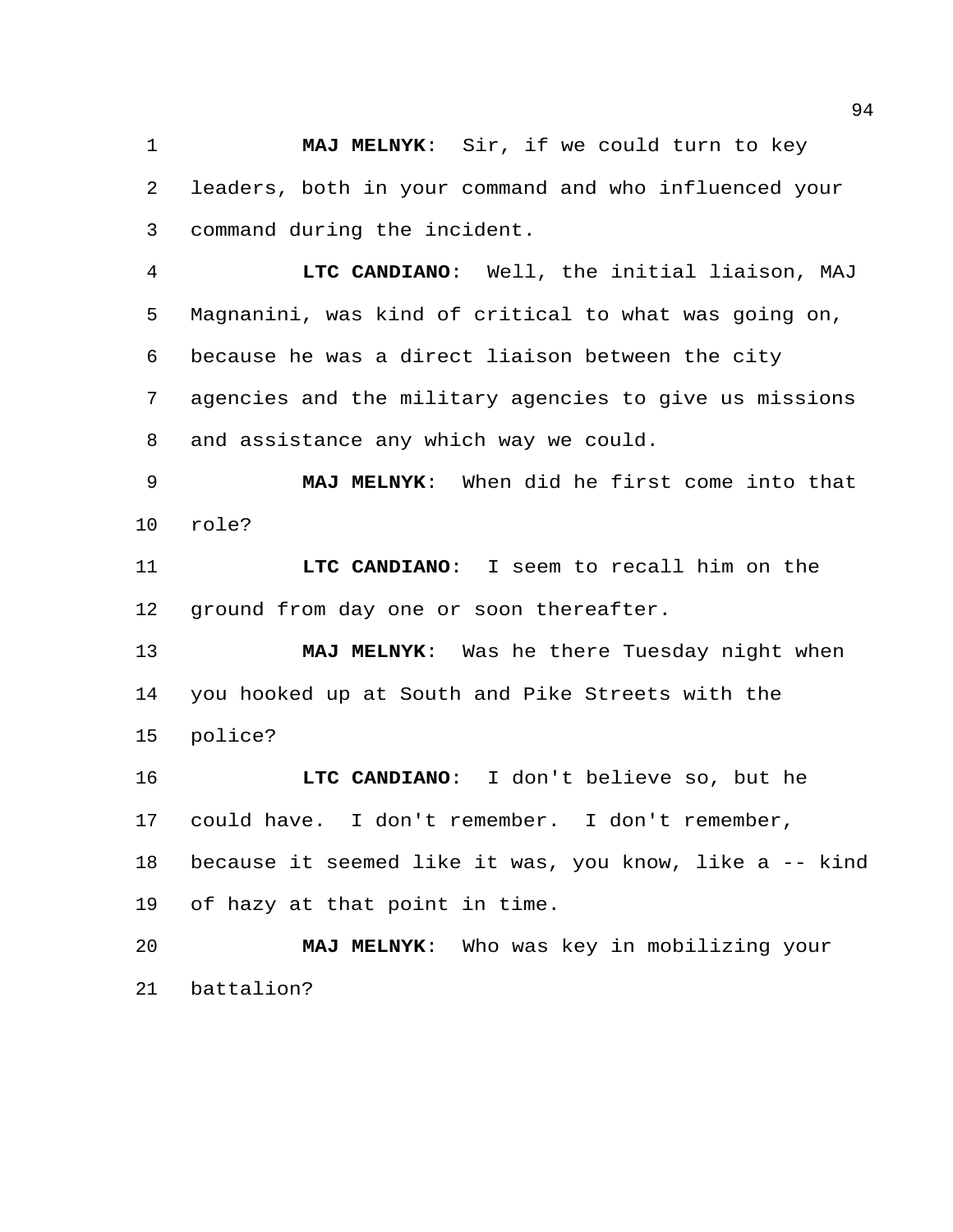**LTC CANDIANO**: SGM Rivera, my battalion sergeant major, or we're still waiting to make him a sergeant major.

 1SG Peck, Herbert Peck, from B Battery. They had the largest strength posture and the most -- the strongest morale and cohesiveness in my battalion, and they responded en masse.

 MAJ John Kool, my full-time battalion S-3 was critical in a lot of the planning stages that we had to put this thing together.

 **MAJ MELNYK**: By that, you mean the discussions prior to leaving your armory?

 **LTC CANDIANO**: Like whether we should be taking combat gear or not taking combat gear, that type of thing.

16 16 I think SFC Coba, my battalion supply NCO was kind of critical.

**MAJ MELNYK**: How do you spell that?

 **LTC CANDIANO**: C-o-b-a. Because as soon as this whole thing came to play, to fruition, he started to figure out we need meals planned and ordered for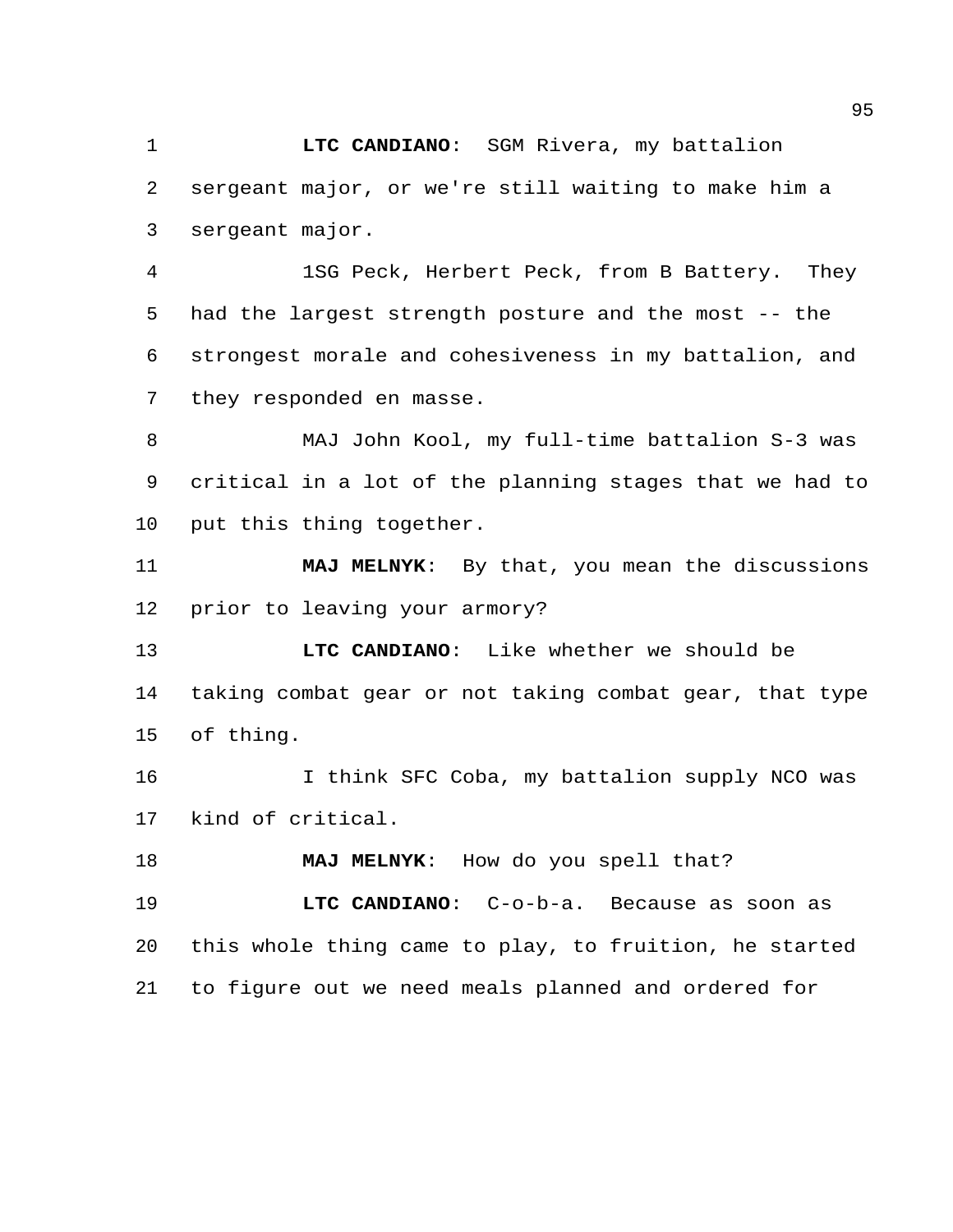certain things, we're going to need support for logistical supplies.

 And the other thing I did in planning was basically said "how many cases of MREs do we have? Pack them up and take them with you, how many days supply do we have to last before we need a resupply of anything? Because I didn't know if we'd need it for us or need it for civilians.

 But Coba was critical from the standpoint that with all the state active duty missions we've had before, he developed a rapport and a relationship with vendors in the local community to provide those resources and assets to us.

 MAJ Kool started to plan everything as if it was a military operation, you know. He looked at what types of vehicles would be advantageous to bring with us versus -- you don't want to take everything, because a lot of times, everything is going to be in the way. Go on an assessment, see what you need, and, again, we're only a 40 minute drive, it doesn't mean you can't get something here fast enough, and there were still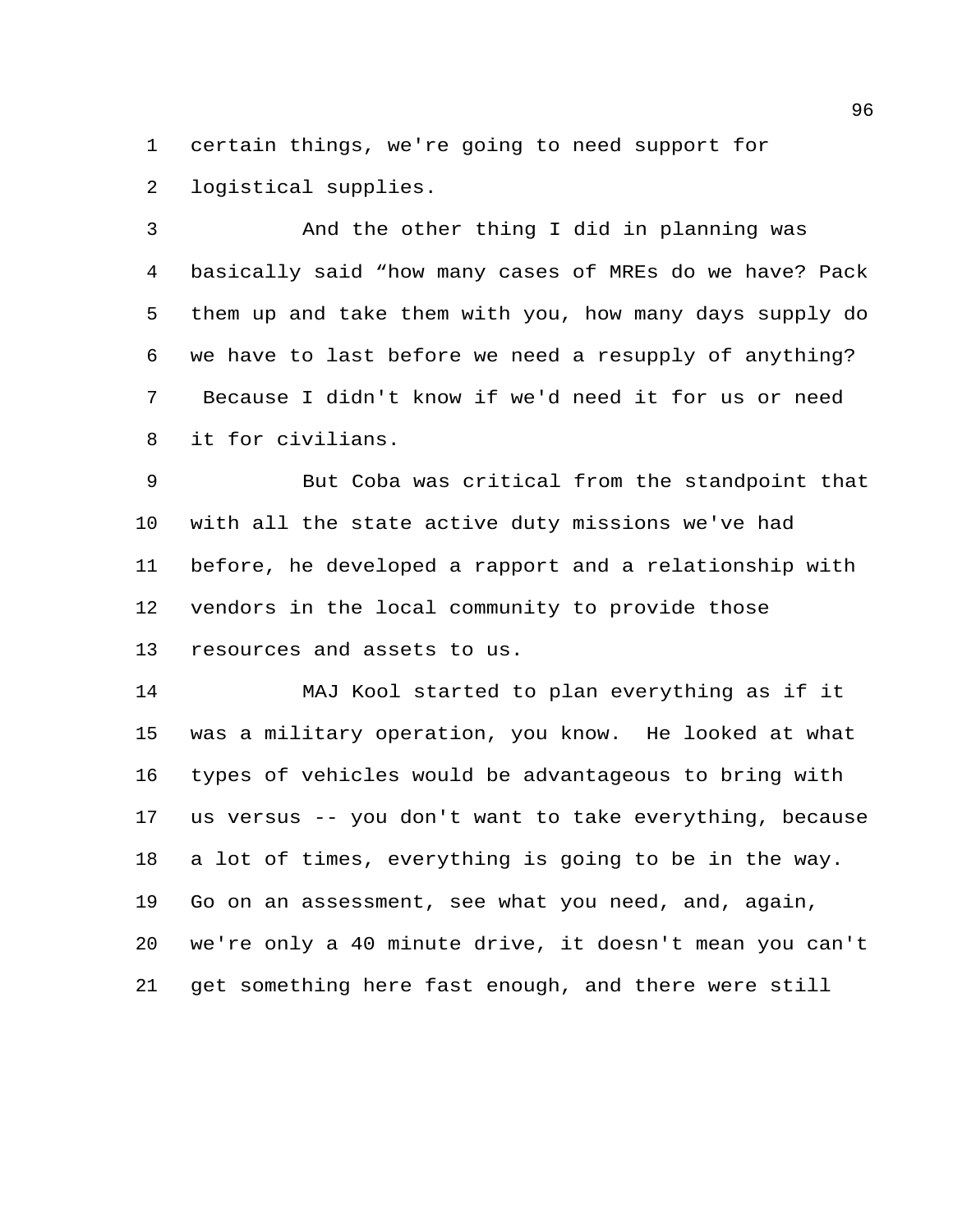trips to the armory. So Kool was working that piece of the pie.

 MAJ Bati, my exec, when he finally came, and that's B-a-t-i, he tried to talk to the staff and get things going.

 And I had Seargeant Morales was my service battery readiness NCO, SFC Morales. He was critical, talking to people in the battery to make sure the cooks were prepared, the mechanics were prepared.

 My full-time OMS shop had a MSG Joe Grato, who is not part of my battalion, but made every effort to make sure that all my vehicles were up. After they were lined up, personally put his technicians out there to check all the equipment to make sure that I could get out the door safely. He was great -- big help.

16 And my A Battery guys, my A Battery commander, CPT Moshoyannis, was a school teacher or is a school teacher, and his name is spelled M-o-s-h-o-y-a-n-n-i-s. As soon as the incident happened, he's calling me, and he's out on eastern Long Island, saying, "Hey, sir, I'm ready if you need me. I'm ready to come in.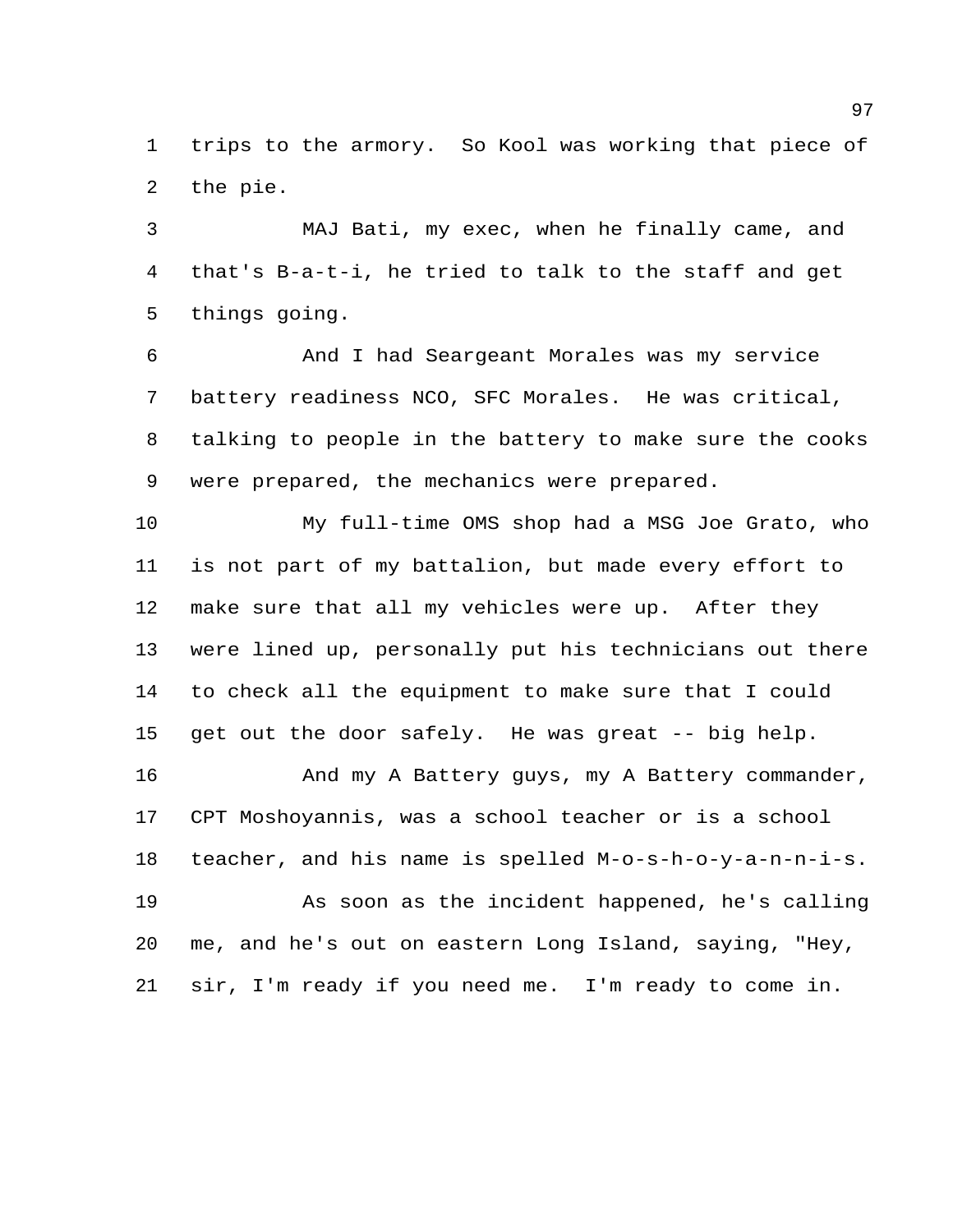I just need the word from you, because I'll get out of class and come in." And he's a teacher.

 CPT Cliff Cotton is my Charlie Battery commander. Again, he reacted quickly as far as his troops go.

But again, all my commanders did.

 **MAJ MELNYK**: Were there any -- I don't know if the right word is heros, but soldiers whose -- what their actions were once they got on site really stuck in your mind? The initiative they took, anything that you wanted to bring forward.

 **LTC CANDIANO**: You know, Wednesday morning, about 4:00 o'clock, 4:30, I don't know who it was, but one of my soldiers, and, you see, it's hard, because it was so much a blur, but just one of my soldiers was holding the hand of somebody, of a woman that just looked like -- she wasn't part of the blast. She was part of a support, bringing in -- starting to bring in clothes, because a lot of the firefighters and the police officers were going through tee shirts, pants and things like that.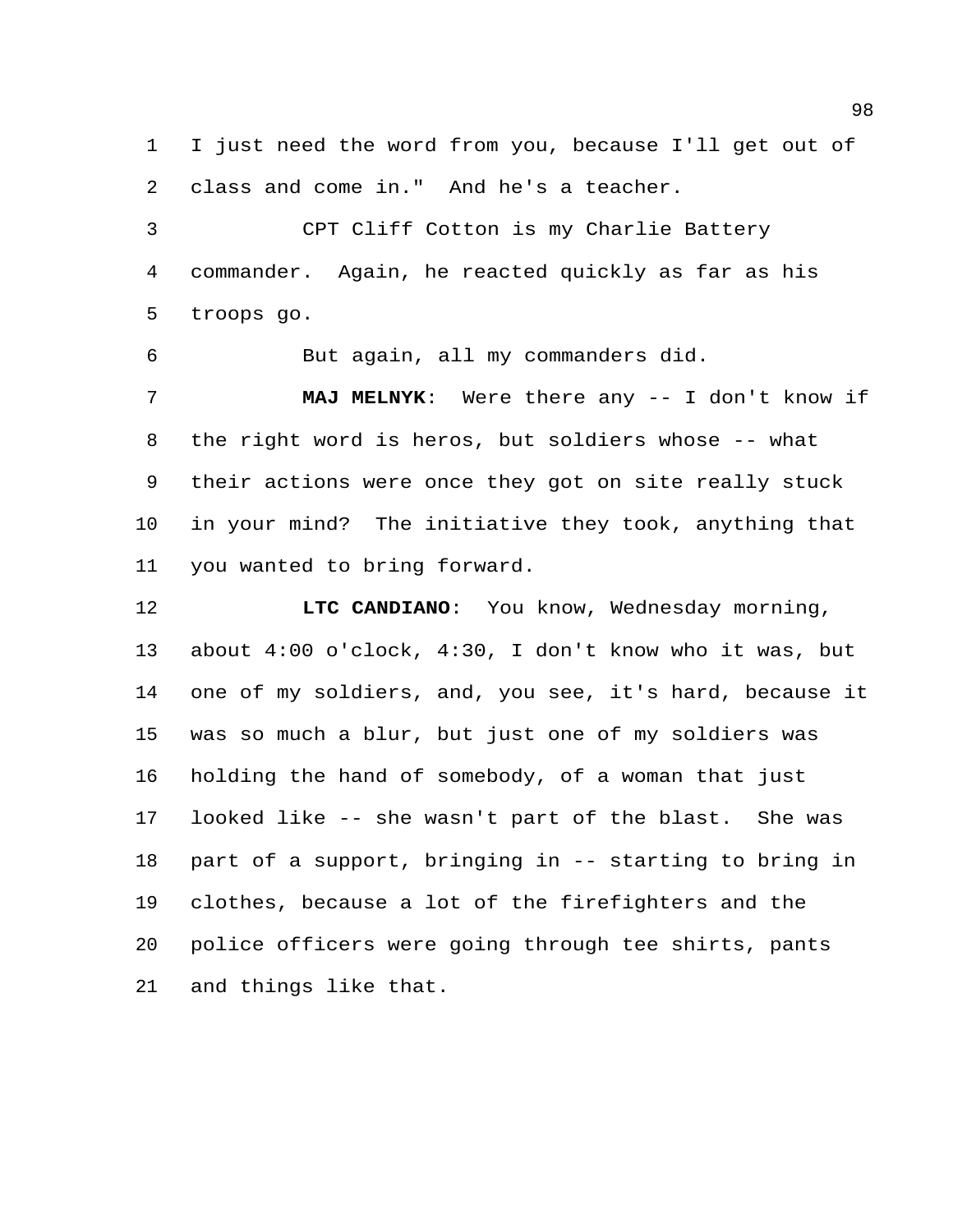And there were a lot of volunteer groups that were bringing in things and she said "God bless you guys, we feel safe that you're here." And she gave him a hug, but it seemed like it was just more of a hug, it was secure for her, and she didn't want to let go of that.

 It's just a very -- it's in the memory banks as far as a picture goes, in my mind.

**MAJ MELNYK**: Burned in.

 **LTC CANDIANO**: Yeah. I think it says something about the role of the Guard in this disaster, from everybody I talk to, that rather than being feared, we were a source of strength.

 **LTC CANDIANO**: And security. There was security there, because we -- today, when I was doing my patrol of the wire, because we had this new mission with the wire.

 **MAJ MELNYK**: Could you explain that, sir? **LTC CANDIANO**: The mission of the wire? **MAJ MELNYK**: Yes, sir.

**LTC CANDIANO**: The wire mission, basically,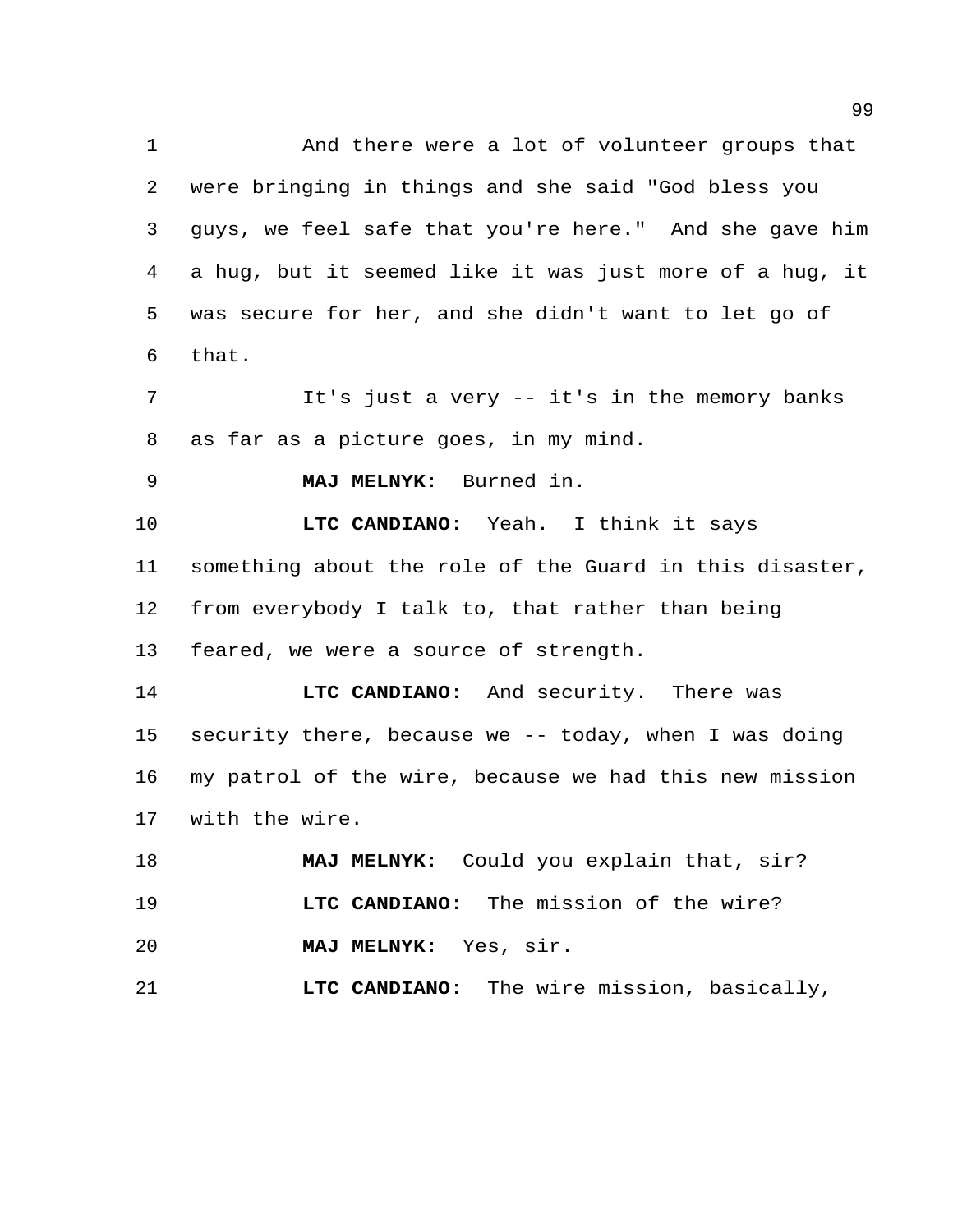it's all the electrical wiring around the World Trade Center was melted and destroyed as a result of the blast and the fire, along with all the fiber optic equipment for telephones.

 Verizon was putting in hundreds of thousands, -to me it seemed like miles - of wire. I mean, it sounds crazy, but the wire that was being put in that I'm talking about was electrical wire to support turning power back on in the buildings.

**MAJ MELNYK**: Heavy cables.

 **LTC CANDIANO**: Extremely heavy cables, in the neighborhood of anywhere between 12 and 16 inches thick, each cable, and you're talking maybe 50 cables to a bundle.

 And what was happening is this -- the wire, the cable was being laid out along certain routes, then buried in certain routes, and then boxes were built over them to protect them from pedestrians.

 **MAJ MELNYK**: Where they were on top of the roads.

**LTC CANDIANO**: To walk, or on top of the road.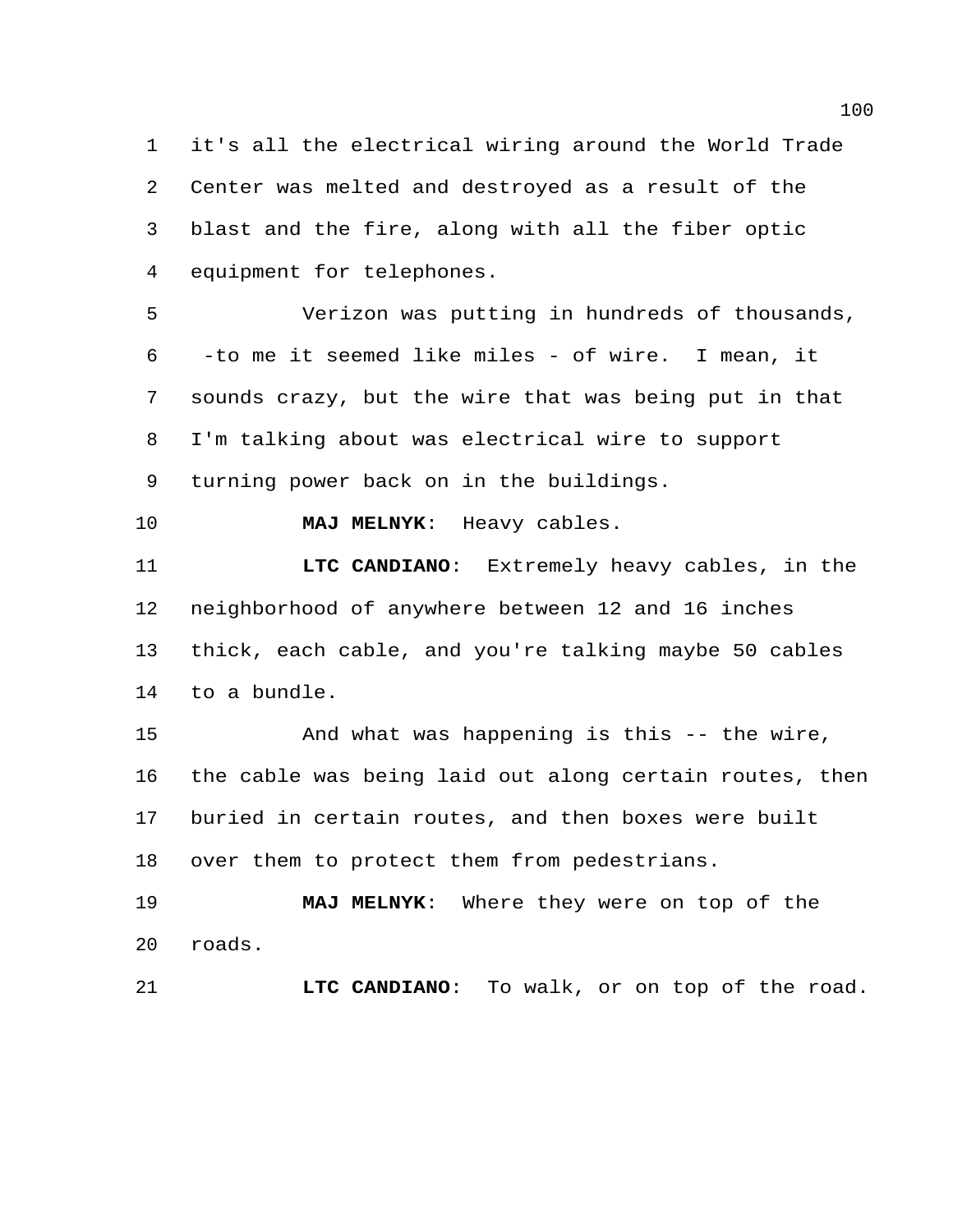And by touching this cable, even though it's protected, could do bodily harm. And our role tonight and today was to make sure that no pedestrian accidentally walked over those cables to get electrocuted and to make sure that they were not tampered with at the same time, in order to supply the power and everything needed to the center.

 And that was the mission that we had. But going through it, I wanted to make sure, as we went along Broadway, that -- you know, I was concerned about security issues and security measures, and anytime that we get a mission, I'm the first one that walks the line.

 If I feel it makes sense to do and it's safe to do, I walk it. And today I walked it and mostly I walk it with either my exec or my three to see what might be a problem, what works, what doesn't work.

 And the people, they wanted to take your picture, they wanted to have your picture taken with somebody of their family. They wanted to say that I know a soldier. There was a soldier there to make me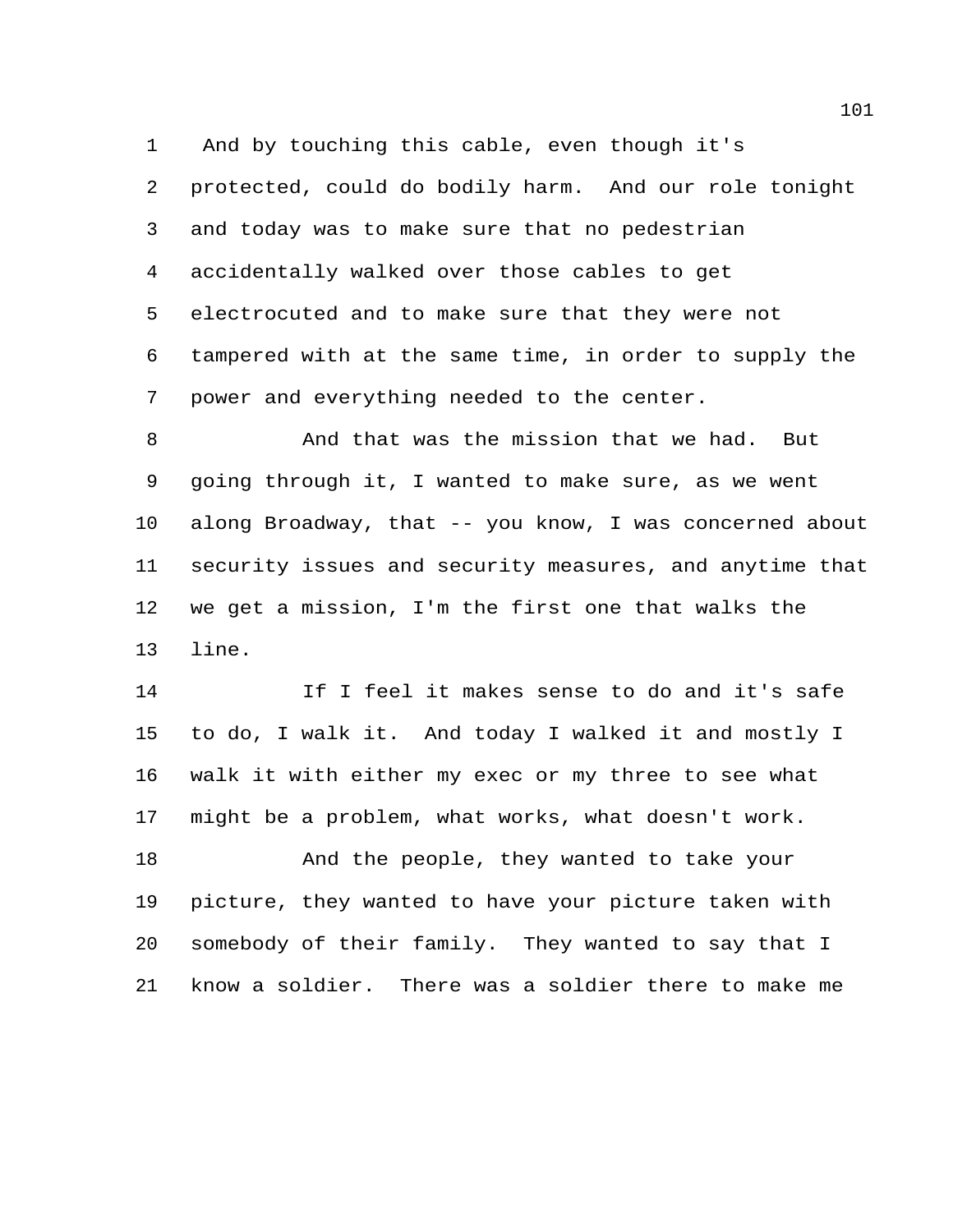feel good and we had people today telling us, you know, it's because of guys like you, we're able to sleep at night.

 It's because of what you do, I can get back to work. And when I saw that in the newspapers, that the National Guard was there or the military was there – [*Horn blasts in the distance*]

 **MAJ MELNYK**: I think that's the ferry departing.

 **LTC CANDIANO**: Okay. Three blasts of a horn in an area means a building is coming down.

**MAJ MELNYK**: Yes.

 **LTC CANDIANO**: So if you don't know that, you know it now. If you hear three quick blasts of a horn, a building is dropping, and run for your life.

 You had Air Guard there, you know. And in my sector, in my zone, it wasn't -- by Tuesday night I was reinforced in that zone. I forgot to tell you that.

**MAJ MELNYK**: Tuesday night.

 **LTC CANDIANO**: Tuesday night. By Tuesday night, I picked up -- not Tuesday night.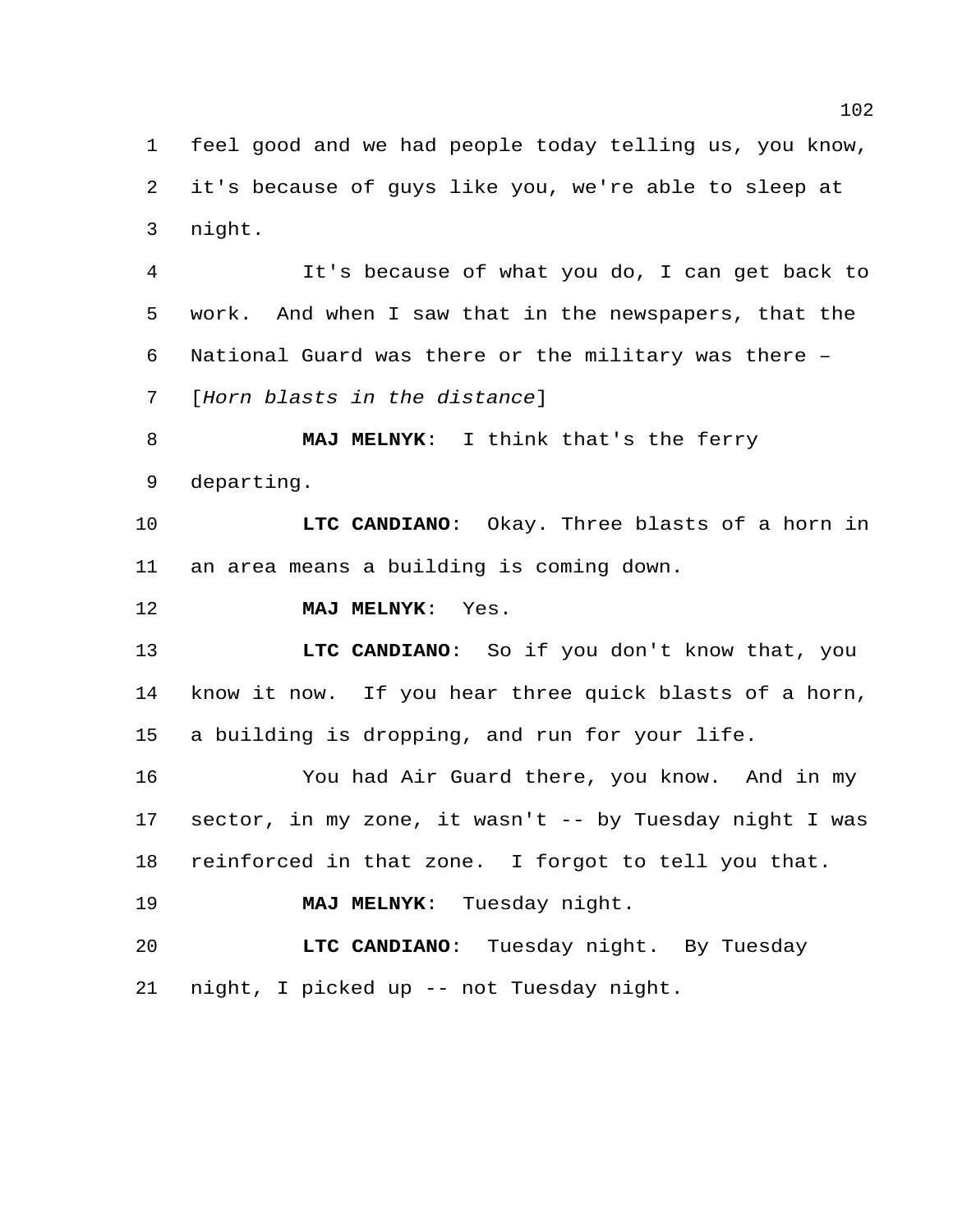**MAJ MELNYK**: Tuesday was the night of the incident or the day of the incident.

 **LTC CANDIANO**: By Wednesday or Thursday night, I picked up 642 Aviation Battalion and then by --

**MAJ MELNYK**: Which is Army Guard.

**LTC CANDIANO**: Army Guard.

**MAJ MELNYK**: Aviation.

 **LTC CANDIANO**: Then by Wednesday night, I picked up a 120 guys from the Air Guard. That's important.

 So little by little, I had all of these battalions OPCON'd to me to cover that zone, because we were tightening it up a little bit to -- once the area was secure, we were adding more support inside to help out with support efforts, to move equipment in and troops or people, for that matter.

 So the Air Guard jumped right on board. There's been a lot of Navy folks here. All Reserve agencies, part of New York, plus agencies outside of New York, militarily, that wanted to be here and participate.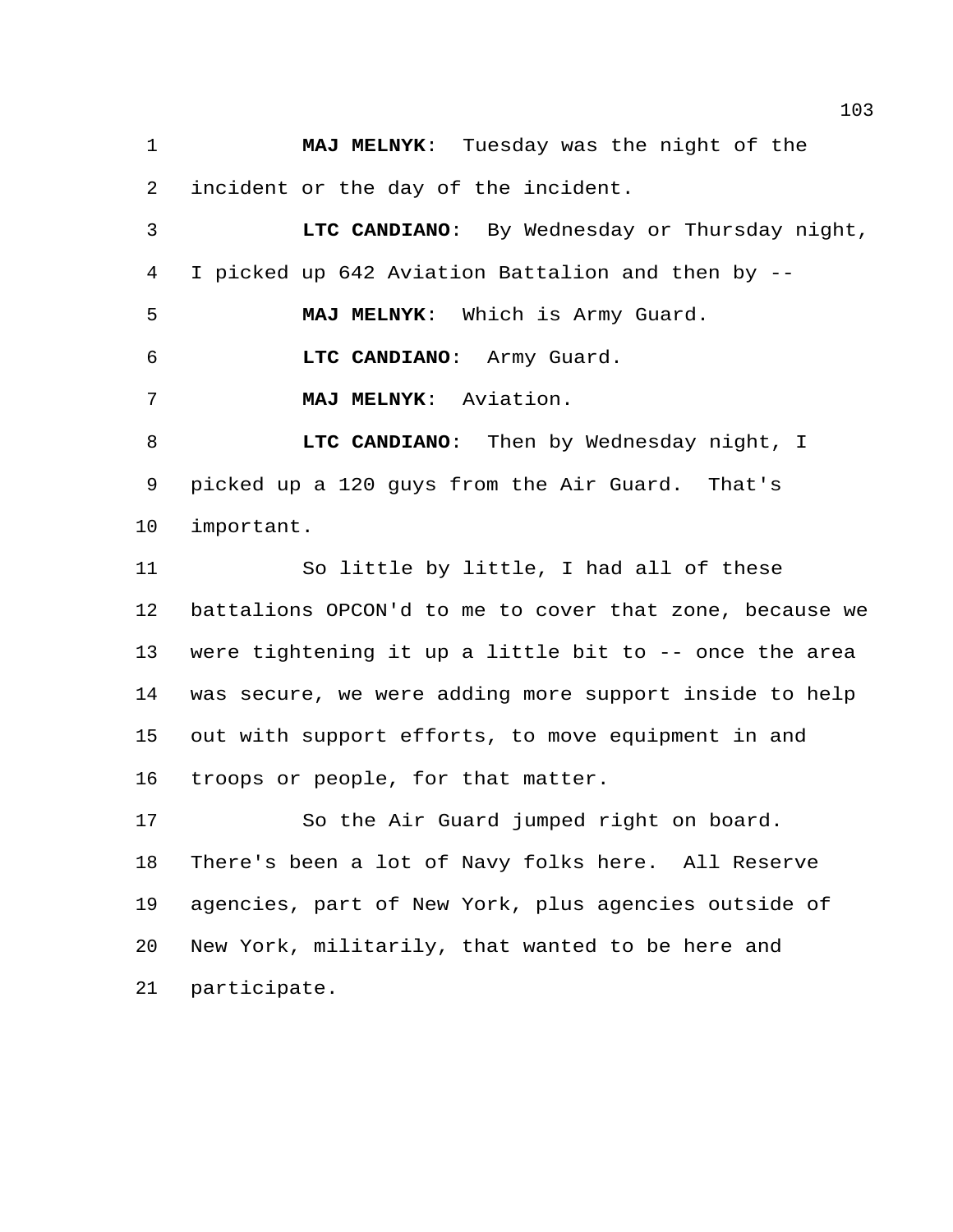But I just wanted to let you know about that, and it was really kind of important that it was a team effort.

 CPT Joe Prudin (phonetic) made some -- assisted in some arrests and things of that nature and he was one of the guys that I was saying was sharp on this van incident.

**MAJ MELNYK**: CPT Prudin is?

 **LTC CANDIANO**: Is our headquarters battery commander and he's also a New York City fireman. So he had a personal interest in this thing, as well.

 While we were out there checking the status of the wire that was being secured by the construction workers, and we were going to provide security over that over the next few days, people went out of their way to come up to you and thank you for your efforts, try to take a picture with a soldier, to give you a hug, to give you a card, just something to say thank you for being there, and that emotion that was felt, the last time I saw anything like that was during Desert Storm, where people went out of their way to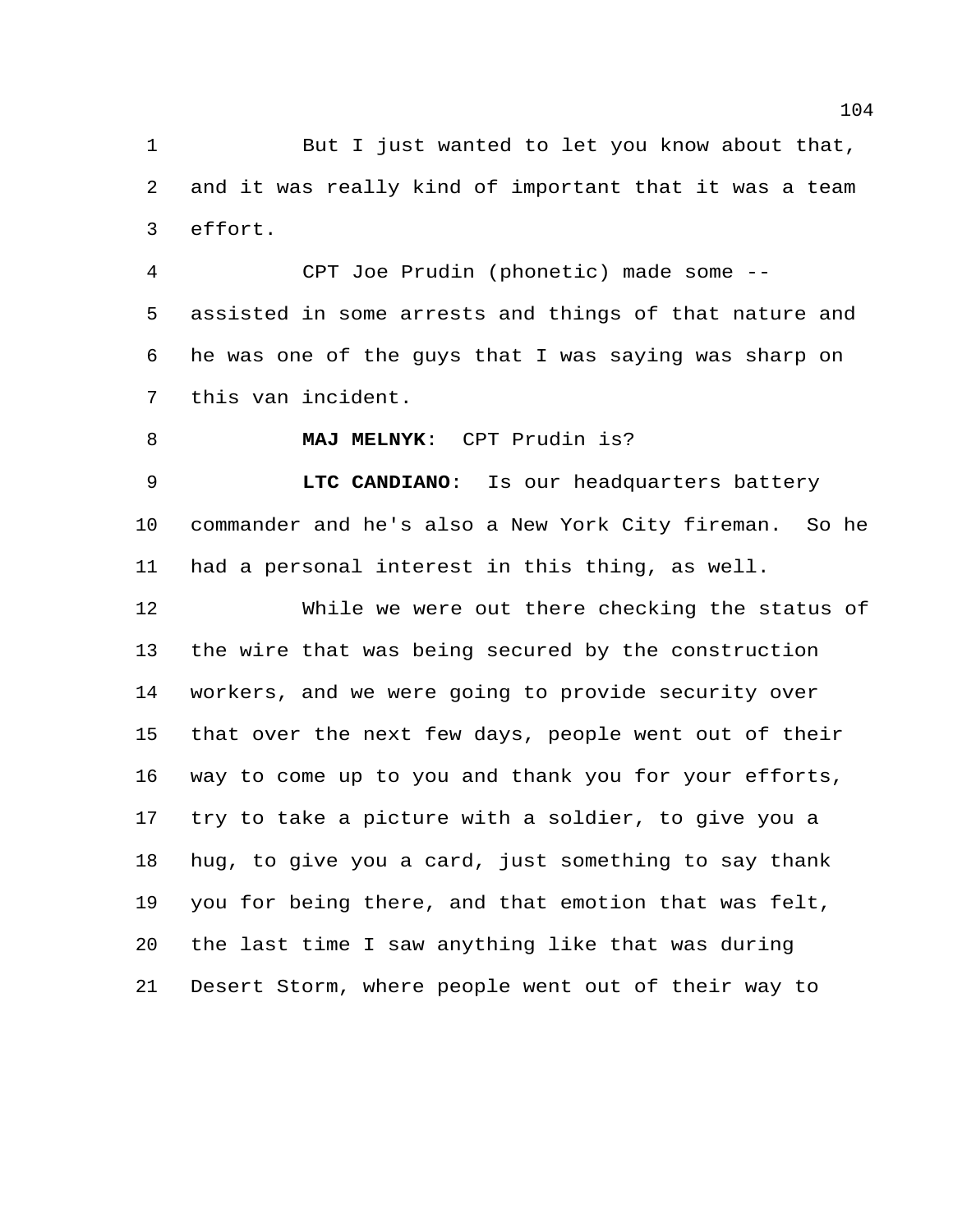cheer you on.

| 2  | And ironically, from day one when this whole            |
|----|---------------------------------------------------------|
| 3  | thing happened to now, when you're driving a military   |
| 4  | vehicle on a highway or as we were going to our         |
| 5  | armories to change and get additional equipment, people |
| 6  | would go out of their way to honk their horns at you    |
| 7  | and come out of the houses and try to bring you         |
| 8  | something to drink at a traffic light or do anything    |
| 9  | they could to make you feel that you did something      |
| 10 | really great.                                           |
| 11 | It was very emotional. It was very emotional            |
| 12 | for our soldiers and very emotional for the people,     |
| 13 | too, in the community, because we are a part of the     |
| 14 | community, and that's the important thing.              |
| 15 | We belong, where we eat and where we work,              |
| 16 | we're there.                                            |
| 17 | And then today was very emotional for a lot of          |
| 18 | my soldiers out there because we got cards from kids.   |
| 19 | (Tape Change)                                           |
| 20 | MAJ MELNYK: This is MAJ Les'Melnyk,                     |
| 21 | continuing the interview with LTC Candiano, the         |
|    |                                                         |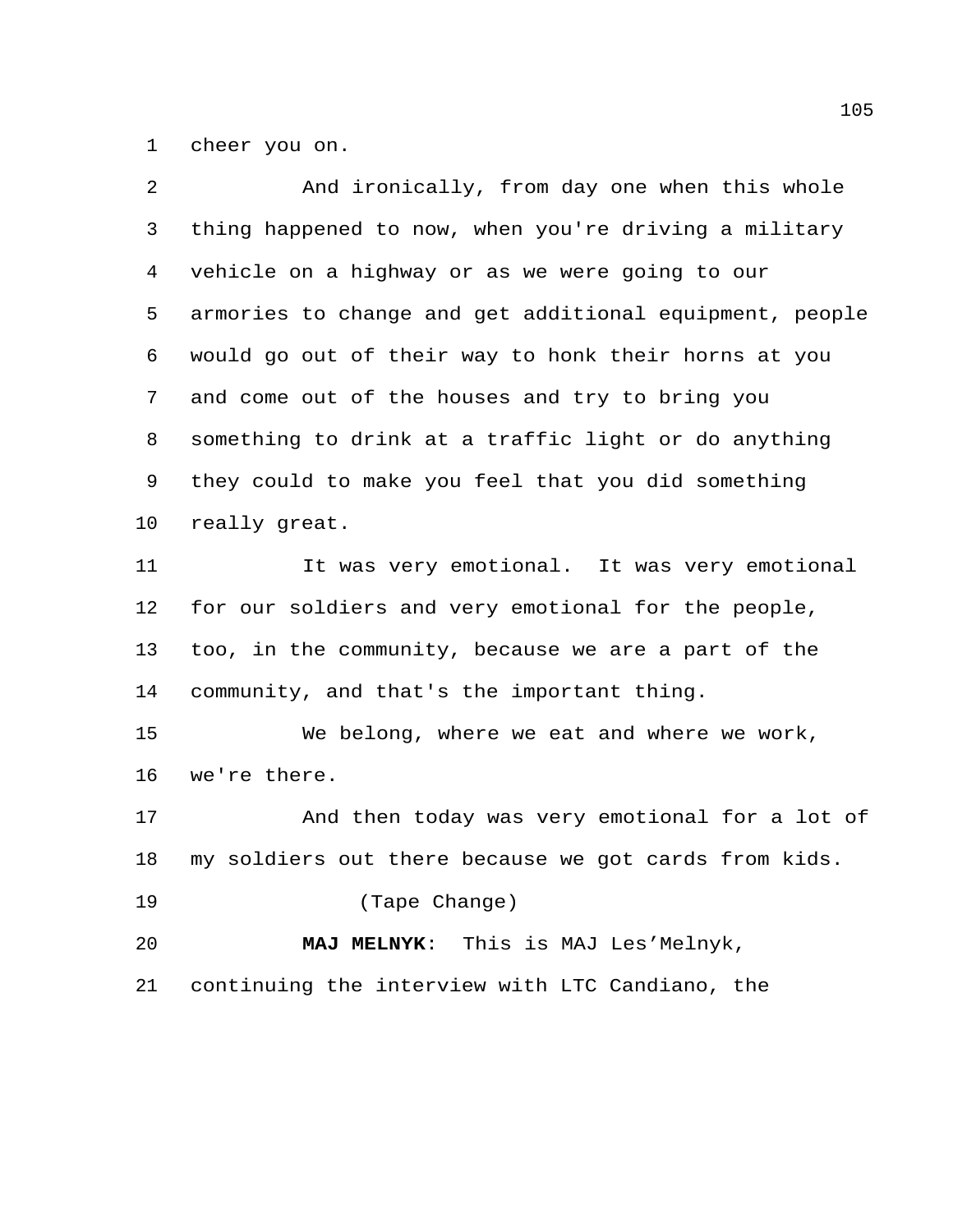commander of the 1st of the 258 Field Artillery, on 18 September, in Battery Park, New York City.

 Sir, you were last talking about the benefits of being a Guardsman and serving your community.

 **LTC CANDIANO**: Yeah. I just can't say enough about how the community responded to us being here. Normally, it's something where they say, you know, during a snow storm or natural disaster, that, "thank you, thank you, thank you," but this was a different type of thank you, because it was a different response, and it's a response to say that, "yeah, normally, I'm here to help, but now it was I'm here to help and I'm here to serve" and it was something that people, although in the midst of not knowing what to do, to look up to the skies or look for bombs or whatever the case might be, they really felt secure.

 They felt secure with the police presence, but for some reason, that Guard presence made a difference to people who were walking the streets. We got hugs, we got drinks, we got all kinds of stuff.

There were two National Guardsmen that were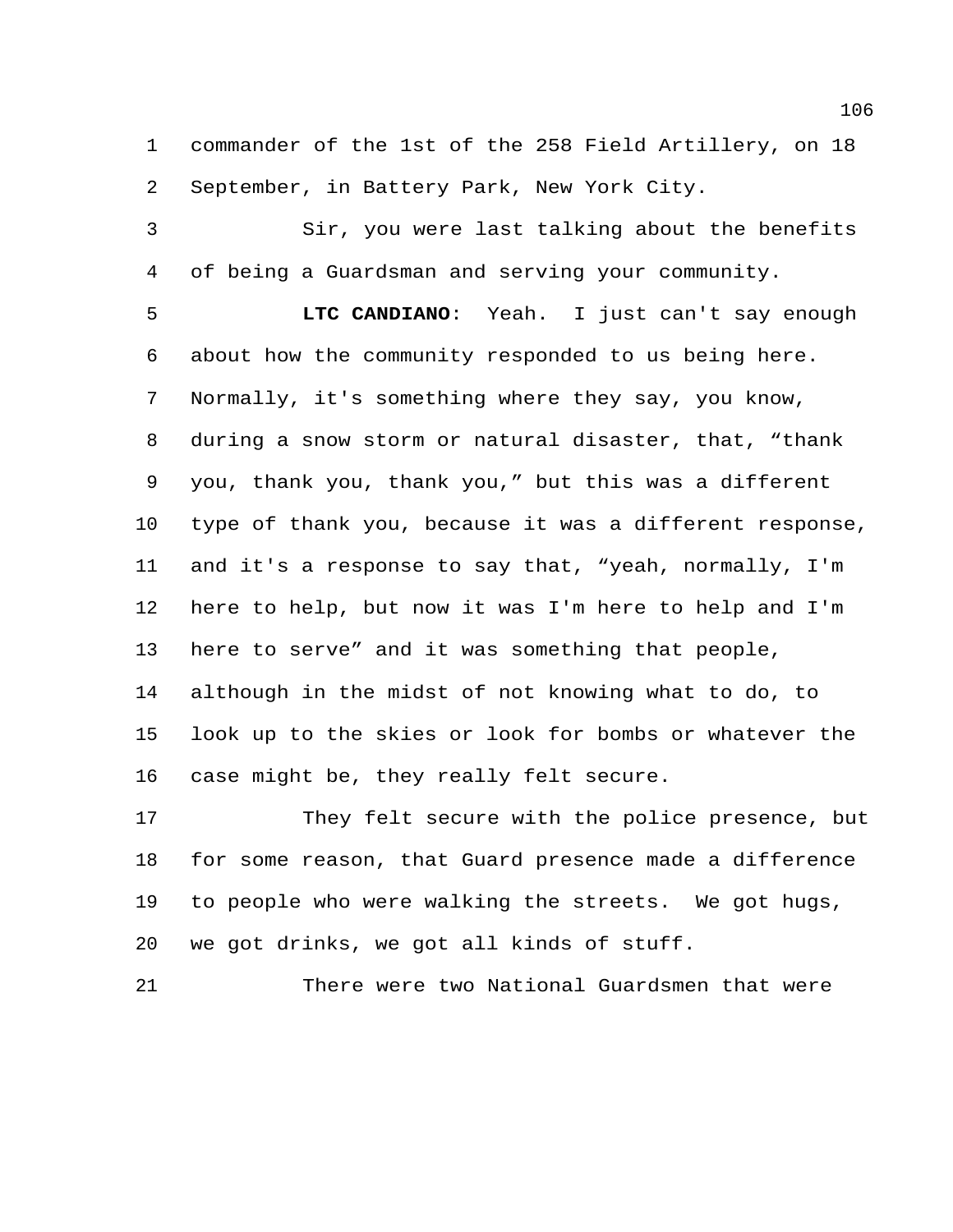just working, and I have to find out from one of my officers how this took place, but a businessman from the Wall Street center said, "Listen, if you guys get jammed up with your mortgages, I'm willing to pay your mortgages, just because you're here."

 I swear to you, I could not believe that, he made that comment. But that's how secure they felt with this presence here, because we got here fast, we really did. It was something that was picked up on the news right away, that National Guard were on site that night, and that was important that we got there real quick and we showed that we were taking care of business.

 It was impressive and I'm proud of my battalion.

 **MAJ MELNYK**: Can you assess the feelings, the morale of your battalion? Clearly, there's a lot of people who will be disturbed by what they saw, but then there's the reaction of the community. Where do you feel your men are right now?

**LTC CANDIANO**: Well, I believe, as is the same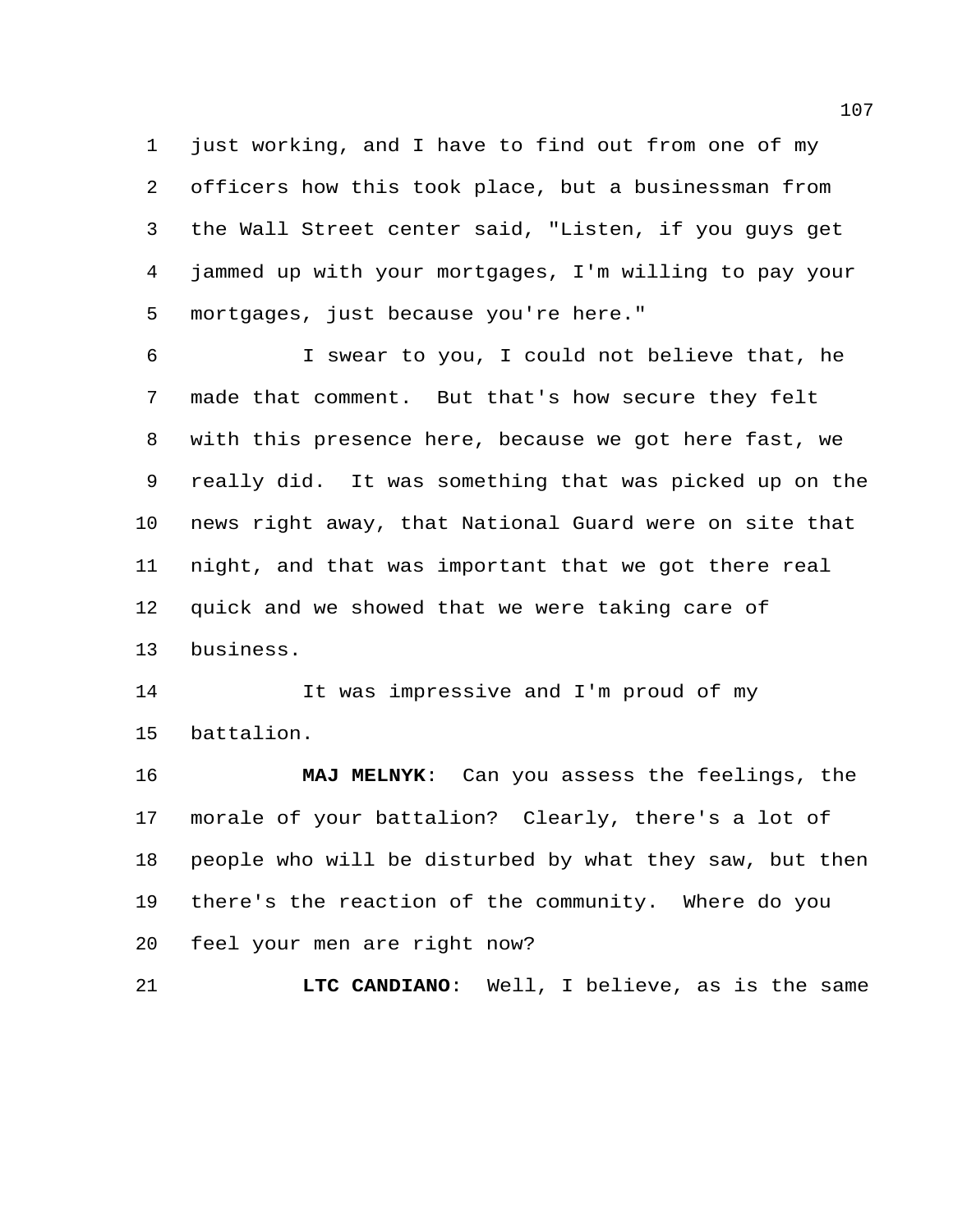with the other battalions, there's going to be some closure there. There has to be some closure, but there won't be closure at the same time from the standpoint that we got a job done.

 We came here to do something and I think we all exceeded our expectations and our mission. We did more than anybody can expect a human to do, a human being to do, and, again, you've got to give credit to those fire and police guys out there, because they've got the dirty job. They really do.

 But my expectations of my soldiers were such that they were going to go in there, provide security and do it professionally, but they took it one step further, because it was personal and professional, and it didn't matter and, you know, sometimes people talk about race relations, human relations, things of that nature. It didn't matter. There were no boundaries as far as the human soul goes. It didn't matter what the color of your skin was, what the nationality was, to include Muslim, Afghan, whatever. It didn't matter. If you were hurt or you were in trouble, somebody was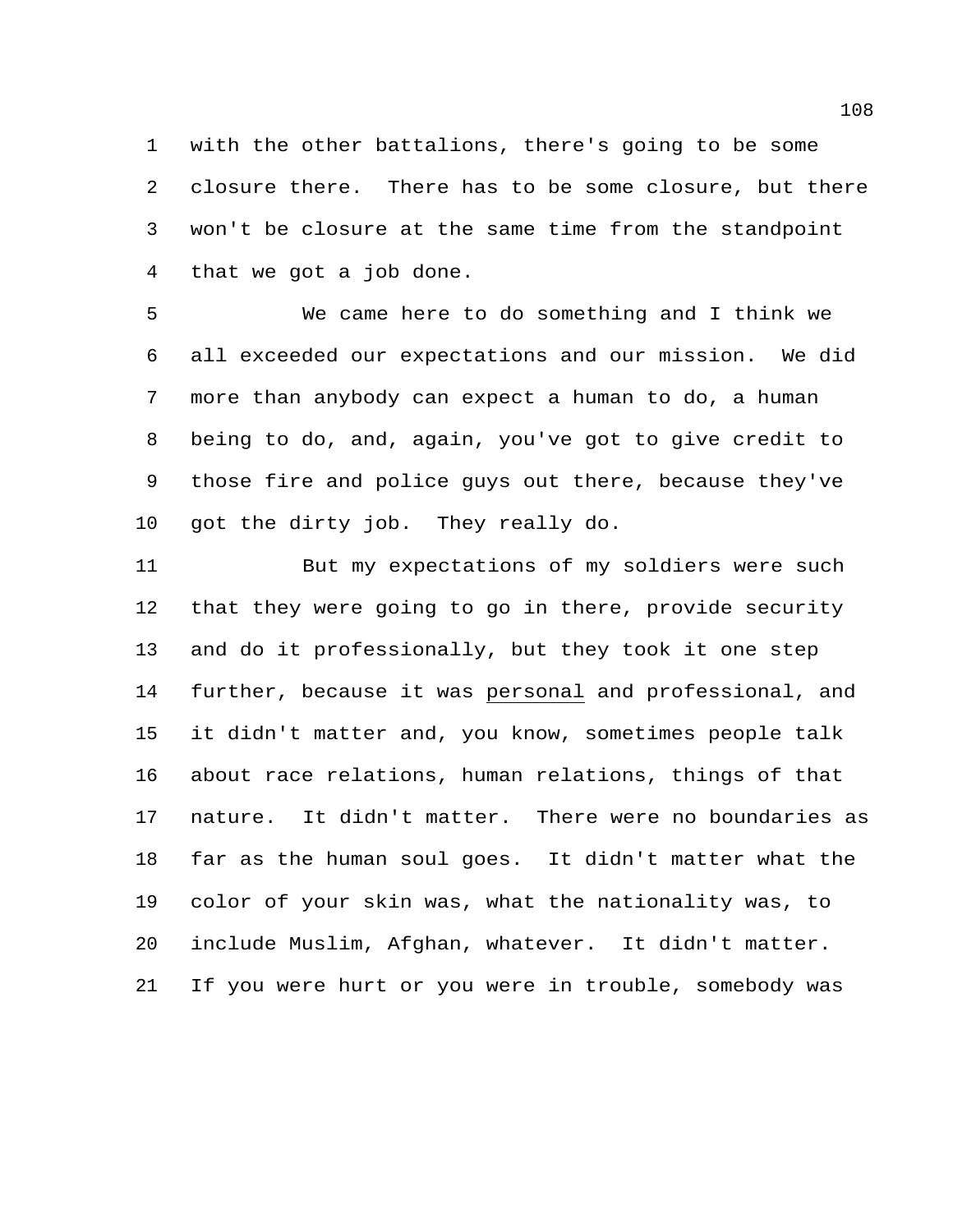there to help pick you up.

 And that's what it was. It didn't matter. It didn't matter. You're an American, you're a citizen, and we're going to pick you up. And that's the important thing.

 And then one day when this is all over, these guys will go back to driving garbage trucks or delivering mail or being a delivery man, it doesn't matter, or working in the delicatessen. These guys are going to go back to that job, but when that telephone rings to say come back, I think you're going to see something where they're going to do it with a vengeance, because they've been smacked around, but they know that if they get here faster the next time, they'll be able to respond faster and take care of the needs of the people faster.

 And they got here pretty quick. So they want to do this. This is important to them. Hopefully, it won't happen again, but if it does, there's been a lot of lessons learned for me that I can see and, again, I've seen leadership that you would not see down to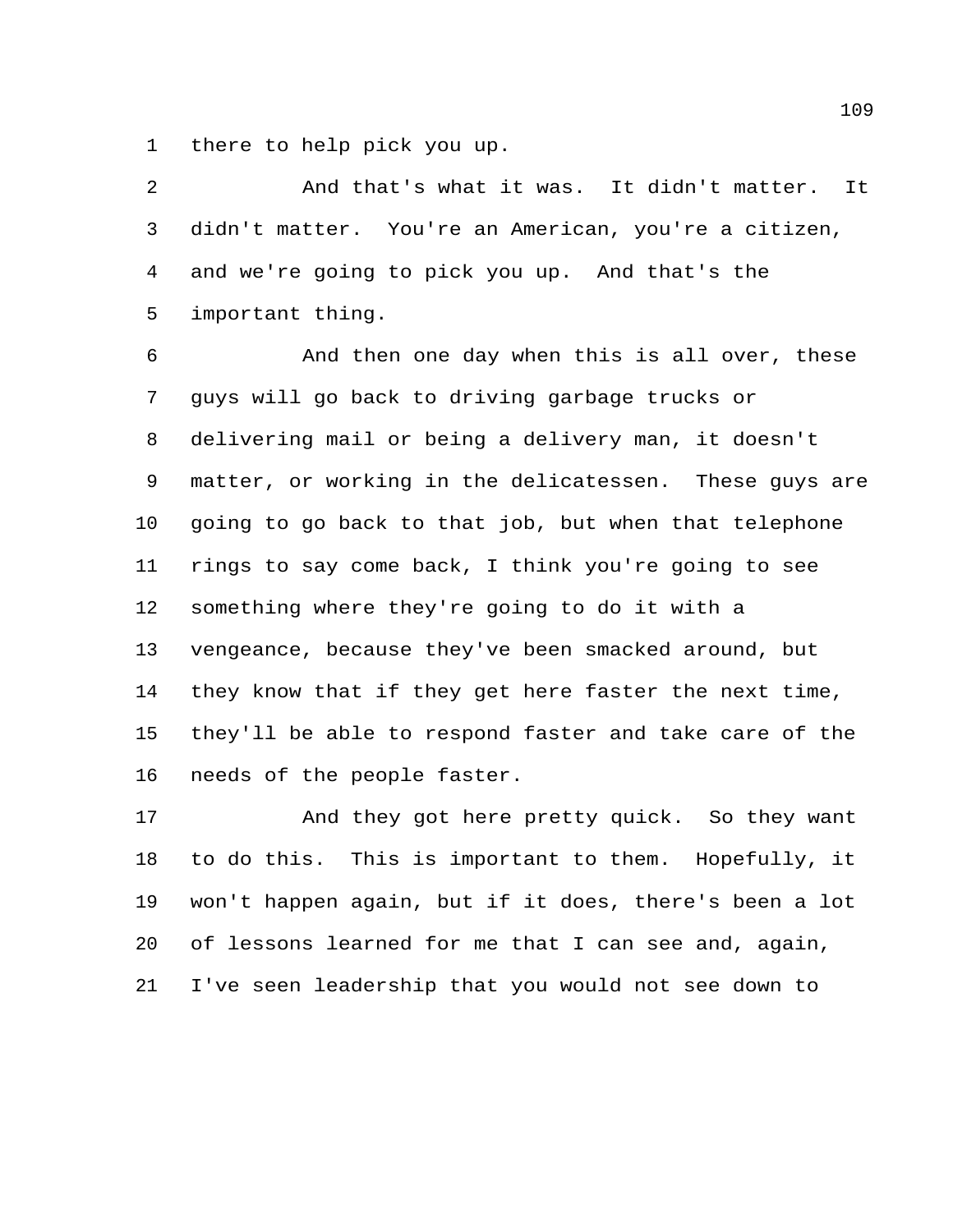that E-1, E-2, E-3, E-4 level, and that's amazing that they stepped up to the plate and they hit a home run each and every time.

 Never had a problem with discipline, never had a problem with morale. The only problem I have is the unknown, because you're on state active duty, why isn't it federal? For the type of disaster. Personal questions come into play for the soldier, which is hard, and we can't get the answers and, in some cases, the leadership can't give you the answers, and that is what is frustrating.

 How does the Soldiers and Sailors Relief Act effect me? Am I going to be covered? Am I going to have a job? Can I be excused because of a unique situation? How long are we going to be out there? And the biggest thing, as a commander, that I felt I was not given to get the job done, you know, creature comforts go a long way for a soldier.

 If you get him a good hot meal and you get him a good place to sleep and you give him a clean uniform and warm socks and comfortable boots, they'll go balls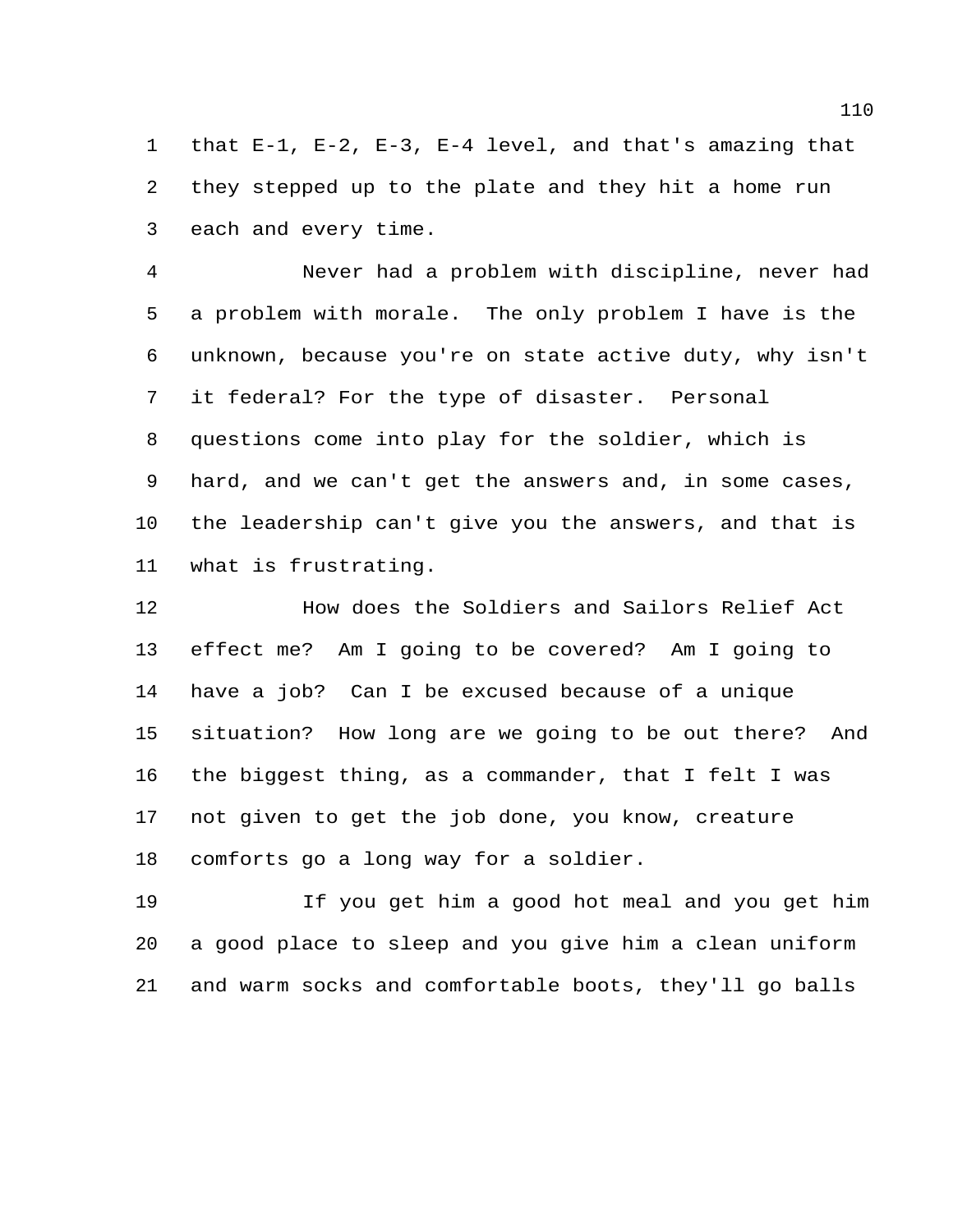to the wall for you and keep going.

| 2  | In this case, being bounced around from unit            |
|----|---------------------------------------------------------|
| 3  | to unit, not being able to take hot showers, not being  |
| 4  | able to have a clean change of clothes, had some        |
| 5  | impact. Whether it was a great impact, I would have to  |
| 6  | say no, because they were back out here doing the job   |
| 7  | again the following day or when their shift picked up.  |
| 8  | They bit the bullet and they did what they had          |
| 9  | to do, because the simple fact was they were standing   |
| 10 | here, they were breathing, they had loved ones home,    |
| 11 | but they were doing it because there was somebody that  |
| 12 | could potentially could still be alive in that pile of  |
| 13 | rubble, and that's what they wanted to do.              |
| 14 | They were bitter that they couldn't get in              |
| 15 | there to do what they wanted to do, [i.e., help dig for |
| 16 | survivors at ground zero], but they all knew that they  |
| 17 | were there for a specific mission.                      |
| 18 | And, again, I'm proud of them from the                  |
| 19 | standpoint that they knew that there was emergence, an  |
| 20 | emergency that took place. They reacted to that         |
| 21 | emergency and they don't want to leave until they are   |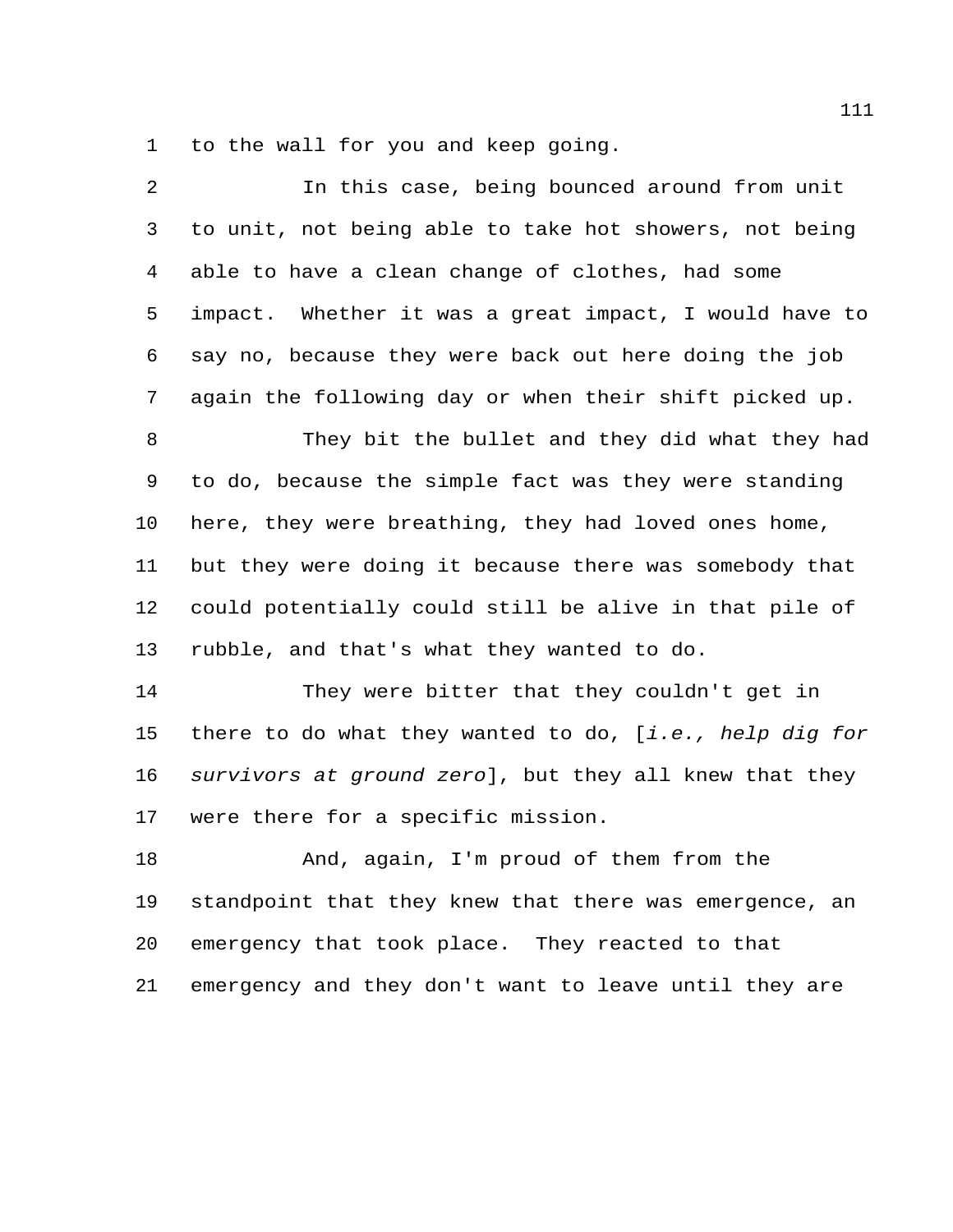told to stand down. And that's the thing, they won't go until they're told to.

 And I'll tell you what, knowing the hearts and souls of some of these soldiers and what they've seen and what they've done, I wouldn't be the least bit surprised if they take off that green uniform when they say stand down and they'll put on a pair of jeans and a tee shirt and go back to get on some line and serve food to somebody else.

 That's what they'll do. It's not that they're trained to do that. It's just that they feel that they need to do more.

 And that's the thing, that I think closure is required for a lot of my guys because they'll walk out of here saying "Could I have done more?", you know, and I ask myself, as a commander, "is there anything that I could have done to get the response time down to get here faster? or is there anything I could have done to possibly help a life?," but at the same token, I think the biggest thing for me was walking over bodies not knowing that I was walking over bodies.